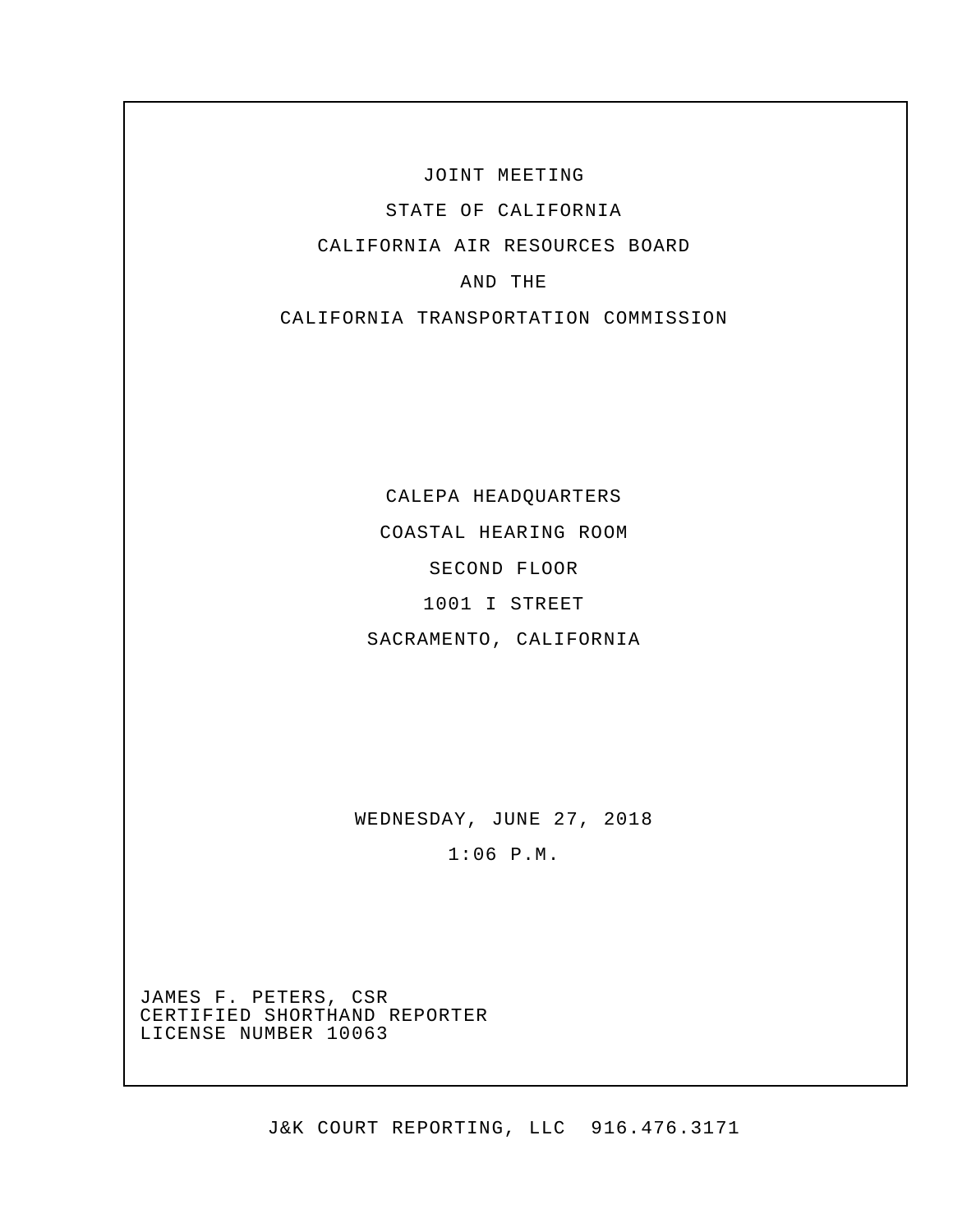A P P E A R A N C E S CARB BOARD MEMBERS: Ms. Mary Nichols, Chair Ms. Sandra Berg, Vice Chair Hector De La Torre Mr. John Eisenhut Senator Dean Florez Supervisor John Gioia Ms. Judy Mitchell Mrs. Barbara Riordan Supervisor Phil Serna Dr. Alex Sherriffs Professor Dan Sperling CTC COMMISSIONERS: Ms. Fran Inman, Chair Mr. James Earp, Vice Chair Mr. Bob Alvarado Ms. Yvonne Burke Ms. Lucy Dunn Assembly Member Jim Frazier Mr. James Ghielmetti Mr. Carl Guardino Ms. James Madaffer Ms. Christine Kehoe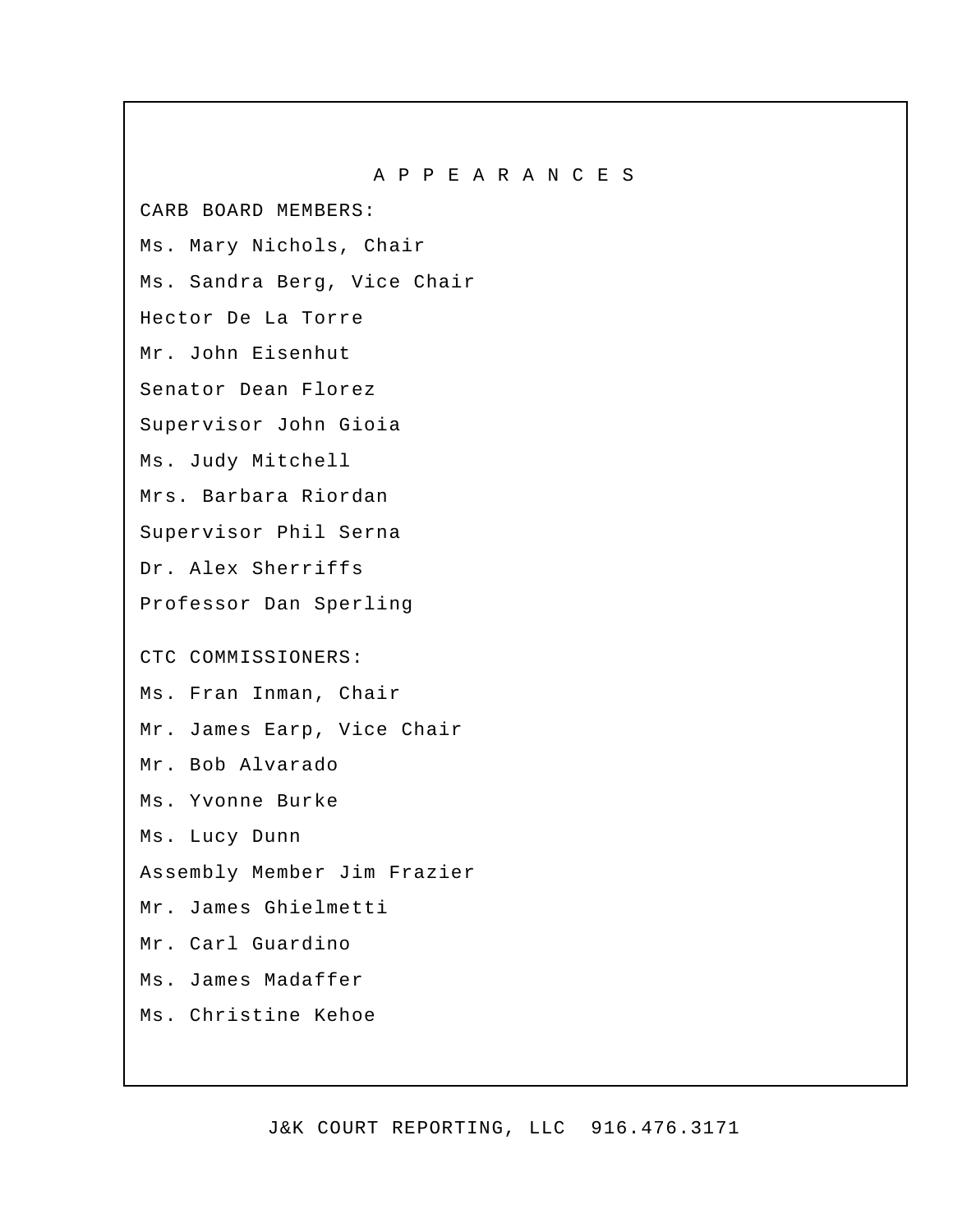A P P E A R A N C E S C O N T I N U E D CTC COMMISSIONERS: Mr. Paul Van Konynenburg Mr. Joseph Tavaglione CARB STAFF: Mr. Richard Corey, Executive Officer Ms. Edie Chang, Deputy Executive Officer Mr. Kurt Karperos, Deputy Executive Officer Ms. Ellen Peter, Chief Counsel Ms. Veronica Eady, Assistant Executive Officer Ms. Ashley Georgiou, Staff Air Pollution Specialist, Mobile Source Control Division CTC STAFF: Ms. Susan Bransen, Executive Director Mr. Mitch Weiss, Chief Deputy Director SPECIAL GUESTS: Assembly Member Sabrina Cervantes Mr. Brian Annis, California State Transportation Agency Secretary ALSO PRESENT: Mr. Matthew Baker, Planning and Conservation League Mr. Will Barrett, American Lung Association Mr. Steve Birdlebough, Sonoma County Transportation and Land-Use Coalition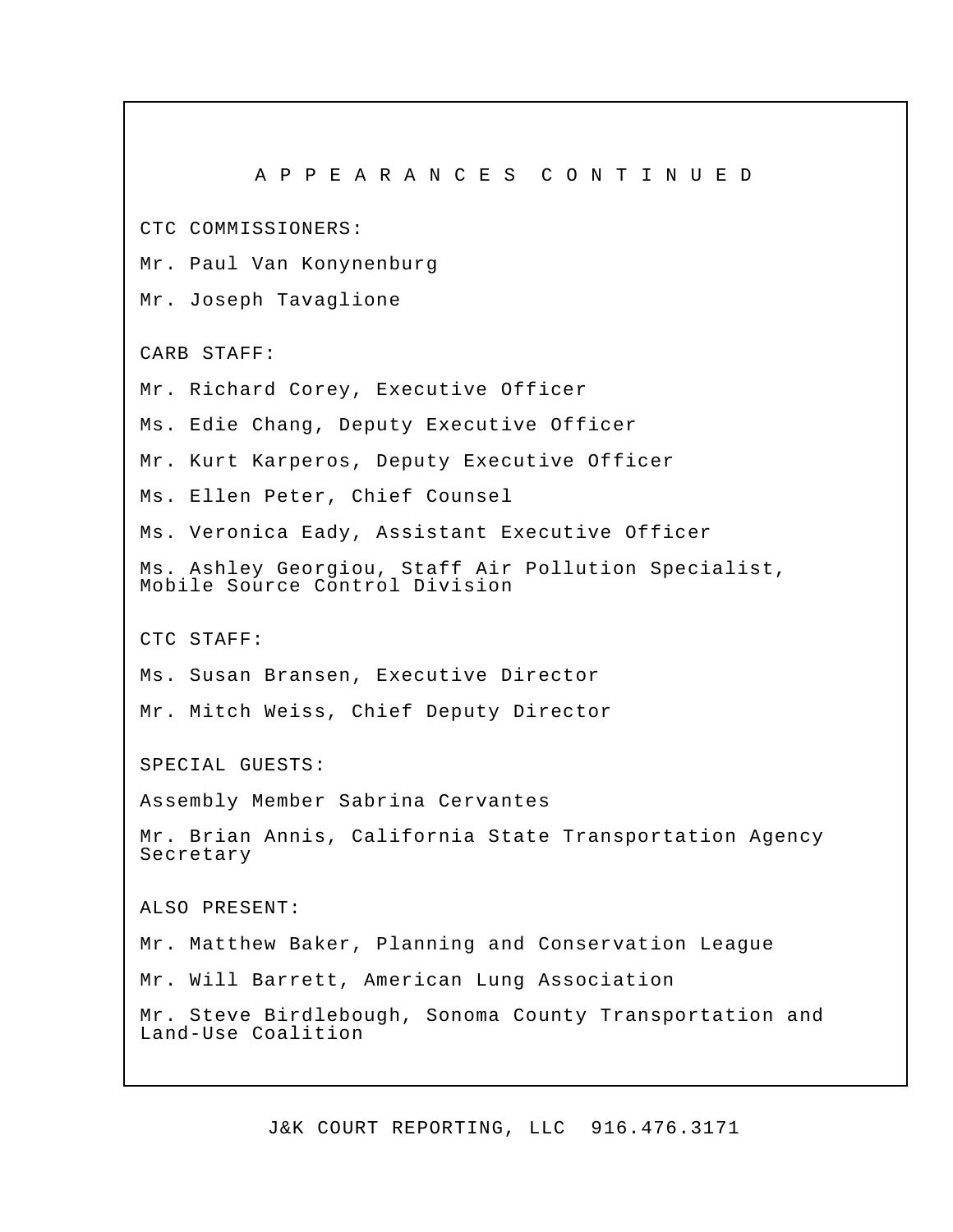A P P E A R A N C E S C O N T I N U E D ALSO PRESENT: Ms. Grecia Elenes, Leadership Counsel for Justice and Accountability Mr. Joel Espino, The Greenlining Institute Ms. Chanell Fletcher, Climate Plan Mr. Brett Garret, Campaign for Sustainable Transportation Mr. Bruce Griesenbeck, Sacramento Area Council of Governments Mr. Kevin Hall, Valley Climate Mr. Kevin Hamilton, Central California Asthma Collaborative Mr. Bill Higgins, California Association of Councils of Governments Mr. Joe Jordan Mr. Ryan Kenny, Clean Energy Ms. Linda Khamoushian, California Bicycle Coalition Ms. Bryn Lindblad, Climate Resolve Mr. Rick Longinotti, Campaign for Sustainable Transportation Mr. Bill Magavern, Coalition for Clean Air Mr. Richard Marcantonio, Public Advocates Ms. Rosa Park, Stanislaus Council of Governments Ms. Yolanda Park, Catholic Charities Diocese of Stockton Mr. Robert Phipps, Fresno Council of Governments Ms. Erika Rincon, Policy Link Ms. Esther Postiglione, California Walks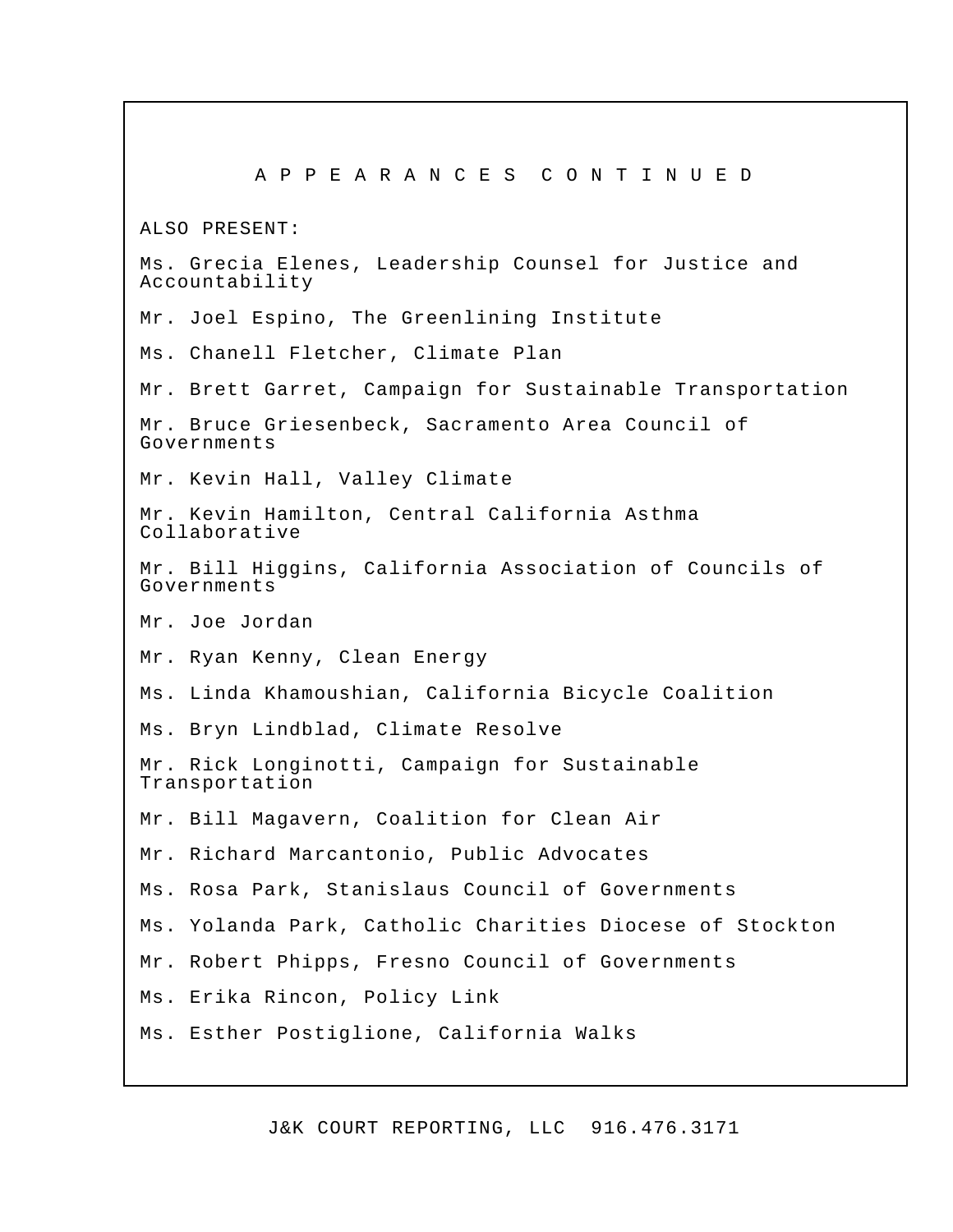### A P P E A R A N C E S C O N T I N U E D

ALSO PRESENT:

Mr. Carter Rubin, Natural Resources Defense Council Mr. Mike Saint, Campaign for Sensible Transportation Mr. Jared Sanchez, CalBike

Ms. Ella Wise, Climate Plan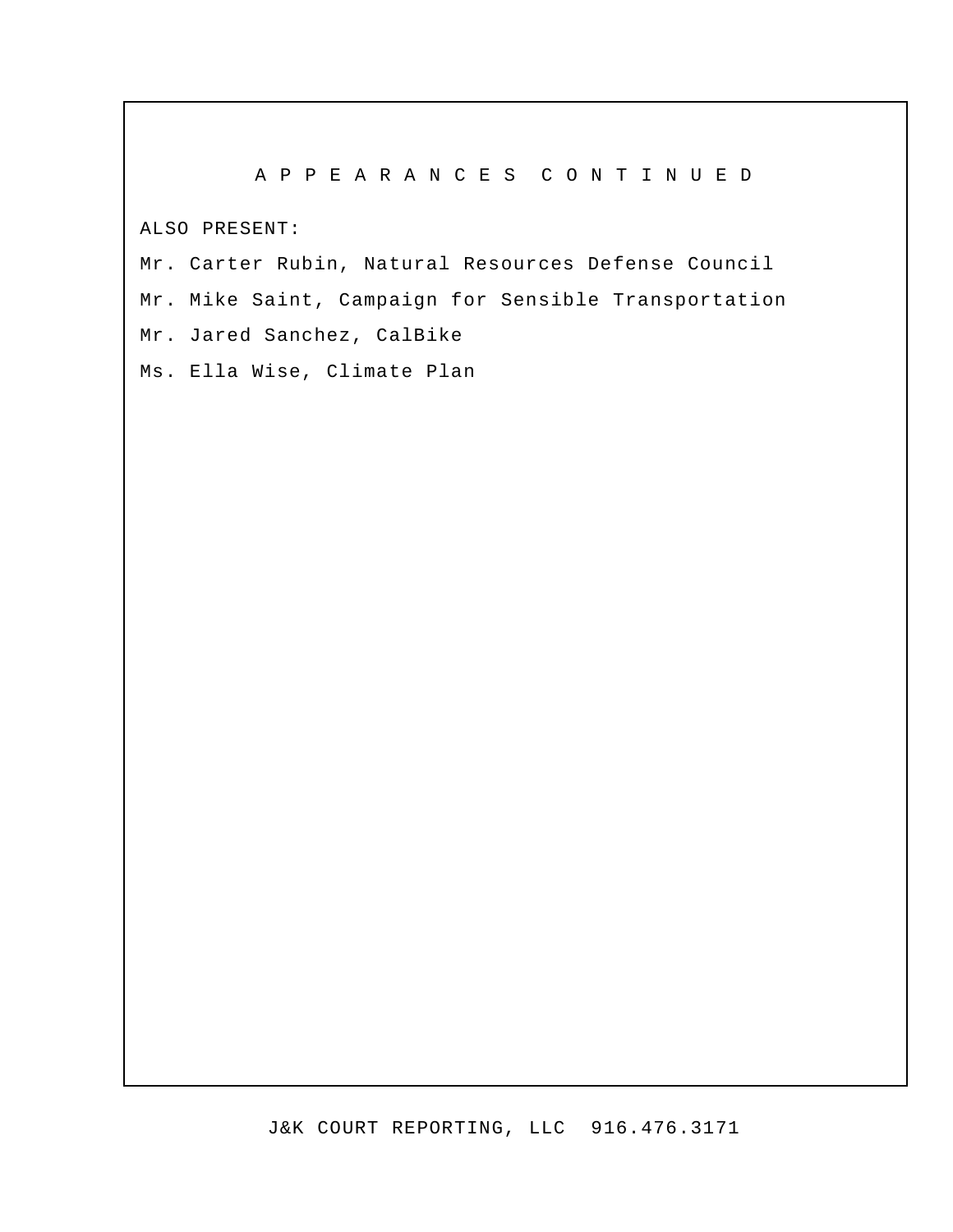| INDEX                                                                                                                                                                                                                                                                                                                                                                                                   | PAGE                                                                                                                                                    |
|---------------------------------------------------------------------------------------------------------------------------------------------------------------------------------------------------------------------------------------------------------------------------------------------------------------------------------------------------------------------------------------------------------|---------------------------------------------------------------------------------------------------------------------------------------------------------|
| Pledge of Allegiance                                                                                                                                                                                                                                                                                                                                                                                    | 1                                                                                                                                                       |
| Roll Call                                                                                                                                                                                                                                                                                                                                                                                               | $\mathbf{1}$                                                                                                                                            |
| Opening Remarks                                                                                                                                                                                                                                                                                                                                                                                         | 4                                                                                                                                                       |
| Assembly Member Cervantes                                                                                                                                                                                                                                                                                                                                                                               | 8                                                                                                                                                       |
| California State Transportation Agency Secretary Annis 13                                                                                                                                                                                                                                                                                                                                               |                                                                                                                                                         |
| Presentation by CARB Executive Officer Corey                                                                                                                                                                                                                                                                                                                                                            | 16                                                                                                                                                      |
| Presentation by CTC Executive Director Bransen                                                                                                                                                                                                                                                                                                                                                          | 22                                                                                                                                                      |
| Board/Commission Discussion                                                                                                                                                                                                                                                                                                                                                                             | 34                                                                                                                                                      |
| ARB Staff Presentation                                                                                                                                                                                                                                                                                                                                                                                  | 39                                                                                                                                                      |
| CTC Staff Presentation                                                                                                                                                                                                                                                                                                                                                                                  | 48                                                                                                                                                      |
| Board/Commission Discussion                                                                                                                                                                                                                                                                                                                                                                             | 58                                                                                                                                                      |
| Public Comment<br>Mr. Phipps<br>Mr. Marcantonio<br>Mr. Rubin<br>Mr. Birdlebough<br>Ms. Lindblad<br>Mr. Higgins<br>Mr. Barrett<br>Mr. Saint<br>Mr. Longinotti<br>Mr. Garret<br>Mr. Jordan<br>$Ms$ .<br>Wise<br>Sanchez<br>Mr.<br>Ms. Rincon<br>Mr. Hamilton<br>$Mr$ .<br>Hall<br>Ms. Yolanda Park<br>Mr. Espino<br>Mr. Baker<br>Postiglione<br>$Ms$ .<br>Ms. Fletcher<br>Mr. Magavern<br>Ms. Khamoushian | 90<br>91<br>93<br>94<br>96<br>98<br>100<br>103<br>105<br>107<br>109<br>111<br>113<br>115<br>117<br>119<br>121<br>123<br>124<br>126<br>127<br>129<br>131 |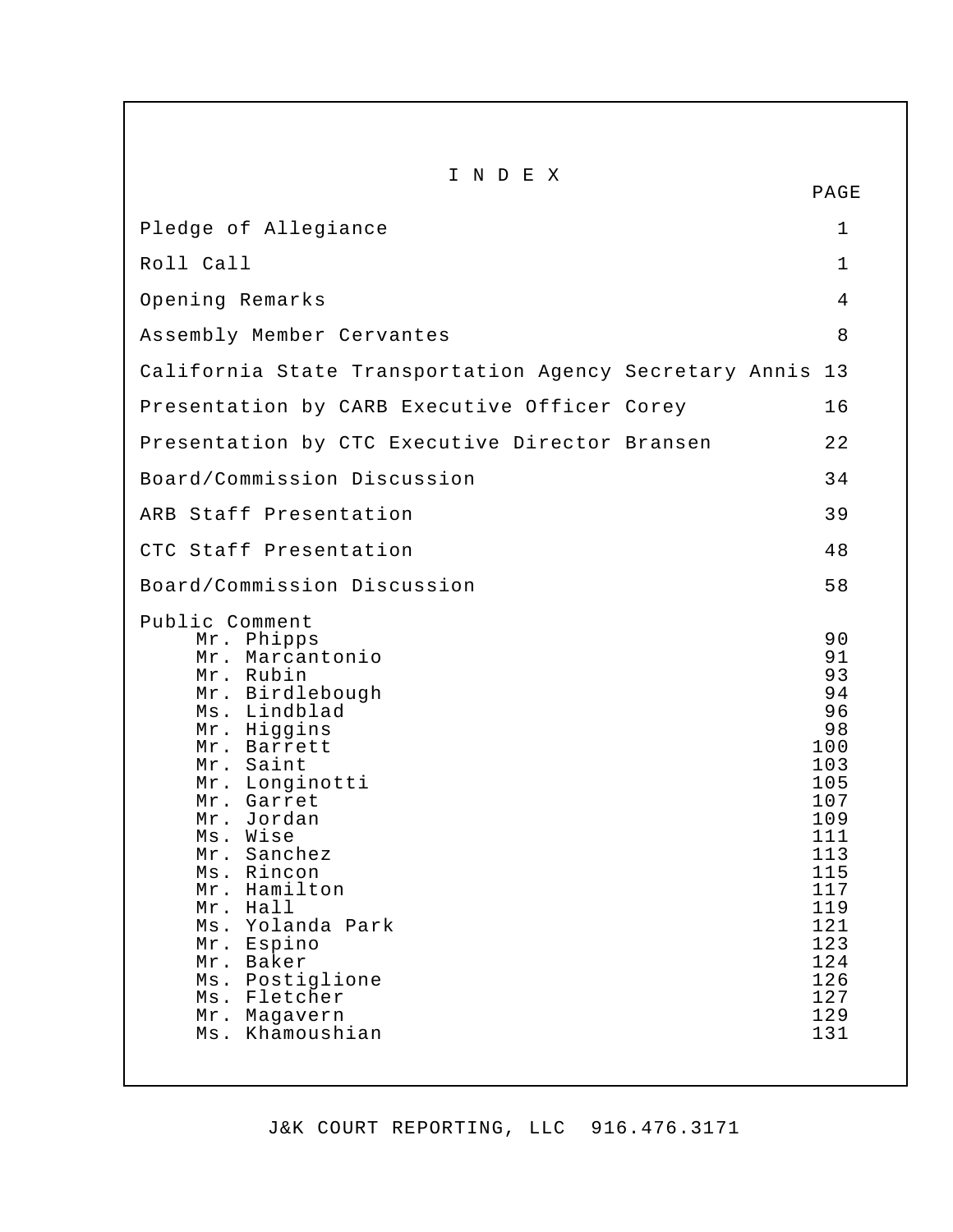|                                                             | I N D E X C O N T I N U E D | PAGE                     |
|-------------------------------------------------------------|-----------------------------|--------------------------|
| Mr. Griesenbeck<br>Ms. Elenes<br>Mr. Kenny<br>Ms. Rosa Park |                             | 133<br>135<br>137<br>138 |
| Closing and Wrap-Up                                         |                             | 140                      |
| Adjournment                                                 |                             | 150                      |
| Reporter's Certificate                                      |                             | 151                      |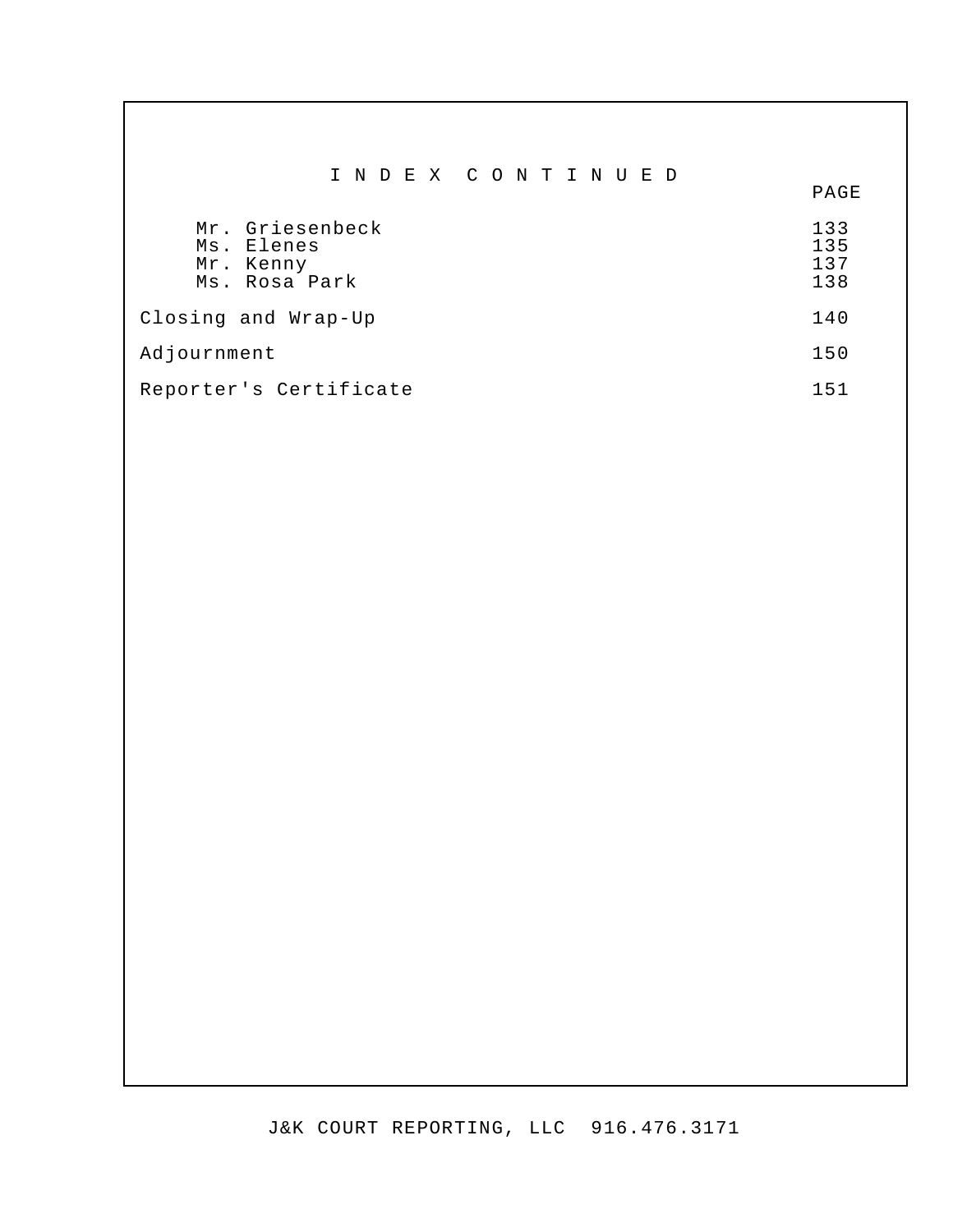P R O C E E D I N G S ARB CHAIR NICHOLS: Welcome to the first meeting of the newly merged ARB and CTC. Welcome to the first joint meeting of the California Air Resources Board, and the California Transportation Commission. Is our sound system working? Do people need to turn their microphones off, if they're not speaking. Is that going to be important? Well, the noise went away. Okay. Terrific. Welcome, everybody. And we're going to get started in just a second. It's our custom at ARB when we begin our Board meetings to start by saying the Pledge of Allegiance to the flag. So I would appreciate it if all of you would join me in standing and face the flag. (Thereupon the Pledge of Allegiance was recited in unison.) ARB CHAIR NICHOLS: I understand that we have a member of the Transportation Commission who could possibly lead us in a song, but we're -- (Laughter.) ARB CHAIR NICHOLS: -- but we're -- but we're not going to do that. But next time, Ms. Dunn, we will call on you. All right. Let'e begin with a roll call, first, for the CARB members, and then we'll turn it over to the 1 2 3 4 5 6 7 8 9 10 11 12 13 14 15 16 17 18 19 20 21 22 23 24 25

J&K COURT REPORTING, LLC 916.476.3171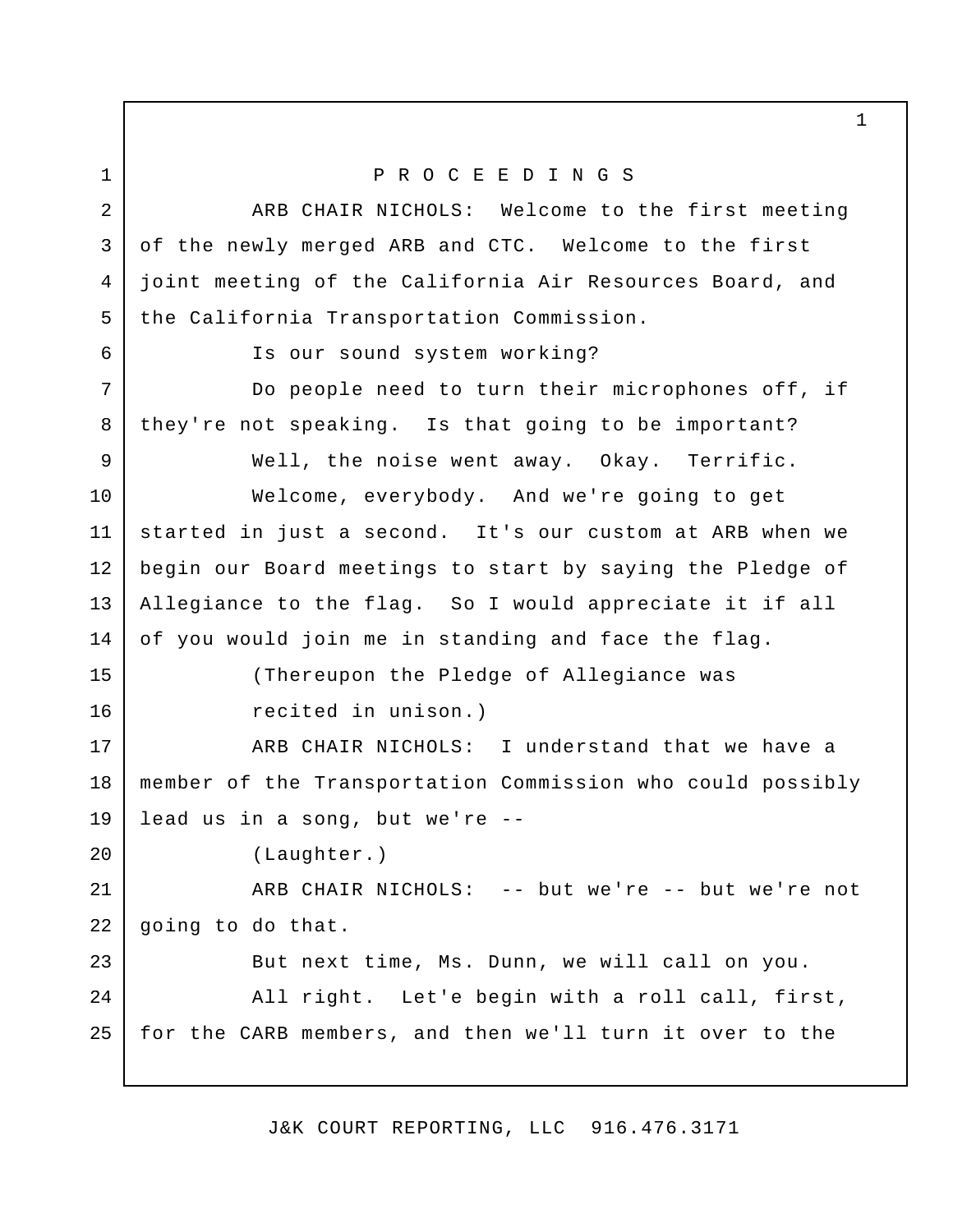Chair of the California Transportation Commission to call the roll of the Transportation Commission. So clerk of the Air Resources Board please call the roll. ARB BOARD CLERK REYNOLDS: Dr. Balmes? Mr. De La Torre? Mr. Eisenhut? ARB BOARD MEMBER EISENHUT: Here. ARB BOARD CLERK REYNOLDS: Senator Florez? Assembly Member Garcia? Supervisor Gioia? ARB BOARD MEMBER GIOIA: Here. ARB BOARD CLERK REYNOLDS: Senator Lara? Ms. Mitchell? ARB BOARD MEMBER MITCHELL: Here. ARB BOARD CLERK REYNOLDS: Mrs. Riordan? ARB BOARD MEMBER RIORDAN: Here. ARB BOARD CLERK REYNOLDS: Supervisor Roberts? Supervisor Serna? ARB BOARD MEMBER SERNA: Here. ARB BOARD CLERK REYNOLDS: Dr. Sherriffs? ARB BOARD MEMBER SHERRIFFS: Here. ARB BOARD CLERK REYNOLDS: Professor Sperling? ARB BOARD MEMBER SPERLING: Here. ARB BOARD CLERK REYNOLDS: Vice Chair Berg? 1 2 3 4 5 6 7 8 9 10 11 12 13 14 15 16 17 18 19 20 21 22 23 24 25

J&K COURT REPORTING, LLC 916.476.3171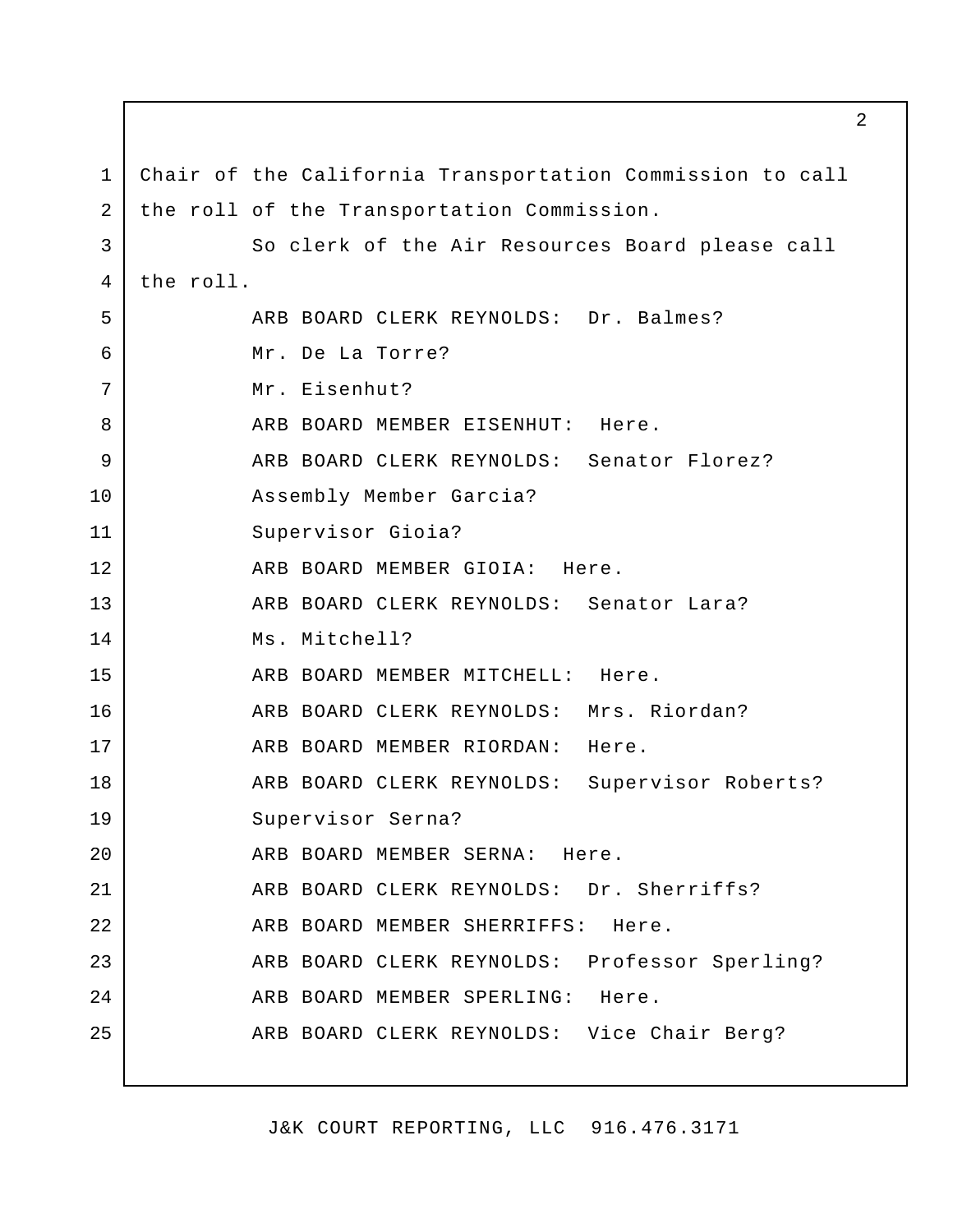Chair Nichols? ARB CHAIR NICHOLS: Here. ARB BOARD CLERK REYNOLDS: Madam Chair, we have a quorum. ARB CHAIR NICHOLS: Thank you. Then Chair Inman, would you please go ahead and do the roll call for your Commissioners. CTC CHAIR INMAN: Okay. So I am going to call the roll for our Commission. So Commissioner Alvarado? CTC COMMISSIONER ALVARADO: Yes. CTC CHAIR INMAN: Commissioner Burke? CTC COMMISSIONER BURKE: Here. CTC CHAIR INMAN: Commissioner Dunn? CTC COMMISSIONER DUNN: Here. CTC CHAIR INMAN: Commissioner Earp? CTC VICE CHAIR EARP: Here. CTC CHAIR INMAN: Commissioner Ghielmetti? CTC COMMISSIONER GHIELMETTI: Present. CTC CHAIR INMAN: Commissioner Guardino? CTC COMMISSIONER GUARDINO: Present. CTC CHAIR INMAN: Commissioner Inman is here Commissioner Kehoe? CTC COMMISSIONER KEHOE: Here. CTC CHAIR INMAN: Commissioner Madaffer? 1 2 3 4 5 6 7 8 9 10 11 12 13 14 15 16 17 18 19 20 21 22 23 24 25

J&K COURT REPORTING, LLC 916.476.3171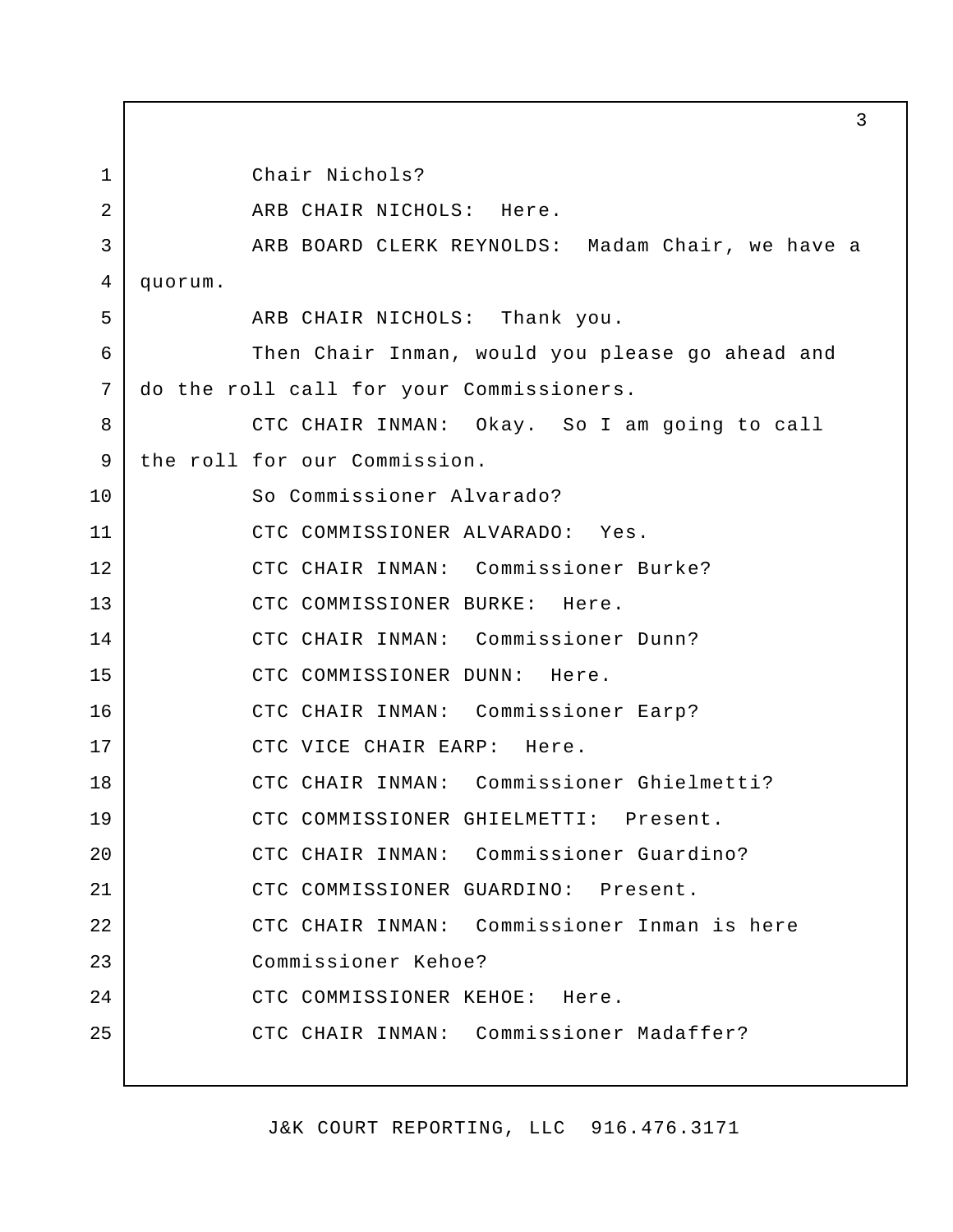CTC COMMISSIONER MADAFFER: Here.

1

CTC CHAIR INMAN: Commissioner Tavaglione? CTC COMMISSIONER TAVAGLIONE: Here. CTC CHAIR INMAN: And Commissioner Van Konynenburg? In inn CTC COMMISSIONER VAN KONYNENBURG: Here. CTC CHAIR INMAN: And ex officio member -- ASSEMBLY MEMBER FRAZIER: Here. CTC CHAIR INMAN: -- Assembly Member Frazier? And I don't see Senator Beall, but I'll call his name. I think he's joining us in a bit so we have a quorum. ARB CHAIR NICHOLS: Thank you very much. We've just been joined by Board Member De La Torre. So I have a couple of announcements to make before we begin the meeting. First of all, in this building, we are asked to make sure that everyone notices the emergency exits that are to the rear of the room. And in the event of a fire alarm, we're required to evacuate this room immediately and go down stairs and out of the building until the all-clear signal is given, when we will return to the hearing room and resume this joint meeting. If anyone wishes to testify today, we ask that they fill out a request-to-speak card. And they are 2 3 4 5 6 7 8 9 10 11 12 13 14 15 16 17 18 19 20 21 22 23  $2.4$ 25

J&K COURT REPORTING, LLC 916.476.3171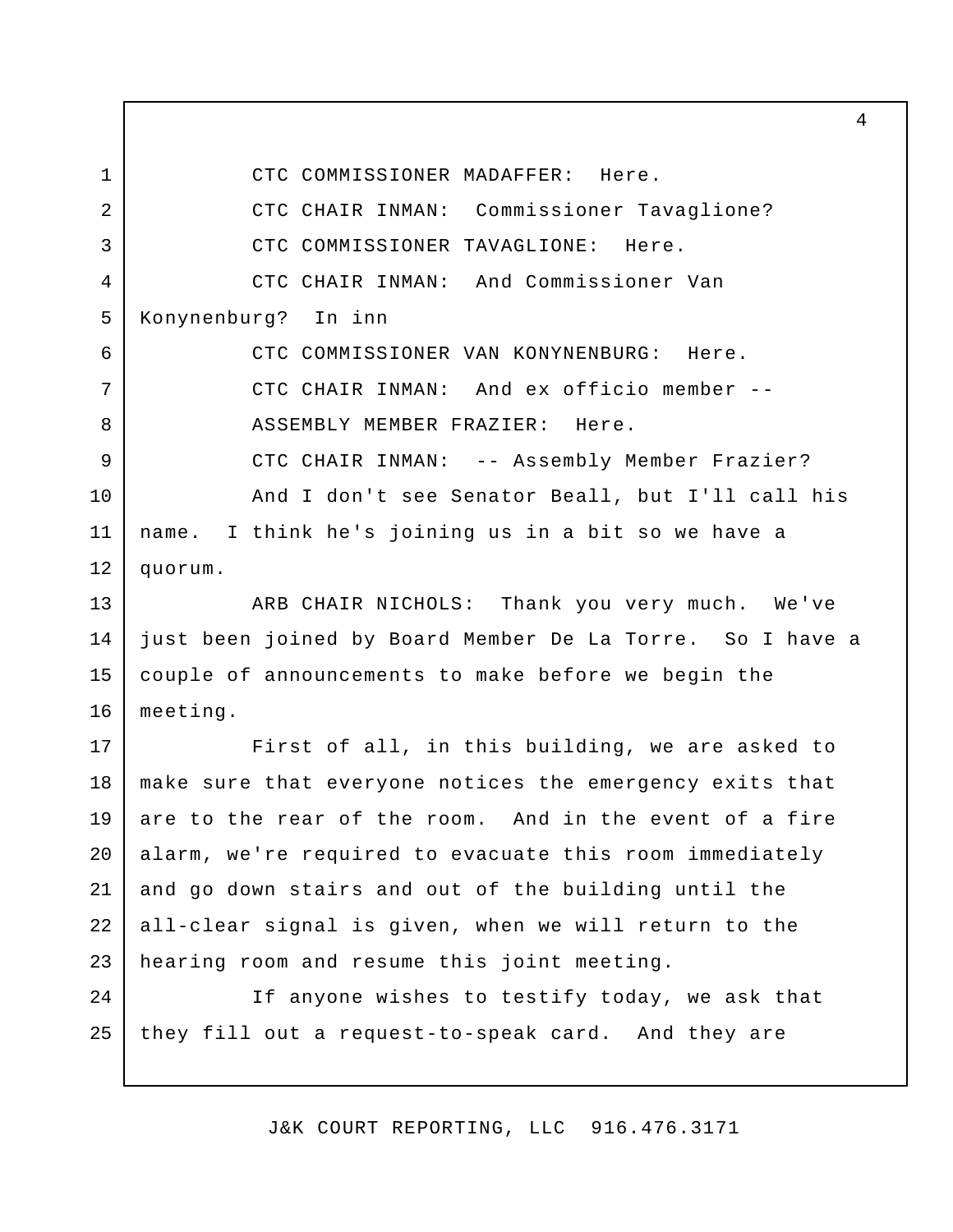available, I believe just outside this room. And if they would return it to a Board Assistant or the Clerk of the Board, we would appreciate that. Is there someone here who can wave their hand to indicate where this should be turned in -- in the back of the -- I call that the back of the room -- okay -- over here. If there's anybody, either here or in the overflow room where I know there are also people sitting and watching. I'm really gratified by the attendance here today, and the level of interest in this event. 1 2 3 4 5 6 7 8 9 10

We will be imposing our usually three-minute time limit on speakers. And we appreciate if people will summarize their remarks and not read, if they have written remarks. So this is the first, as far as we know, ever meeting of the Air Resources Board and the Transportation Commission as one group. Chapter 737 of Assembly Bill 179 charged our two boards with conducting joint meetings at least twice per calendar year to allow for and encourage close coordination and collaboration of our transportation policies and programs, including, but not limited to, implementation of the Sustainable Freight Action Plan, development of the California Transportation Plan update, and setting of Sustainable Communities Strategies greenhouse gas emissions reduction targets. These meetings are a new procedure for us. And 11 12 13 14 15 16 17 18 19 20 21 22 23 24 25

J&K COURT REPORTING, LLC 916.476.3171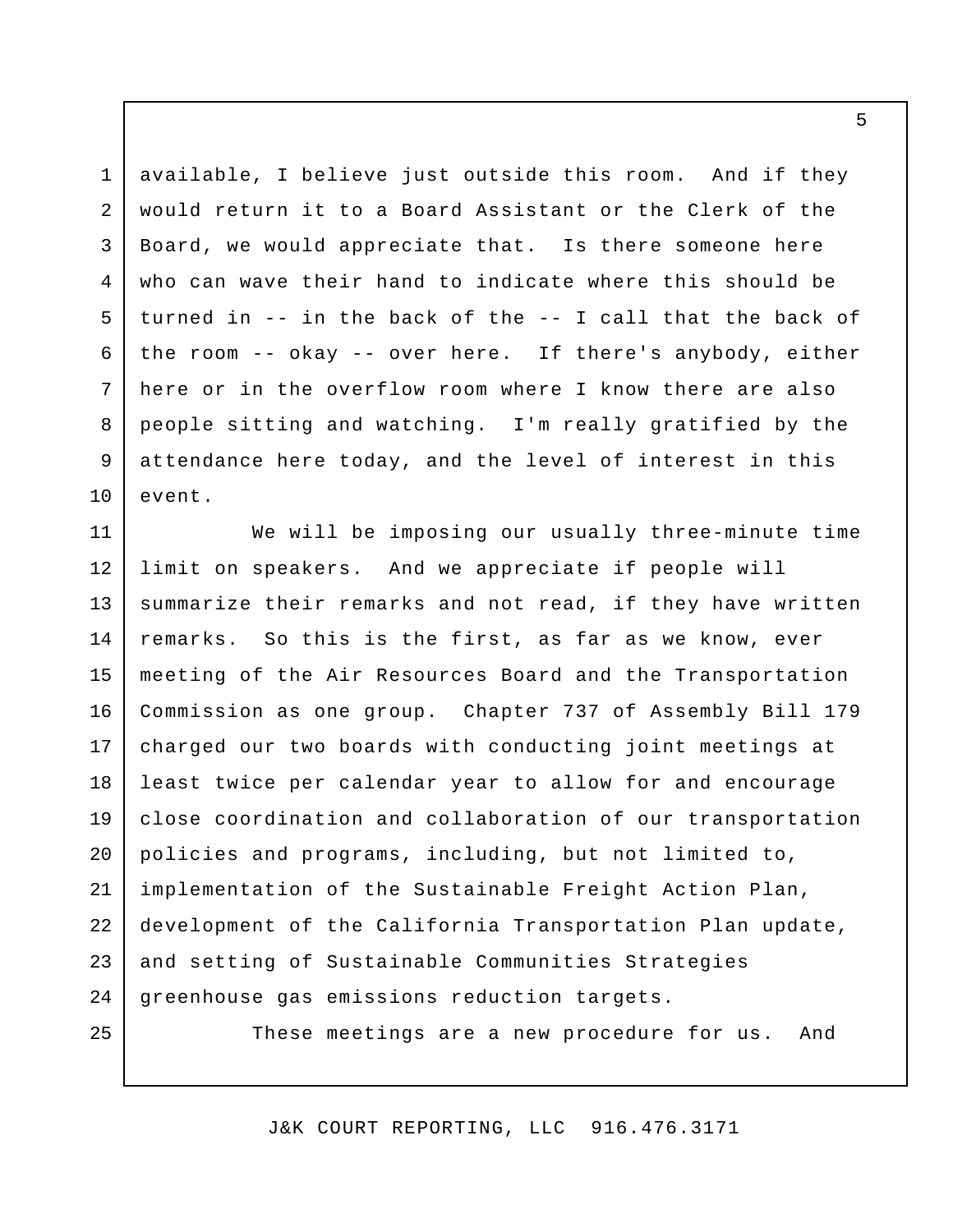it's an opportunity for us to make progress that I know has already been underway at the staff level. But as an opportunity for all of these Commissioner, appointees, elected officials to be together.

Obviously, we've got a lot of valuable people - people's time here, and we want to make sure that these meetings are as useful as possible for those around the table, as well as for the public.

And really this supports a desire to have transportation planning be more closely aligned with other agency goals that I know we share, including addressing air quality, health, equity, and climate change. 9 10 11 12

Having joint meetings presents an opportunity for both of our agencies to better understand our mutual goals and areas of interest, as well as the challenges that we're facing to learn more about how each other's proceedings work and to see how collectively we can work to overcome some of the barriers that we've encountered in the past to making our communities as healthy as possible. 13 14 15 16 17 18 19

We know that more needs to be done to make transportation reliable, and to reduce vehicle miles traveled across the state. And both of our agencies have responsibilities to make sure that this happens in order to meet the collective goals. 20 21 22 23 24

25

1

2

3

4

5

6

7

8

Technology, like zero-emission vehicles, will

J&K COURT REPORTING, LLC 916.476.3171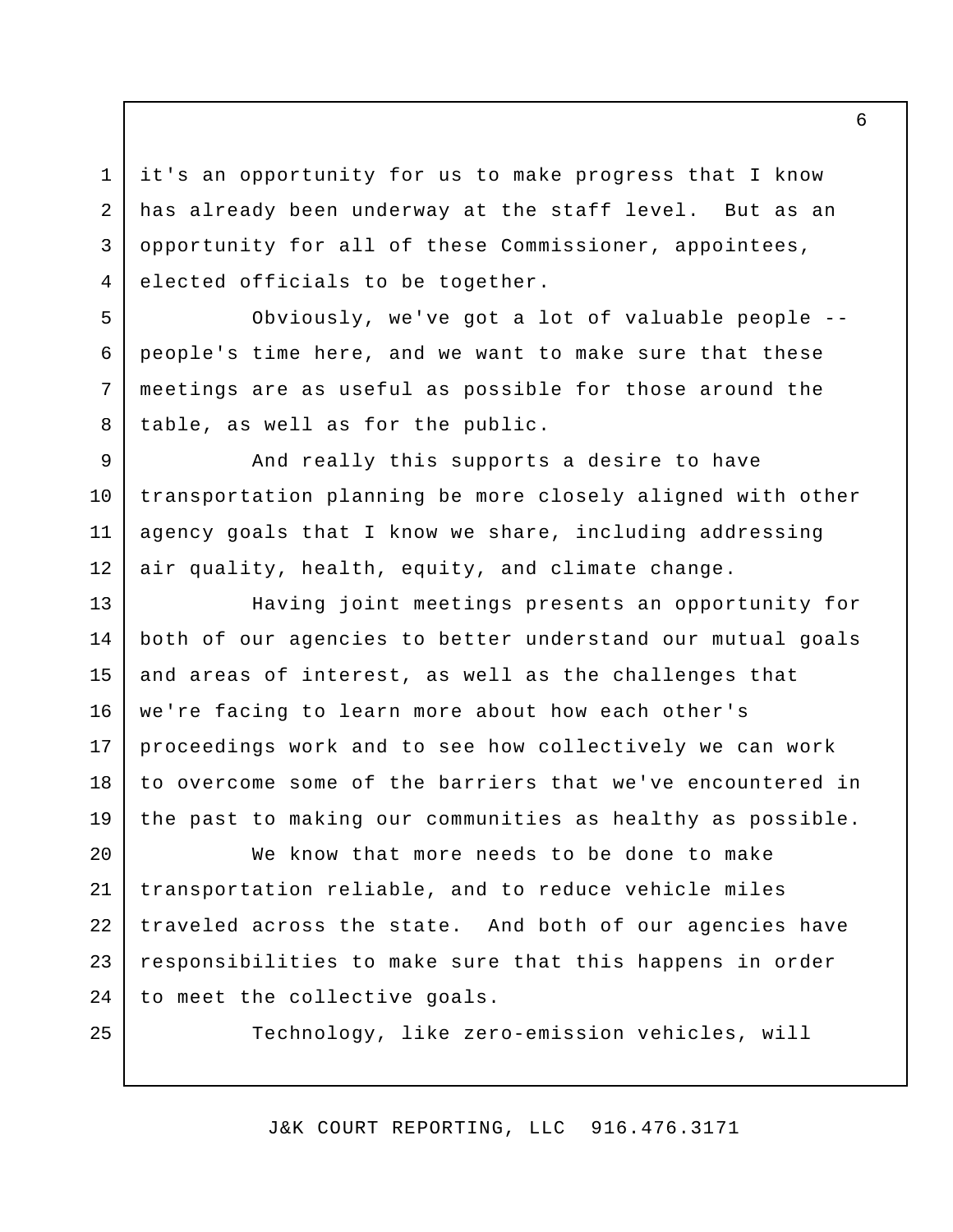carry us far, but it will not be enough to get us to where we need to go. So it's going to be a time when we're looking for new and creative strategies to be put in place in order to address the increasing pressures on our transportation systems. 1 2 3 4 5

I would now like to invite my colleague, the other Chair at the table here, to say a few additional opening remarks.

6

7

8

25

CTC CHAIR INMAN: Thank you, Mary. I'm delighted to be here. Fran Inman, Chair of the Commission. And we started our day with a hearing this morning, so this is a great opportunity for us this afternoon. We're fresh off of talking about our partnerships, and our system of systems. And so delighted -- also delighted with the robust turn-out here today. And I think it's a wonderful opportunity for us to engage. 9 10 11 12 13 14 15 16

So we're going to go through and have an agenda and overview, but I think it really is important for us to listen and learn, and realize that we really are looking at comprehensive -- we had Ben Metcalf from Housing at our hearing this morning, and had a very robust discussion about the housing challenges in California, and how that relates to the transportation solutions that are before all of us. 17 18 19 20 21 22 23  $2.4$ 

So delighted to be here on behalf of our team and

J&K COURT REPORTING, LLC 916.476.3171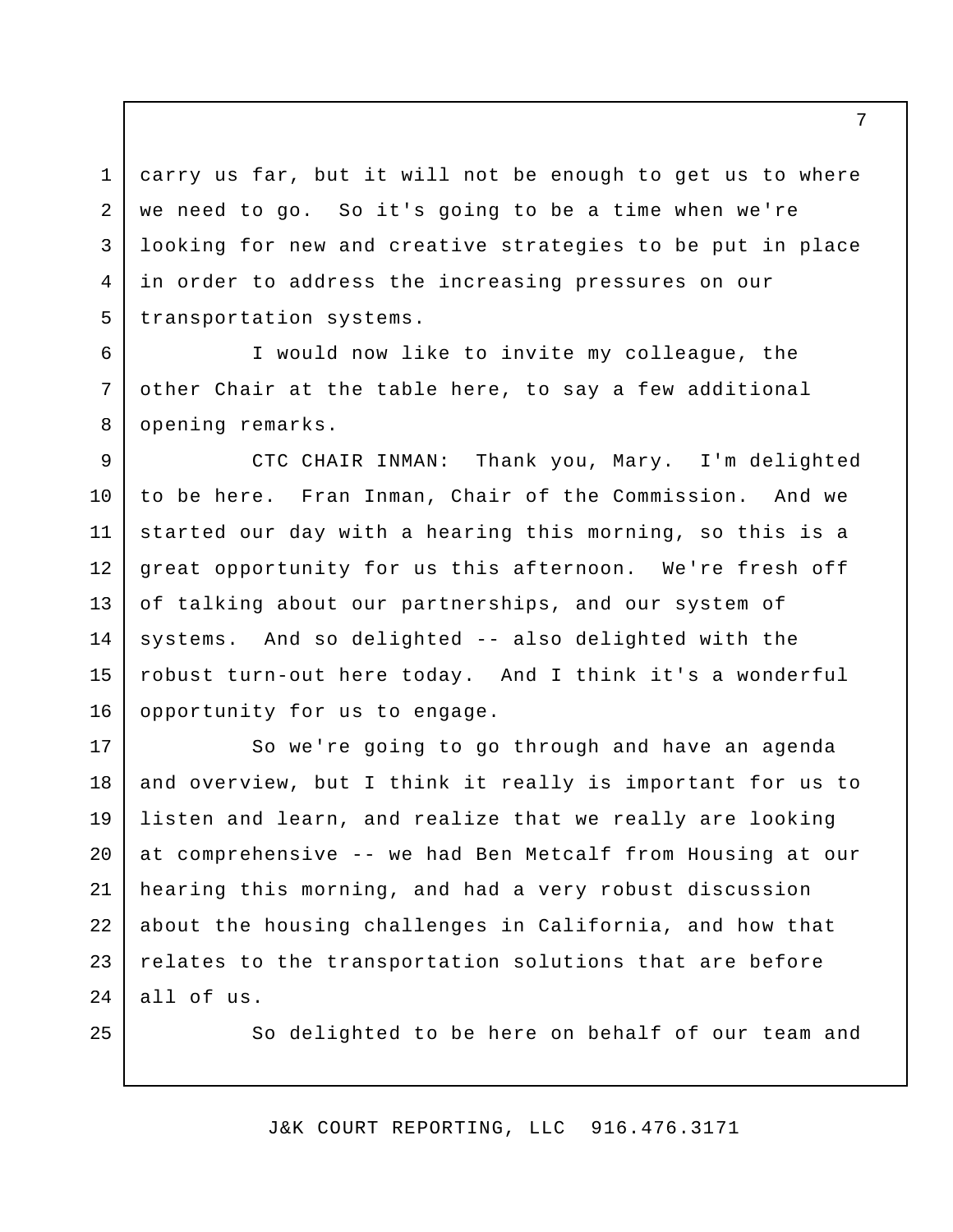1 2 our Board, and look forward to getting to work.

Thank you, Chair Nichols.

ARB CHAIR NICHOLS: Great. AB 179, as I mentioned before, which requires us to get together recognized that there's a shift that has to happen in how the state as a whole thinks about our transportation systems, and the changes that are needed in the planning processes that we both use to reach our mutual goals. We have invited Assembly Member Cervantes, the author of the legislation, here today to give us an overview of the legislation including its purpose and the rationale behind the bill. Her perspective and vision for this joint meeting is something that we certainly want to hear more about. So, if we could. 3 4 5 6 7 8 9 10 11 12 13 14

ASSEMBLY MEMBER CERVANTES: Thank you, Chair Nichols and to everyone here today for allowing me to join you in our first joint meeting between the California Transportation Commission and the California Air Resources Board. 15 16 17 18 19

You know when I first introduced AB 179, the idea was to foster a collaborative partnership between these two synergistic entities. As we know, you're both tasked really with the charge of leading in our State's future goals and economic and environmental trajectory. And so, you know, as we talk about climate change, and how it's 20 21 22 23 24 25

J&K COURT REPORTING, LLC 916.476.3171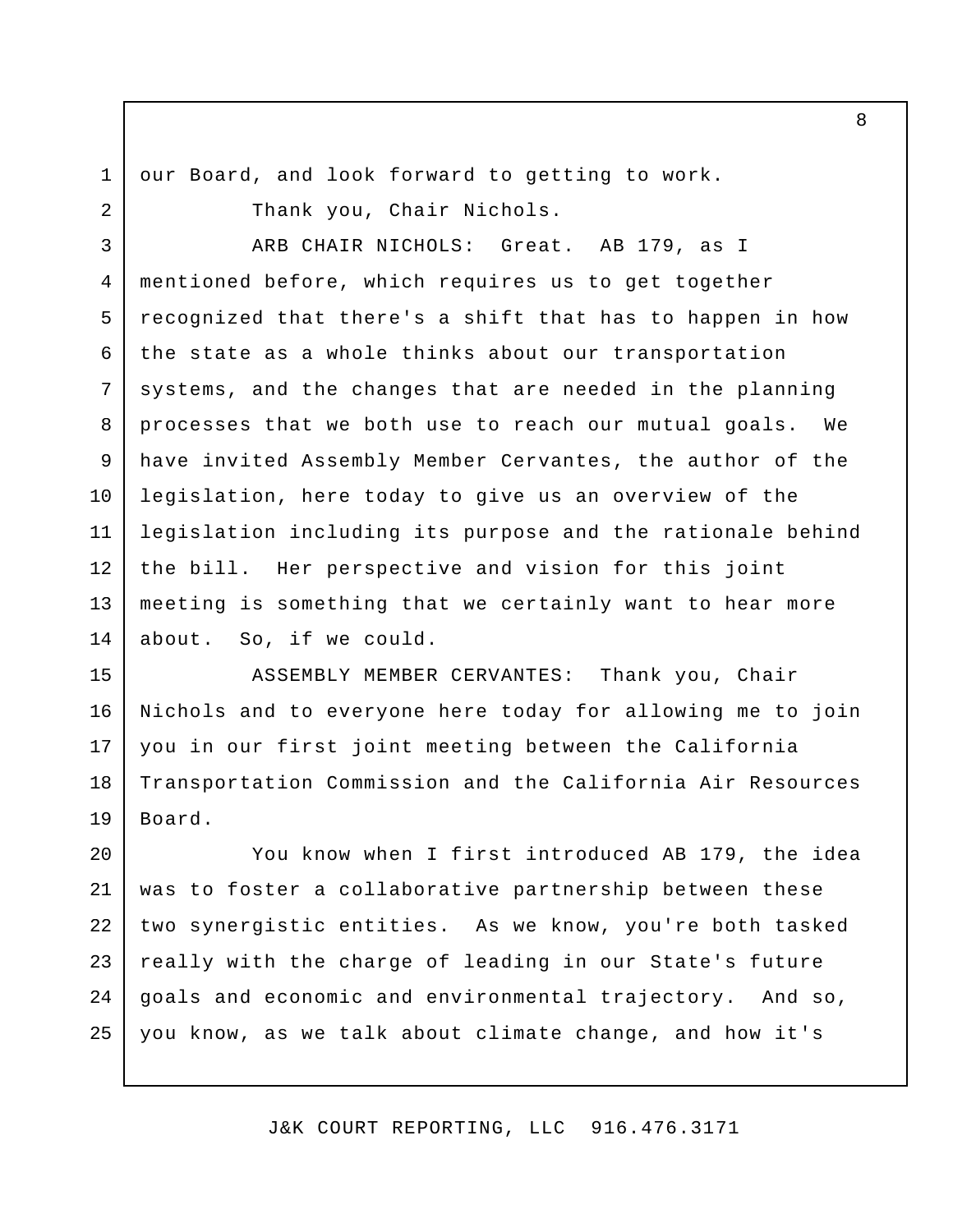altering our world and the serious threats that it has in our communities across the state, we must continue to lean in and lead in the clean energy in the transportation revolution. 3 4

1

2

Now, we also must believe that investment in our disadvantaged communities will change the marketplace, and serve as a reflection of our environmental values as Californians. Our State legislative directive reflects - actually, requires us to use, you know, efficient mobility and also clean air. We have to make sure these two coexist. And so as we look at real and measurable improvements across our state. I think this is important to keep in mind. 5 6 7 8 9 10 11 12 13

Just touching based on SB 1, as you all know, I supported. And as we touch on this issue within the district, you know, this is important to make sure that my constituents are getting from home into work and back home safely, and that we also reduce our environmental footprint. And this is going to be critical when we address climate change and pollution. 14 15 16 17 18 19 20

Now, the Inland empire is known to have adverse health effects. And so we talk about air pollution within my district. The IE has transportation and commuter ports that are coming through our freeways and our communities every single day at high numbers. And one of the 21 22 23 24 25

J&K COURT REPORTING, LLC 916.476.3171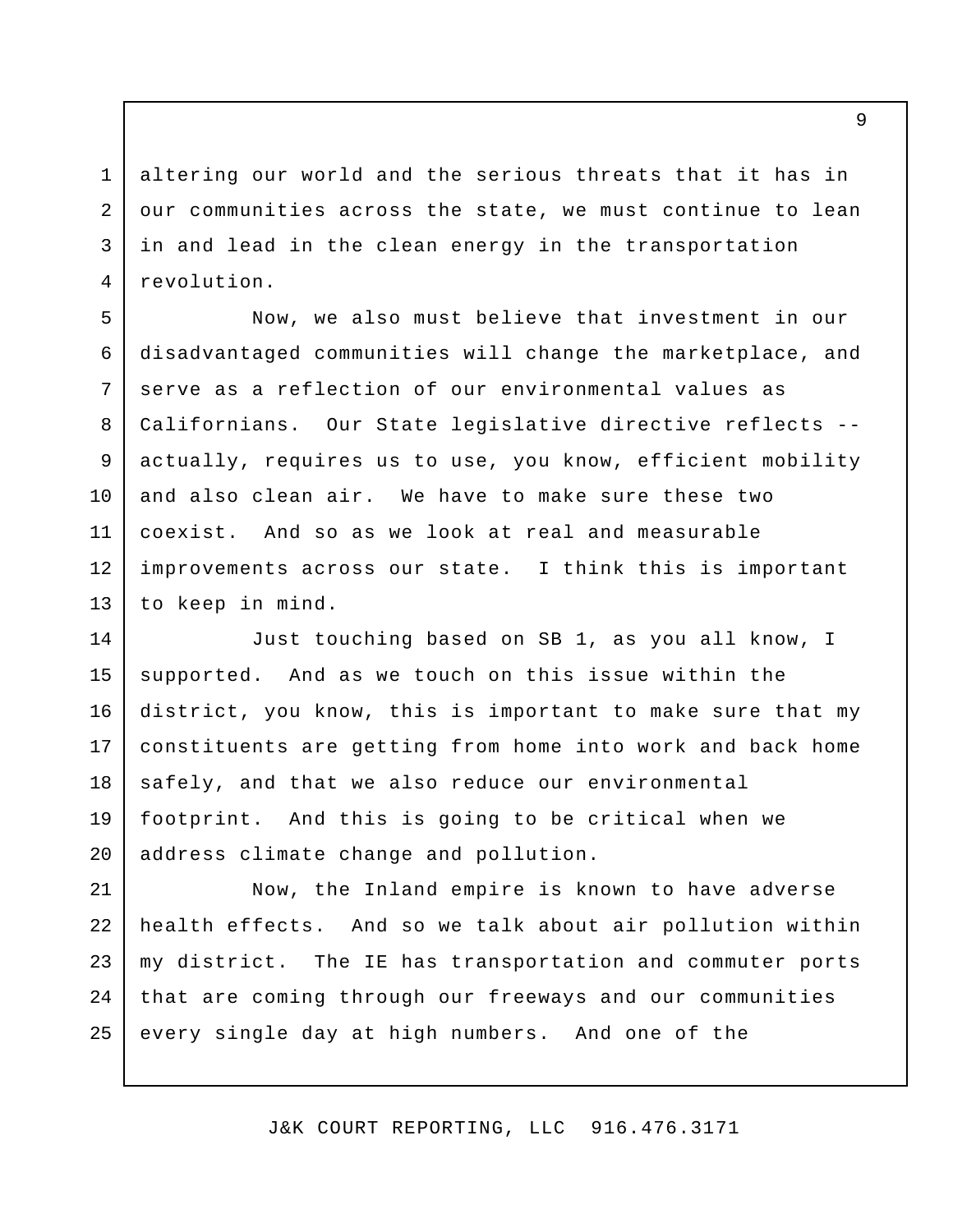co-benefits of SB 1, I believe, was connecting transportation and the need for clean air.

1

2

3

5

6

7

8

9

10

And you can see that through one of the projects, through the congested corridor improvement project. In one of the areas in my district, the State Route 71 and 91 is a prime example of where critical, economic, and transportation links exist within four counties: Orange County, Riverside County, San Bernardino and L.A. County. And I've been an advocate from the very beginning to address the modernization of the 71/91 project. 4

Now, let's also touch on the great separation projects that are so important to our goods movement and to reduce idling in addressing our increased capacity for public transit. These are just some areas that we touch on when we talk about SB 1. But I do also want to recognize ARB's efforts when it comes to cap and trade, and using funds to modernize our locomotive fleets for commuter rail. 11 12 13 14 15 16 17 18

We know that there is BART in the Bay Area, as well as Caltrans -- or Caltrain rather. So where does Southern California fall in this? You know, I only hope that we are able to build a clean regional transportation model within my lifetime in Southern California. And, you know, I think that we need to continue to find opportunities to invest in transportation infrastructure, 19 20 21 22 23 24 25

J&K COURT REPORTING, LLC 916.476.3171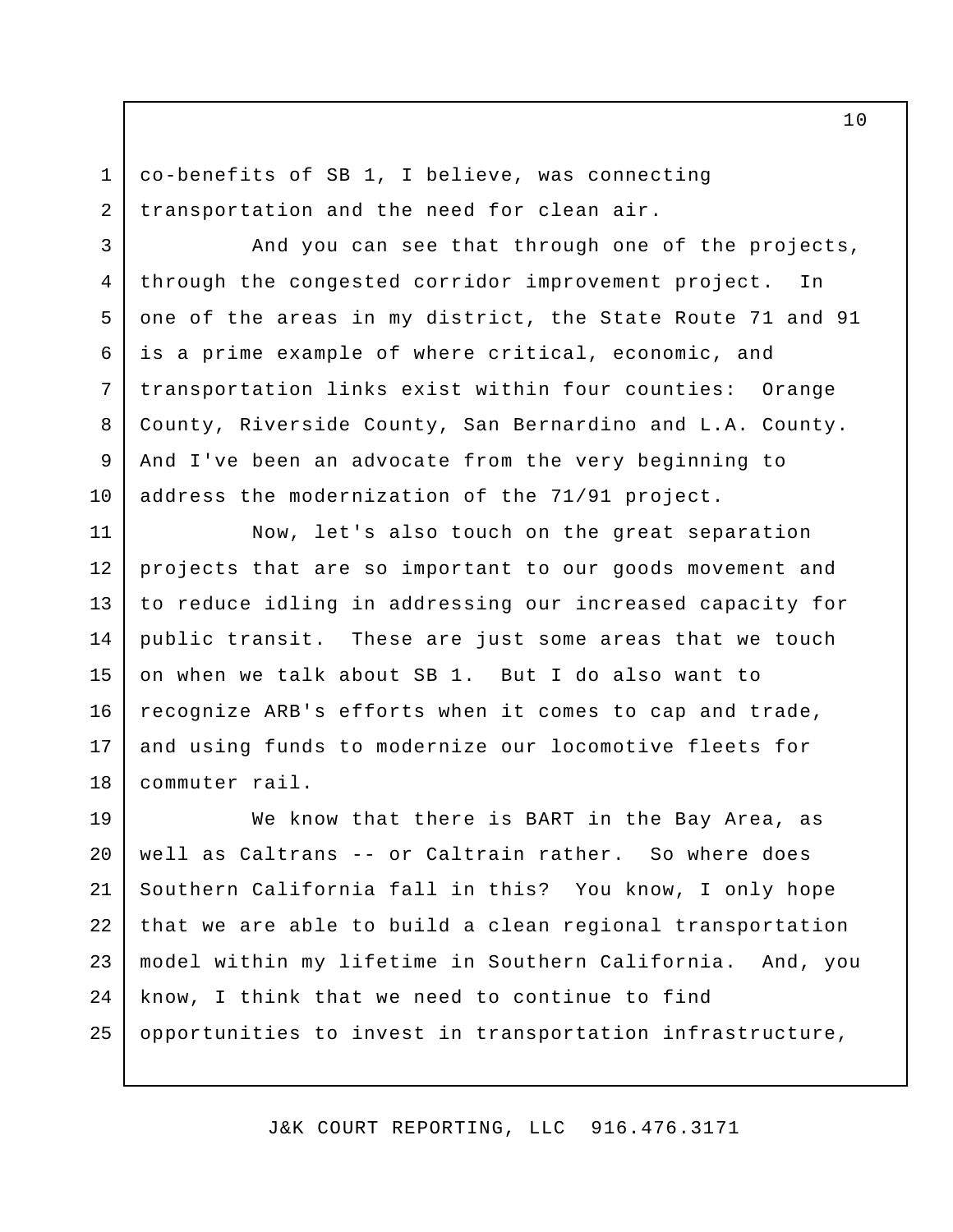while at the same time delivering on economic and environmental benefits for all Californians, because that's what Californians deserve.

1

2

3

4

5

6

7

8

9

Let me also note that the CTC and ARB are in a very unique position to invest in advanced technologies, as Chair Nichols did mention just a moment ago. Plans for a clean air transportation model will soon emerge, and California needs to be at the forefront of that. We need to continual leading in those efforts.

So planning statewide on recharging -- policies on recharging or addressing consumer ZEVs concerns. We need to do this and not isolated. You know, right now, we could focus on policies in isolated realms. We need to make sure that we start merging our goals together in addressing some of these critical policy issues, not in separate silos. 10 11 12 13 14 15 16

So with the goal of implementing a zero-emission action plan comes the need for even more forward thinking than we've done before. 17 18 19

So just to touch on some of the zero-emission vehicles. You know, we know that there's going to be - the market estimates a cost parity not to carbon vehicles by 2025. Now, you all are tasked with the hard job of making that a reality, and we know that. The deployment of ZEVs and our technology gains must meet market 20 21 22 23 24 25

J&K COURT REPORTING, LLC 916.476.3171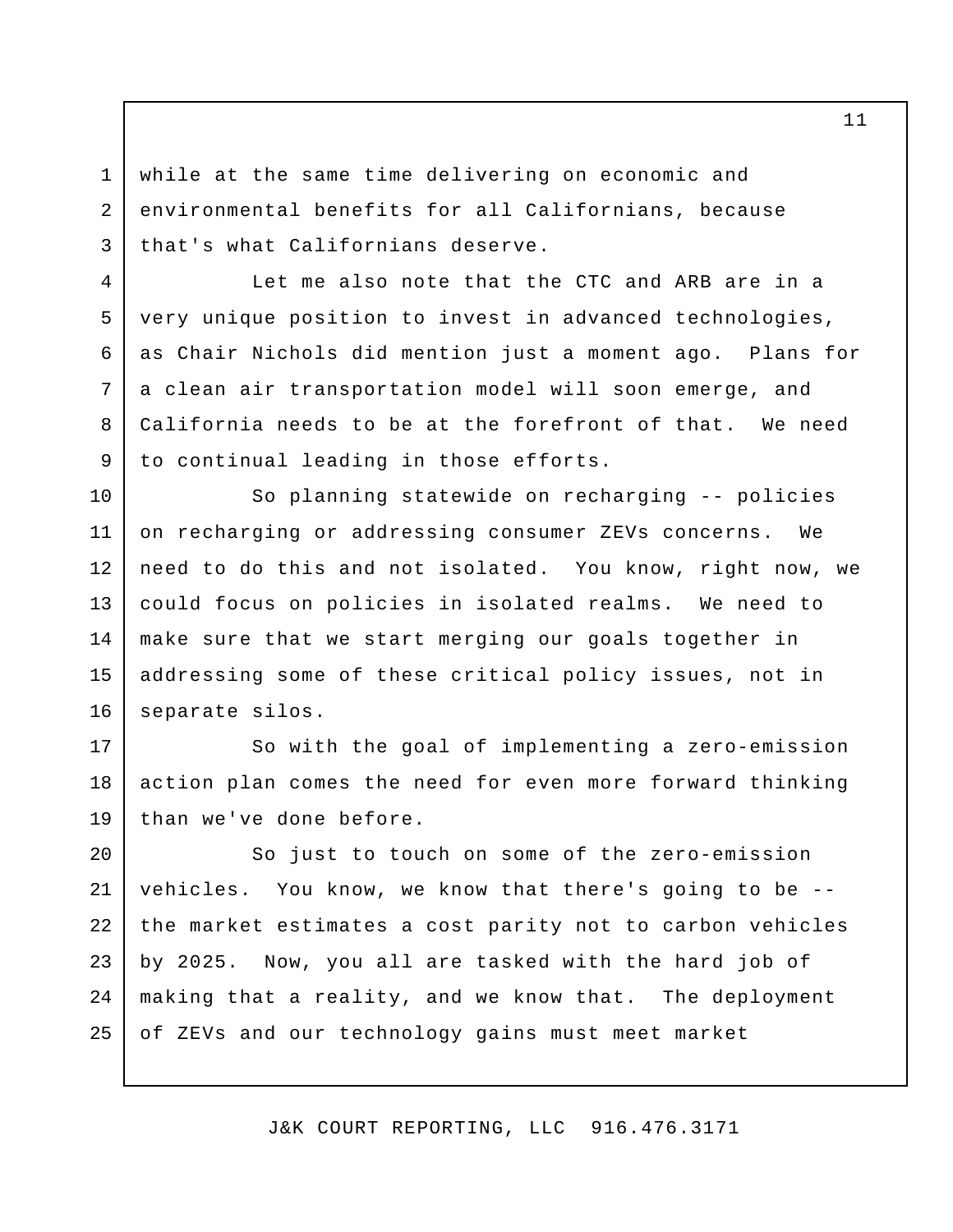traction, as well as zero-emission vehicles for mediumand heavy-duty vehicles by 30 -- by 2030. That must also reach market traction. 2 3

So I find it necessary to highlight these specific issues related to ZEV -- related to ZEV deployment. Why is that?

1

4

5

6

You know, every Californian right now can't afford a zero-emission vehicle. And certainly we want that to be the case, where middle-income families and low-income families can purchase a zero-emission vehicle. And so we can make that happen. We can make that a reality. That could be more accessible. 7 8 9 10 11 12

And I think that it's important for these two bodies to consider policies -- policy proposals in order to make that a reality. 13 14 15

Now, just to close, you know, I truly appreciate and want to acknowledge the work that you both have done to capitalize on our goals -- our statewide goals. Now, I think that this is an other opportunity to work together in a collaborative approach where we can actually utilize the tools that are at our disposal. We have ARB that recently was down in our area, neck of the woods in Riverside. We have so much capacity to continue growing in inland Southern California, and I just hope that we can continue to use our resources and intellectual capacity to 16 17 18 19 20 21 22 23 24 25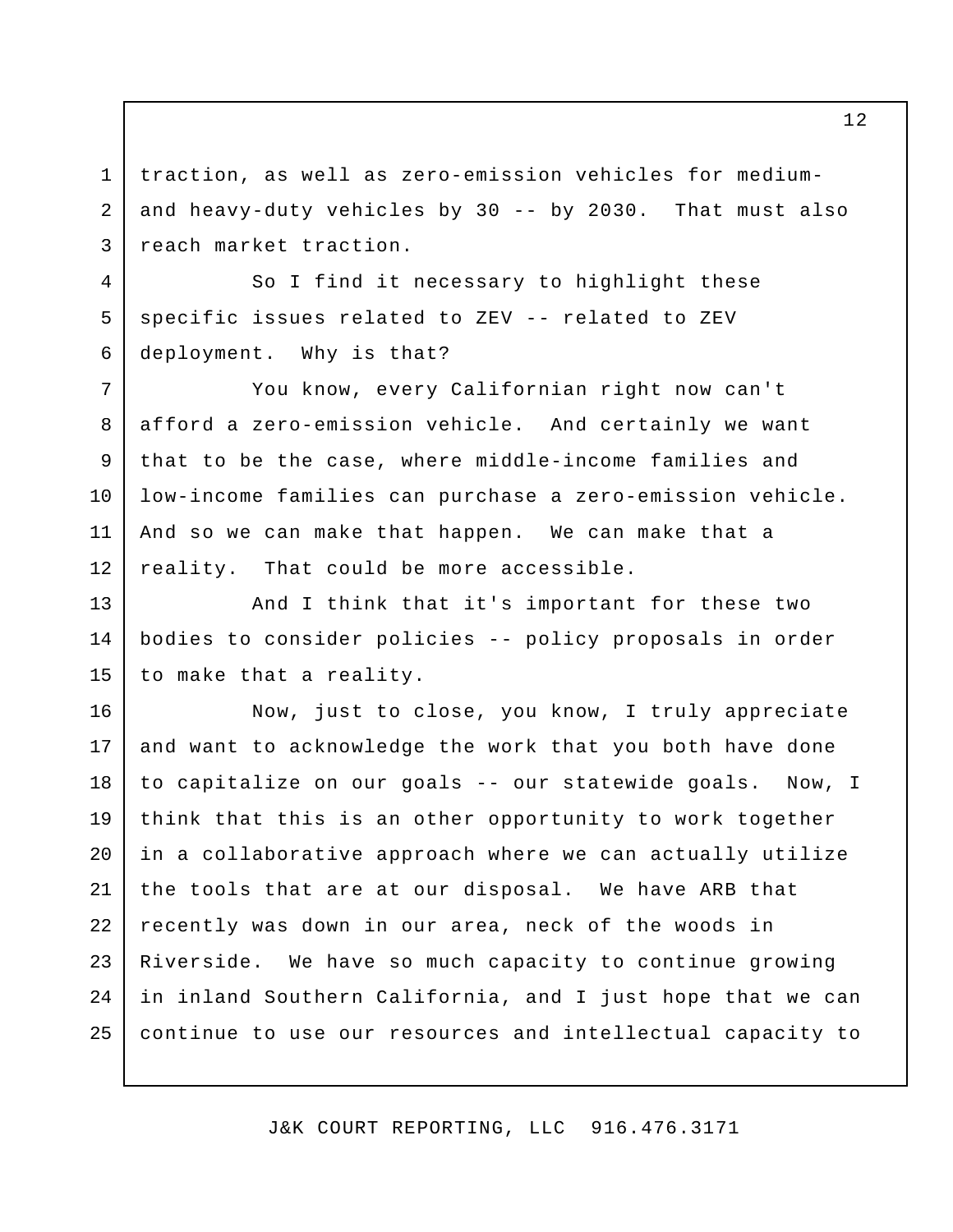meet our statewide goals. 1

2

3

5

6

And I appreciate all the hard work that you've done this far. Just know that I want to be a partner and a resource to you, whatever you would need from your legislators. I want to make sure that we are in this together. So thank you. 4

ARB CHAIR NICHOLS: Thank you very much. Chair Inman and I collectively have been at this for probably more years than either one of us would care to acknowledge, and are both Southern Californians, so we share a lot of your interest and concerns as well. 7 8 9 10 11

In order to further the efforts at collaboration, we're going to hear from the staff's of our two agencies about their missions and programs, how they actually work, and to give us a more in-depth understanding of what is possible. 12 13 14 15 16

But before we do that, I would like to acknowledge the presence of the Secretary of the State Transportation Agency, Brian Annis. And, Brian, if you would like to say a few words to us, we would appreciate hearing from you. 17 18 19 20 21

The red light should come on. (Laughter.) STATE TRANSPORTATION AGENCY SECRETARY ANNIS: There we go. That's Silicon Valley technology. 22 23 24 25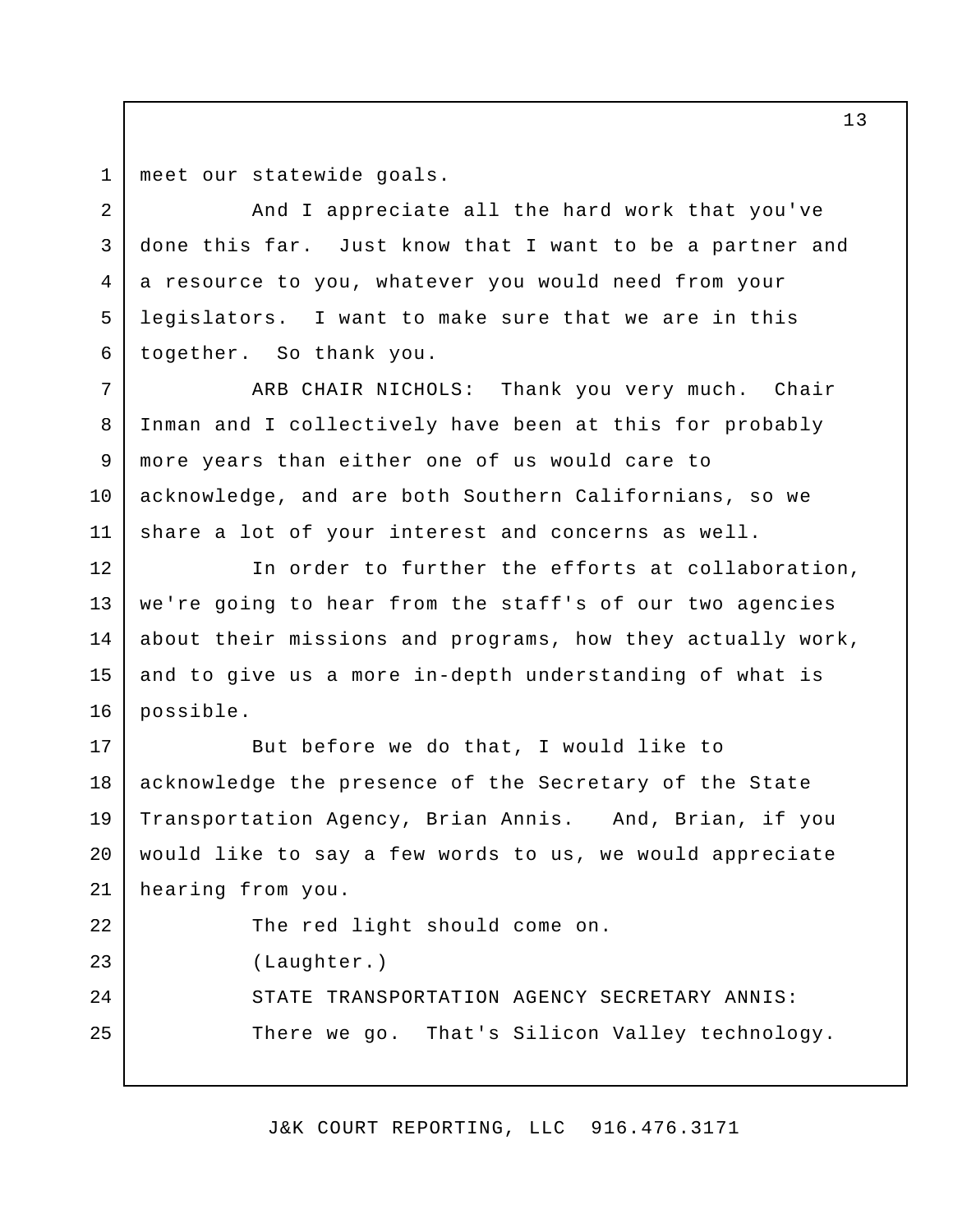CTC COMMISSIONER GUARDINO: There we go. That's Silicon Valley technology. 1 2

> STATE TRANSPORTATION AGENCY SECRETARY ANNIS: There you go. I have my IT guy with me here. (Laughter.)

ARB CHAIR NICHOLS: Thank you.

3

4

5

6

7

STATE TRANSPORTATION AGENCY SECRETARY ANNIS:

Thanks a lot. I really appreciate the chance to just briefly say hello. And I've had the opportunity, my work as Undersecretary, to work a lot with the ARB staff on a lot of things, and really appreciated that opportunity over time, and as well the CTC. So I really am excited about this opportunity, because we have been transforming in many ways with the way we work with our Transportation Agency and our CTC. A lot more responsibility actually has been coming to the CTC. And part of that is with SB 1. 8 9 10 11 12 13 14 15 16 17

So some of the plans that used to just be at the Caltrans side or at the Agency now go through the CTC for initial guidance on what we need to include in some of these plans. And then, in some cases, there's approval of those plans at the CTC. So we have this increased coordination role, both within Agency and in our Transportation Commission, but also with the Air Resources Board. 18 19 20 21 22 23 24 25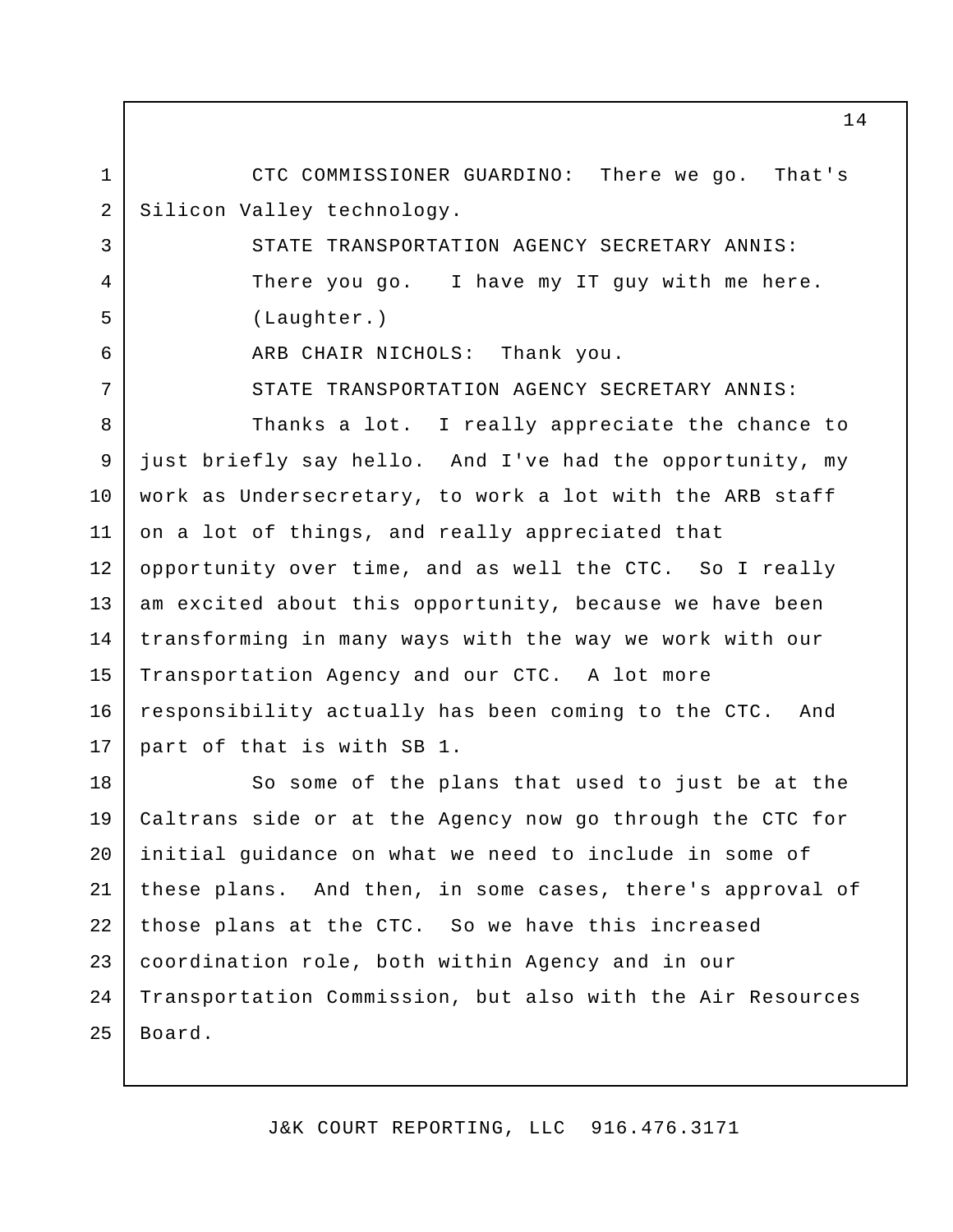And the subtext, which has been mentioned here too is we really, for this administration, did our -- one of our key goals was to stabilize and increase transportation funding. Of Course, that was done last year with Senate Bill 1. And that's very key for us.

1

2

3

4

5

And one of the things that we really worked on with input from a lot of the ARB staff over time, was - you know, what is transportation investment in the climate era when we need to be cognizant and reduce greenhouse gases. And I think that resulted in a transportation funding plan with SB 1 that's very focused on fix-it first investments to maintain what we have. It has a very high transit-only component to make sure that important area gets invested in. 6 7 8 9 10 11 12 13 14

And then with our multi-modal program, it looks at increased coordination. Of course, with some of our big congestion programs, we have a requirement that for NPOs, those projects be in a region that are approved to meet the targets set by the Air Board for the Sustainable Communities Strategies. 15 16 17 18 19 20

So we're excited about that investment strategy we've put together. And I think this forum, which will be going forward in the future into the next administration, really has a lot of opportunities to achieve that coordinated response that will, I think on both sides, 21 22 23 24 25

J&K COURT REPORTING, LLC 916.476.3171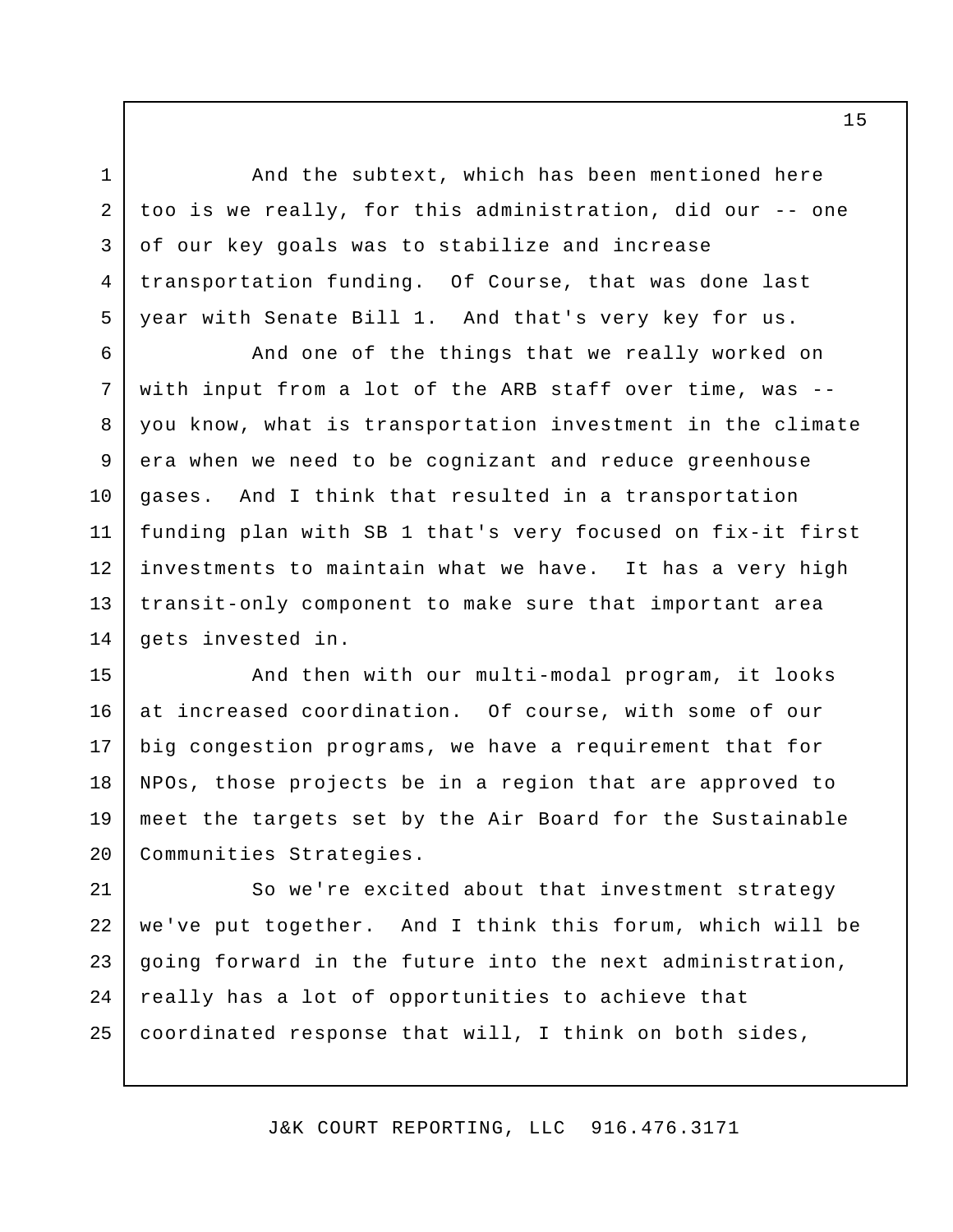create more effectiveness and better outcomes from investment. So thank you for the opportunity to say hello. ARB CHAIR NICHOLS: Thank you. You're welcome to stay. STATE TRANSPORTATION AGENCY SECRETARY ANNIS: All right. (Laughter.) ARB CHAIR NICHOLS: So the next item on the agenda is the presentations from the two executive leaders of our organizations. I'm not sure if they flipped a coin, but Richard Corey is going to begin with a presentation on CARB's organization, mission, program. And then following him we will hear from Susan Bransen, the Executive Director of the CTC. So, Richard. (Thereupon an overhead presentation was Presented as follows.) ARB EXECUTIVE OFFICER COREY: All right. Thanks, Chair Nichols. And good afternoon. And we are equally excited as well about this inaugural meeting, and really what's to follow. It's already elevated our respective coordination efforts. I'm using my touchpoint as I now am speaking 1 2 3 4 5 6 7 8 9 10 11 12 13 14 15 16 17 18 19 20 21 22 23  $2.4$ 25

J&K COURT REPORTING, LLC 916.476.3171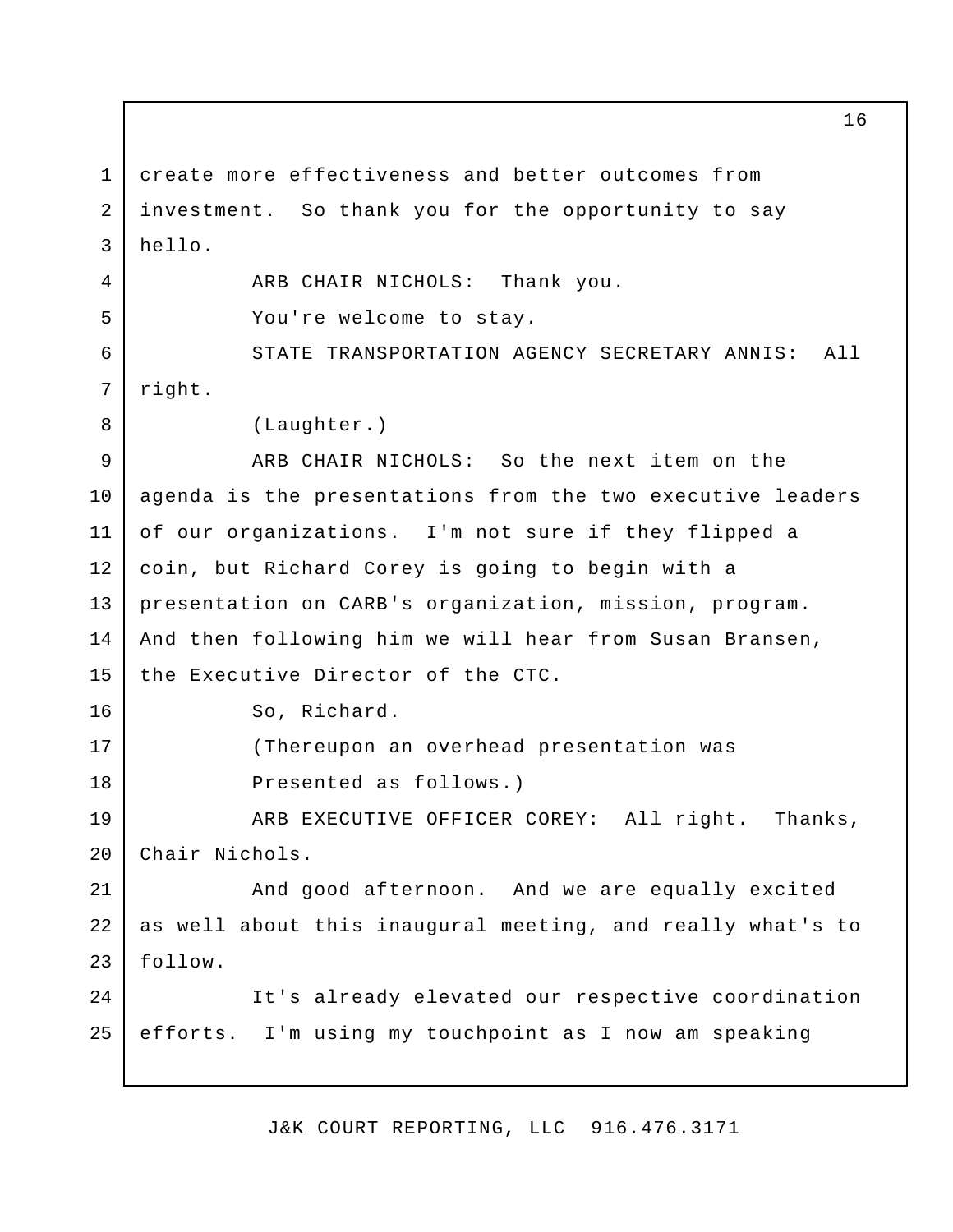weekly with Susan Bransen. 1

2

12

13

(Laughter.)

ARB EXECUTIVE OFFICER COREY: And we really do look forward to building a strong partnership with the Commission and the staff. 3 4 5

And in this presentation, I'm going to provide a short overview of CARB's history, mission, and organizational structure, some key air quality and climate successes, and some priorities. I think you'll find it useful context for the conversations that follow over the course of the day, and months, and years to follow. 6 7 8 9 10 11

So now for some CARB history.

 $-000-$ 

ARB EXECUTIVE OFFICER COREY: California has been leading efforts to reduce air pollutants across the state for well over 50 years. And Dr. Arie Haagen-Smit discovered the nature and causes of photochemical smog. His work became the foundation upon which today's air pollution regulations are based. 14 15 16 17 18 19

To set the stage, California had the worst air quality in the country, which had drastic impacts on public health. And the public and political leadership demanded action. 20 21 22 23

In 1967, then Governor Ronald Reagan signed the Mulford-Carrell Air Resources Act that created CARB to  $2.4$ 25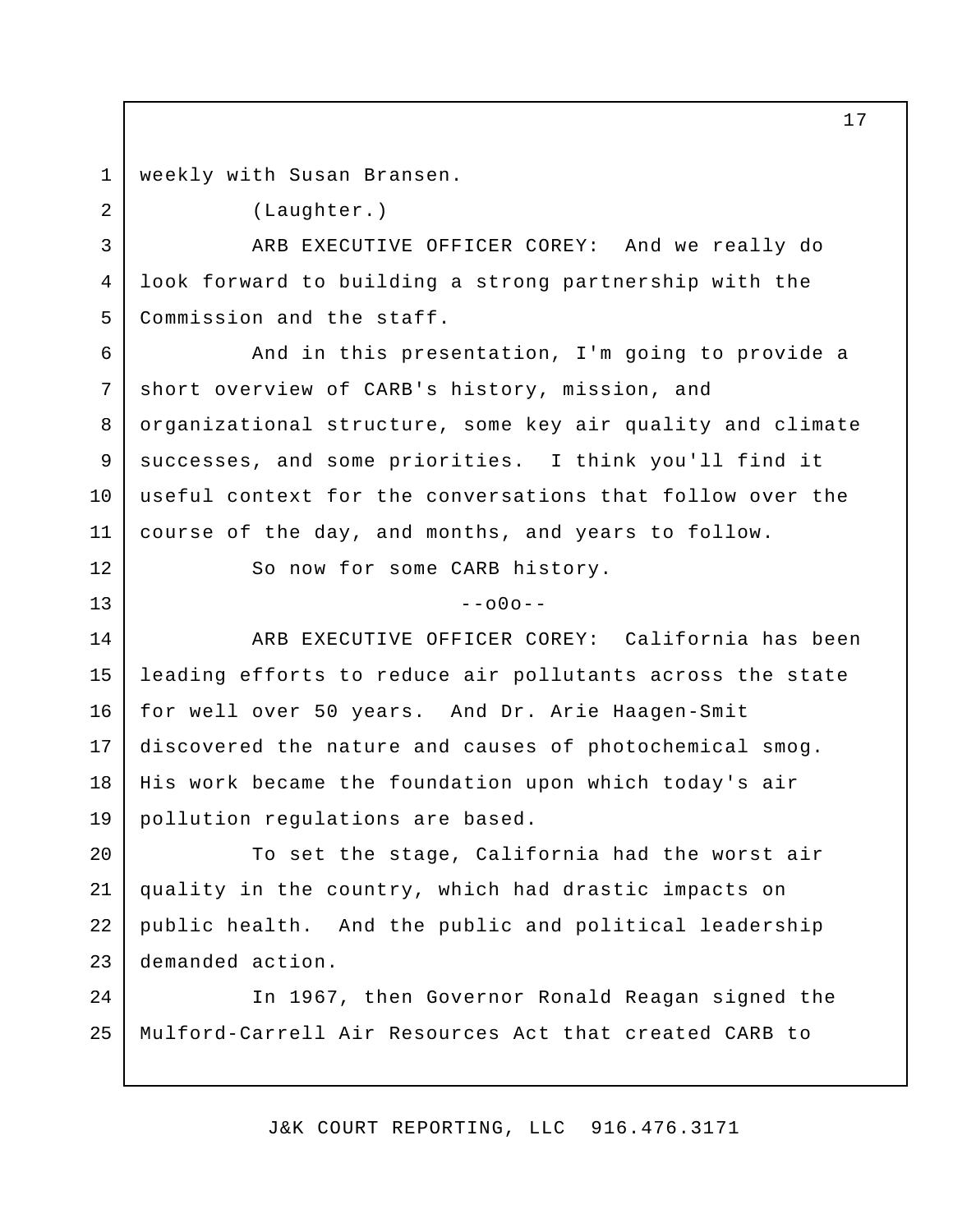address the State's air quality problems. The Federal Air Quality Act, a forebearer of the Clean Air Act, which followed, included giving California unique authority to establish clean motor vehicle standards to address our extreme air quality issues. 2 3 4 5

 $--000--$ 

ARB EXECUTIVE OFFICER COREY: Our mission is to set the state's air quality standards at levels that protect those greatest at risk, children older adults, and people with lung and heart disease, identify pollutants that pose the greatest health risks, measure our progress in reducing pollutants, certify motor vehicle emission control systems, and test for compliance, research the causes and effects of air pollution, study the costs and benefits of pollution controls, and lead California's efforts to reduce climate change changing emissions. 7 8 9 10 11 12 13 14 15 16

Our Board consists of 16 members. Twelve Board members are appointed by the Governor and confirmed by the State Senate and represent local air districts, experts in the fields of engineering, medicine, agriculture and law and public members. The Chair serves as the only full-time member. There are two legislative appointees focused on environmental justice issues, and we have two legislators that are non-voting ex officio members. 17 18 19 20 21 22 23 24

25

1

6

The work of the Board is supported by a diverse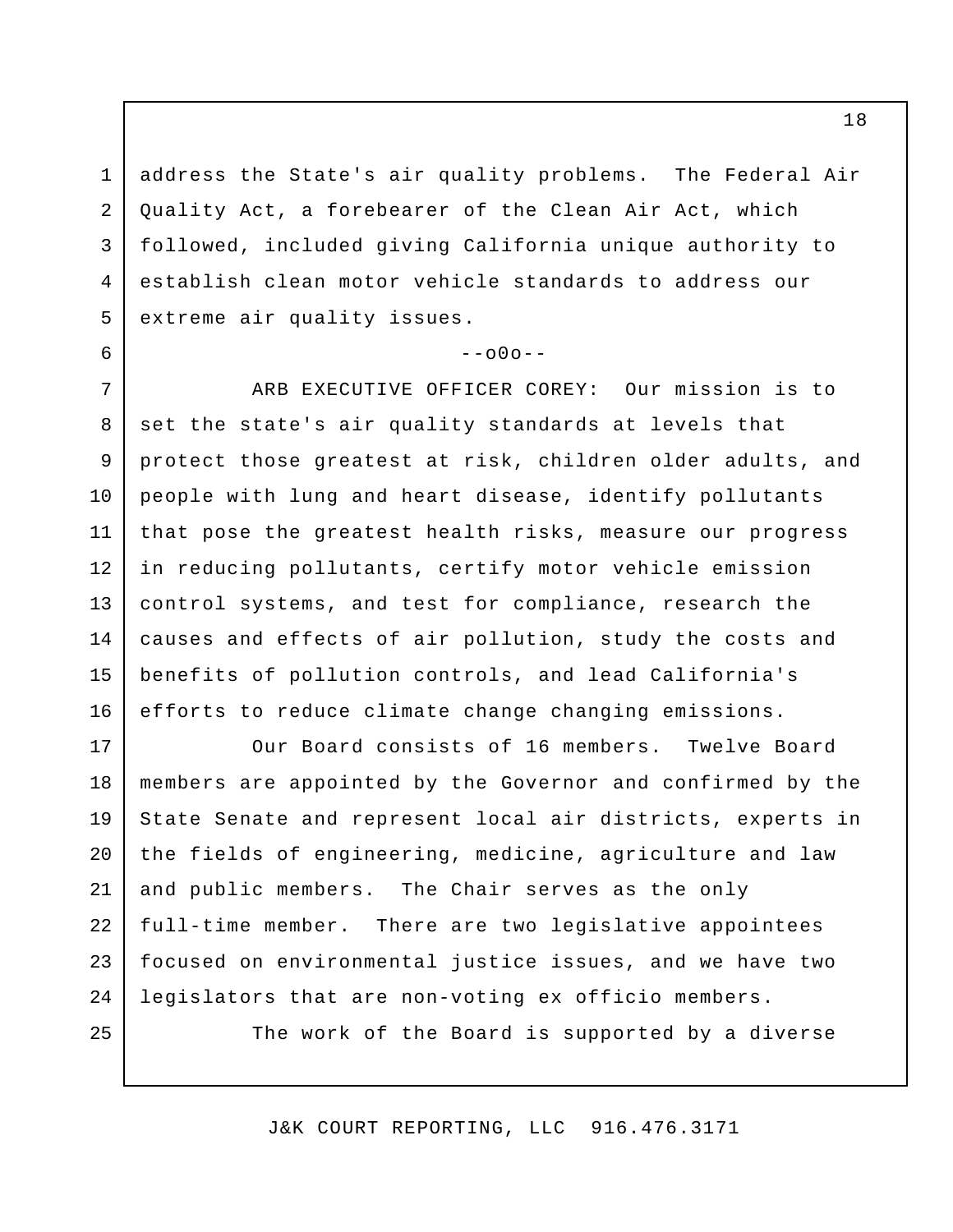team of scientists, engineers, economists, lawyers, and policymakers, who collaboratively make up the world's most respected environmental air quality agency.

1

2

3

4

5

6

7

 $2.4$ 

25

The Board coordinates its efforts with the U.S. EPA and air districts who have complementary air quality roles.

### $--000--$

ARB EXECUTIVE OFFICER COREY: Along with our air quality partner agencies, industry, and environmental stakeholders, California has made exceptional progress on improving air quality while the number of cars and trucks on the road grew dramatically. As a result of our programs, ozone levels in the Los Angeles area have dropped roughly one-third of their 1960 levels. One-third. 8 9 10 11 12 13 14 15

In the 1990s, health studies revealed that fine particulates are responsible for most of the premature deaths associated with air pollution. Thanks to innovative air pollution controls, annual PM2.5 concentrations in Los Angeles have decreased to about one-fifth of the their 1960 levels. And we've seen similar reductions in the valley and elsewhere.  $-000-$ 16 17 18 19 20 21 22 23

ARB EXECUTIVE OFFICER COREY: Despite our tremendous success, many areas of the state continue to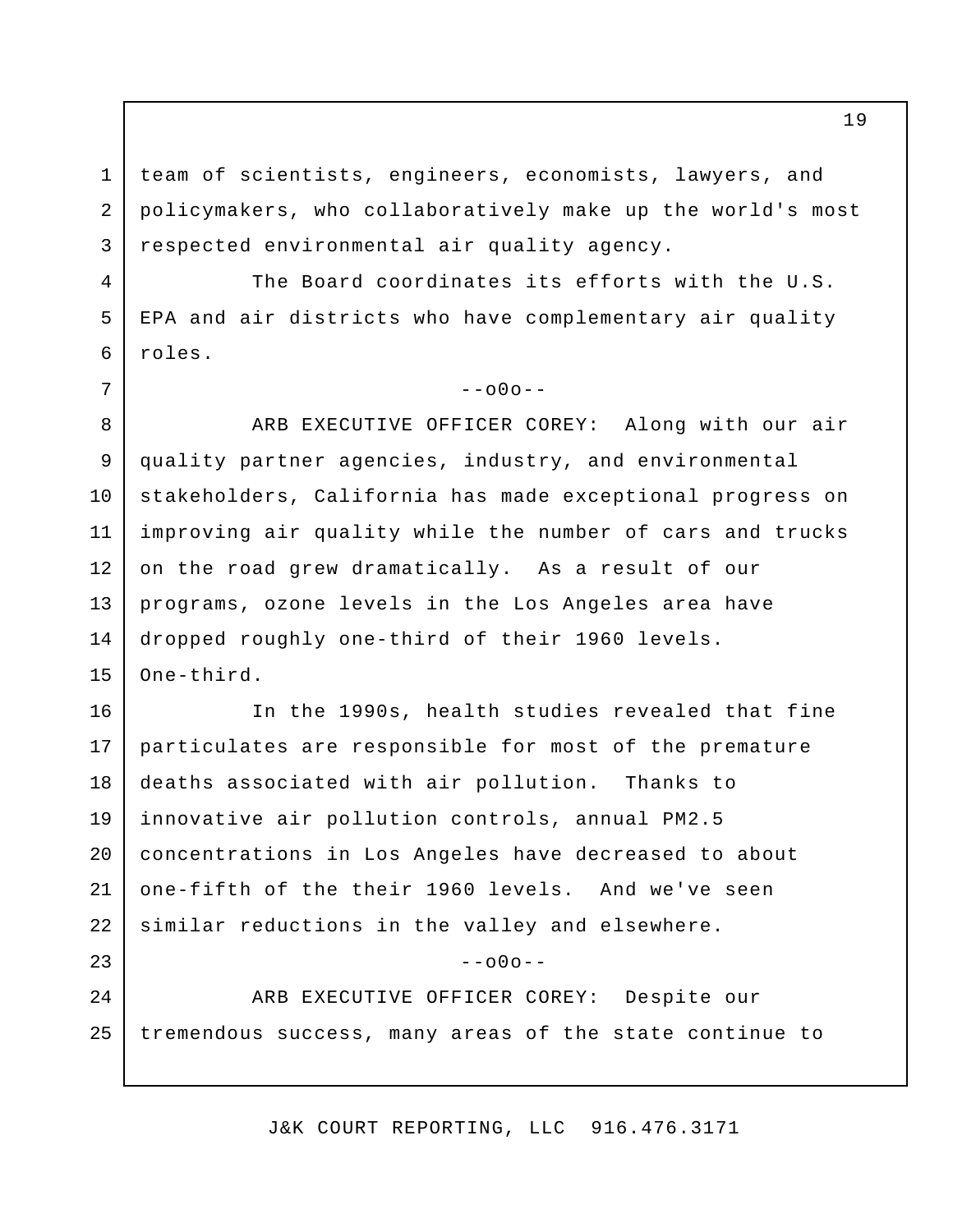suffer from poor air quality. Thus, as we look forward, we're building on our successes while strengthening the partnerships to support the planning and innovation needed to ensure all Californians have healthy air to breathe.

1

2

3

4

5

#### $-000-$

ARB EXECUTIVE OFFICER COREY: Our transportation strategy consists of regulatory and incentive-based policies to support the transition to clean cars, trucks, buses, and fuels. Later this year, our Board will consider regulatory concepts to support the continued transition to zero-emission transportation. We're also taking steps to support the EV charging infrastructure needed to charge millions of zero-emission vehicles. This includes implementation of the Volkswagen Zero-Emission Vehicle Investment Plan, as well as working with the PUC, CEC, utilities, and businesses on infrastructure investments. 6 7 8 9 10 11 12 13 14 15 16 17

We're expanding our outreach and education for ZEV buyers. Additionally, we continue to conduct testing to identify and enforce against those that don't play by the rules. 18 19 20 21

We plan to strengthen the Low Carbon Fuel Standard Program later this year, which continues to support the production and use of clean low carbon fuels.  $--000--$ 22 23 24 25

J&K COURT REPORTING, LLC 916.476.3171

 $2.0$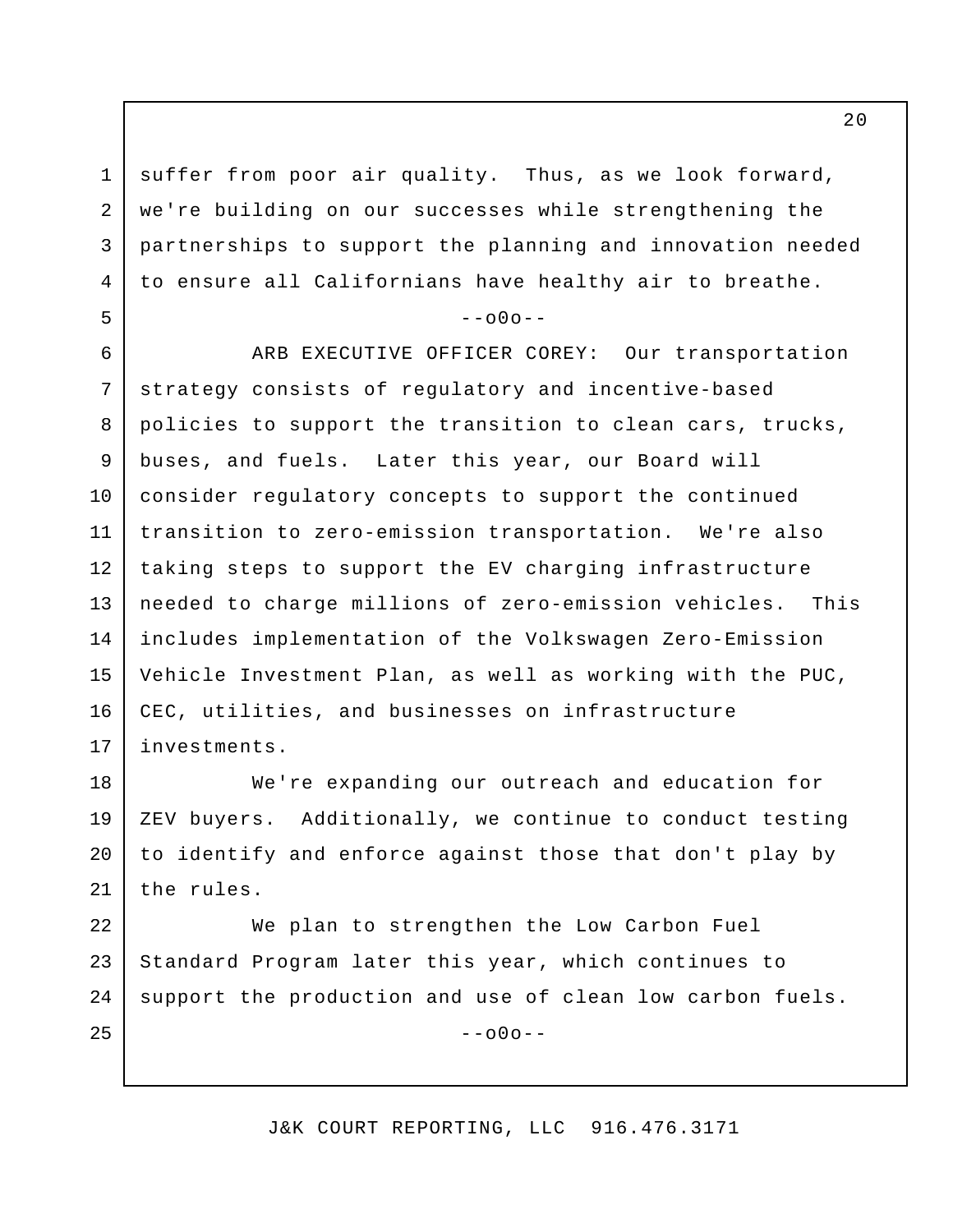ARB EXECUTIVE OFFICER COREY: Communities adjacent to busy freight corridors can be particularly burdened with air pollution. This is especially true of neighborhoods sandwiched between freeways, ports, and railyards.

In 2017, the legislature passed two key pieces of legislation that will define our work for many years, AB 398 and AB 617. AB 398 extends the Cap-and-Trade Program to 2030, and designates it as an important and necessary part of California's post-2020 GHG reduction efforts. AB 617 recognizes that while California has seen tremendous improvement in air quality, not all communities have benefited equally from these efforts. 6 7 8 9 10 11 12 13

The bill focuses on working with communities, air districts, industry, and others to take action to reduce emissions and exposure in the State's most impacted communities. 14 15 16 17

To further reduce the health impacts from the freight sector, staff is developing regulatory proposals focused on transitioning cargo handling equipment and commercial harbor craft sectors to zero and near-zero technologies. We're working to develop a freight handbook to encourage the use of the cleanest available engine and equipment technologies at freight facilities. And our team is developing strategies to further reduce emissions 18 19 20 21 22 23 24 25

J&K COURT REPORTING, LLC 916.476.3171

1

2

3

4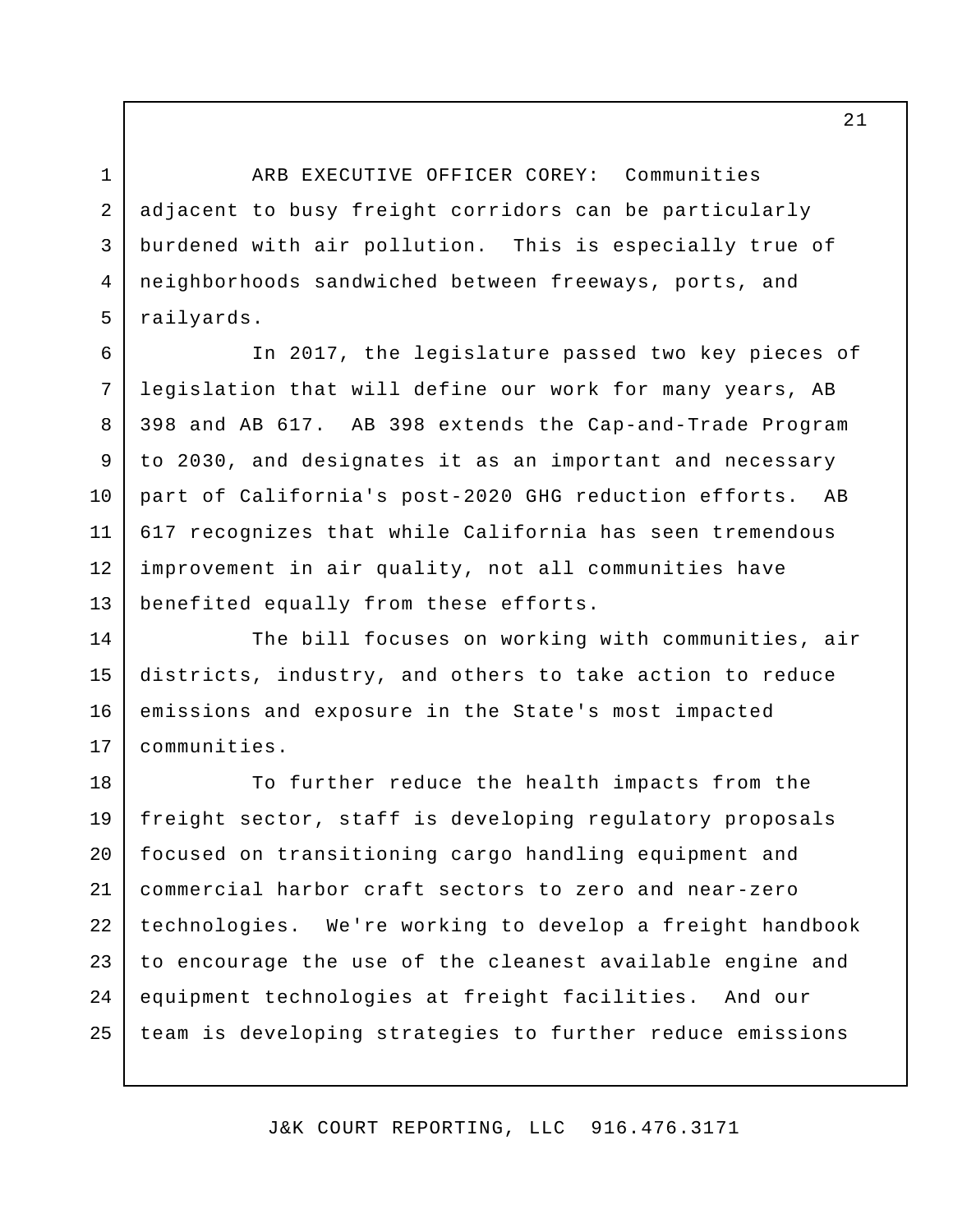of toxic metals, including the evaluation of potential amendments to the chrome plating control measure.  $--000--$ ARB EXECUTIVE OFFICER COREY: This slide identifies several actions in the 2017 update to the scoping plan. It underscores the collaborative nature of the efforts, as well as some of the near-term deadlines.  $--000--$ ARB EXECUTIVE OFFICER COREY: And with that, I conclude my remarks, Chair. ARB CHAIR NICHOLS: Thank you. Why don't we go ahead and hear from the CTC. I know that's also a brief presentation. And then I'd like to give the members of the two commissions an opportunity to ask any questions that they might have. (Thereupon an overhead presentation was presented as follows.) CTC EXECUTIVE DIRECTOR BRANSEN: Board members and Commissioners, it's a pleasure to be here today. I am Susan Bransen the Executive Director of the Commission. And I am looking forward to these meetings. Just to have this opportunity to collaborate together is a wonderful opportunity. And I wanted to take, in my opening remarks, just the opportunity to thank the Board for allowing their staff to have worked with us as staff over the years on -- 1 2 3 4 5 6 7 8 9 10 11 12 13 14 15 16 17 18 19 20 21 22 23 24 25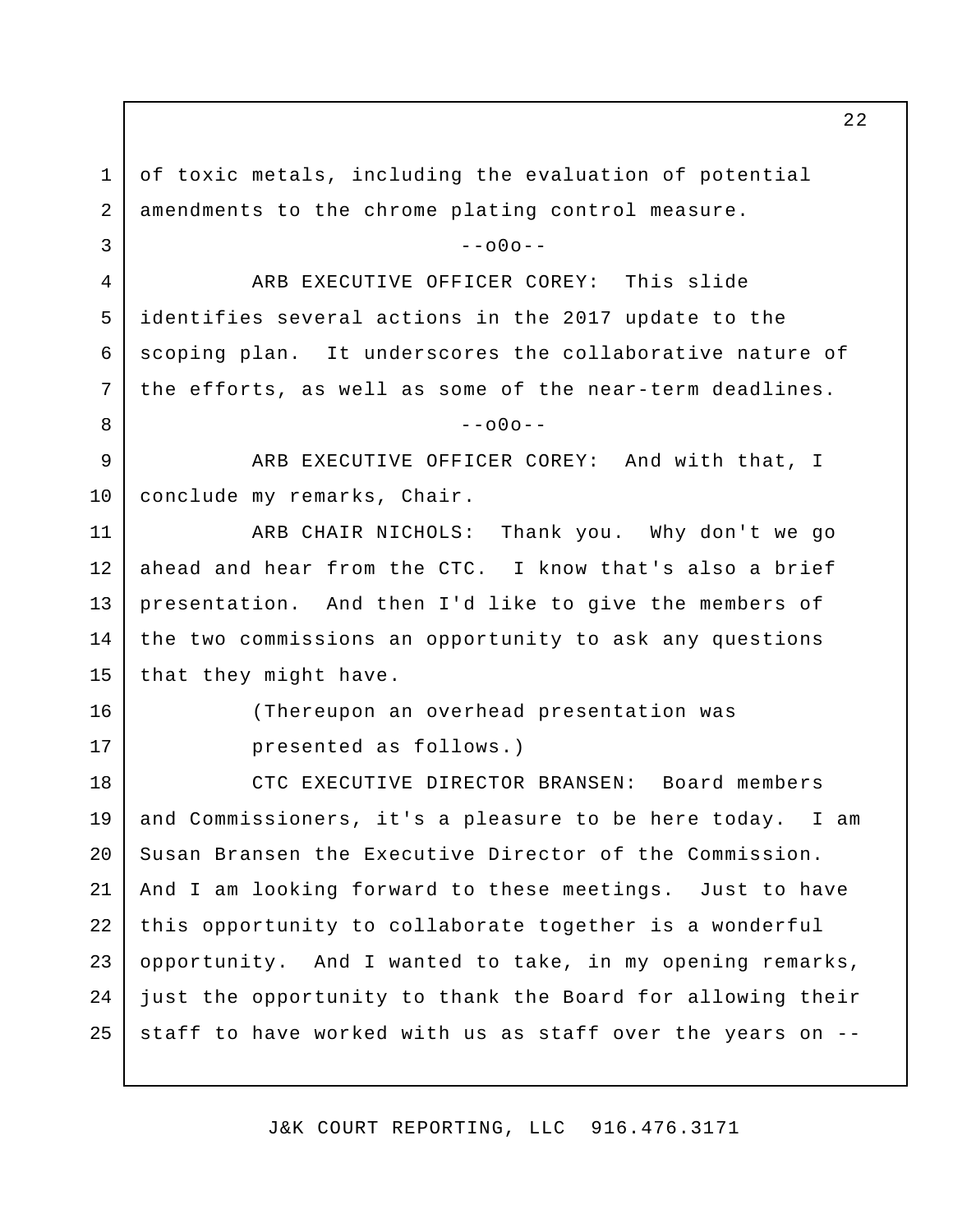in the development of regional transportation guidelines -- plan guidelines that really inform the development of Sustainable Communities Strategies following AB 32 and SB 375, and most recently, upon the completion of the first round of SCSs that were adopted and finalized subsequent to SB 375, the bill passing.

1

2

3

4

5

6

7

8

9

10

11

12

13

14

And also in our recent programs that we've moved forward to adopt transportation funding, programs under Senate Bill 1, and also in preparing for this meeting. So today, I am really going to provide and focused on just giving you information on the Commission to set the ground work as we continue collaborating over the next into the future

 $--000--$ 

CTC EXECUTIVE DIRECTOR BRANSEN: So this first slide, the Commission was established in 1978. And it was established out of a growing concern for a single unified California transportation policy. It replaced and assumed responsibilities of four independent bodies: The California Highway Commission, the State Transportation Board, the State Aeronautics Board, and the California Toll Bridge Authorities. 15 16 17 18 19 20 21 22

And just this picture is interesting, it -- Governor Brown, he actually was the Governor at the time the Commission was formed and attended the very first 23 24 25

J&K COURT REPORTING, LLC 916.476.3171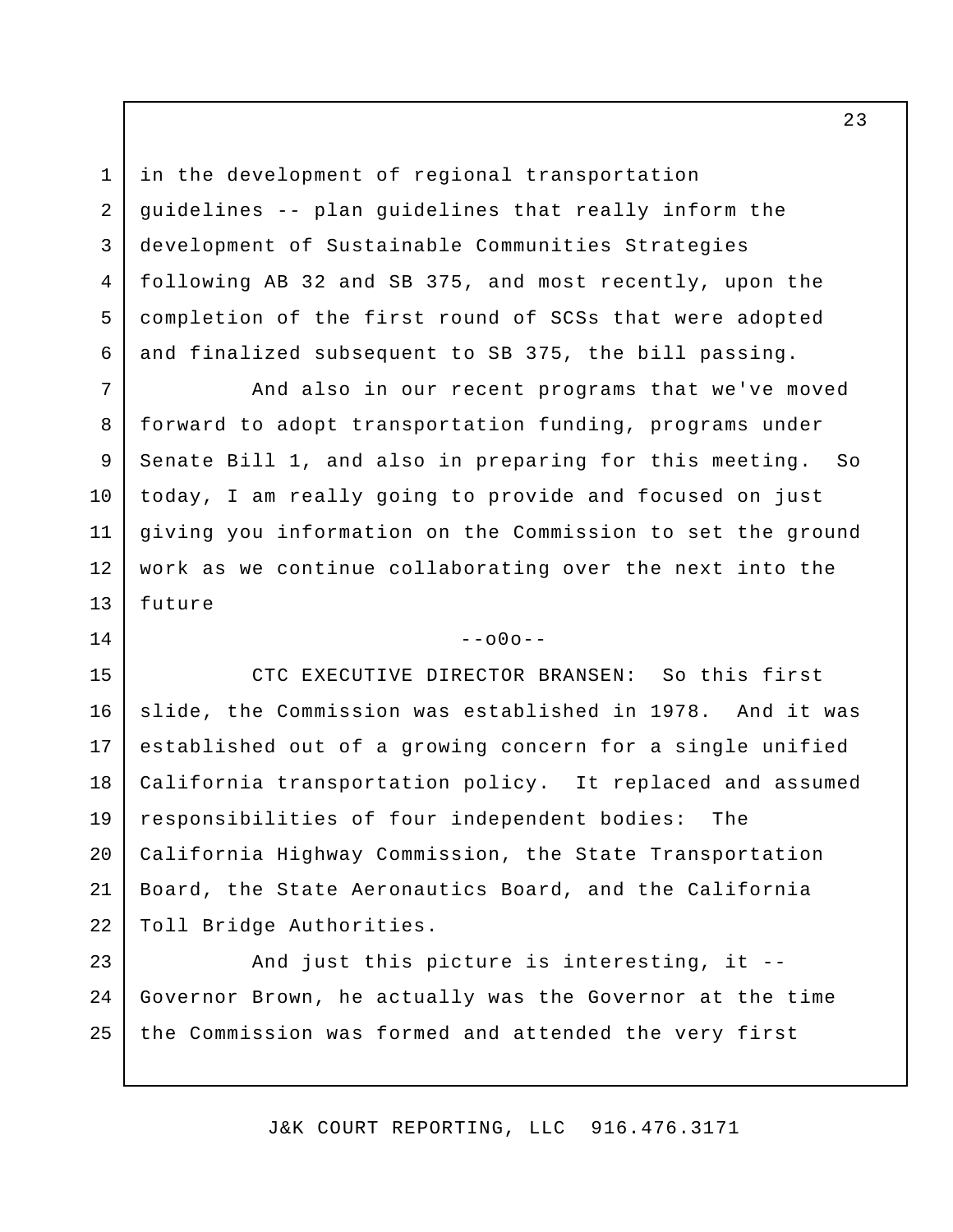meeting of the Commission. 1

2

18

 $--000--$ 

CTC EXECUTIVE DIRECTOR BRANSEN: The Commission has 11 voting Commissioners, and two ex officio Commissioners. Nine of the voting Commissioners are appointed by the Governor, one is appointed by the Senate, and the other is appointed by the Assembly Speaker. The voting -- the Senate -- it's actually the Senate Rules Committee. And the two ex officio non-voting members are appointed one each from the Senate and the Assembly. Usually, they are the Chairs of the Transportation Policy Committees in each house. And by law, each member must represent the State at large. 3 4 5 6 7 8 9 10 11 12 13

The Commission meets every five to six weeks in the urban centers in the State, and it does meet twice a year in the rural areas of the State through town hall meetings. 14 15 16 17

 $--000--$ 

CTC EXECUTIVE DIRECTOR BRANSEN: This is the mission statement of the Commission that was adopted in May 2010. And the Commission, through its adopted mission statement, has made it clear that it is dedicated to ensuring a safe, financially sustainable, world class multi-modal transportation systems. A system that, through the efficient movement of people and goods, 19 20 21 22 23 24 25

J&K COURT REPORTING, LLC 916.476.3171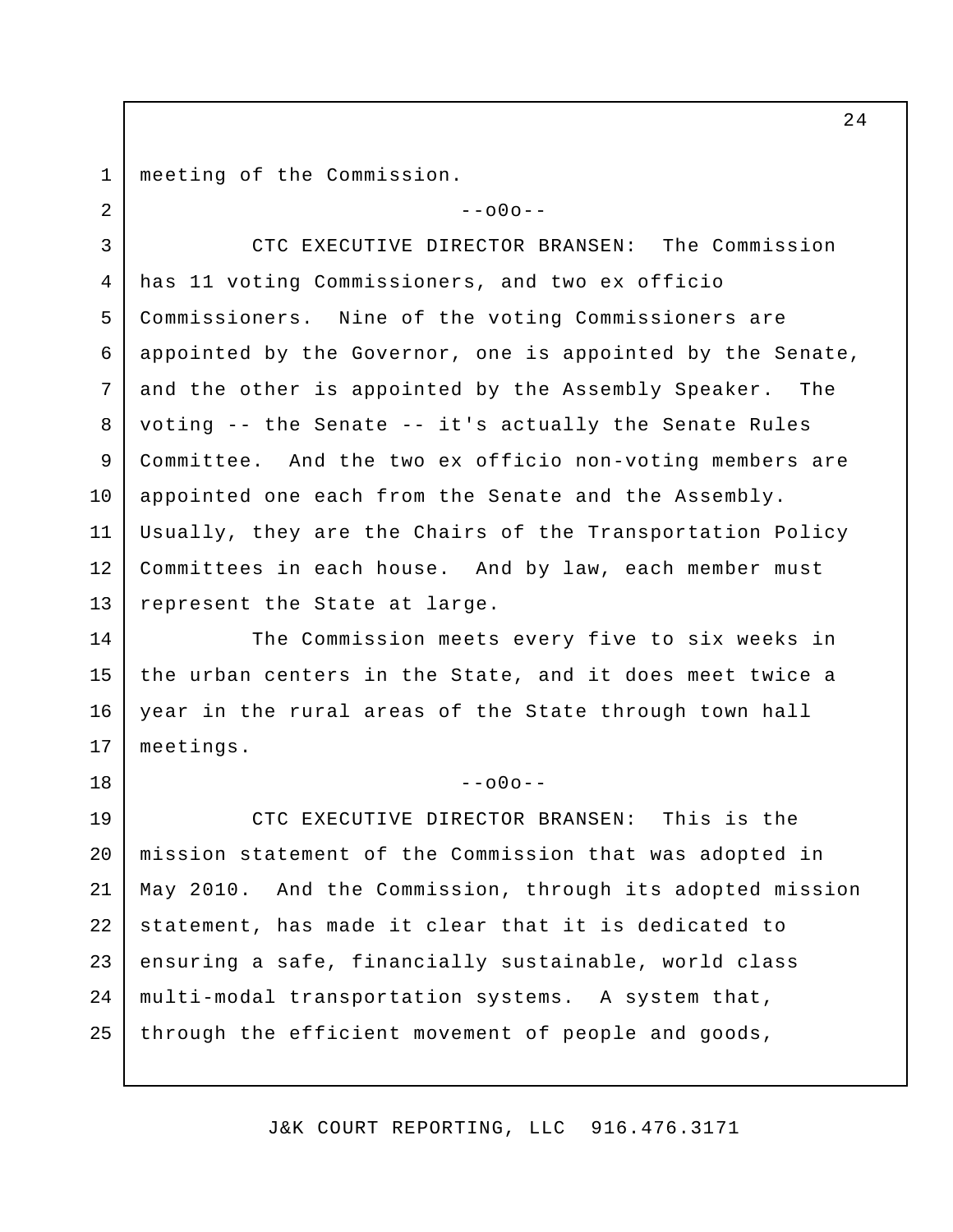reduces congestion, improves the environment, and facilitates economic development. 1 2

3

6

7

8

The Commission, through this mission statement, has made it clear that it understands that the transportation system really is the backbone necessary to meet our other State goals for housing, employment, a thriving economy, and a thriving environment. 4 5

 $-000-$ 

CTC EXECUTIVE DIRECTOR BRANSEN: The Commission has key statutory responsibilities. That is the law really dictates the work of the Commission. The Commission is responsible for providing policy, advice, and assistance to the legislature, and the administration on evaluating State policies and plans for the transportation program. 9 10 11 12 13 14 15

The Commission is required by law to adopt guidelines for the development of the regional transportation plans that we know are very important to the Air Resources Board. 16 17 18 19

The Commission is also responsible now for developing guidelines and adopting guidelines for the development of the California Transportation Plan, which is something that we will be coordinating with you and discussing with you in future meetings. The Commission also adopts guidelines for funding programs, commits funds 20 21 22 23  $2.4$ 25

J&K COURT REPORTING, LLC 916.476.3171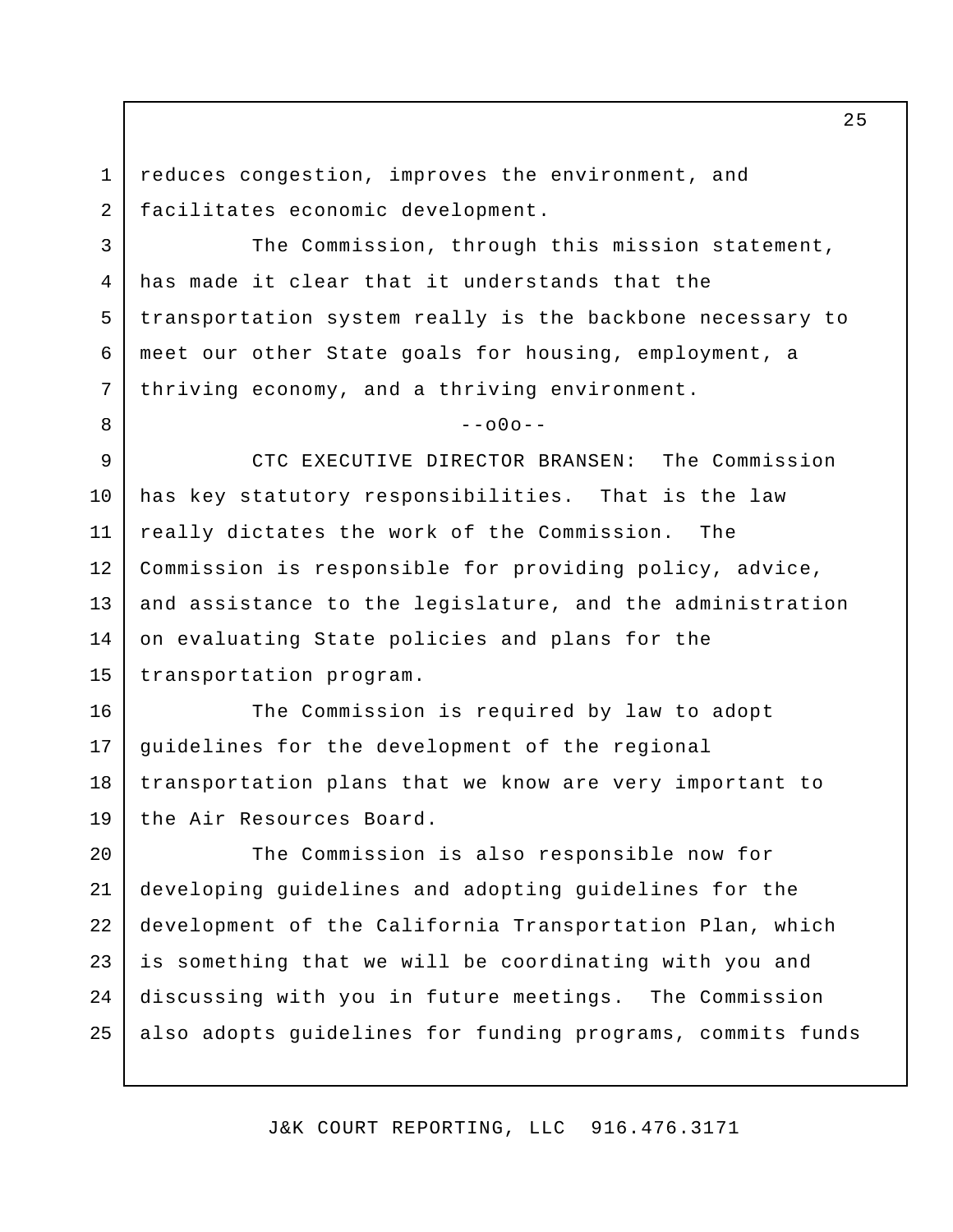to transportation projects, and allocates funds to transportation projects for improvements throughout California.

1

2

3

4

5

6

7

8

9

10

The Commission has many more responsibilities, approving toll facilities, and more. To put it in context, the Commission started its first day of a two-day meeting, and has over 140 agenda items consider. So the picture of this slide is a picture of all of the Commission staff that support the Commission.

 $--000--$ 

CTC EXECUTIVE DIRECTOR BRANSEN: This slide I really wanted to share with you the overarching process that the Commission follows in conducting its work to commit funding to projects. Everything the Commission does is done transparently with great outreach and great loads of partnership. 11 12 13 14 15 16

Really, the Commission what it does adopts guidelines that form the basis for project selection, administration reporting, and accountability through a very open and robust process again. The projects that the Commission funds must be in an adopted Regional Transportation Plan. The projects that the Commission funds must be nominated by the State, normally Caltrans, regions, local agencies, or other eligible applicant. The Commission does not have a role in nominating 17 18 19 20 21 22 23 24 25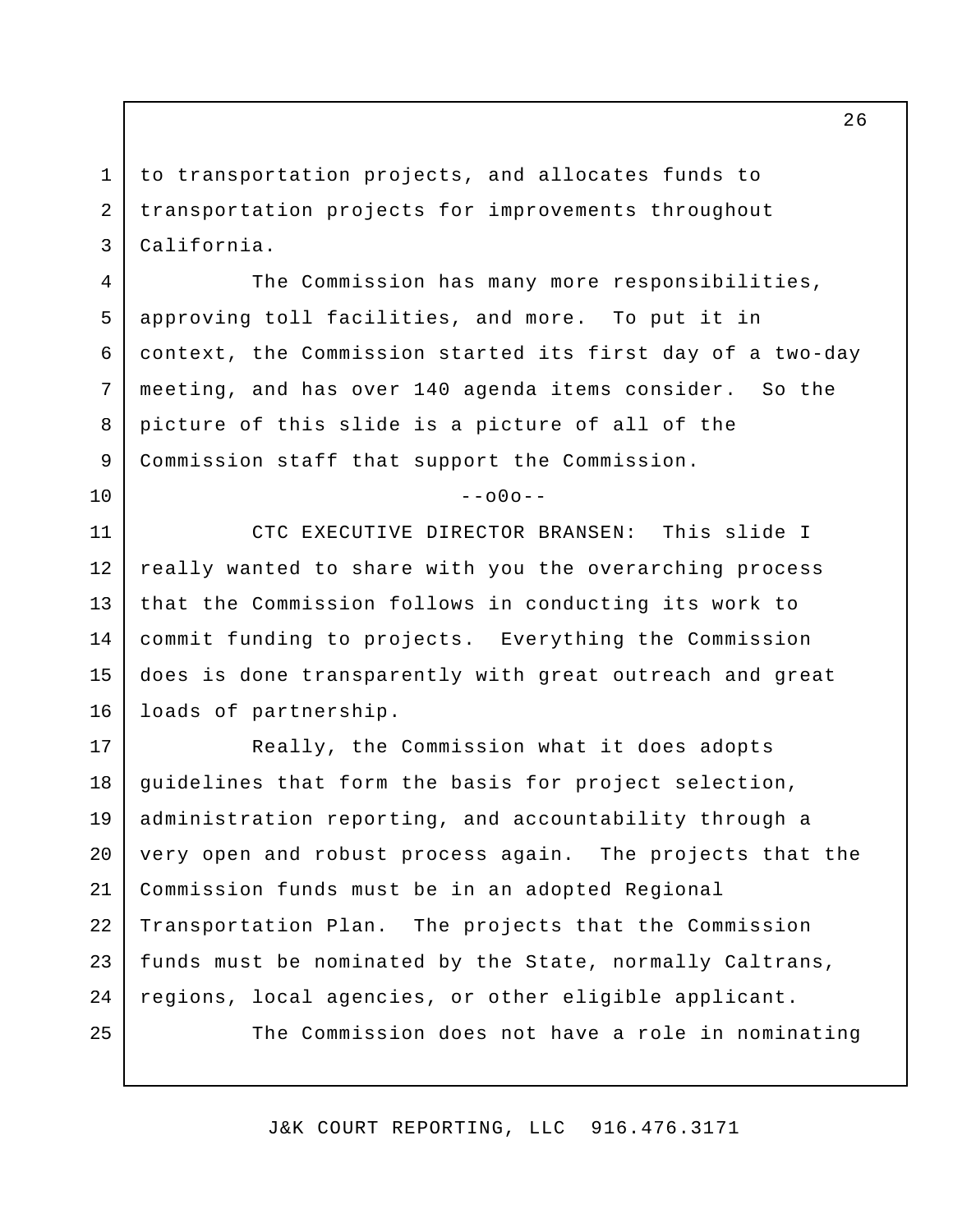projects for funding or suggesting projects to be nominated. The Commission has no regulatory or authority to mandate the projects that will be included in a Regional Transportation Plan, and brought forward to the Commission for funding. Evaluation criteria and performance metrics are used to evaluate projects nominated for funding. 1 2 3 4 5 6 7

And the projects funded by the Commission are those projects necessary to implement the Regional Transportation Plans, and for MPOs the Sustainable Communities Strategies, including land use, housing, and transportation strategies that, if implemented, would allow the region to meet its greenhouse gas emission reduction targets. 8 9 10 11 12 13 14

Recipients of transportation funding are held accountable through adopted accountability guidelines, and ongoing reporting for caring out their promises related to scope, cost, schedule, and performance of the projects. 15 16 17 18

 $-000 -$ 

CTC EXECUTIVE DIRECTOR BRANSEN: This slide shows the recent programs that were included and funded through Senate Bill  $1.$  But before I -- we go into that, I just wanted to let you know that in 2016 the Commission had advised the legislature in their role for advising for more than a decade on the shortfall in transportation 20 21 22 23 24 25

19

J&K COURT REPORTING, LLC 916.476.3171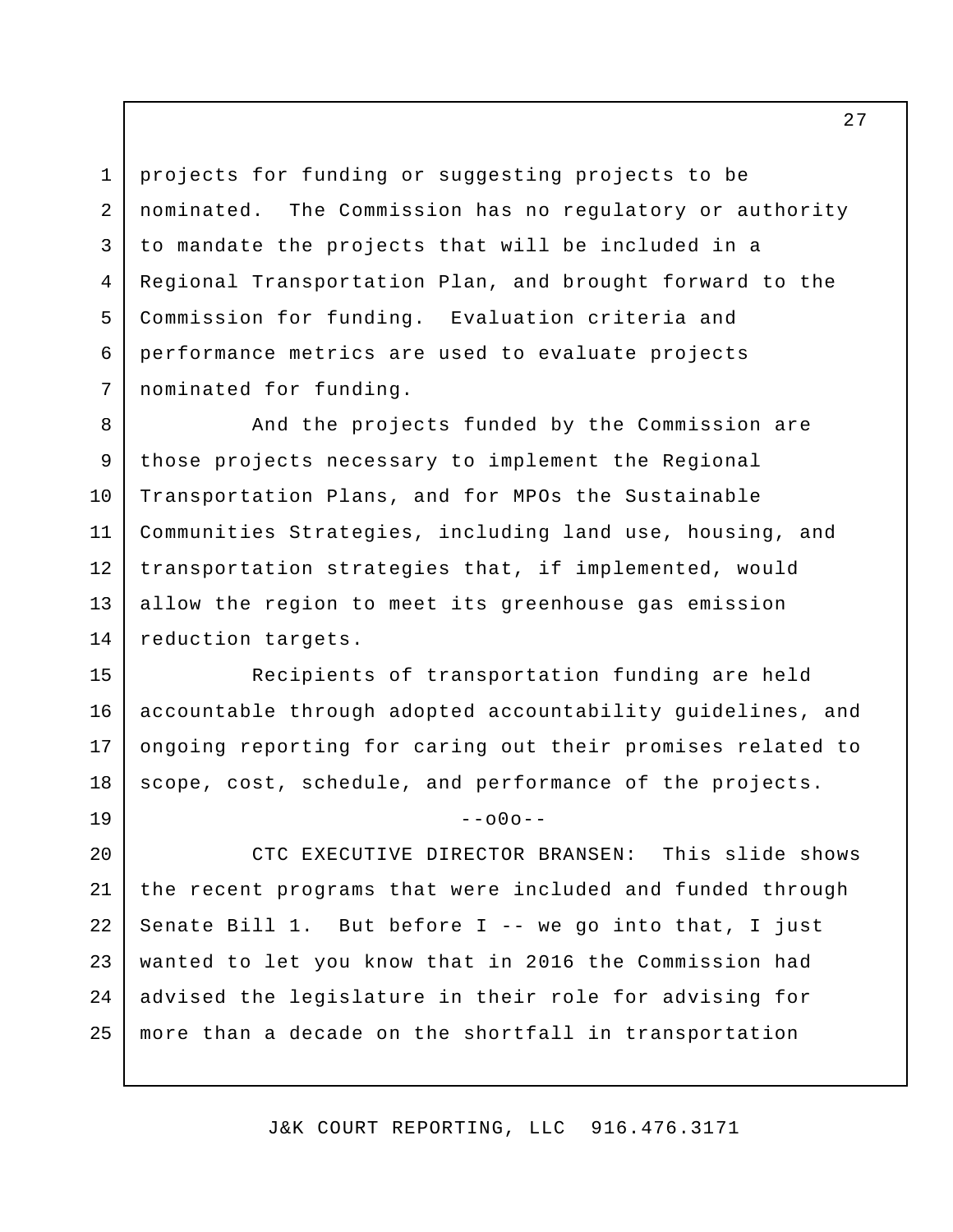funding.

1

2

3

5

6

7

And the reality was in 2016, the Commission was forced to de-program hundreds of projects, remove committed funding from hundreds of projects across the state, because we had a \$1.5 billion funding shortfall in transportation funding to take care of projects that we had previously committed funding to. 4

And in 2016, not a single New project was added over a five-year period for the State Transportation Improvement Program. 8 9 10

So thankfully, the Governor and the legislature enacted Senate Bill 1 in April of 2017. This bill raises -- the funding provided through Senate Bill 1 raises over five billion annually. It's really directed at -- divided between local and State transportation priorities. And it does present a multi-modal comprehensive approach to California's transportation program. 11 12 13 14 15 16 17 18

More than \$4.4 billion of this funding does fall under the California Transportation Commission annually. When you look at this slide, you'll see that there are other programs. A bulk -- a very large program relative to transit does not fall under the California Transportation Commission. 19 20 21 22 23 24

25

So following the -- this bill, the Commission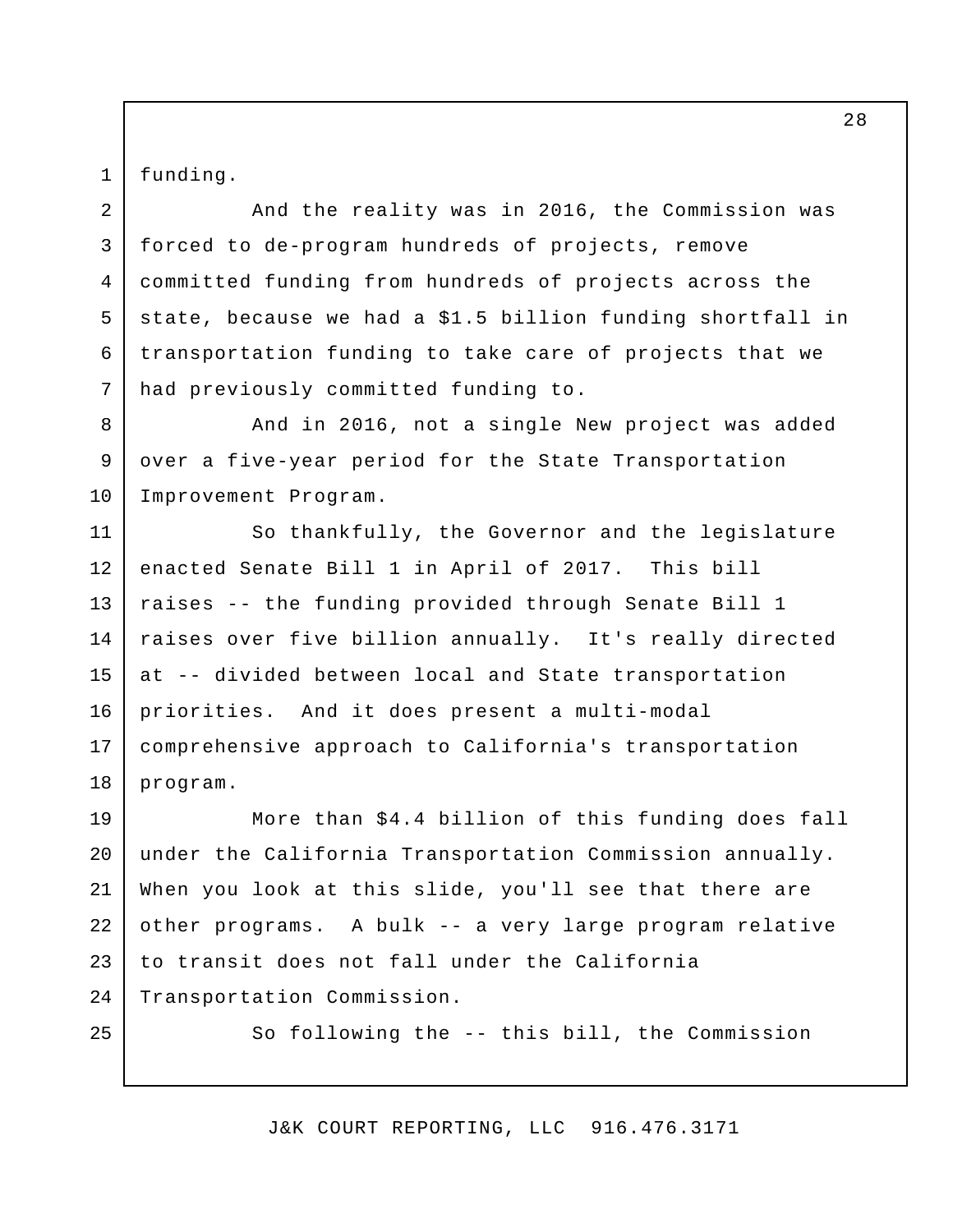moved quickly and called for and invited all the State agencies, our partners, including Air Resources Board, and, you know, our regional partners, MPOs, as well as the environmental community, social equity, and building, and industry, and others to really meet as a kick-off at city hall to provide -- have -- hear the input on what should go into our guidelines to fund and move these programs forward. 1 2 3 4 5 6 7 8

And that served as a foundation for us in developing the guidelines to implement these programs. And the Commission subsequently held over 40 public workshops to seek input throughout the State. 9 10 11 12

13

CTC EXECUTIVE DIRECTOR BRANSEN: And this slide is just a summary of the adopted programs that the Commission has moved forward on this year, since SB 1 was enacted. So in the last year, the Commission has dedicated over \$9 billion to programs that will benefit all Californians throughout the State. 14 15 16 17 18 19

 $-000 -$ 

By adopting multi-year programs, the Commission was able to leverage Senate Bill 1 funding with other State and federal funding to ultimately commit over \$25 billion to projects. 20 21 22 23

The projects funded make up a comprehensive portfolio of projects that will improve safety, reduce 24 25

J&K COURT REPORTING, LLC 916.476.3171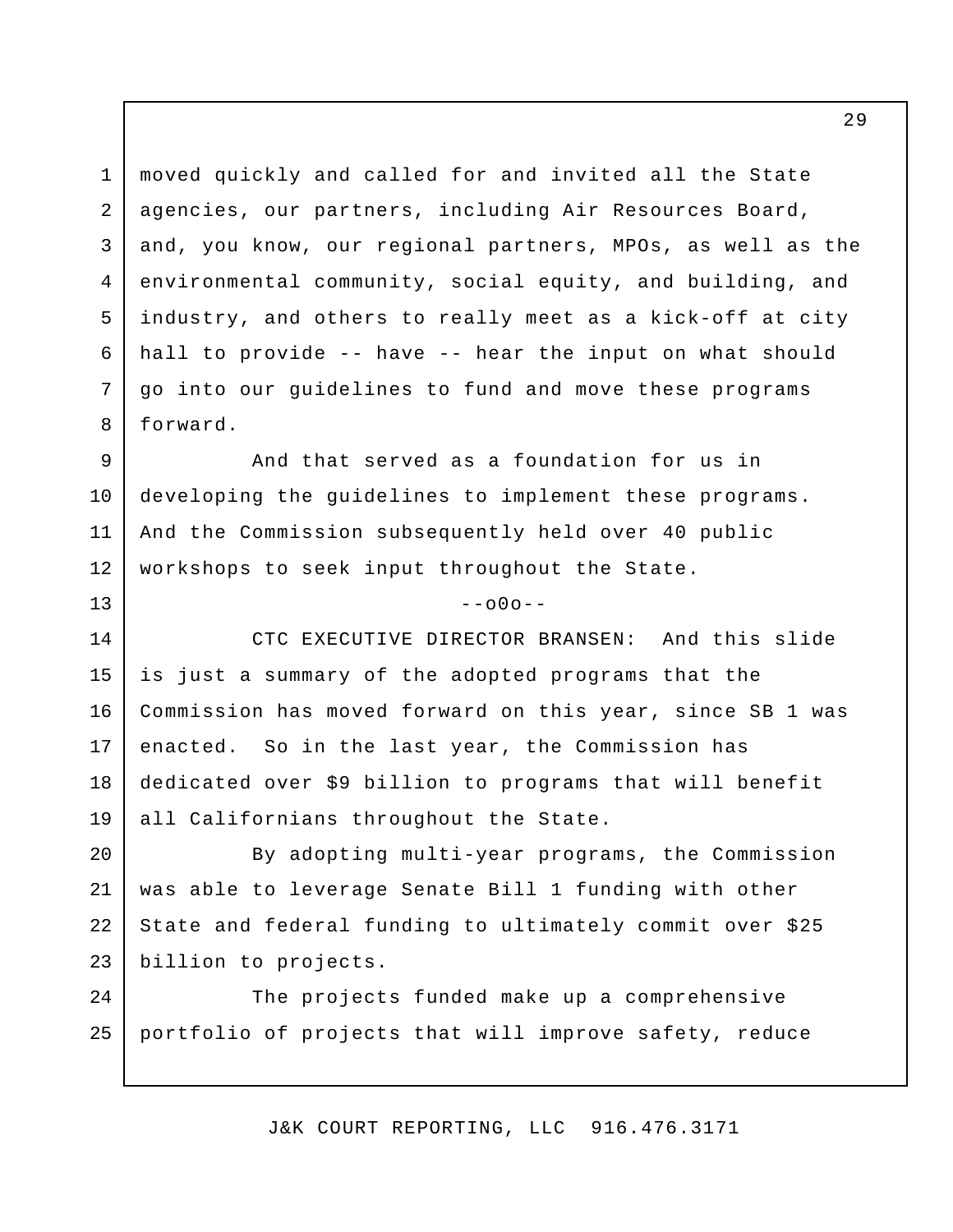congestion, improve the environment, and facilitate economic development. By programming projects in the Regional Transportation Plans, sustainability and air quality goals are built into these projects.

1

2

3

4

7

8

9

10

18

Overall, these projects are expected to reduce community impacts, reduce greenhouse gas emissions, benefit disadvantaged communities, reduce congestion and more. The adopted programs result in fix-it first investments to take care of existing infrastructure. Nearly three-quarters of all the money that was programmed by the Commission this year is dedicated to fix-it first and taking care of our existing infrastructure. 5 6 11 12

But these programs also fund mode shifts to transit to increase transit right, increase biking and walking, multi-modal investments in the most congested corridors of the state, and trade corridor improvements to facilitate the efficient movement of people and goods. 13 14 15 16 17

 $--000--$ 

CTC EXECUTIVE DIRECTOR BRANSEN: And this slide shows just a summary of the types of projects that the Commission programs and has programmed. And MPOs implement the Sustainable Communities Strategies, what we have seen is an increase in multi-modal project requests. And this is -- this was positively shown in the recent LAO report that stated that California has not added much 19 20 21 22 23 24 25

J&K COURT REPORTING, LLC 916.476.3171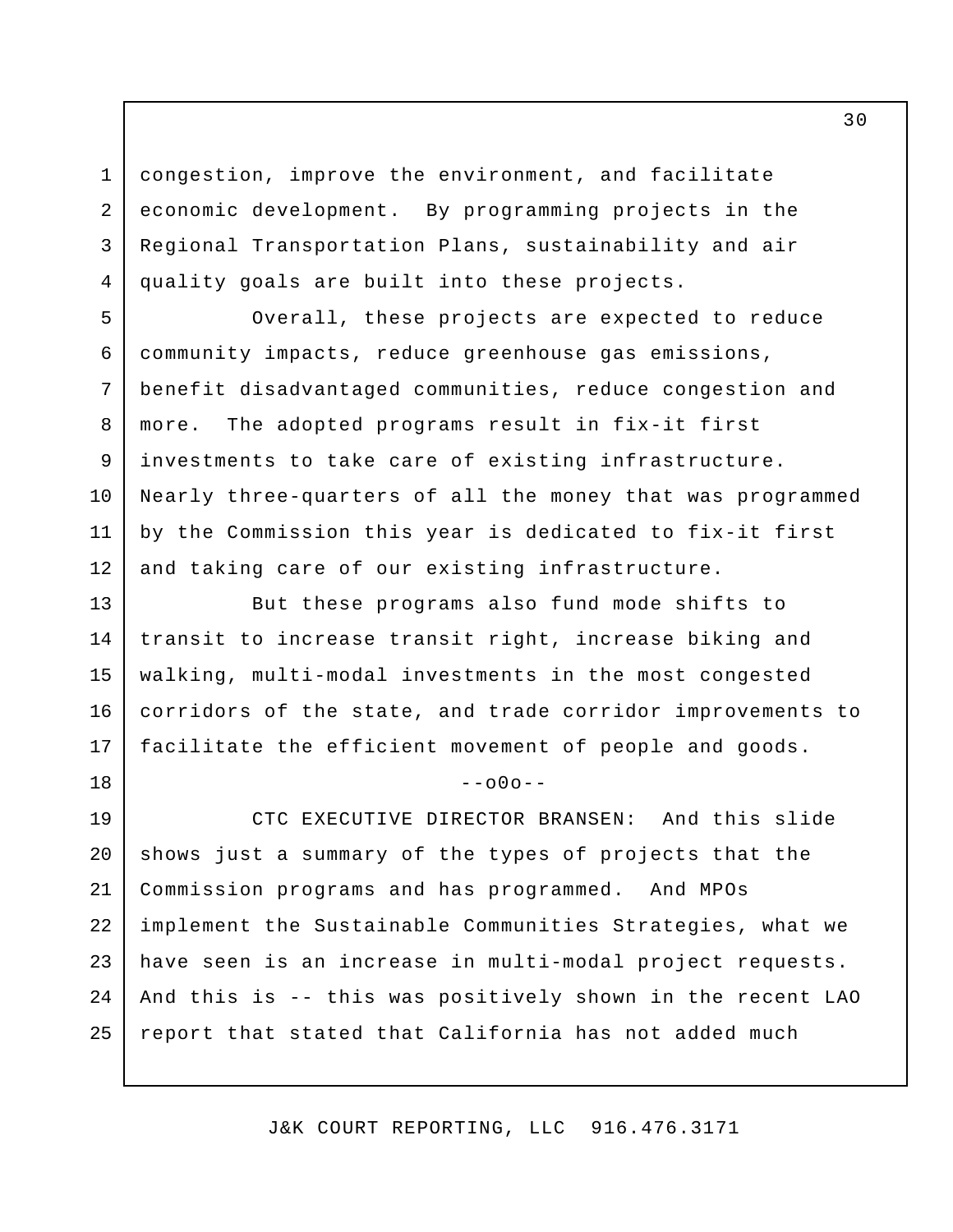highway capacity over the last 10 years. 1

2

3

5

6

21

25

There has only been a one percent increase in the number of highway lane miles they reported. And our percentage of bike walking trips has increased. And that is -- appears consistent with the types of work and the plans that the MPOs have been preparing. 4

So there's a project, as an example, that the Commission recently funded. Commissioner Kehoe has a lot of experience with this project. But I just wanted to - as an example, in San Diego, there's a project called the North Coast Corridor Project. And it's a project that the Commission recently invested funding in. It will provide express lanes to increase carpool, vanpools, bus, ridership. But it also will construct double tracking on sections of the LOSSAN Rail Corridor. It will construct bike and pedestrian improvements throughout that corridor, and it will also include environmental enhancements and habitat preservation. And those are the type of projects that we are all, you know, working towards seeing more and more of. 7 8 9 10 11 12 13 14 15 16 17 18 19 20

CTC EXECUTIVE DIRECTOR BRANSEN: So this is my last slide. (Laughter.) 22 23 24

CTC EXECUTIVE DIRECTOR BRANSEN: I just -- this

 $--000--$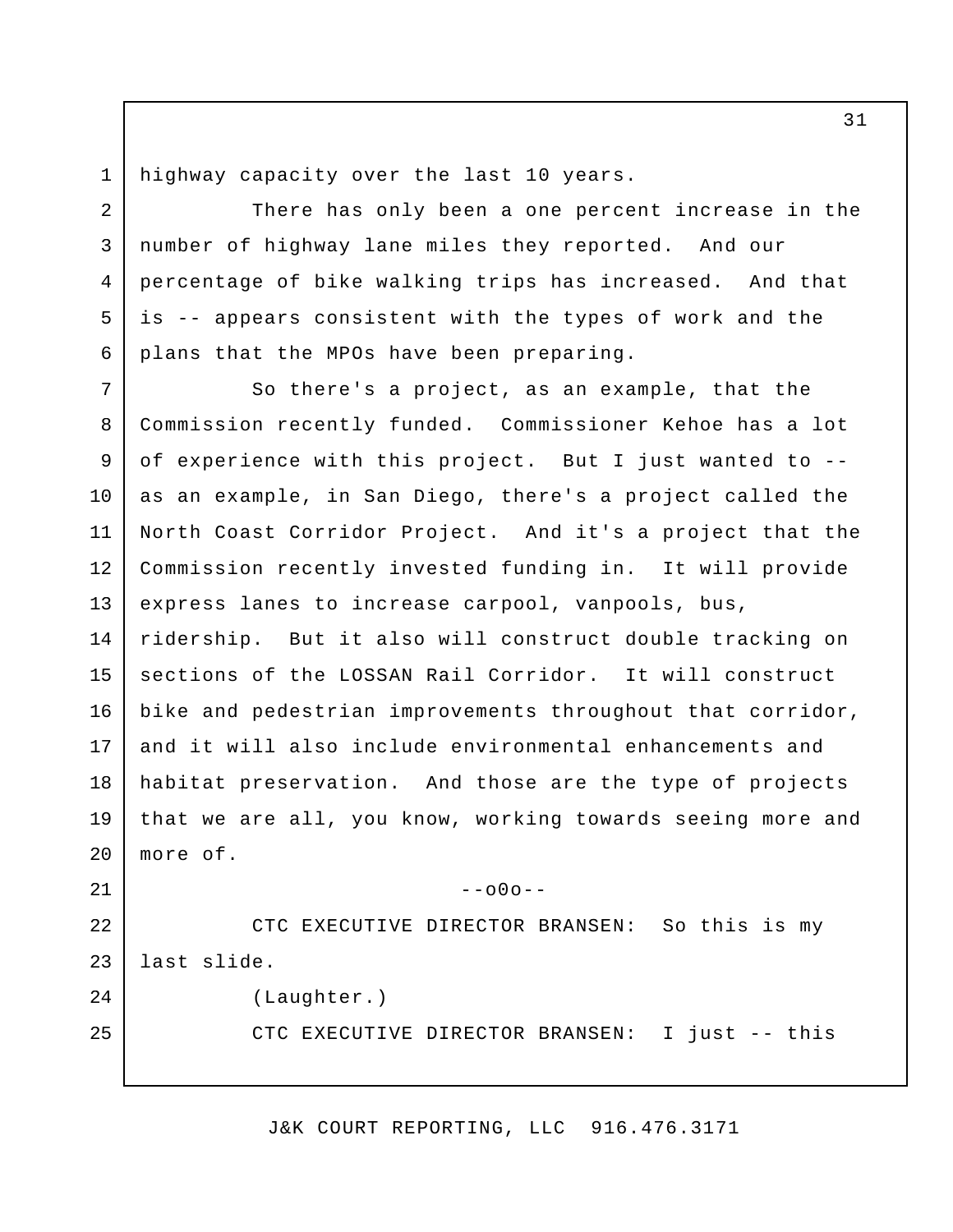is just a summary of just a few areas that we thought it would be important to collaborate on.

1

2

The first one the CTC guideline development. We look forward to continuing to collaborate with you. We have with your staff. But one of the guidelines that we have -- we're kicking off in July is developing comprehensive multi-modal corridor congested corridor plan guidelines to inform congested corridor -- multi-modal congested corridor plans that MPOs will be perform -- be preparing. 3 4 5 6 7 8 9 10

This is a requirement in law for the Solutions for Congested Corridors Program. And it seems like an area that there's true nexus on what we might be working together on. We also are interested in learning more about the Regional Transportation Plans and Sustainable Communities Strategy as far as what's working from your perspective. 11 12 13 14 15 16 17

From ours, we know that we -- you have a report coming out in the fall. And we would like to understand too the acceptance process for how ARB -- I think there's a discussion that we could have on ARB's acceptance of - of the Sustainable Communities Strategies. 18 19 20 21 22

And then on the project assessment and measurement tools, your staff has collaborated very much with us and we greatly appreciate it on how we evaluate 23 24 25

J&K COURT REPORTING, LLC 916.476.3171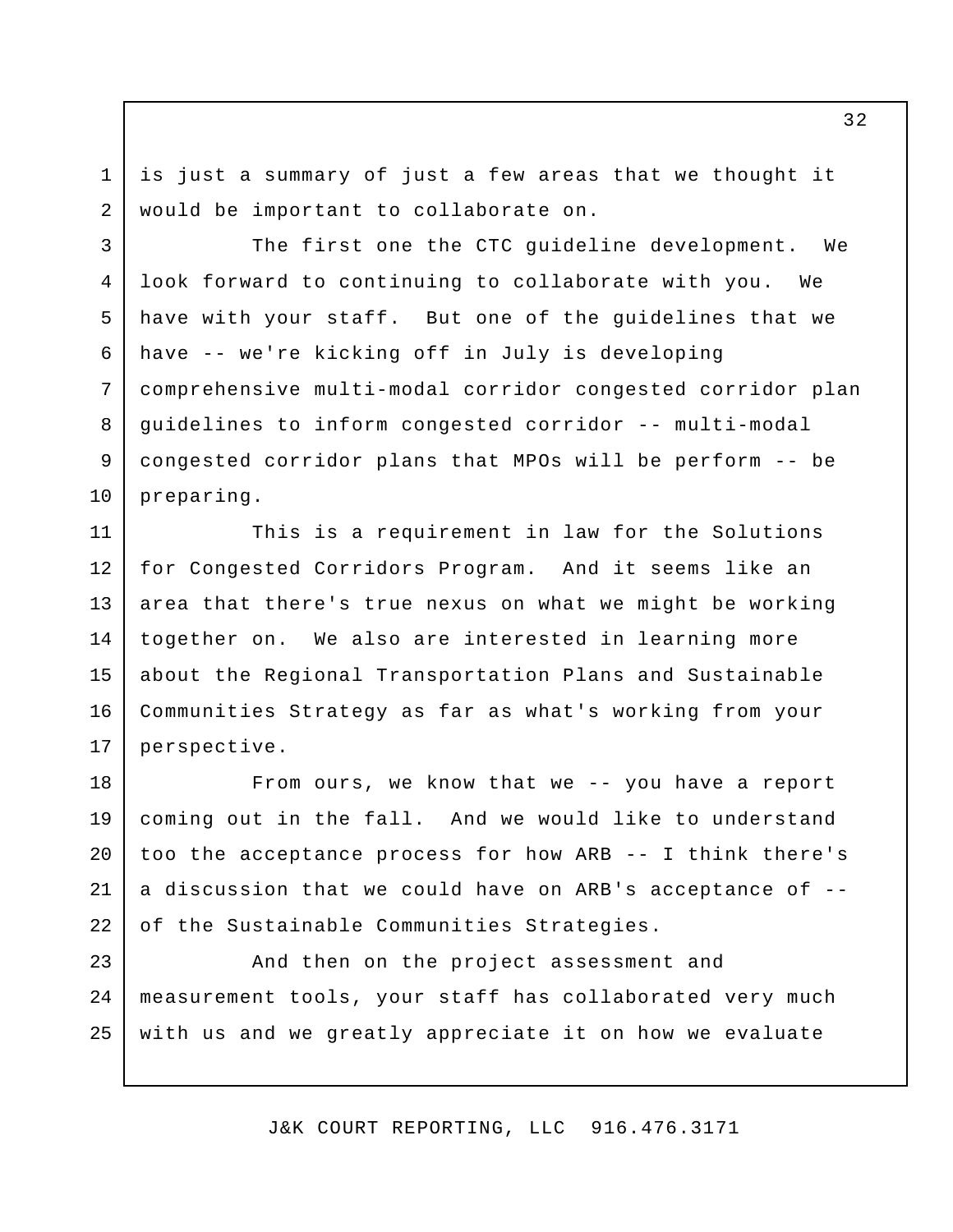projects, but we know that there's more to be done. And the Regional Transportation Plans, there are transportation demand models, that we've written guidelines for, but also just in measuring how our projects -- what are projects expected to actually do? Do we have the right tools to evaluate. 1 2 3 4 5 6

And then overall, as we look to technology, we know that we need to be prepared. We need to be proactive and not reactive. And when we think about autonomous vehicles, that would just be one example, but it's possible that we'll have greatly increased vehicle miles traveled, and we need to talk about -- we believe we need to talk about the policies that should be in place to protect the public interest, in that regard. 7 8 9 10 11 12 13 14

And also, the Commission has been a supporter of the ZEV Action Plan. It has funded charging stations in the more remote areas of the state, and in the rest areas. But we do know as vehicles continue to become more fuel efficient and the vehicle fleet turns to zero emission, its important to plan for the future and address how to ensure that funding for transportation is sustainable. 15 16 17 18 19 20 21

And with that, we know that without sufficient, dedicated, and reliable transportation funding, the ability for this state to achieve its overarching economic, environment, housing, and other goals is greatly 22 23 24 25

J&K COURT REPORTING, LLC 916.476.3171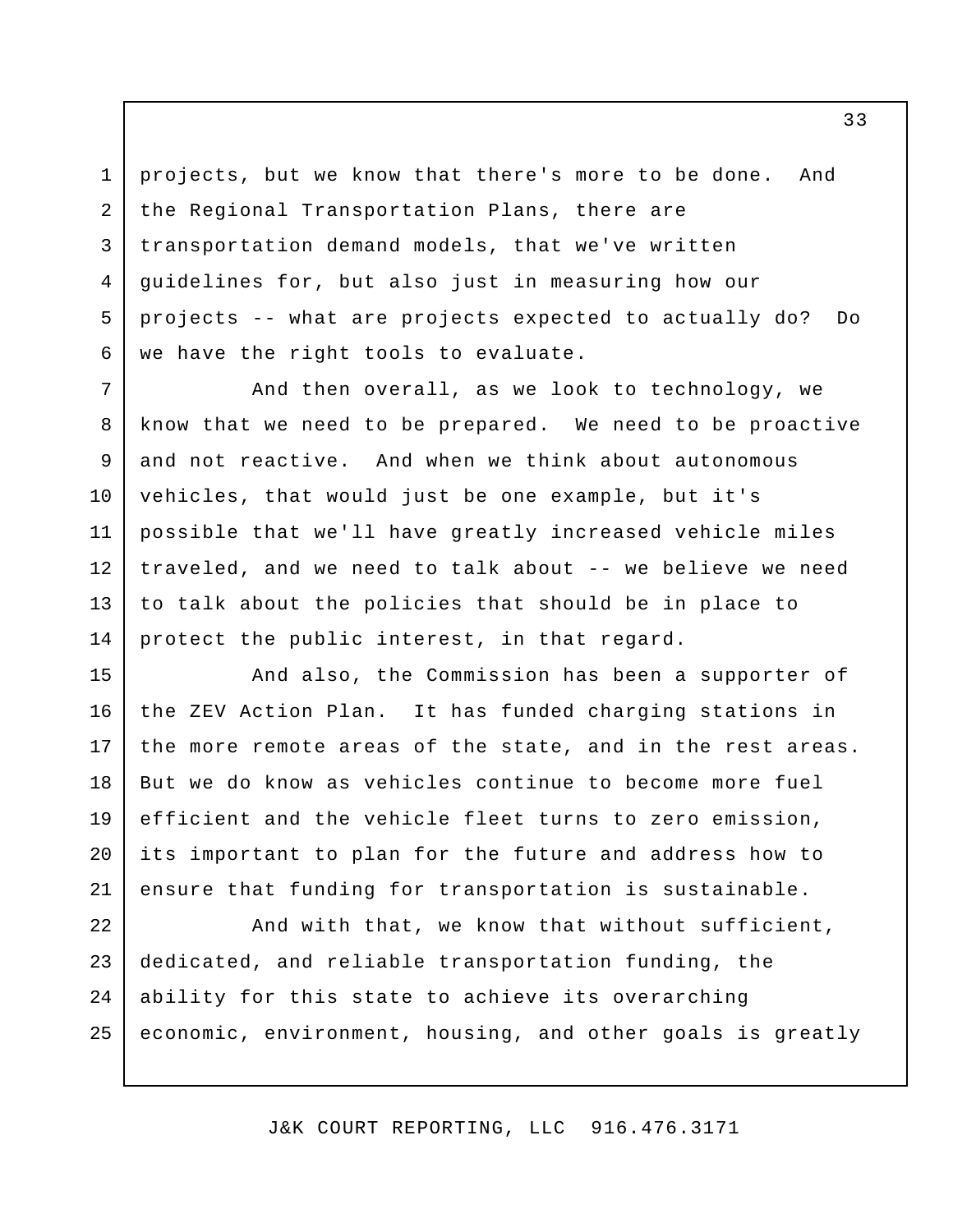diminished.

1

2

3

4

5

6

7

So that concludes my presentation. And thank you for giving me the opportunity to share with you.

ARB CHAIR NICHOLS: Thank you so much. That was an excellent presentation, and also nicely will segue into the next phase, where we get into more details about what we actually want to work on together.

I know this was a somewhat lengthy opening. But it seemed like it was a good idea to give everybody sort of a common platform to work from in terms of what our two agencies are and how they see their overall missions. I think we could just get into the next phase of presentation so that we can then hopefully have some more open discussion among those sitting around the table. 8 9 10 11 12 13 14

But before I do that, I do want to make sure that I've given everybody an opportunity, if there's a -- if anybody feels like they would like to add or ask a question at this time stage of the game. 15 16 17 18

19

Chair Inman.

CTC CHAIR INMAN: I'm going to jump in here first. And I just want to publicly once again thank our staff. Susan showed you a picture of our staff. And that staff is the staff we have today, which is up four from what she had when SB 1 was passed. So if you look at all of those categories, we had the joke last summer in 20 21 22 23 24 25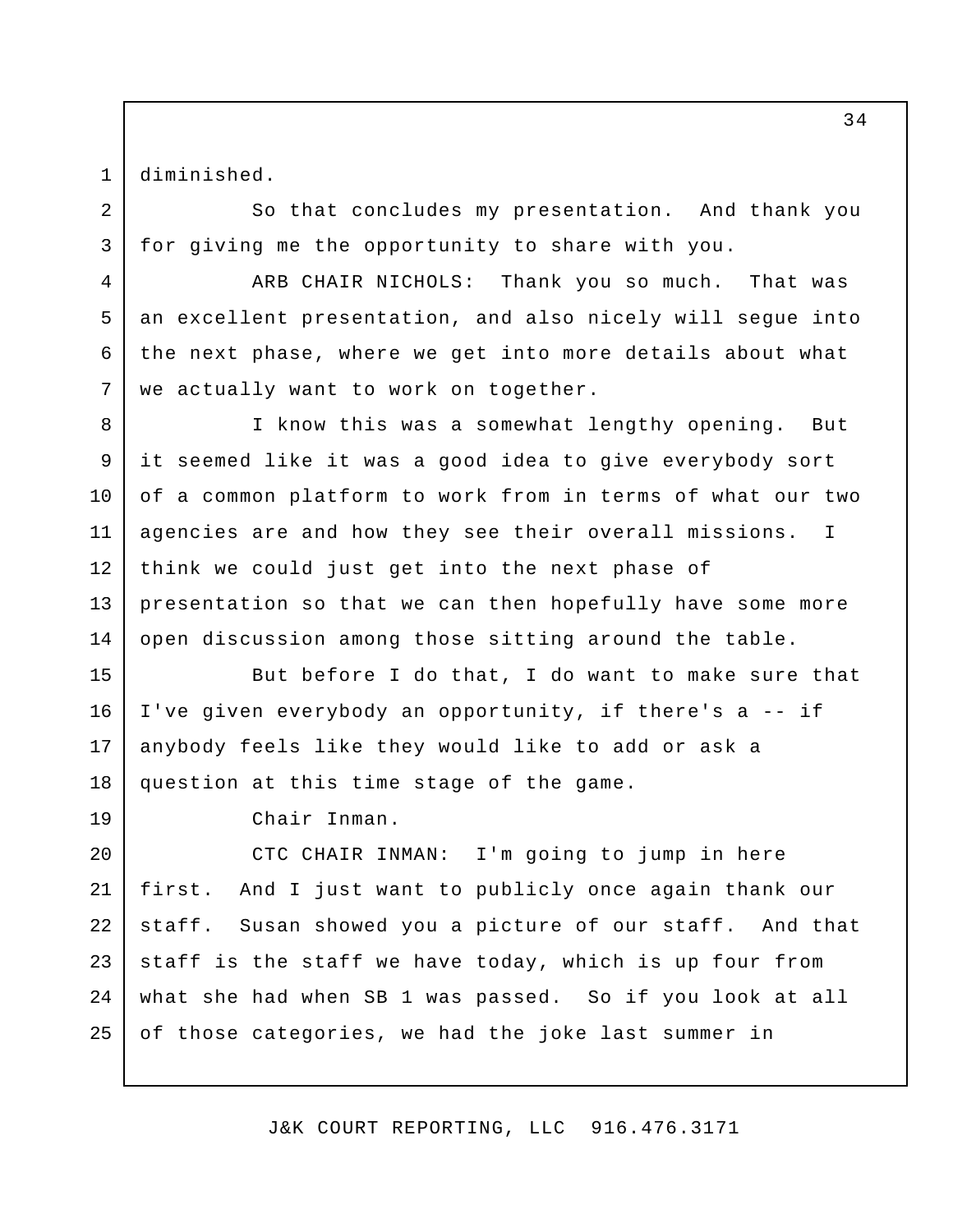Sacramento was how many CTC workshops could you go to? But we take our transparency and accountability responsibilities very, very seriously. And so I just want to, on behalf of all of our Commissioners publicly thank you. You made it sound so simple, but we know that you all were just really, really working. 1 2 3 4 5 6

And also, we're trying our best to avoid our acronym soup. I had said that to Ron Nichols -- or not Ron Nichols -- Ron Roberts, your Board member, that we don't even speak the same language. And I think we are guilty, in whatever sector we're in, in terms of just speaking our local vernacular, whatever it might be. I happen to hang out in the freight sector a lot, so I'm going to talk to you about yard hostlers, and TEUs, and all of those cool things. 7 8 9 10 11 12 13 14 15

But I do think -- I appreciate it. And I think that there's lots of opportunity for us. Just in going through our morning agenda, I was ripping out pages thinking, okay, set that one aside. That's a good topic for it. Susan mentioned it, you know, whether it's vehicle miles traveled -- we had a wonderful presentation again, a reminder today, on the increase in vehicle miles traveled that we've seen. That particular presentation related to the fuel tax, and how we've improved our efficiency. 16 17 18 19 20 21 22 23 24 25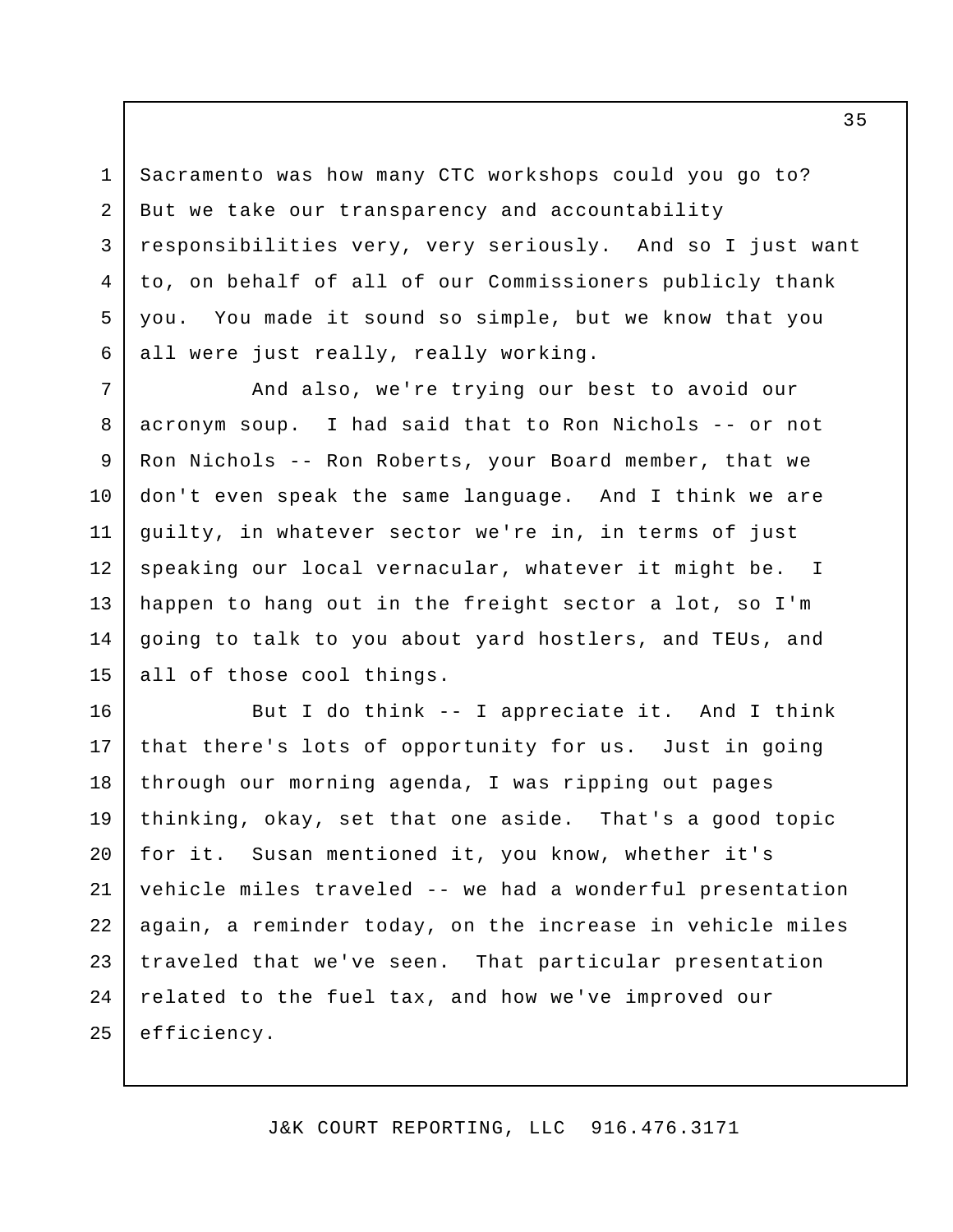But with doing that, we're well aware that that funding source, while SB 1 is in places, we ultimately are going to have to look for some other kind of a user fee. And we worked with Caltrans on the pilot. And what we learned on the vehicle miles traveled was we learned a lot, but we still had a lot to learn. And so I think that that's one of the things. 2 3 4 5 6 7

And then I mentioned earlier that we had housing discussion. And we segued way from that vehicle miles traveled into, you know, Commissioner Ghielmetti reminding us that you -- what is it? How do you say it, Jim. It's where you qualify -- you live where you qualify or something, I think, for the lone -- Yeah, drive until you qualify. Yeah, I knew it was -- it had a little ring to it. 8 9 10 11 12 13 14 15

But it really, really stuck with us, and we talked about the elongated commutes, and what does that mean for all of us? And Assembly Member Cervantes talked about, you know, really the Inland Empire. And clearly, that is an area where folks have historically had very long commutes. I think in the Bay Area, we're seeing, you know, maybe you all are trying to break our records of long commutes. But regardless, we need to have lots of different mobility options. 16 17 18 19 20 21 22 23 24

25

1

So I did want to just start by thanking you once

J&K COURT REPORTING, LLC 916.476.3171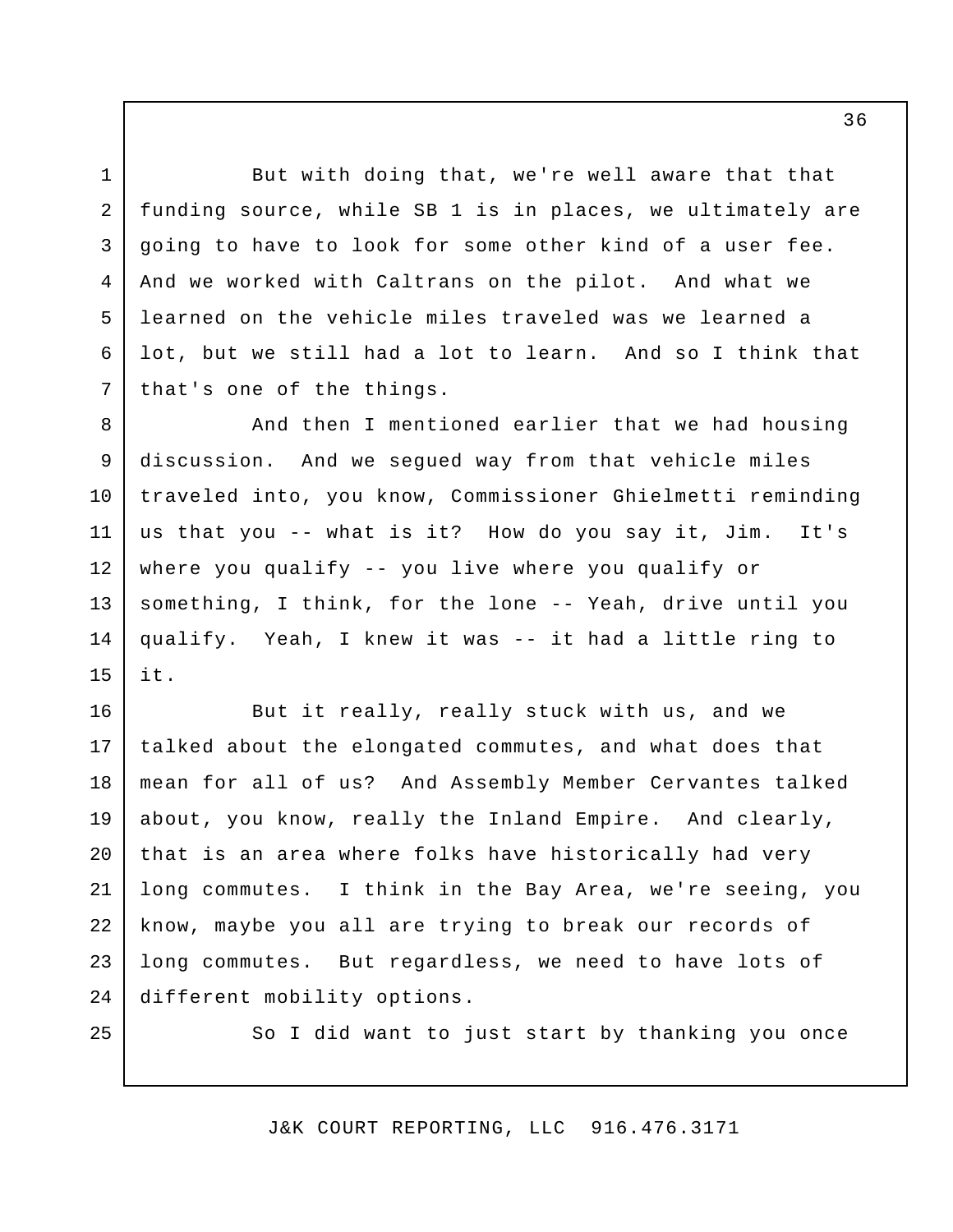again publicly. We've tried to really acknowledge the tremendous amount of work that's been done. And we have also reached out. We have a lot of partners in this room today. And so as Susan said, that represents \$25 billion worth of projects that are out. 1 2 3 4 5

So we know that we have a lot of partners in that. We've reached to our utility partners. We're reaching out to all our research -- our resource partners just to say, hey, you know, we're trying to make sure that we act very efficiently and very effectively. So with that, I'll see -- anybody else want to -- I don't know if we want to go to the old put your card up, or how we want to recognize. I think it's just an open -- 6 7 8 9 10 11 12 13

ARB CHAIR NICHOLS: Pretty good visibility here. If people just want to raise their hand, if they want to add? If not, we can just -- Mr. De La Torre. 14 15 16 17

ARB BOARD MEMBER DE LA TORRE: They're taped. ARB CHAIR NICHOLS: Oh, they're taped down. (Laughter.) CTC CHAIR INMAN: I think that was a hint. ARB CHAIR NICHOLS: That was clever. ARB BOARD MEMBER DE LA TORRE: Thank you. (Laughter.) ARB CHAIR NICHOLS: Well, that will teach you. 18 19 20 21 22 23 24 25

J&K COURT REPORTING, LLC 916.476.3171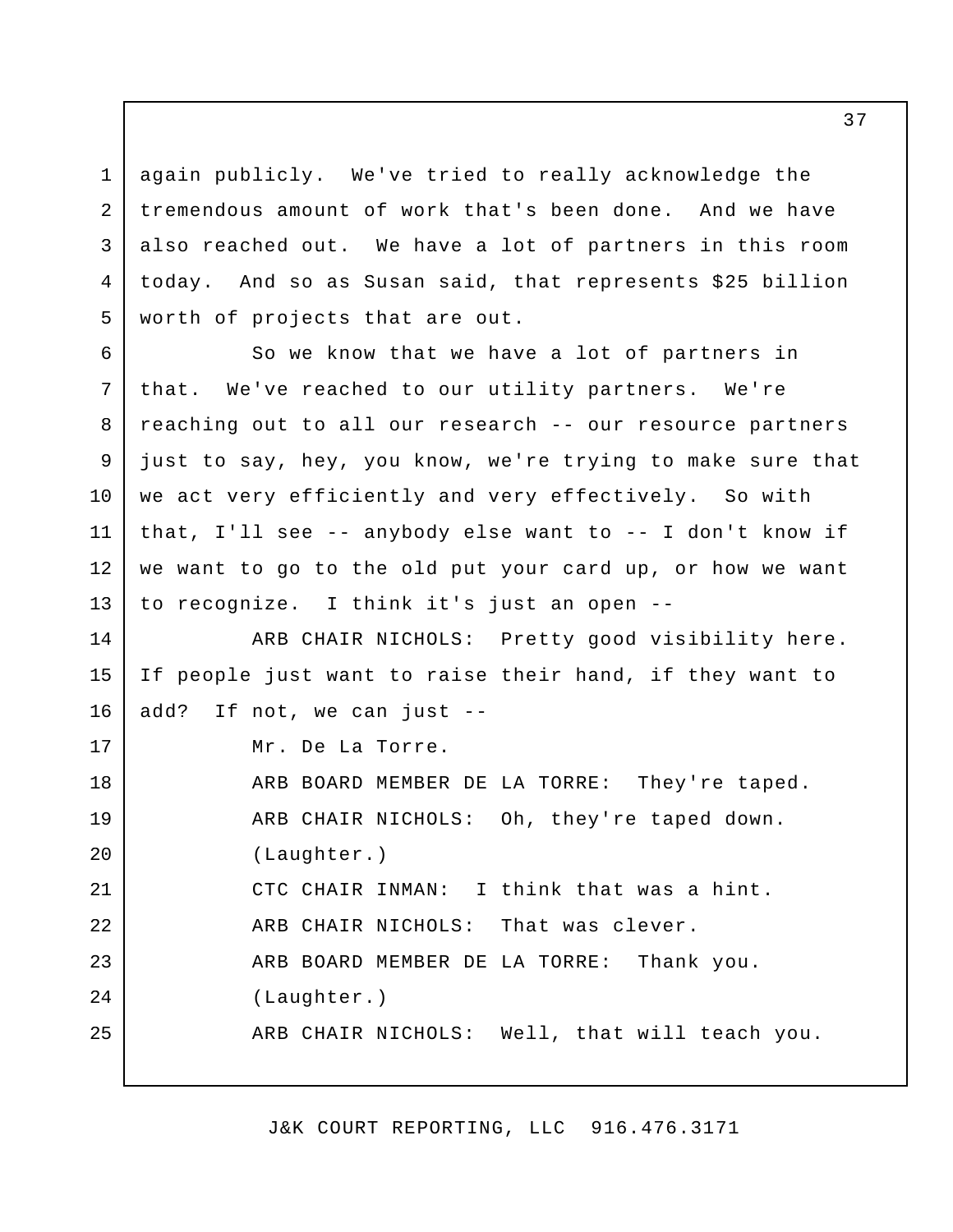1 2

3

4

All right. Good.

CTC COMMISSIONER GUARDINO: Should we tell him that it's only his that is taped down.

(Laughter.)

ARB CHAIR NICHOLS: Great. All right. Well, let's -- let's move along then to a discussion about what CARB staff is doing with a scoping plan and the transportation sector, as well as our overall transportation related strategies, because here's where we really start to get into the interface with planning, land use, as well as air quality and health and equity. And then we'll hear again from your staff -- Transportation Commission staff on how you actually do the programming and planning, how you prepare the corridor plans. 5 6 7 8 9 10 11 12 13 14

Because what we're searching for is the sort of elusive way -- elusive spots in which we can align better, because I think we all know that there's a perception out there among many of our constituents that we're not always in sync when we proceed on projects. And so before we get down to the level of having the kind of controversies that we tend to have over specific projects, it would be better if we were able to see how in the overall initial stages of planning, we could be sure that we weren't allowing for any unnecessary delays and friction to arise by doing a better job of front-end alignment. So I think we'll start 15 16 17 18 19 20 21 22 23 24 25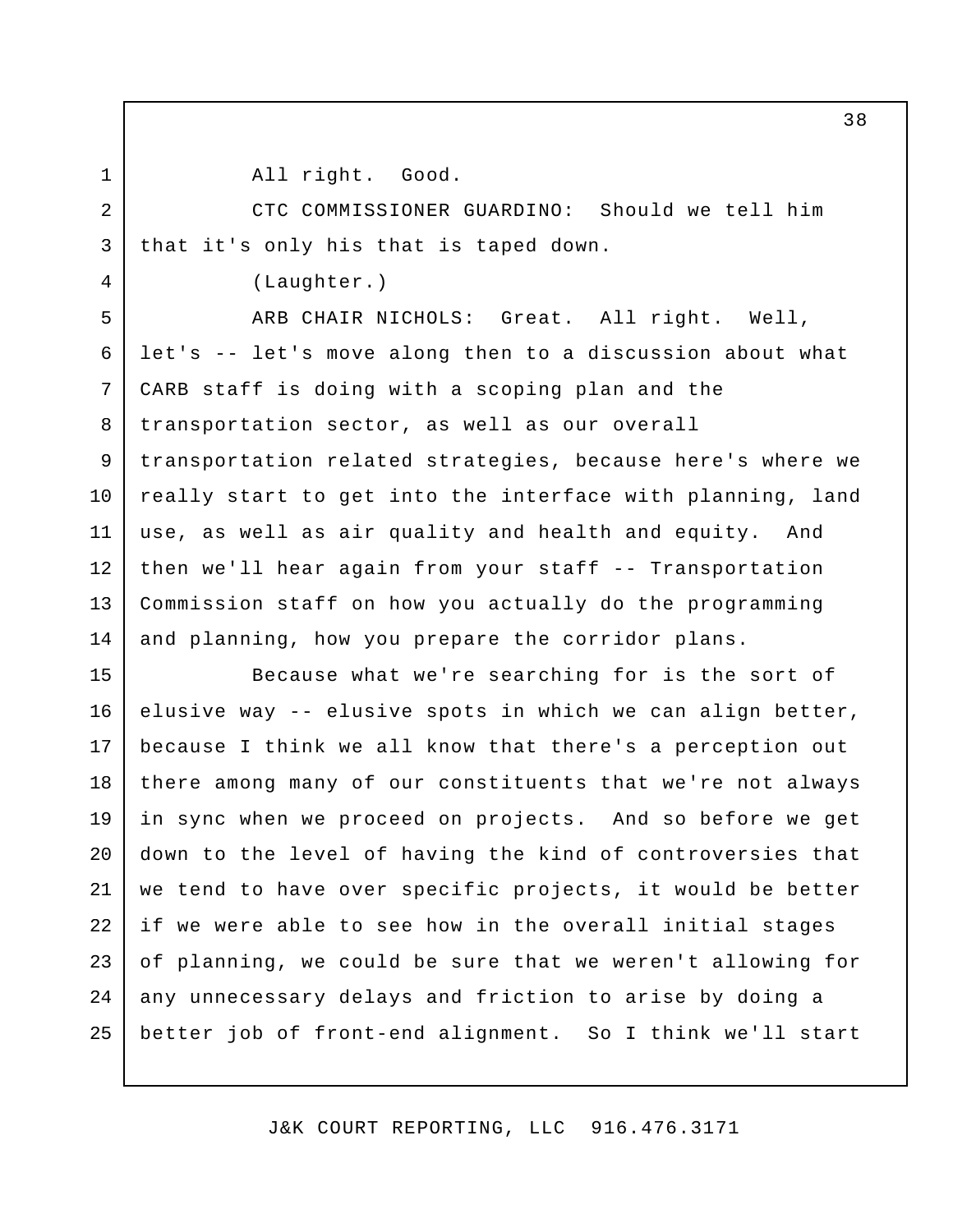again with the Richard Corey -- or no, we're going to turn it over to you, Ashley. 1 2

Okay. Great.

3

4

STAFF ARB AIR POLLUTION SPECIALIST GEORGIOU:

Good afternoon, Commissioner and Board members. What an exciting day we have before us here. 5 6

My name is Ashley Georgiou and I'm a staff person for the California Air Resources Board. It's great to see all of your faces. 7 8 9

But more importantly, I want to introduce myself as part of a broader team that's working on transportation planning here at the agency. That's super important to me to say today, since I'm the only one in front of you. 10 11 12 13

My colleagues and I continue to be incredibly passionate about transportation, land use, and, of course, the interface that we see with health. Very important. We're excited to have the chance to meet with you today, and to really discuss these topics together. 14 15 16 17 18

CARB shares many of the same shared goals as the Commission, including things like improving quality of life for all Californians. Also, access to jobs, affordable housing, community services, and all the things that we really need to live, work, and play. 19 20 21 22 23

This is evident in our partnerships that we have with your staff - thank you Garth - but also the continued  $2.4$ 25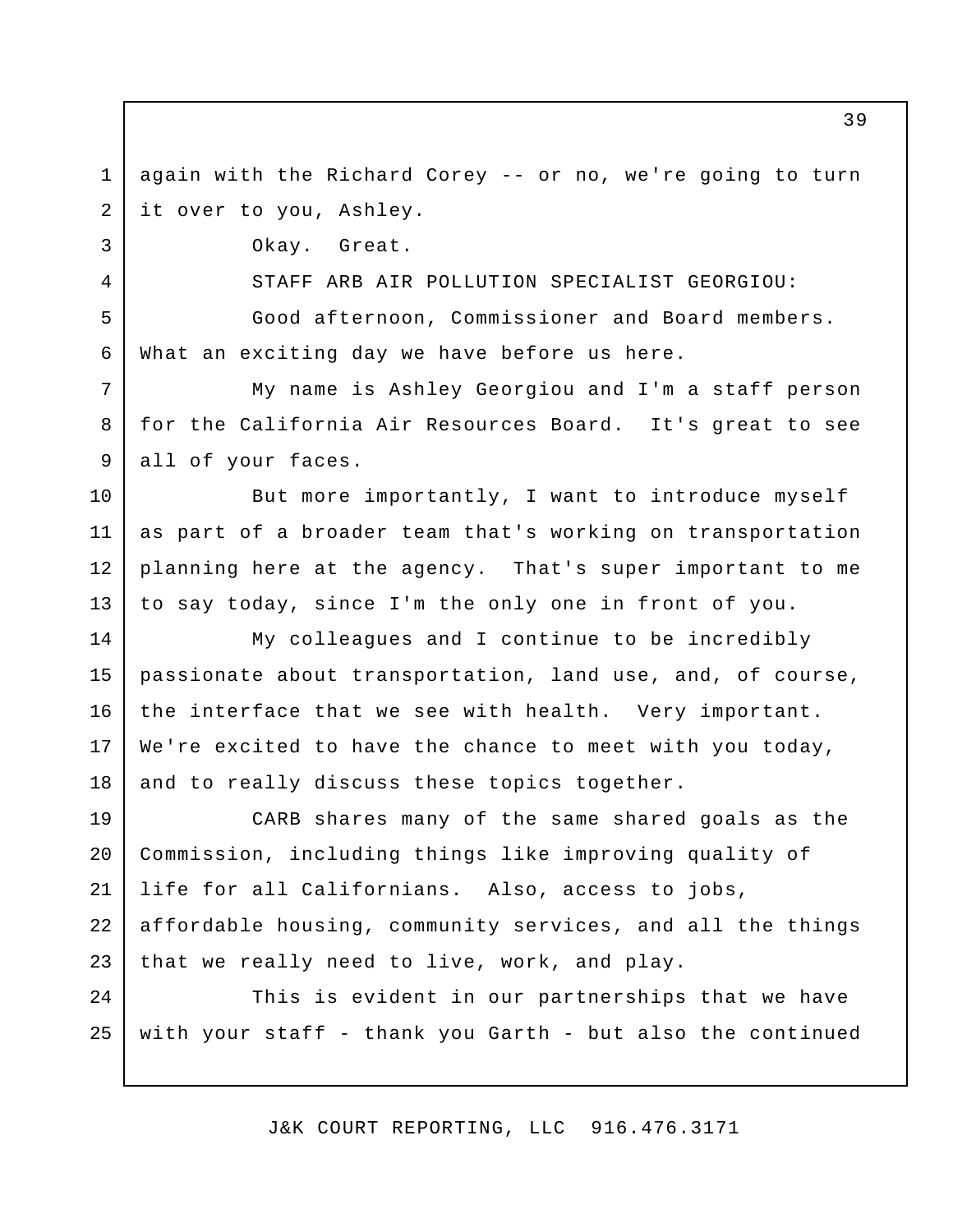work that we've done together to date. 1

2

3

4

5

6

15

16

We have some great conversations, and we see the importance of the relationships that we have really worked to build over time, not only through these joint meetings and this process, but generally through our coordination efforts.

While we may not always agree - it's true - on the approach to solving a particular problem, we are always willing to take a seat at the table and have an open discussion with all of you. And we're very excited about building on those collaborations, and getting feedback, and direction as well from both the Board and the Commission. Thank you so much for the opportunity to speak today. 7 8 9 10 11 12 13 14

## $--000--$

STAFF ARB AIR POLLUTION SPECIALIST GEORGIOU:

Transportation has a profound impact on individuals as well as communities. The system moves people between home, work, school, shopping, as well as recreation. It also enables the movement of freight between our ports, distribution centers, industry, and commercial centers as well. 17 18 19 20 21 22

These connections really work to drive our economy and accessibility. But adversely, they also lead to consequences for our communities as well as our 23 24 25

J&K COURT REPORTING, LLC 916.476.3171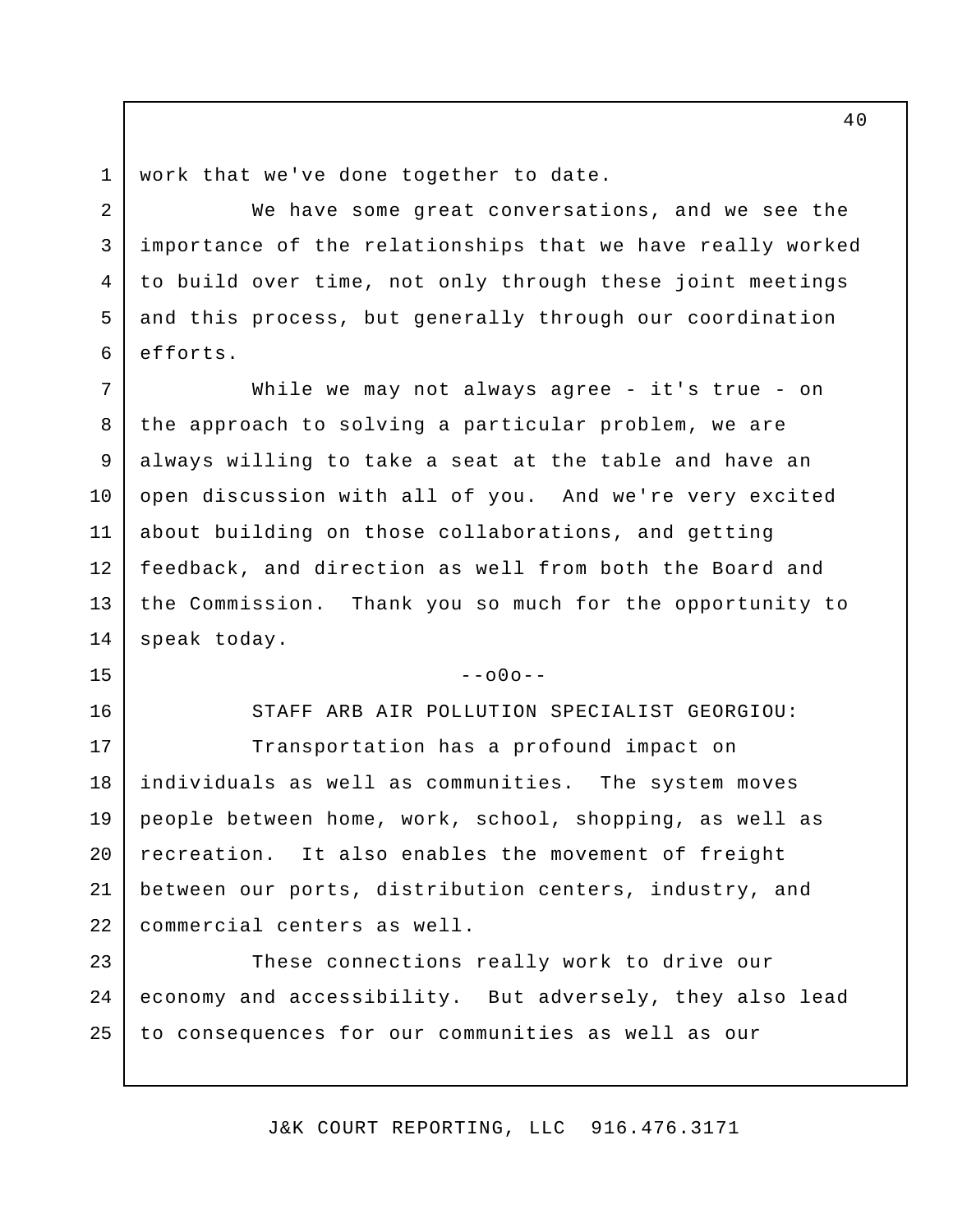neighborhoods. The transportation sector and the fossil fuels that power them are the largest contributors to the formation of ozone, diesel particulate matter, as well as greenhouse gas emissions. Coupled with traffic congestion, housing, as well as the transportation cost burdens, and resulting sedentary behaviors, the overall health of Californians is significantly impacted. 4

1

2

3

5

6

7

8

9

10

11

12

13

20

Air pollution contributes to respiratory ailments, cardiovascular disease, and early death, with disproportionate impacts to our most vulnerable populations across the state, for example, children, elderly, as well as those with existing health conditions, and, of course, our low-income folks and communities of color. 14

Consequently, improving the health of all Californians will really require some significant cuts in pollution from these particular sources that I mentioned, as well as changing the system to provide more transportation options than just driving alone. 15 16 17 18 19

 $--000--$ 

STAFF ARB AIR POLLUTION SPECIALIST GEORGIOU: The California legislature and federal air quality requirements have really helped to shape the State's air quality and climate programs setting out clear policy objectives for CARB. 21 22 23 24 25

J&K COURT REPORTING, LLC 916.476.3171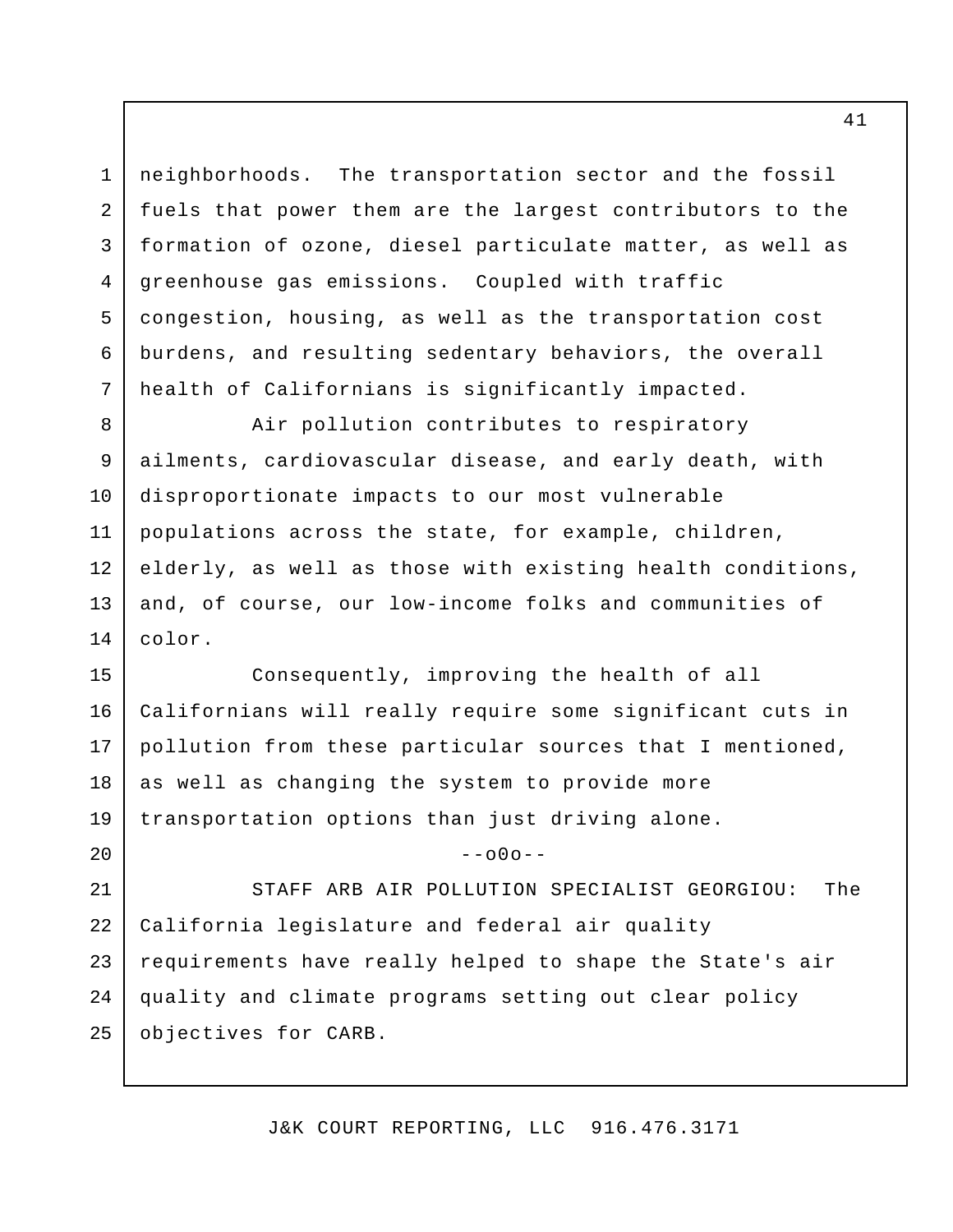In 2006, the legislature passed the Global Warming Solutions Act, AB 32, which requires CARB to develop a scoping plan that describes how California will reduce GHG emissions to 1990 levels by 2020. In 2016, the legislature passed SB 32, which codifies a 2030 GHG emissions reduction target to 40 percent below 1990 levels. 2 3 4 5 6 7

1

These climate targets really represent some benchmarks for us consistent with both prevailing science, charting a path forward that is really in line with California's role in stabilizing global warming below dangerous levels. 8 9 10 11 12

On the air quality, side, so CARB and local air districts are really responsible for developing clean air plans, and also really taking the time to demonstrate how and when California will attain ambient air quality standards. 13 14 15 16 17

These standards are developed to provide public health provisions and protection, including protecting the health of our sensitive populations, such as asthmatics, children, and the elderly. 18 19 20 21

SB 375, as well as SB 350 provide really clear direction for integrating land use, transit, as well as affordable housing to reduce single-occupancy auto trips, but also really working to address something very near and 22 23 24 25

J&K COURT REPORTING, LLC 916.476.3171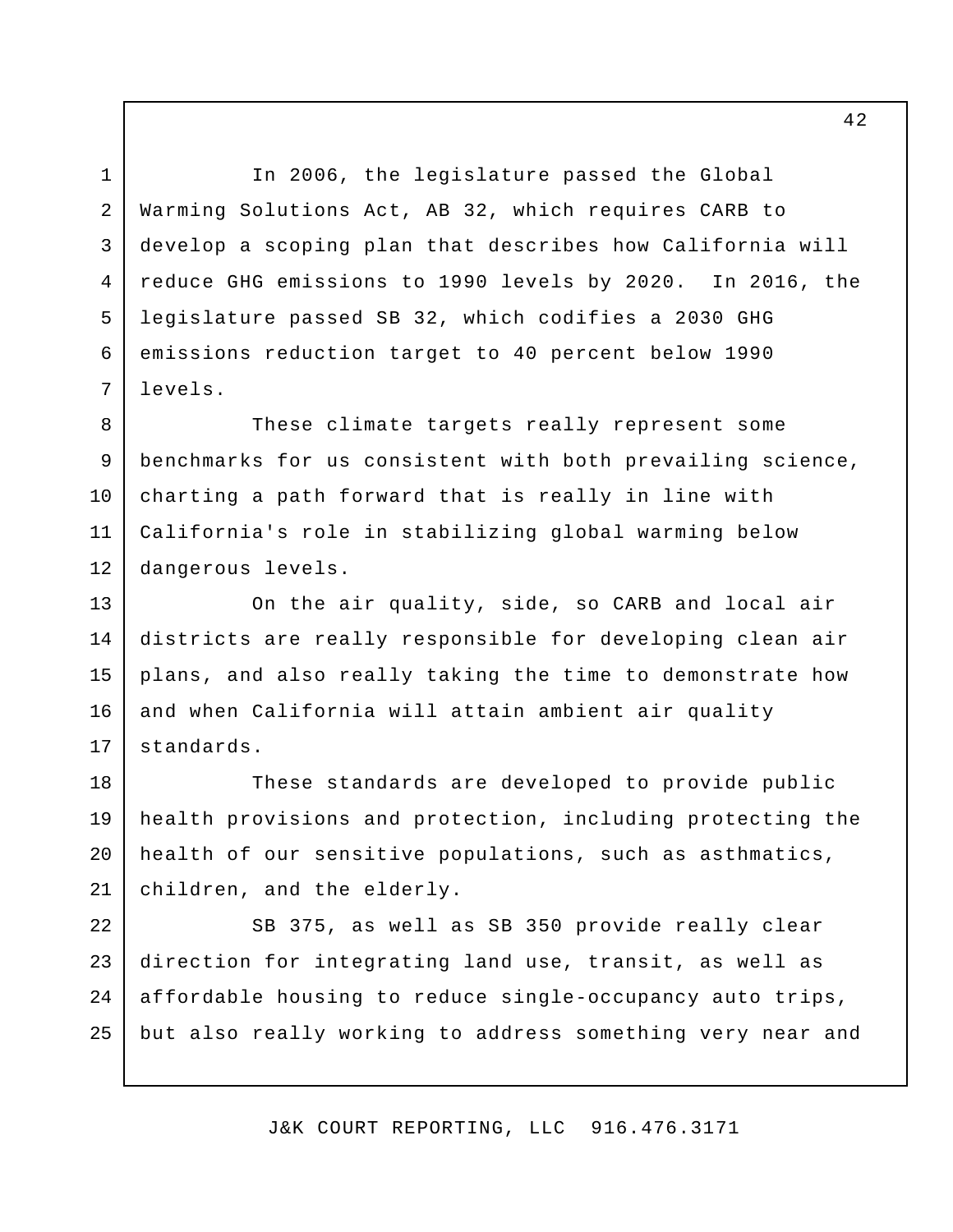dear to my heart, which is really increasing access for low-income residents and disadvantaged communities, which they face in particular when it comes to clean mobility options. 1 2 3 4

So the question here really is what is our vision for achieving these goals? 5 6

7

8

 $--000--$ 

STAFF ARB AIR POLLUTION SPECIALIST GEORGIOU:

Okay. In the next couple of slides, I'm going to walk you through a very high level summary of the sections and actions of the scoping plan, which provide some commitments that were adopted within that plan. The plan helps to outline our path for meeting the goals, as well as some policy objectives, which you heard from Richard earlier. 9 10 11 12 13 14 15

The energy sector in California is composed of electricity, as well as natural gas infrastructure, which really brings the energy to homes, to businesses, as well as to industry. 16 17 18 19

The energy and fuels that -- the strategies within the scoping plan itself will really build upon past successes through the implementation of 50 percent renewable portfolio standard, but also transitioning to cleaner, less polluting fuels that have a really low carbon footprint. 20 21 22 23 24 25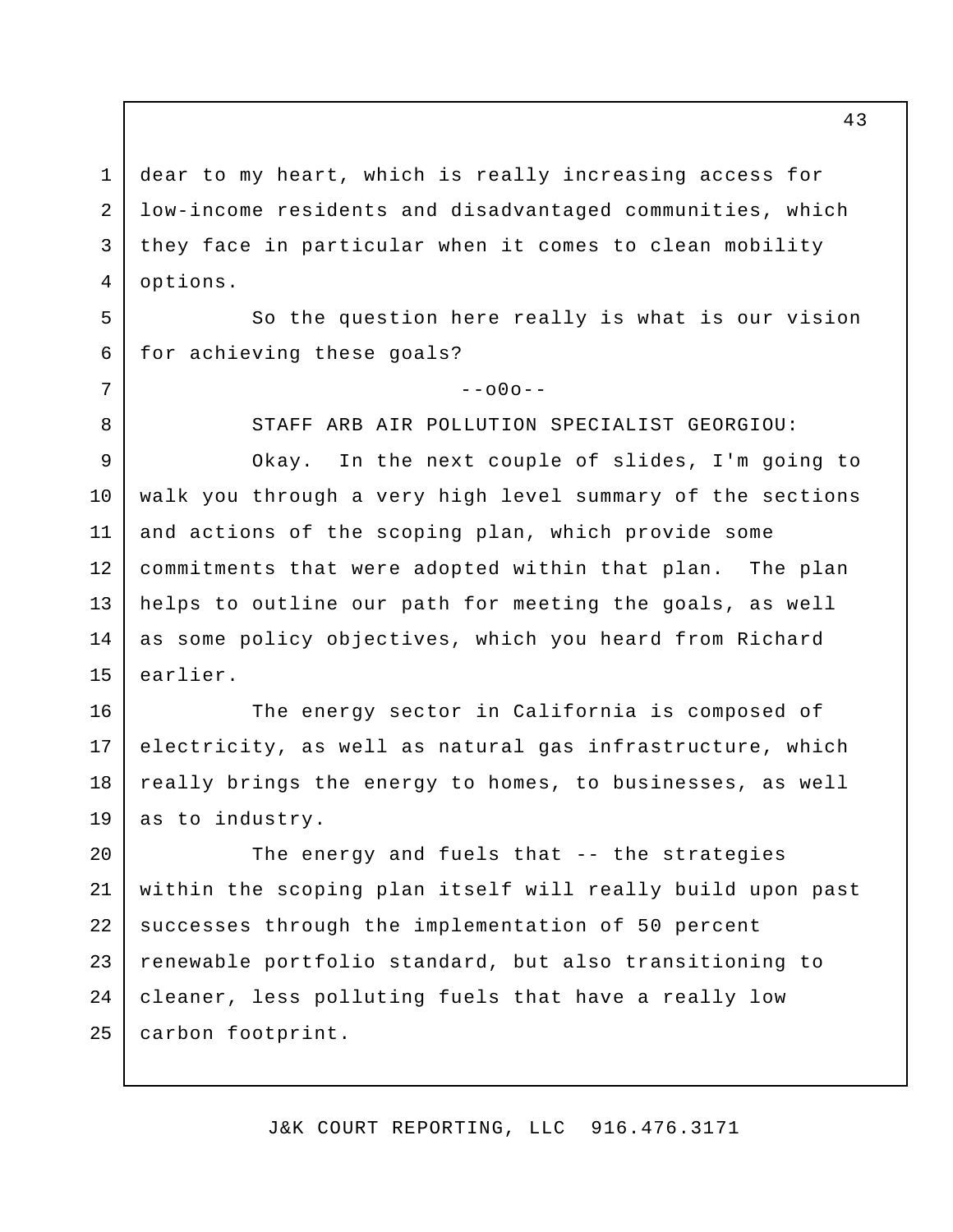In California, building GHG emissions are only second to the transportation sector itself. As a key strategy for this sector, it involves doubling the energy efficiency achieved within the existing buildings, as well as increasing access to renewable energy.

1

2

3

4

5

7

8

9

10

California's transportation system really underpins our economy. The extensive freight system moves trillions of dollars of goods every year, and supports nearly one-third of the state's economy, which is really consistent with five million jobs. 6

California's ability to remain an economic powerhouse, as well as an environmental leader really requires additional effort to improve transportation sustainability, including transitioning to zero-emission vehicles and a cleaner freight system. 11 12 13 14 15

Analysis shows that we need to approximately allow for five million zero-emission and plug-in hybrid cars by 2030, a very ambitious target from the hundreds of thousands of cars that are on the road today. 16 17 18 19

These policies along with cleaner energy sources will reduce fossil fuel use and decouple the state from volatile oil prices. This decrease also means that California will be using less gasoline and diesel resulting in healthier air and cost savings on transportation fuels. 20 21 22 23 24 25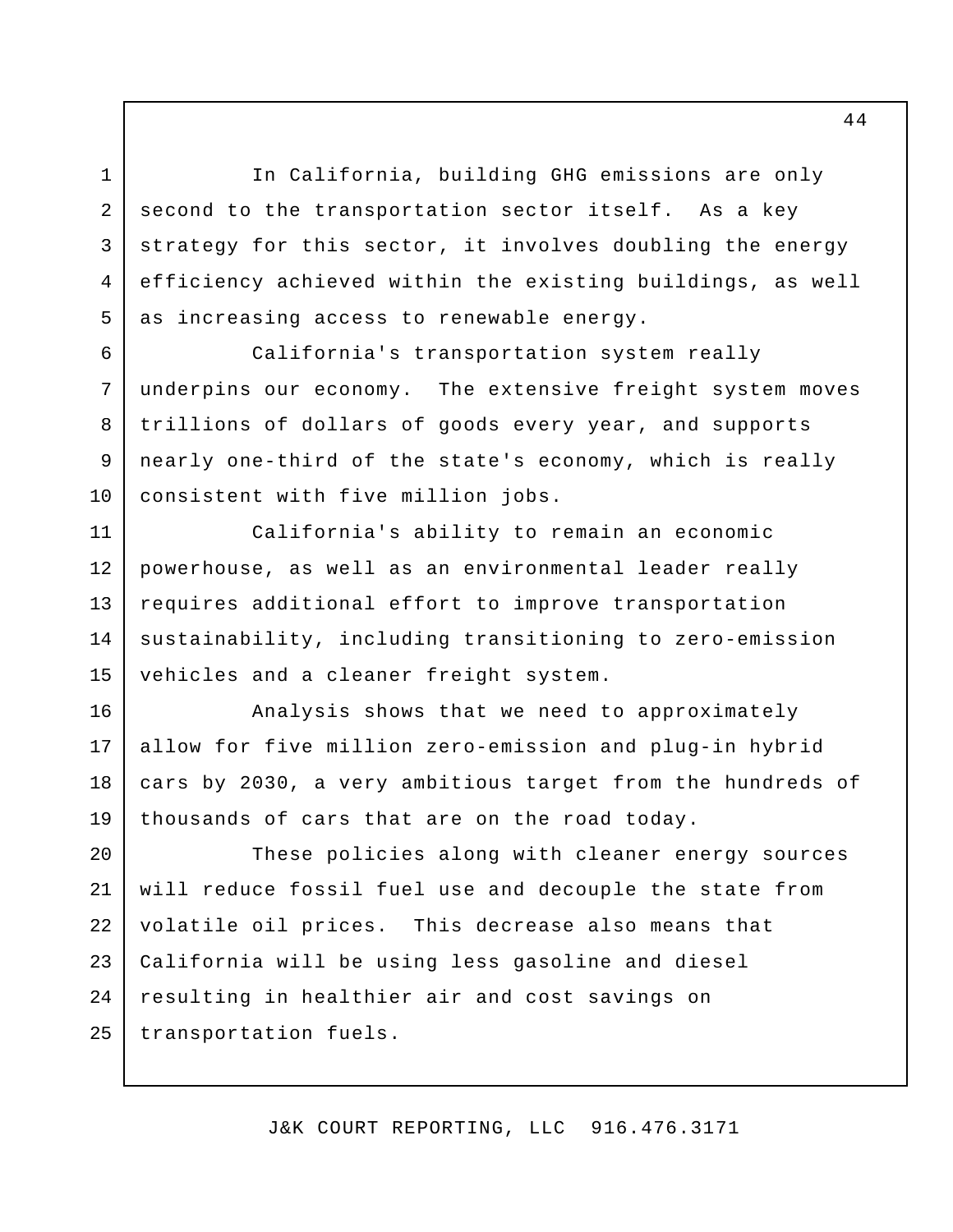Unfortunately, for the transportation sector, while clean fuels and vehicles are extremely critical to reaching our goals, they're not sufficient to meet them. As a result, we will need to reduce our per capita VMT to 25 percent from 2005 levels, which is equal to approximately 1.6 miles per person per day.

1

2

3

4

5

6

These reductions will be achieved through a combination of more stringent SB 375 regional GHG targets, as well as things like additional policies through collaboration with local, regional, and State governments, along with businesses and consumers to really work towards promoting affordable transit-oriented development, as well as walkable, bikeable communities. 7 8 9 10 11 12 13

The rapid technological and behavioral changes underway with ride-sourcing services, as well as auto - automated vehicles are redefining the transportation sector, as we see it today. 14 15 16 17

It's critical that they support, as well as accelerate progress towards a zero-emission transportation system, as well as, as we heard earlier, reduce VMT through pooling and connections to transit. 18 19 20 21

Joint meetings between the Commission and CARB will really provide a wonderful opportunity, as well as a forum to start addressing some of these really critical challenges. 22 23  $2.4$ 25

J&K COURT REPORTING, LLC 916.476.3171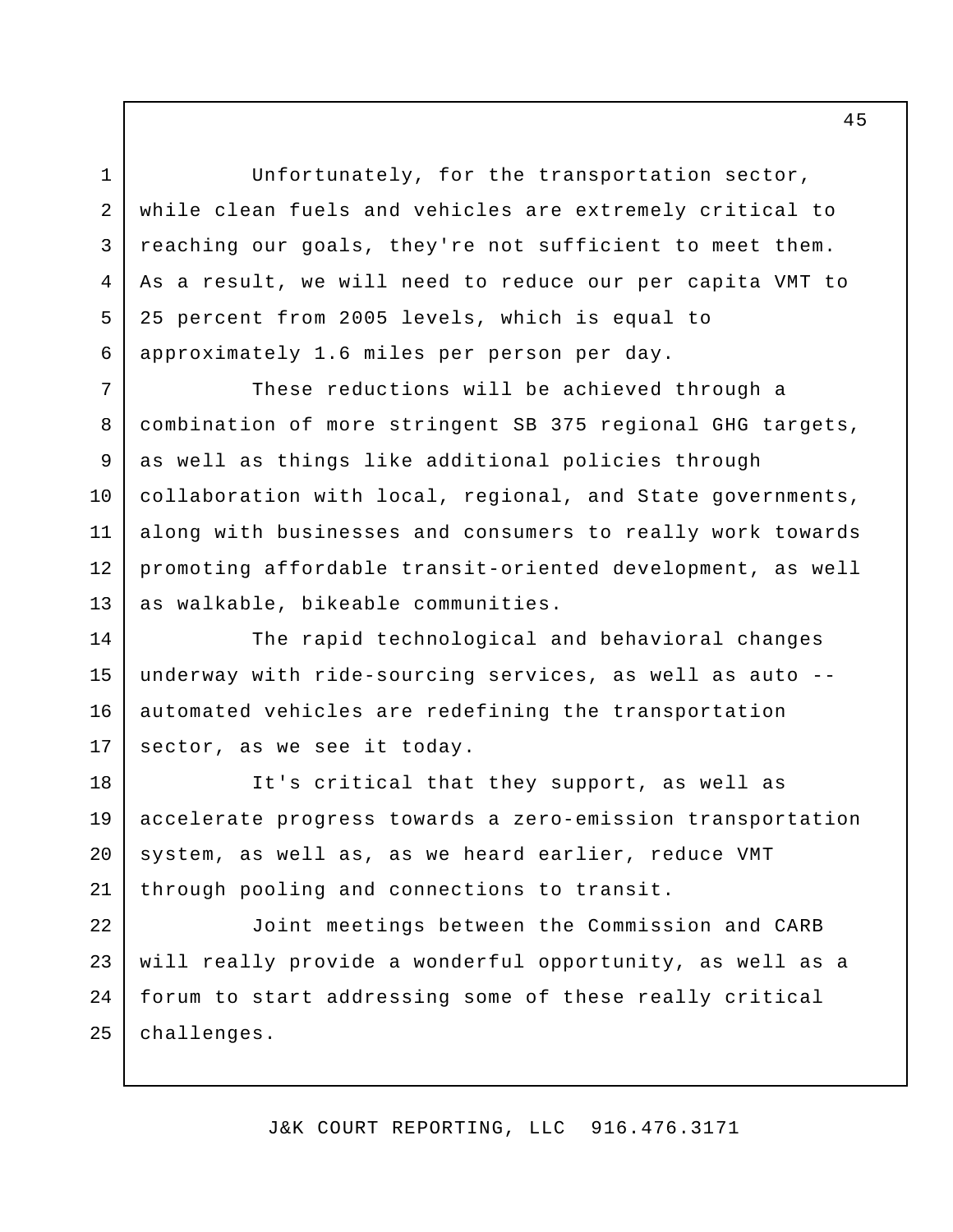Natural and working lands also play a critical role in the State's climate strategy and the economy both. These lands support clean air, wildlife, and rural economies. They include our forests, rangelands, farms, wetlands, and coastal areas. Keeping these lands in tact as -- and at a high level of ecological function really is key. There's also an important synergy between preserving open space and reducing VMT. 1 2 3 4 5 6 7 8

Finally, the plan also aims to increase system efficiency on freight operations at the specific facilities, and along the freight corridors, such that cargo can really move with fewer missions as a result. 9 10 11 12

13

14

25

 $-000-$ 

STAFF ARB AIR POLLUTION SPECIALIST GEORGIOU:

I've just outlined how VMT reductions are necessary to meeting the State's air quality and climate goals. But reducing VMT has other really critical benefits as well. And these really cannot be achieved with electronic vehicles or low carbon fuels. 15 16 17 18 19

Earlier in this presentation, I spoke about the profound impact that transportation has on individuals as well as neighborhoods. The transportation system influences the economic, social, and environmental conditions in which we are born, live, work, and age. 20 21 22 23 24

But cleaner technology and fuels will not ease

J&K COURT REPORTING, LLC 916.476.3171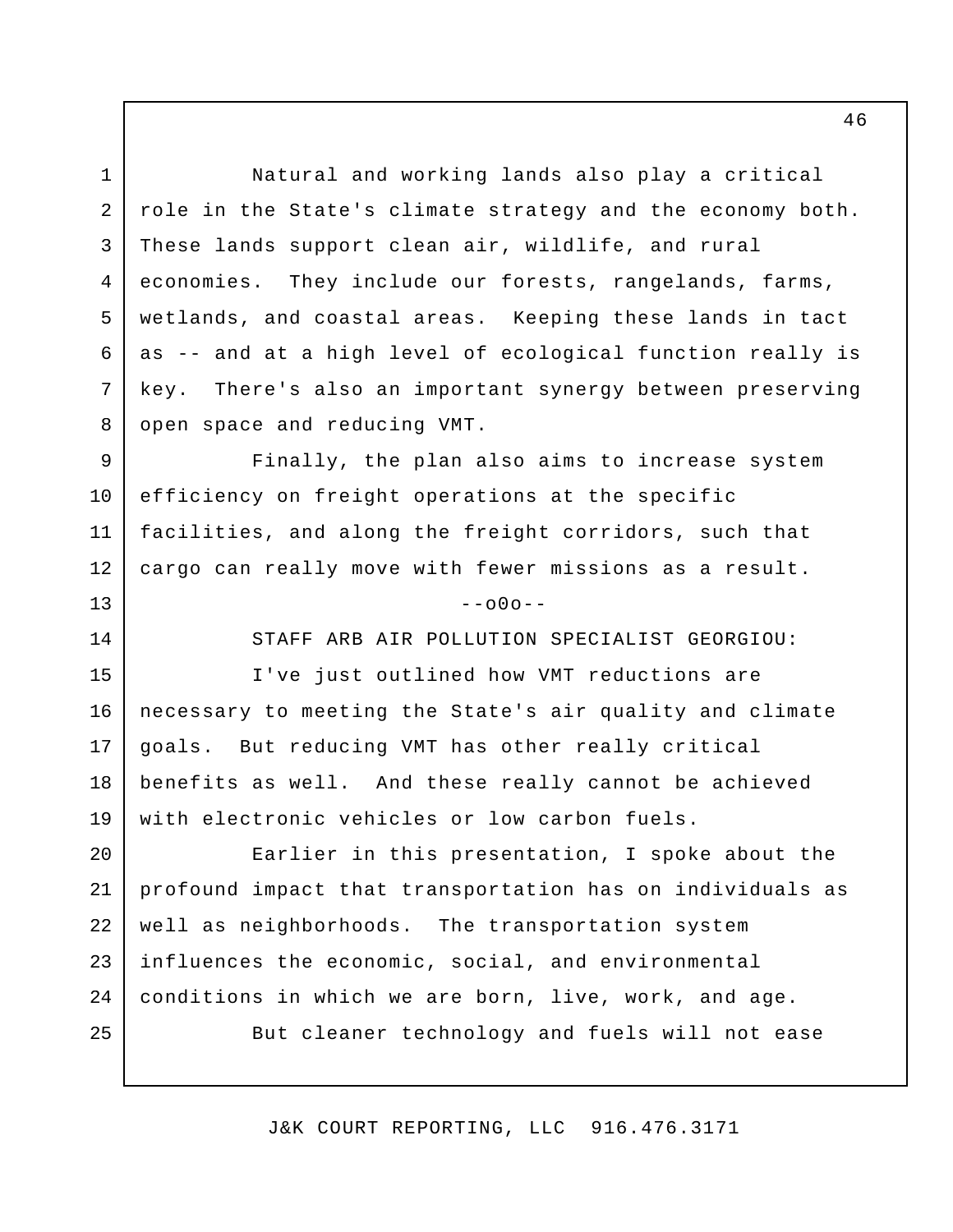congestion in our most congested cities, and alone don't provide people with the -- with more transportation and mobility options. 1 2 3

4

5

6

7

8

23

 $2.4$ 

25

Thoughtful transportation, and land-use planning can provide more reliable transportation options that improve acces to employment, food, health care, community services as well as other really critical drivers for wellness.

Dependence on cars has a direct impact on the level of physical activity, as well as health outcomes. Designing communities to promote increased levels of physical activity can reduce risk of chronic diseases to such an extent, in fact, that it would rank among the top public health accomplishments in modern history, and also help reduce billions of dollars of California spending each year to treat these diseases. 9 10 11 12 13 14 15 16

In addition to these really important benefits, land-use and transportation planning that leads to reduced VMT has the potential to strengthen resilience to disasters and changing climate. Conserving our natural resources, as well as reducing infrastructure costs to just name a few. 17 18 19 20 21 22

 $-000-$ 

STAFF ARB AIR POLLUTION SPECIALIST GEORGIOU: Cities, regions, and the State really face some

J&K COURT REPORTING, LLC 916.476.3171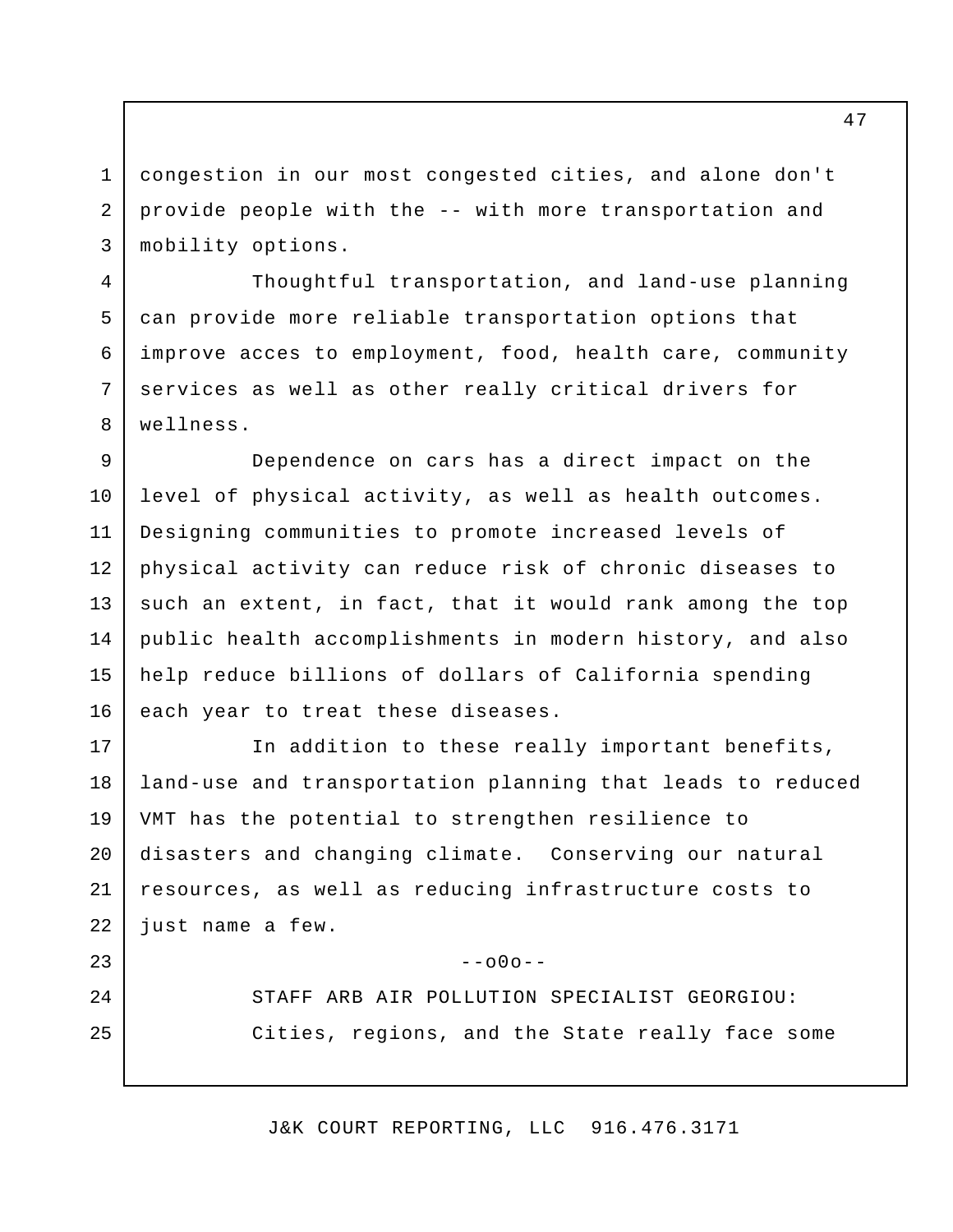critical and important challenges about how we want to grow, how we want to improve the quality of life, and also what we do in terms of making sure that we're doing it in a way that -- with limited resources.

1

2

3

4

5

6

7

8

9

Through effective policy design, the State has an opportunity to guide transportation transformation, and influence investments -- and the investments decisions in particular, in a way that achieves some positive transportation, climate, air quality, and equity outcomes.

These joint meetings offer us a really important venue to talk through these issues, and to leverage the synergies and wrestle with some really difficult to understand trades-offs, and help us identify the best policies and projects that support these goals. 10 11 12 13 14

We know we need to do better to align state transportation programs and investments, but how exactly we do this is why we are here today. 15 16 17

Thank you so much to all of you for your time. I would now like to pass it over to our partners at the Commission to begin their portion of today's presentation. Mitch. 18 19 20 21

CTC CHIEF DEPUTY DIRECTOR WEISS: Morning. I'm Mitch Weiss with the California Transportation Commission. I'll be giving a brief overview of transportation planning and funding. 22 23 24 25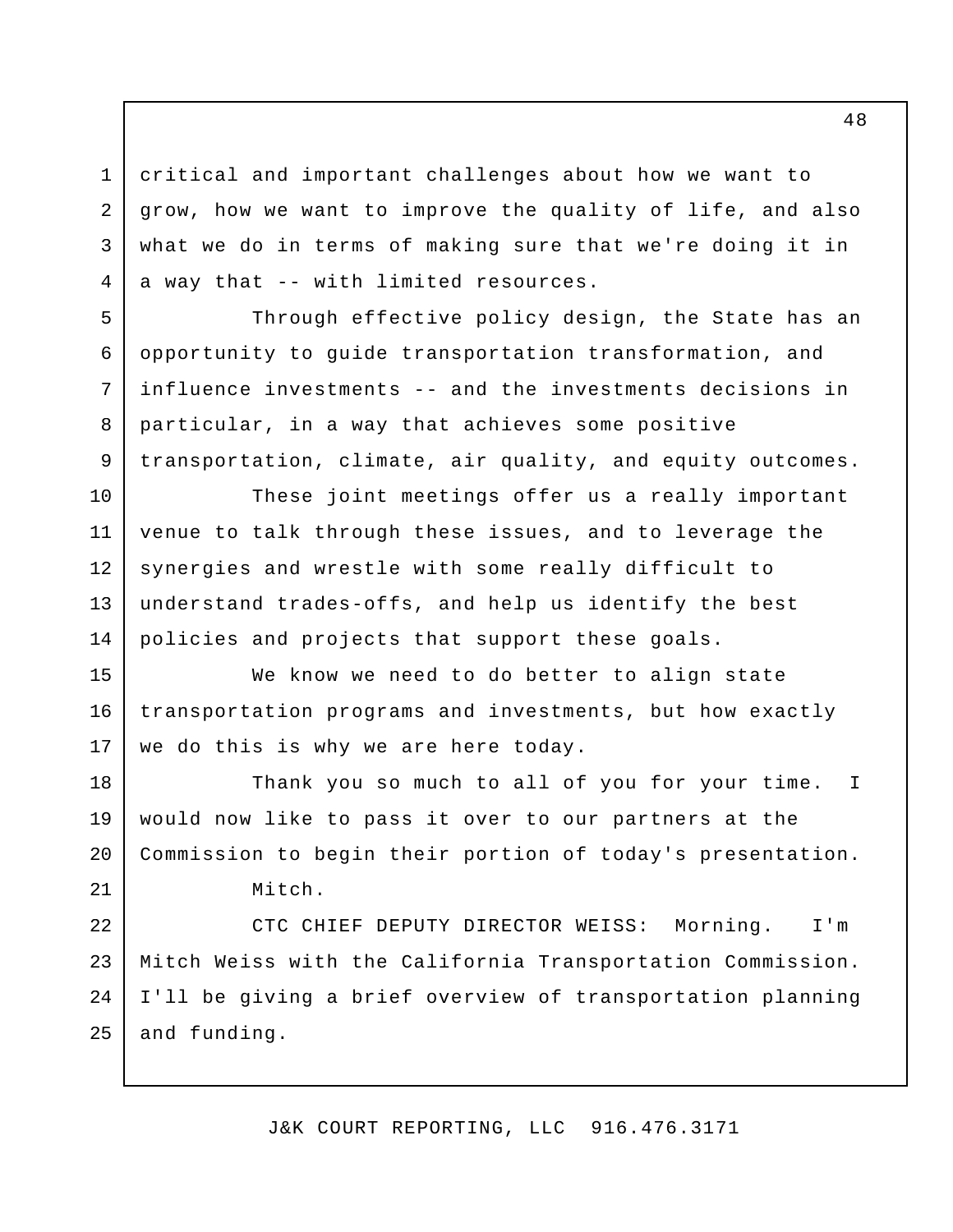1 2

11

(Thereupon an overhead presentation was presented as follows.)

CTC CHIEF DEPUTY DIRECTOR WEISS: The transportation planning process along with the selection of transportation projects, what's referred to as programming, is a very complex process. It's driven by State and federal statutes and it's a -- really a bottoms up rather than a top-down approach to identifying transportation needs and funding projects to meet those needs. 3 4 5 6 7 8 9 10

 $--000--$ 

CTC CHIEF DEPUTY DIRECTOR WEISS: This is a simple overview of the process. Transportation planning is the process of defining policies, goals, and investments to prepare for future needs to move people and goods. Transportation planning is a cooperative process involving all levels of government. And the process is designed to foster involvement by all users of the system through a proactive public participation process. 12 13 14 15 16 17 18 19

Local planning is primarily conducted through general and specific plans. Regional governments play a major role in both planning and programming. In addition, the Regional Transportation Plan, which I'll talk about later, is prepared by regional agencies, along with other studies that they prepare, such as rail and transit 20 21 22 23 24 25

J&K COURT REPORTING, LLC 916.476.3171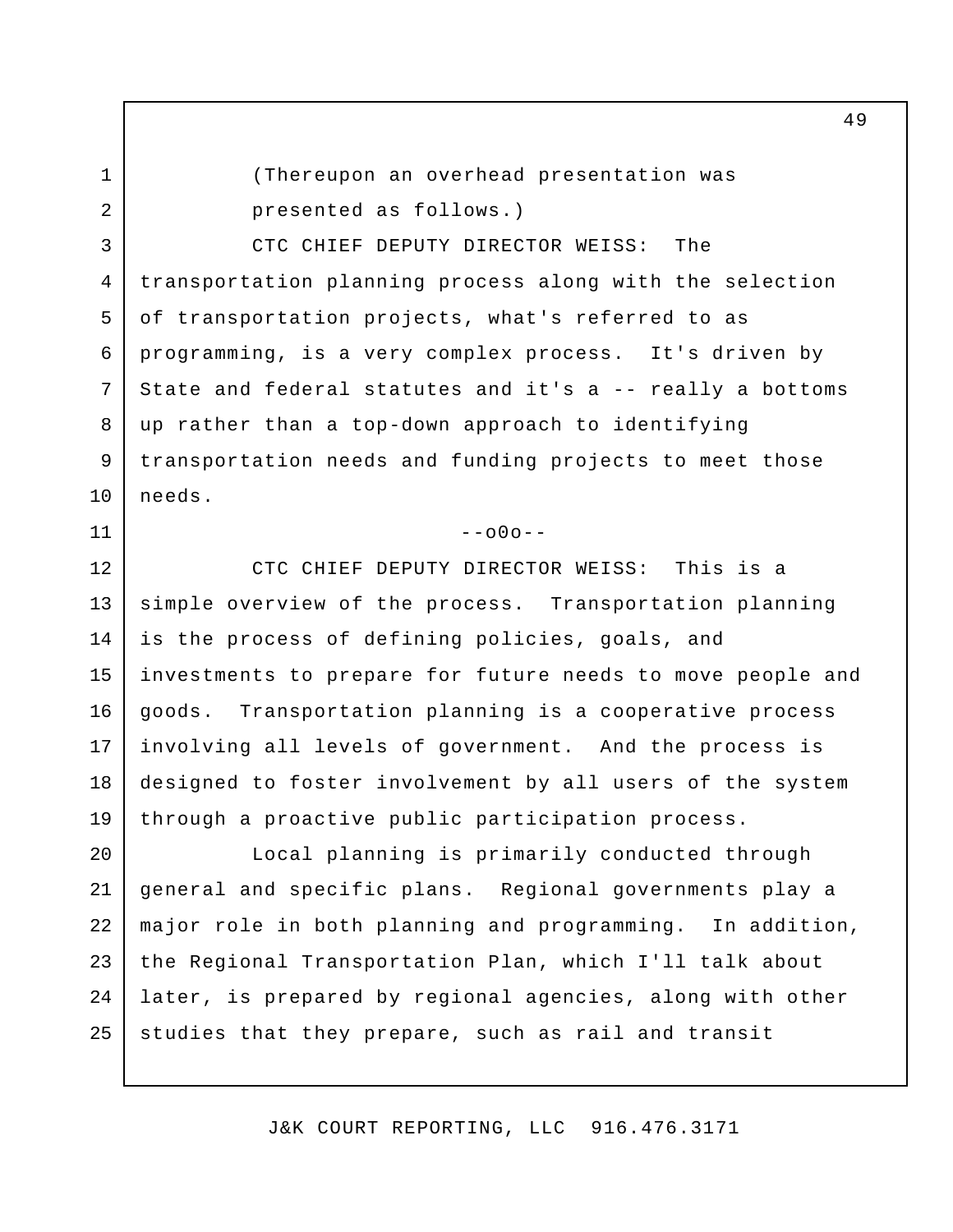studies, bike and pedestrian plans, corridor plans, and freight plans. 1 2

3

5

7

9

10

13

Caltrans, as the owner/operator the State highway system, is the State agency primarily responsible for transportation planning. 4

The project initiation document is a report in which the project costs, scope, and schedule are better defined and documented. And then programming is the short-term commitment of funds to specific projects identified in a regional transportation plan, which then hopefully leads to the actual delivery and completion of a transportation project. 6 8 11 12

## $--000--$

CTC CHIEF DEPUTY DIRECTOR WEISS: Each of the 18 Metropolitan Planning Organizations in California and the 26 Rural Regional Transportation Planning Agencies are required to prepare a regional transportation plan. This plan is a 20-year plan to ensure the region's visions and goals are clearly identified. 14 15 16 17 18 19

And this plan is perhaps the single-most important document that these agencies prepare. They're required to meet both State and federal requirements. The Commission is statutorily required to prepare guidelines on the preparation of regional transportation plans. Our guidelines were last updated in 2017. And for the first 20 21 22 23 24 25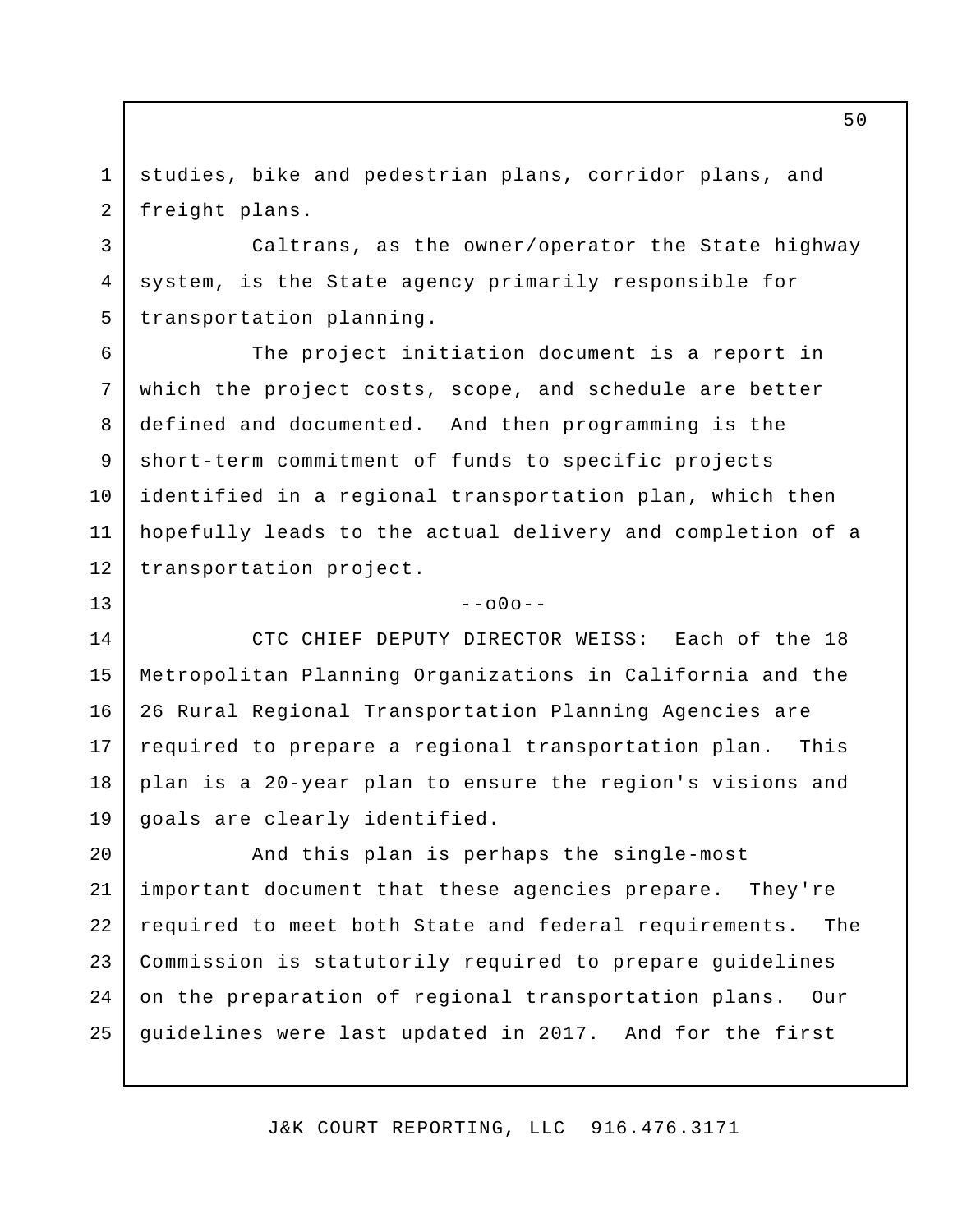time, we prepared two separate documents, one for regional transportation planning agencies, and the other for Metropolitan Planning Organizations to address the additional requirements of SB 375, including requirements for the Metropolitan Planning Organizations to prepare Sustainable Communities Strategies to identify how the regions will achieve its greenhouse gas reduction goals.

1

2

3

4

5

6

7

23

The RTP guidelines were prepared with significant stakeholder input, including workshops held throughout the State. The Regional Transportation Plans must be financially constrained, meaning they must identify projects within the estimated amount of funding that they'll have. Regional Transportation Plans prepared by the MPOs must also conform to the appropriate air quality management plan. 8 9 10 11 12 13 14 15

As I mentioned a moment ago, planning and programming is a bottoms-up process. The Commission doesn't select the projects to be included in a Regional Transportation Plan. And all the projects that the Commission ends up funding must included in Regional Transportation Plan and be nominated by Caltrans, a local or regional agency. 16 17 18 19 20 21 22

 $-000-$ 

CTC CHIEF DEPUTY DIRECTOR WEISS: The California Transportation Plan, prepared by Caltrans, is required by  $2.4$ 25

J&K COURT REPORTING, LLC 916.476.3171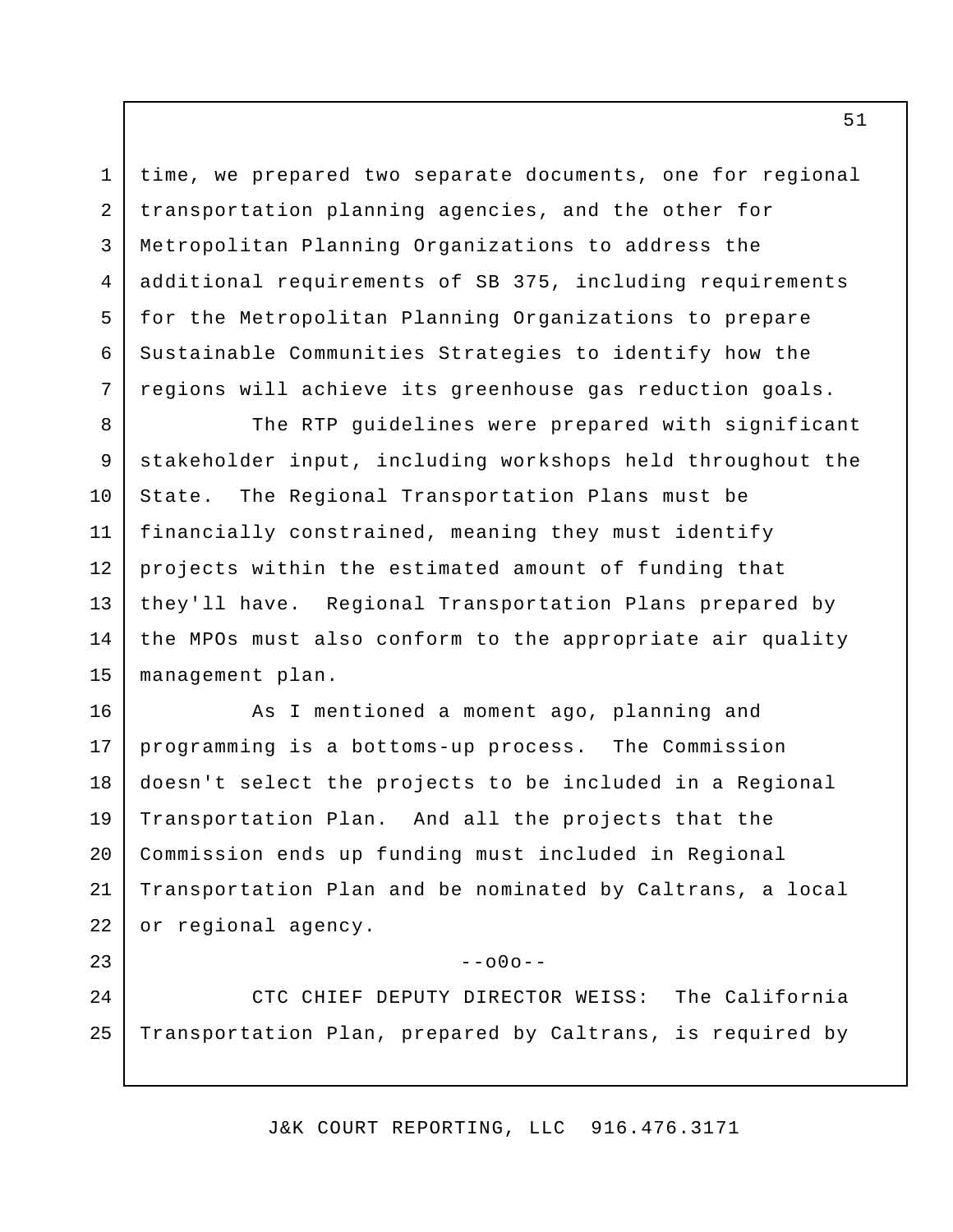State and federal law. Like the RTPs, this is a 20-year plan to articulate the State's transportation priorities and to serve as a roadmap for future investment. It also serves an overarching planning document to guide the direction of Caltrans modal plans. 1 2 3 4 5

In 2009, SB 391 expanded the scope of the California Transportation Plan by requiring the plan to address how the State will achieve maximum feasible transportation-related greenhouse gas reductions.

6

7

8

9

10

15

Although the California Transportation Plan is similar to the Regional Transportation Plans, it differs in two key aspects. One is the California Transportation Plan is exempt from identifying specific transportation projects, and second, it is not required to be financially constrained. 11 12 13 14

In 2014, SB 486 authorized the Commission to prepare guidelines for the California Transportation Plan. Like other guidelines adopted by the Commission, these were prepared using an extensive open -- and open public process. 16 17 18 19 20

 $--000--$ ARB CHAIR NICHOLS: Did you say expensive? CTC CHIEF DEPUTY DIRECTOR WEISS: Extensive. (Laughter.) ARB CHAIR NICHOLS: Thank you. 21 22 23 24 25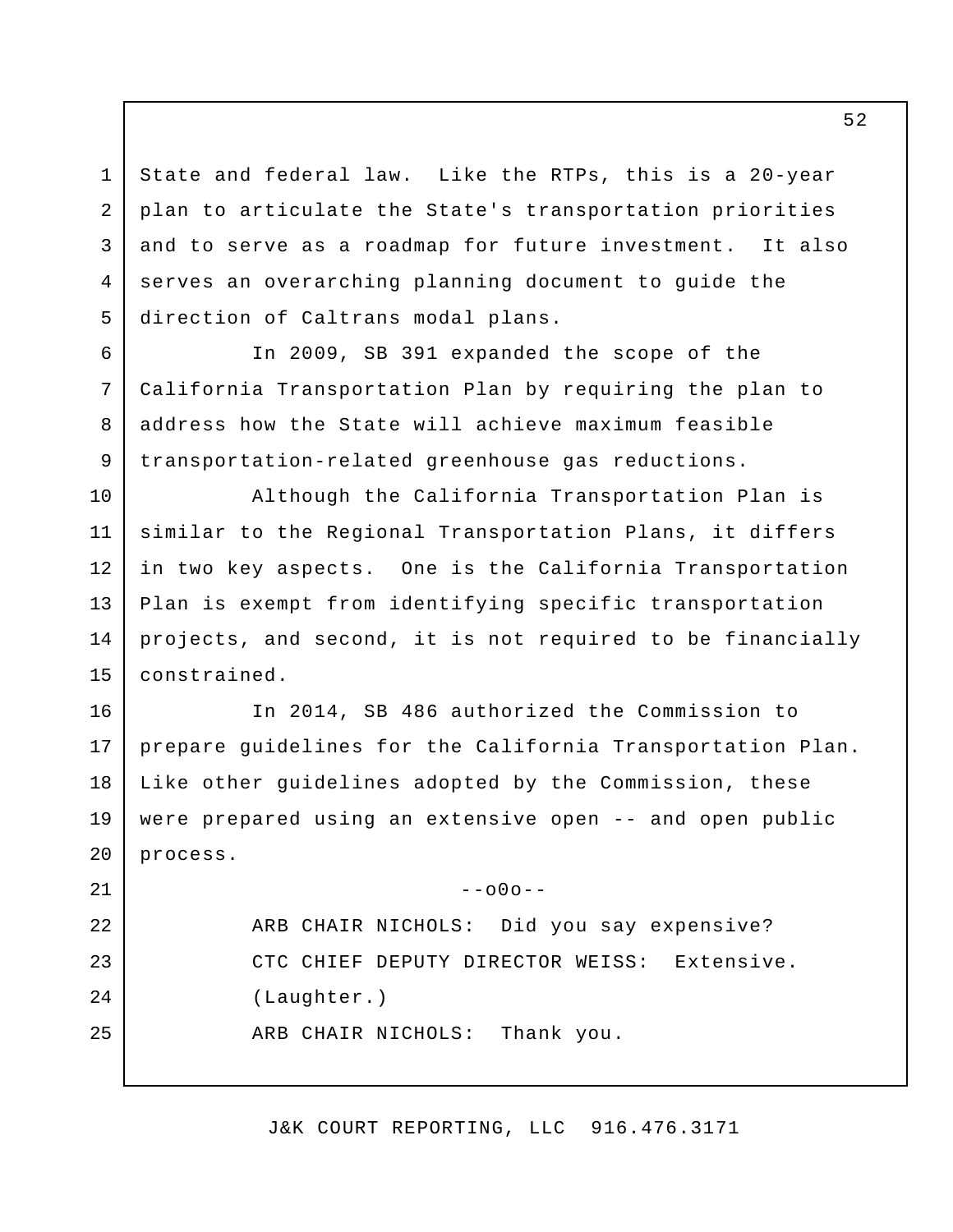CTC CHIEF DEPUTY DIRECTOR WEISS: The Commission is small. Nothing we do is expensive.

(Laughter.)

CTC CHIEF DEPUTY DIRECTOR WEISS: In fiscal year '18-'19, estimated funding for California's highways, streets, roads and mass transportation is about \$35 billion.

Just under half of this comes from local sources such as county sales tax revenues, transit fares, toll revenues, and city and county general fund revenues. The Commission plays no role in the selection of projects to be funded with these revenues. 8 9 10 11 12

 $-000-$ 

CTC CHIEF DEPUTY DIRECTOR WEISS: About a third comes from State sources, including Fuel taxes and vehicle fees. The remainder comes from the federal government. A significant portion of this federal funding is pursuant to State law distributed via formula to regional agencies. 14 15 16 17 18

 $--000--$ 

CTC CHIEF DEPUTY DIRECTOR WEISS: This slide is a chart prepared by Caltrans that depicts the budgetary flow of California State fees and taxes designated for transportation purposes. 20 21 22 23

1

2

3

4

5

6

7

13

19

 $2.4$ 

25

(Laughter.)

CTC CHAIR INMAN: And it really fills that wall.

J&K COURT REPORTING, LLC 916.476.3171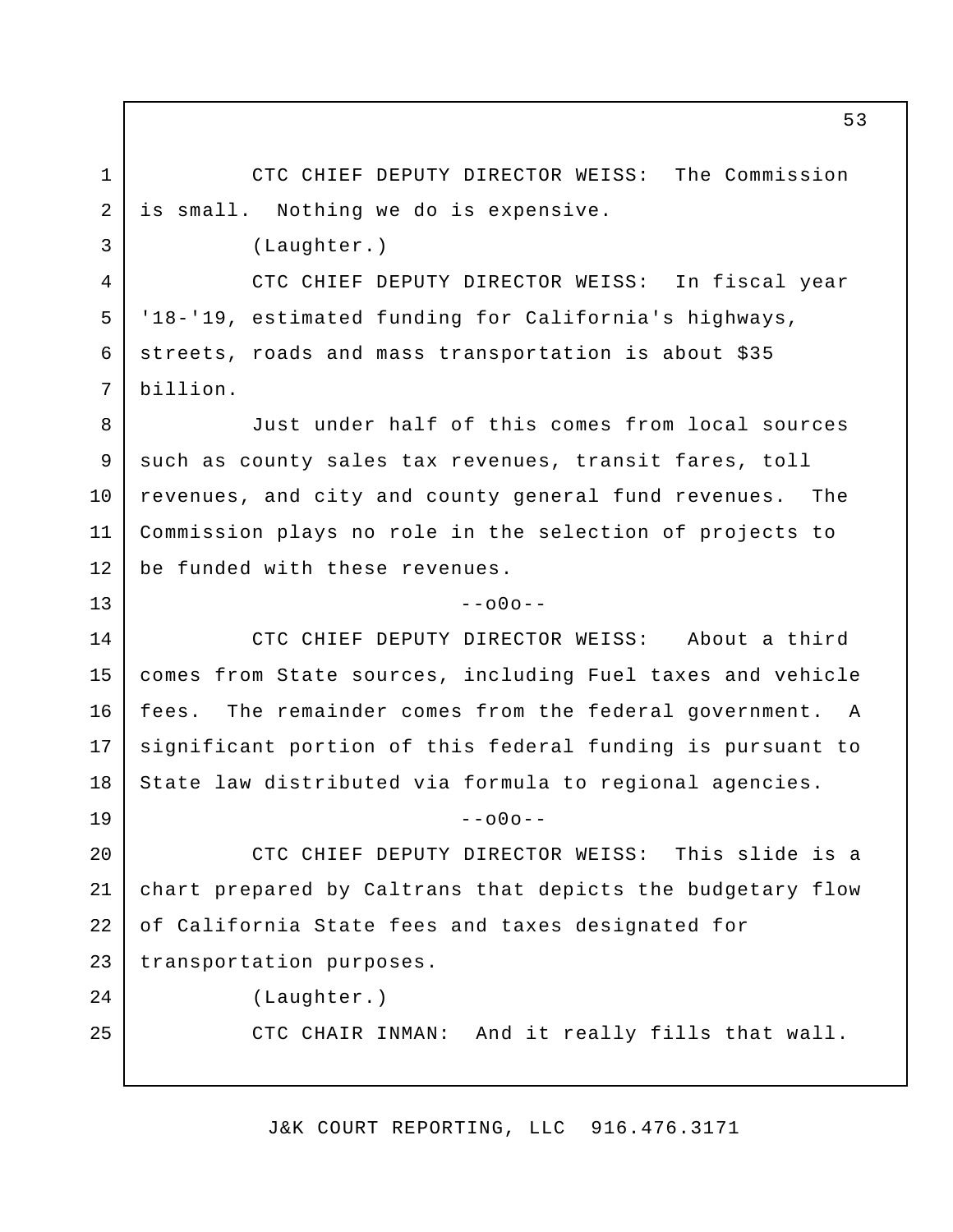CTC CHIEF DEPUTY DIRECTOR WEISS: So, yes, this is a more simplified view. 1 2

(Laughter.)

3

4

5

6

7

18

19

20

CTC CHIEF DEPUTY DIRECTOR WEISS: Each of these revenues have specific statutory and, in some cases, Constitutional restrictions on their usage.

## $--000--$

CTC CHIEF DEPUTY DIRECTOR WEISS: This slide shows some of the programs for which the Commission has responsibility and accounts from which those programs are funded. Not only do the revenues have statutory restrictions, but then the accounts have restrictions, objectives, or priorities, some of which were enacted via referendum or initiative. And then further, each program has statutory restrictions or objections -- excuse me objectives not objections. 8 9 10 11 12 13 14 15 16

Lastly, appropriations in the annual budget could place additional restrictions on the implementation of a program. 17

 $-000-$ 

CTC CHIEF DEPUTY DIRECTOR WEISS: So I'll be going over the State Transportation Improvement Program as an example. There are a number of slides about the other programs, and I'm just going to bypass those in the interests of time, because I think Richard will elbow me 21 22 23 24 25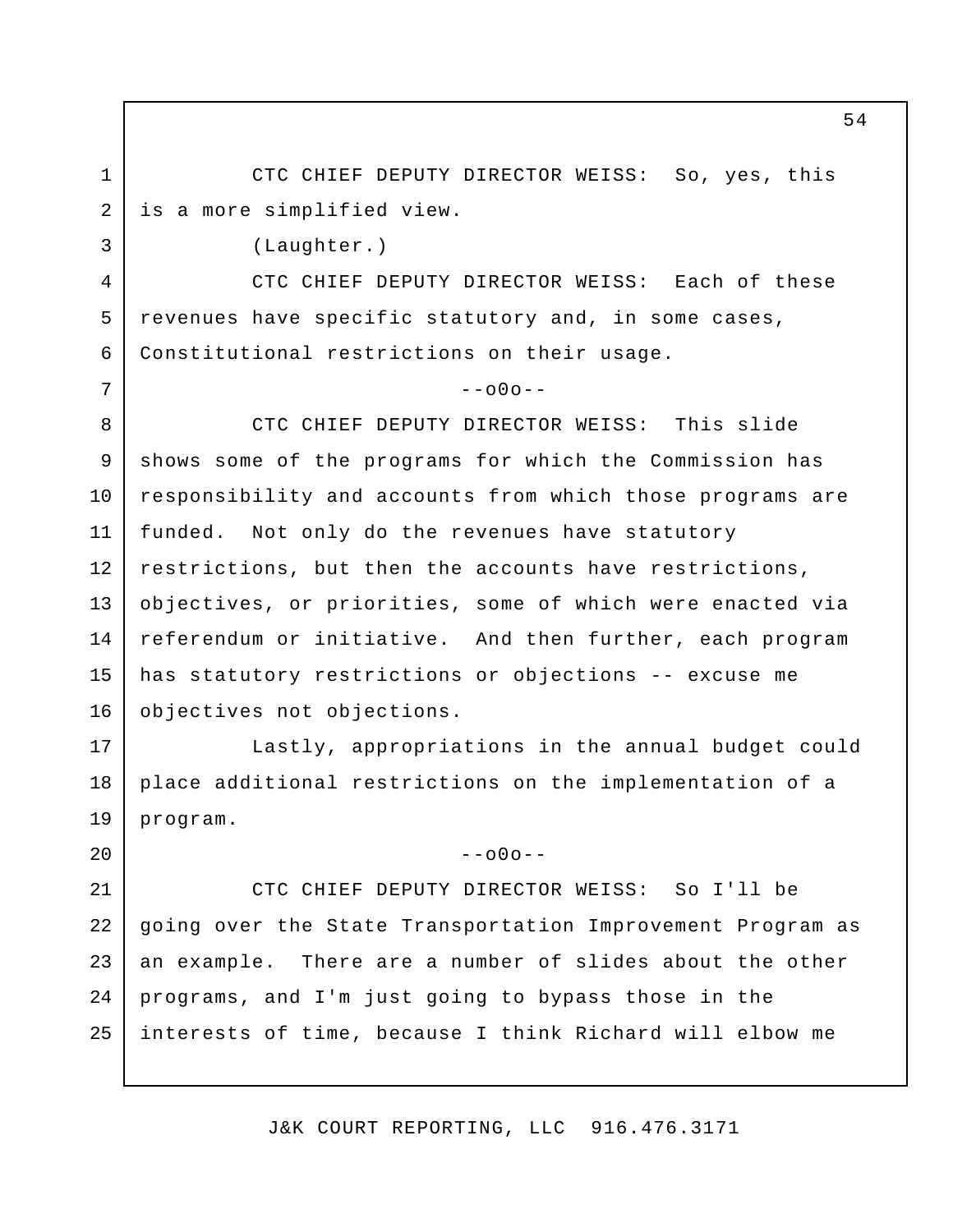if I start going over.

1

(Laughter.) CTC CHIEF DEPUTY DIRECTOR WEISS: The STIP is a key planning document. All the projects in the STIP must be nominated by regional agency or Caltrans. And pursuant to statute, the STIP can fund a wide variety of projects. Some of the examples are listed on the slide. But the funding from the STIP comes from the excise tax on gasoline deposited in the State Highway Account. And the sales tax on diesel fuel deposited in the public transportation account. 2 3 4 5 6 7 8 9 10 11

In the 2018 STIP, we averaged about \$650 million a year, 98 percent of which was from the excise tax on gasoline, which is subject to the restrictions of Article 19. So these funds can be used on public roads, but their usage for transit is quite restrictive to certain kinds of transit, and only when it was approved by the voters in that area. 12 13 14 15 16 17 18

So only two percent of the funding in the STIP can be used for projects like bus or rail car purchases. We have been able to obtain some greater flexibility through appropriations in the annual Budget Act, in essence exchanging State highway account budget authority for federal funding budget authority. However, this doesn't change our underlying statutory framework. 19 20 21 22 23 24 25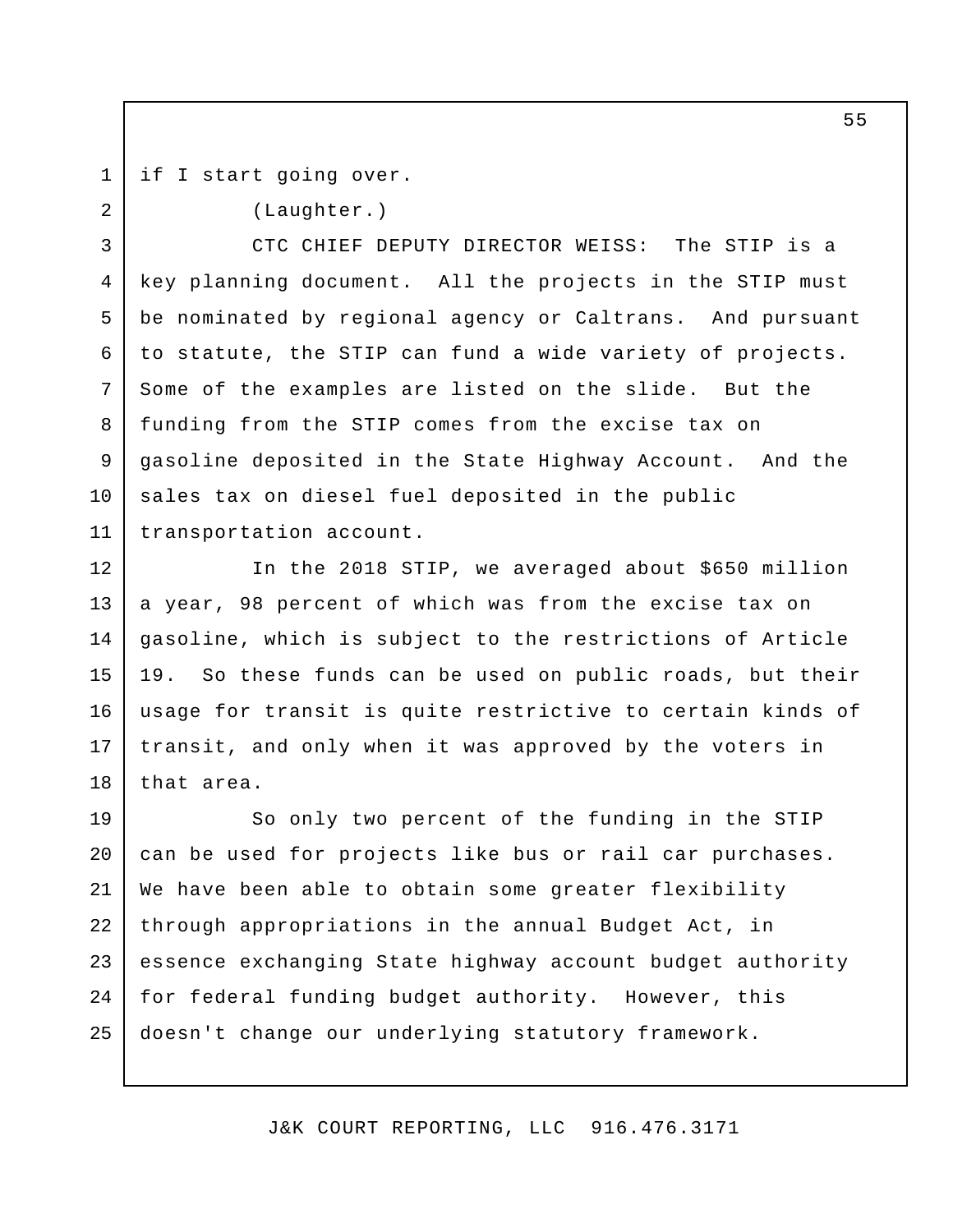1 2

6

25

CTC CHIEF DEPUTY DIRECTOR WEISS: This chart shows the flow of how STIP funds are divided into county shares and an interregional share. You can see that there's lots of different splits that the money go through and formulas all in statute. 3 4 5

 $--000--$ 

Every other year, the Commission and Caltrans develop programming targets for each county, and for the interregional share. All the projects programmed in the STIP again must be nominated by a regional agency or at Caltrans through again a bottoms-up process. The Regional Transportation Improvement Programs submitted by each region, and the Interregional Transportation Improvement Program submitted by Caltrans are required to be consistent with the adopted Regional Transportation Plans and the State's Interregional Transportation Strategic Plan. 7 8 9 10 11 12 13 14 15 16 17

To complicate it beyond this simple flowchart, pursuant to statute, the STIP is adopted biannually, and covers overlapping five-year periods. But within each five year STIP period are portions of two sequential county share periods. Statutorily, the Commission's flexibility in programming projects in the first of those periods is limited. 18 19 20 21 22 23 24

--o0o--

## J&K COURT REPORTING, LLC 916.476.3171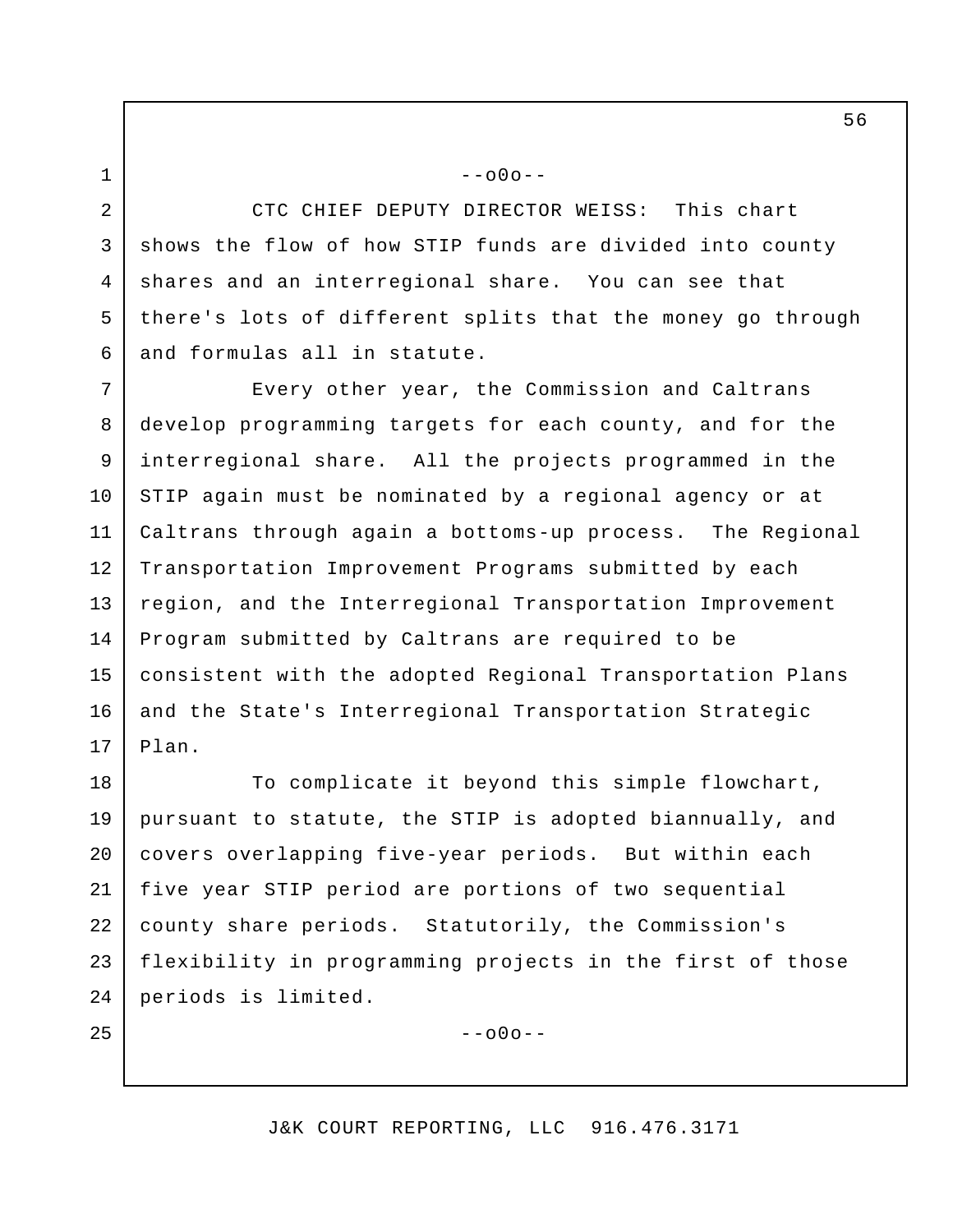CTC CHIEF DEPUTY DIRECTOR WEISS: So I have information on a number of the other programs, which I've just included for you to read. In the interests of time, I'm just skipping towards the end.

1

2

3

4

25

SB 1 accountability and reforms. SB 1 included a number of measures intended to hold transportation agencies more accountable for how its funds are spent. As an independent agency, the Commission has been entrusted under SB 1 with administering and overseeing several of these reform measures, including allocating Caltrans capital outlay support preconstruction costs, holding Caltrans and cities and counties that receive road repair and maintenance funding accountable through annual reporting, tracking the performance of all SB 1 funded programs under the Commission's purview and reporting to the legislature and to the public about how well the recipients are delivering on the promises they made to taxpayers. 5 6 7 8 9 10 11 12 13 14 15 16 17 18

The program guidelines for all SB 1 programs administered or overseen by the commission have been adopted and finalized. And as Susan mentioned, we held more than 40 workshops to do this. In addition, the Commission has already programmed more than \$9 billion dollars in SB 1 funds. 19 20 21 22 23 24

In March, the Commission adopted accountability

J&K COURT REPORTING, LLC 916.476.3171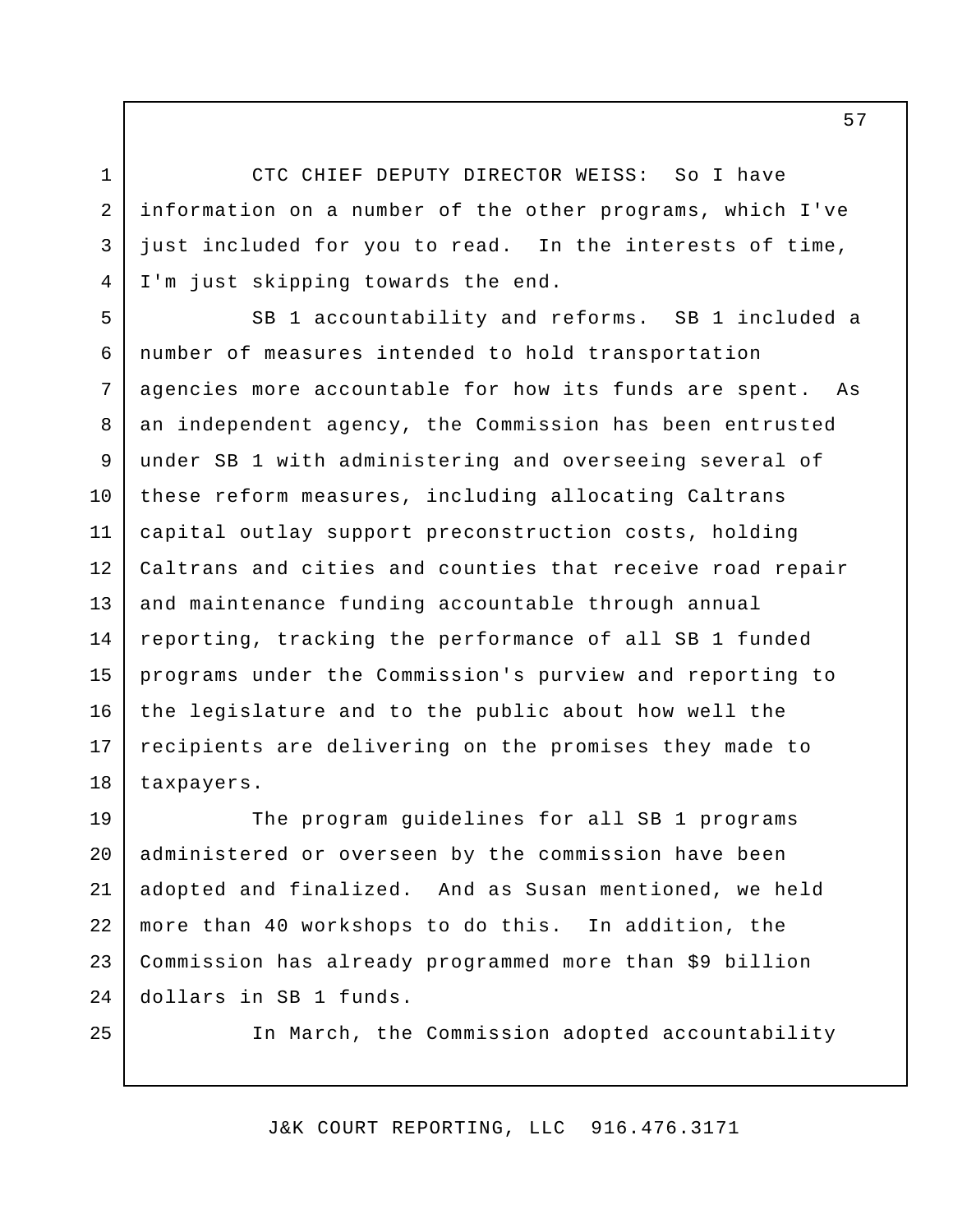and transparency guidelines to further layout its expectations to ensure that the promises that are made to taxpayers are kept. 1 2 3

Additionally, SB 1 created the Independent Office of Audits and Investigation led by an Inspector General appointed by the Governor. The Inspector General is vested with the full authority to exercise all responsibility for maintaining a full scope, independent, and objective audit investigation program. 4 5 6 7 8 9

SB 1 requires the Inspector General to report annually to the Governor, the legislature, and the Commission with a summary of the investigations and audit findings, recommendations, and the implementation status of previous recommendations. 10 11 12 13 14

 $-000-$ 

CTC CHIEF DEPUTY DIRECTOR WEISS: With that simple presentation, I thank you for the opportunity to be here. 16 17 18

(Laughter.) 19

15

CTC CHAIR INMAN: Are we going to take a quiz? ARB CHAIR NICHOLS: No quizzes, but I do think there's a chance now for the Board members and Commissioners here to jump in to -- some further discussion about where we want to take this program, and what are the things that we think have the greatest 20 21 22 23  $2.4$ 25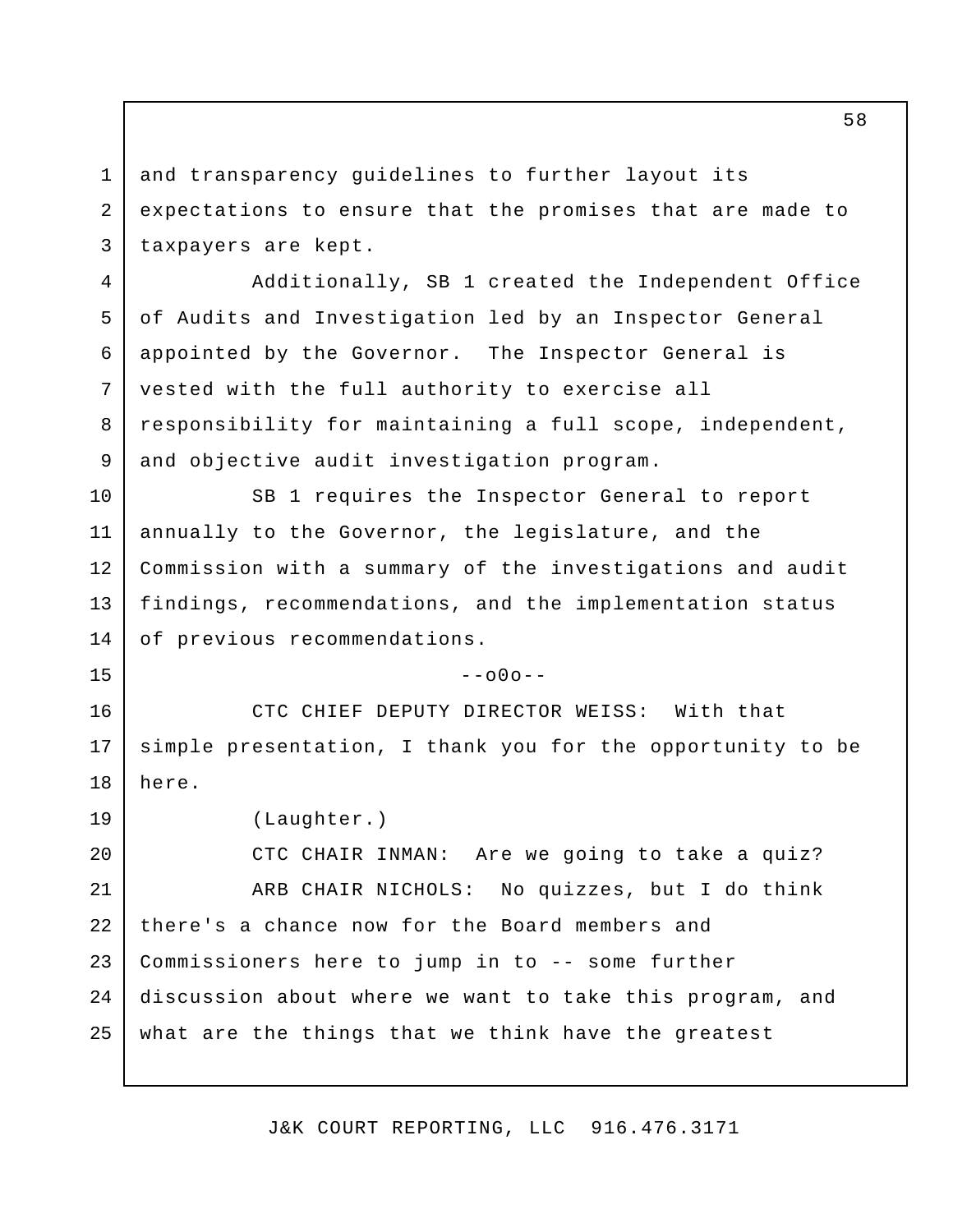opportunity to move us forward. 1

2

3

4

5

6

7

8

I'm going to call on one of my Board members, because he's shy, and may not raise his hand right away, because  $--$  actually, I  $--$  for those of you who don't know Dan Sperling, Dan has for a long time run the Institute for Transportation Studies from UC Davis, and is very knowledgeable about the interaction between technology issues and the planning issues in particular.

And I know he's been anticipating this meeting for a long time. I was able to persuade him not to come in with a list of the top 20 things we needed to get done by next week, but -- in all seriousness, I know you've been thinking about this quite a lot, Dan. And I'm hoping maybe you could share a few thoughts about what you think our priorities ought to be for this group. 9 10 11 12 13 14 15

ARB BOARD MEMBER SPERLING: Well, thank you. I have been looking forward to this meeting, at least in A conceptual way, for many years. And it's because of a frustration that, as we on the CARB side, we look at transportation - and much of what we do is transportation - we really are disconnected with the money side of it. And the money side of it determines a lot about the investments that are made, the projects that are developed. So I think we're all on the same page if we define it at a high level. So we're -- I think we're all 16 17 18 19 20 21 22 23 24 25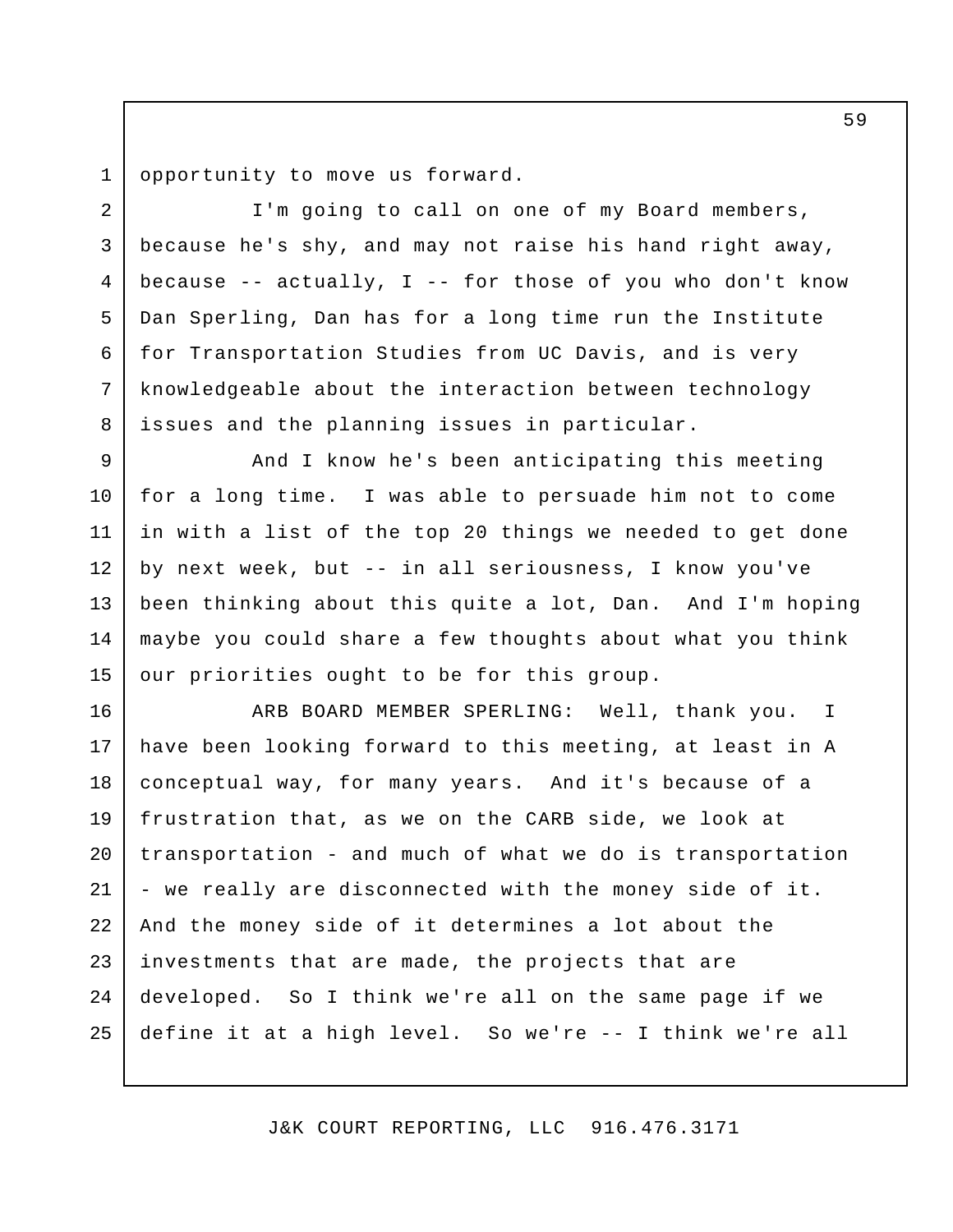here to try to achieve a more sustainable transportation system. 1 2

3

4

5

6

7

8

9

10

11

And actually, you know, I've been talking about that a lot. I wrote this little book recently. And so I've been talking to lots of mayors, and city councils, and MPOs, not just in California, around the country, around the world. And I've come to some appreciation of, you know, both what can we realistically hope to achieve, and maybe even more importantly, how do we communicate it. And I think this is -- this group of bodies here is, you know, a good, you know, place to frame it.

So, I mean, at a very high level, we want sustainable transportation. And when I did say that, I mean economically, environmentally, and equitably, you know, sometimes called the triple bottom line. 12 13 14 15

And we're all coming at it from different parts of it. And the reason I think this is really an exciting time is because transportation is really on the cusp of major changes now. So if we had this meeting five years ago, I would have rolled my eyes and said, you know, we're just going to fight over formulas or something like that. 16 17 18 19 20 21

But now, we have major changes coming. We have the electrification of not just light-duty, but even parts of the heavy-duty sector. We have all of the shared mobility that's starting to happen. And with great 22 23 24 25

J&K COURT REPORTING, LLC 916.476.3171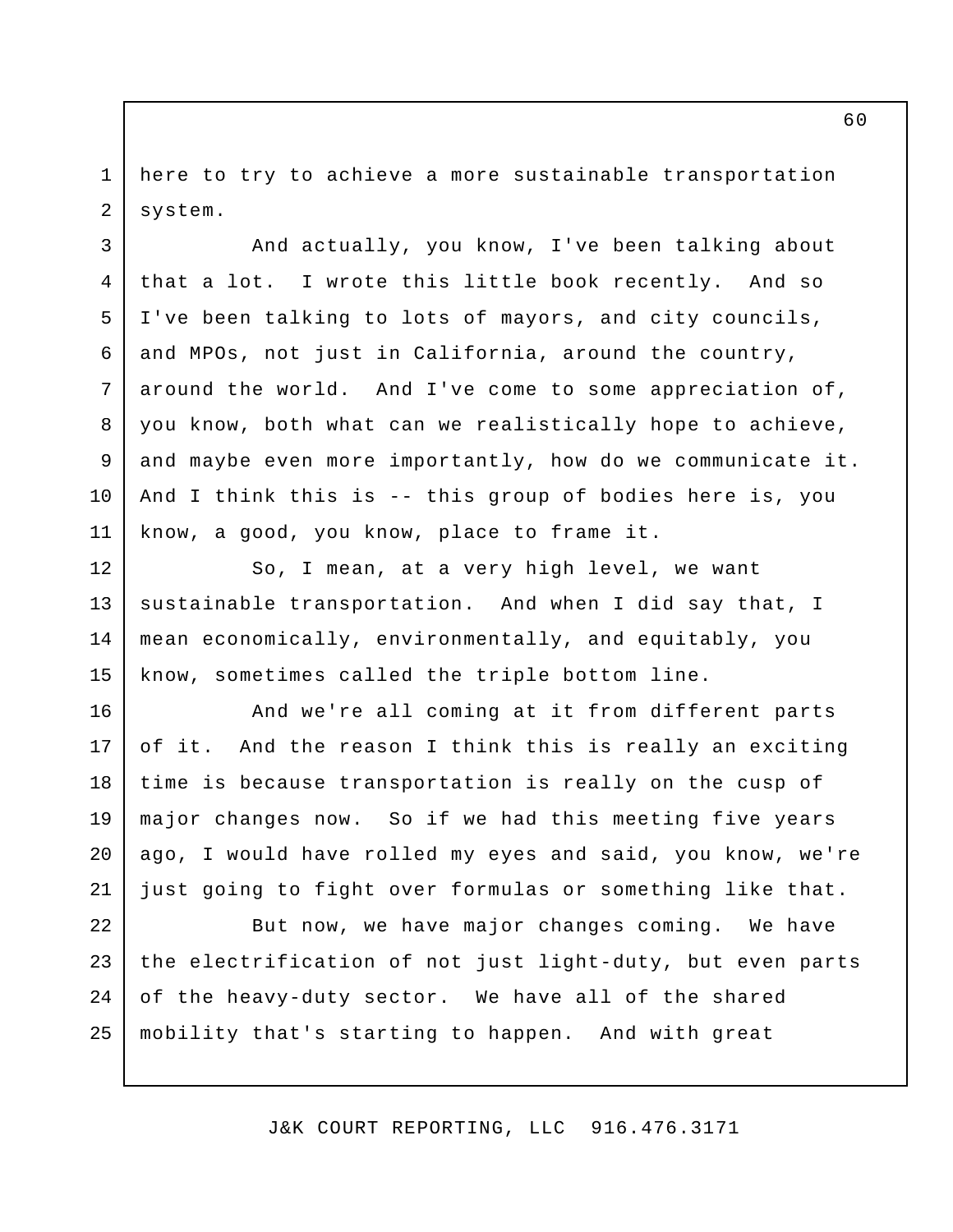promise and a steep trajectory. And we have automated vehicles just -- autonomous vehicles just on the horizon. And these -- thank you. I'm glad you're here now, because I was going to come back to you here. 1 2 3 4

(Laughter.)

5

6

7

ASSEMBLY MEMBER FRAZIER: That's dangerous. (Laughter.)

ARB BOARD MEMBER SPERLING: So we now have -- I mean, I think a way to look at it is we now have an opportunity that we haven't had in a long time in transportation to really create sustainable transportation economically, environmentally, equitably. And these, you know, what we call -- sometimes I call it three revolutions. Actually, Steve Heminger from MTC just sent me email just a few minutes ago. I did a presentation there last night. And we came up with a new acronym Connected Automated Pooled Electric Vehicles, which means CAPE. So super -- we need super heroes here to achieve that. 8 9 10 11 12 13 14 15 16 17 18 19

And that's in our grasp. And I think neither on the transportation side nor the environmental side have we been really thinking about this very much, at any level of government. And, you know, and a lot of businesses are a lot. They don't know quite how to put it all together. So we have an opportunity here. And to break through some 20 21 22 23 24 25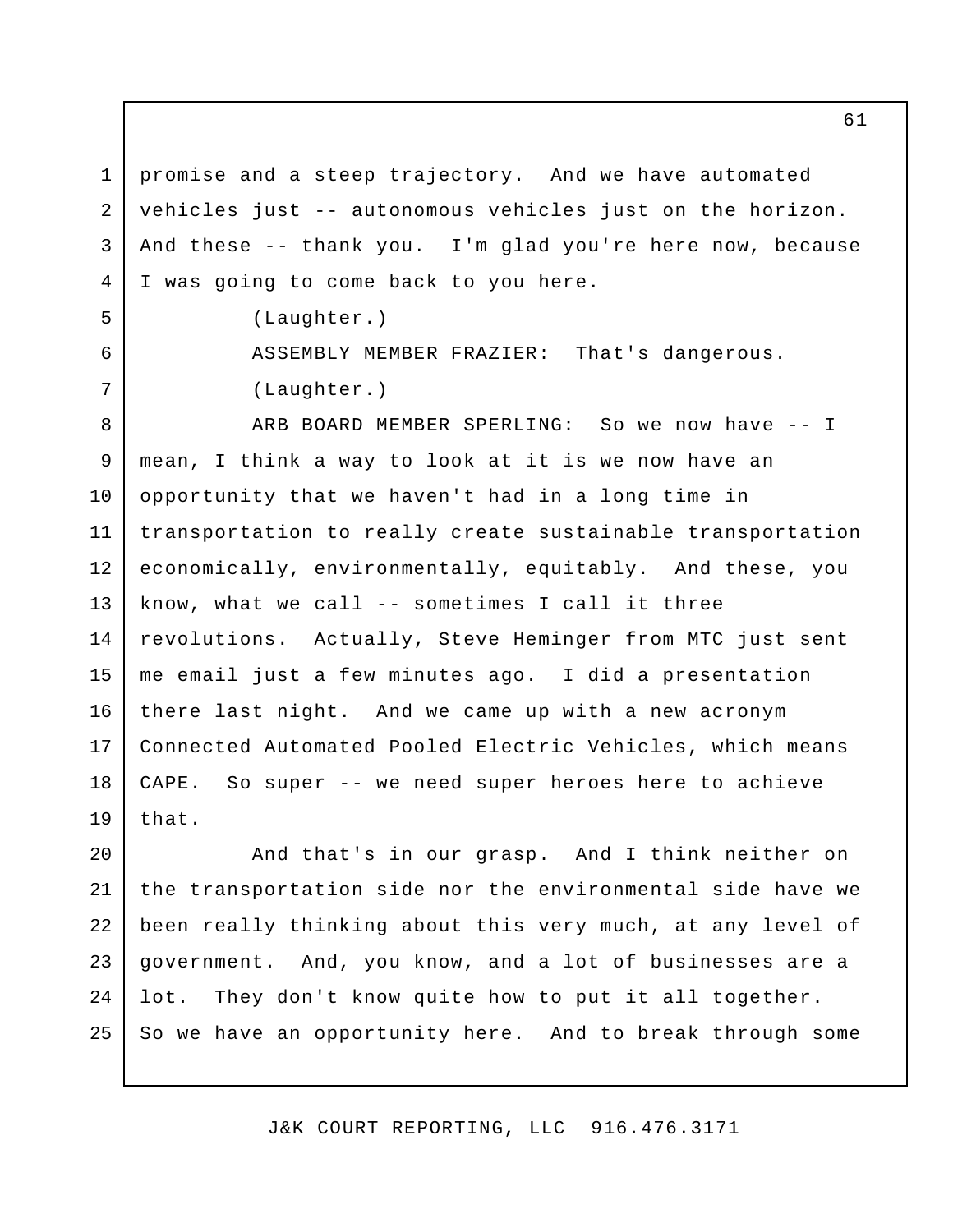of these discussions, you know, I know all of us probably our eyes were rolling looking at all these different complex procedures that each agency has, and trying to break through it into what can we really do.

1

2

3

4

5

6

7

8

9

10

11

12

And so I come back to what Susan Bransen said. I think she had a slide there that is what we need to focus on. And she came up with these four areas for collaboration. And I would suggest that's where we start, because, you know, there's so many programs going on. There's so many formulas. There's -- you know, it's -- we need some place to kind of get started. And I think that's it.

So  $-$  and there's been a little  $-$  so the four  $$ just as a reminder, CTC guideline development, SCS target setting, you know, and that's the SB 375 Program, project assessment and measurement, and policy framework for technology advancements. 13 14 15 16 17

Put it up there. Oh, good. We got some good people here running the audio/video. 18 19

So I would suggest we -- I mean -- so this is completely unscripted, and -- but I think this -- I would suggest this is where we start. And we look at these four bullets because I think that's where the opportunities are. And, you know, I've talked to some of the MPO directors about this as well. And I think that, you know, 20 21 22 23 24 25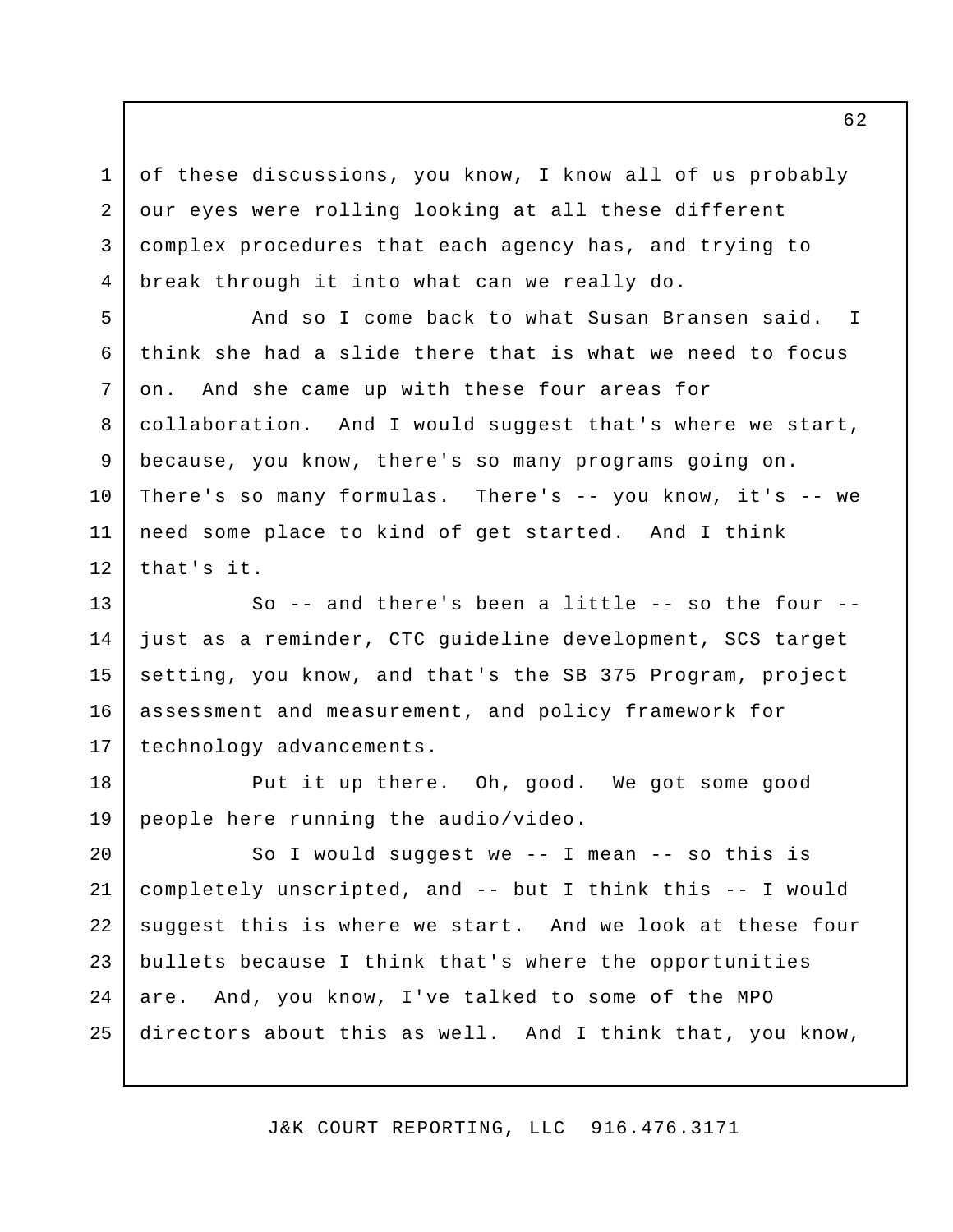for instance, our SCS program, quite frankly, is weak. I don't know what a good adjective is, but it sets this - you know, these targets. And somehow that's an -- that's an area where we can work together better to achieve some of the targets that we all have, in that case, for greenhouse gas reduction, but doing it in a way that's - you know, makes sense economically. 4 5

1

2

3

6

7

25

We have the policy framework for technology advancements. We've got to rethink that completely. All the SCSs essentially ignore it for -- just as an example, the RTPs ignore it. And so that's -- so we have these different frameworks and mechanisms. So, I mean, I think I'll probably leave it there. You know, we've been exchanging some comments here about we -- we can do a lot better. And I think -- so -- so let me just leave it there. Does this make sense that we focus on these areas and think about how do we do project assessment, you know, a little different, a little better? How do we -- how can we bring in some of the environmental considerations more explicitly and effectively into the CTC guideline development. 8 9 10 11 12 13 14 15 16 17 18 19 20 21

I hope I'm not pushing this too far too fast. But, you know, we don't want to waste our time here, do we? 22 23  $2.4$ 

ASSEMBLY MEMBER FRAZIER: I second that.

J&K COURT REPORTING, LLC 916.476.3171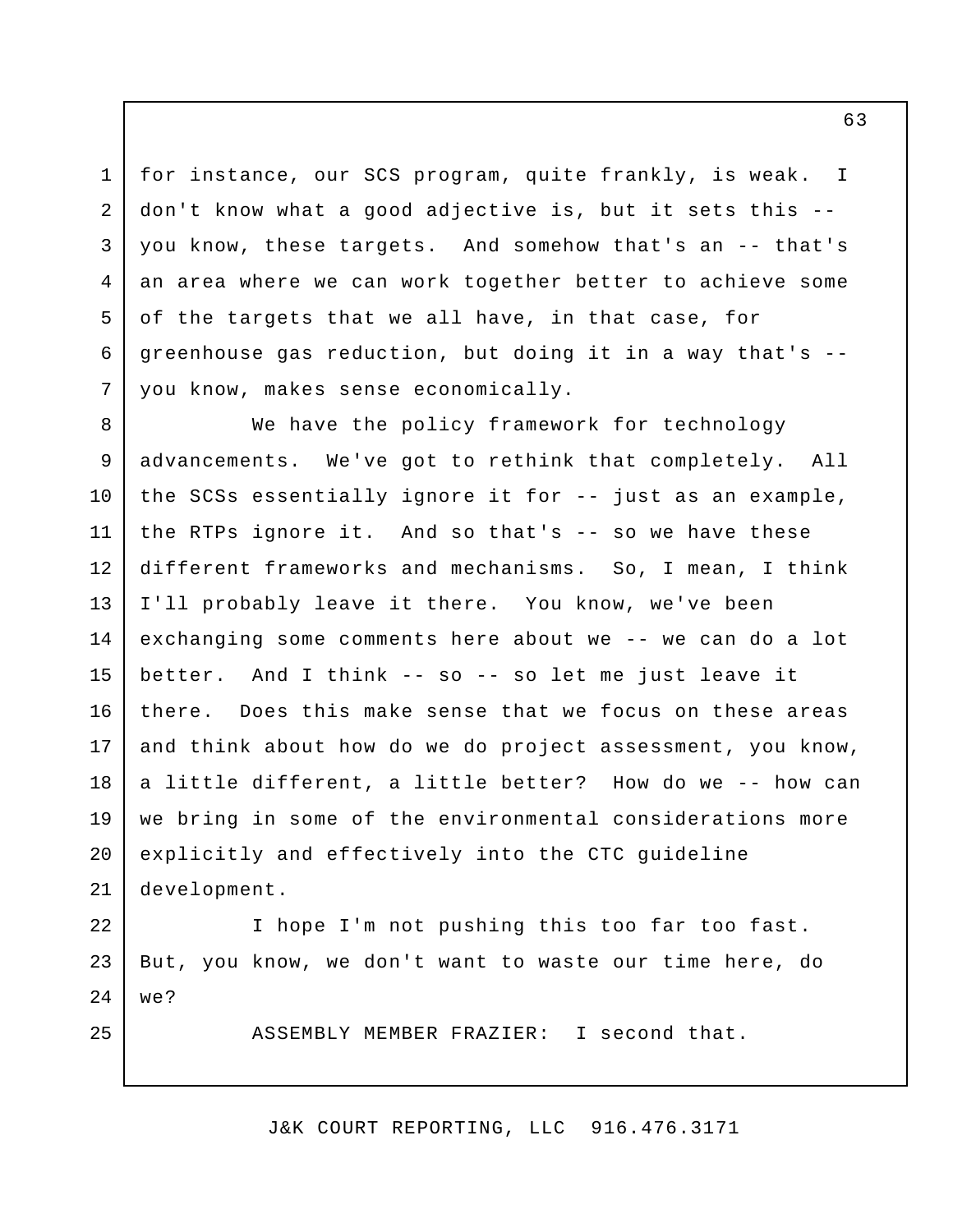ARB CHAIR NICHOLS: Thank you. Thank you, Mr. Frazier. Judy. ARB BOARD MEMBER MITCHELL: The only thing I would add is that -- ARB CHAIR NICHOLS: Microphone. ARB BOARD MEMBER MITCHELL: The only thing I would add to that is that when we do the SCS, it's always tied to the RTP. And I wonder if it -- would it be useful to put RTP/SCS in that framework? ARB CHAIR NICHOLS: Spoken like a local elected official. ARB BOARD MEMBER MITCHELL: Yes, that's me. ARB CHAIR NICHOLS: I know. Thank you for that. ARB BOARD MEMBER MITCHELL: And my MPO is here. ARB CHAIR NICHOLS: You know, I don't want to only hear from ARB members, even though I realize that we're kind of the ones who are pushing to, you know, get into your turf. I think you probably want to get more into ours as well. I probably should not do this, but I'm going to call on you, Lucy Dunn, because I've known you for a long time, and I know you have views on these issues. CTC COMMISSIONER DUNN: And I am -- I'm such a fan. So thank you, Mary. That's very, very kind, Madam 1 2 3 4 5 6 7 8 9 10 11 12 13 14 15 16 17 18 19 20 21 22 23  $2.4$ 25

J&K COURT REPORTING, LLC 916.476.3171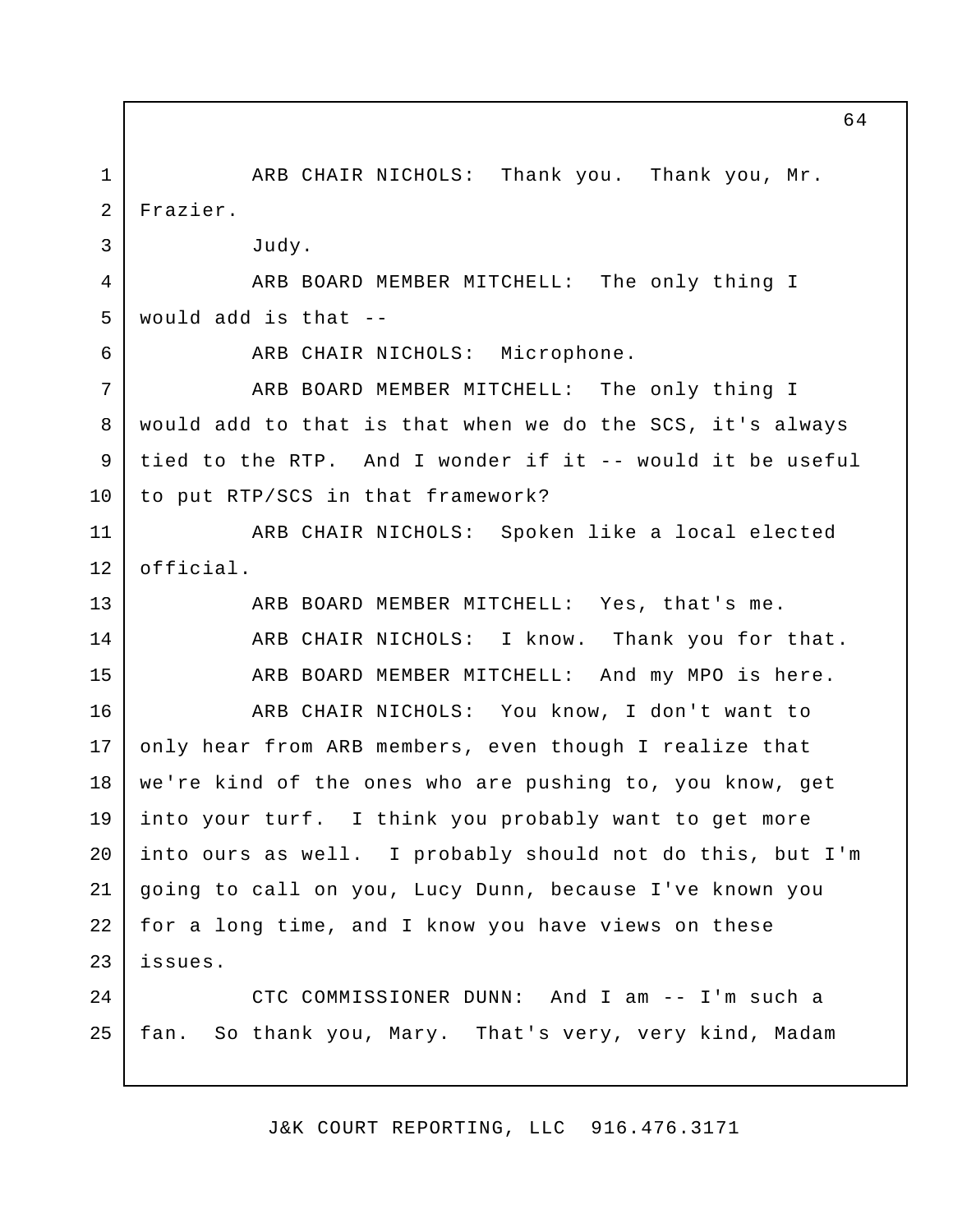Chair.

1

2

3

4

5

6

7

Yeah, I actually agree with Professor Sperling. I think these are good areas to collaborate on and begin. But I just want to remind everyone, for me, because I'm a local girl, and I talk to local people, and we're here in Sacramento. And we say words like RTP and SCS, and normal people don't use that language, right?

We have a statewide housing crisis, depending on who you talk to of about 1.5 to 3.5 million homes. And I love the slide that shows how the 2030 plan is high-density development in urban areas. I think that's exactly right. 8 9 10 11 12

But when you talk to housing experts, you can't just build all the housing we need in infill high-density urban areas. We also have to do appropriate greenfield. And one percent, half percent, but we need that planning area, particularly when we're talking about reducing vehicle miles traveled. I'm -- and that's the practical side of this that I kind of get a little bit hoping that we'll, at some point, get into the real world side of - we said it earlier today, you know, right now folks are driving till they qualify, and to get to their jobs. 13 14 15 16 17 18 19 20 21 22

And we have issues with our own beloved 50-year old CEQA that targets our infill development projects, targets our transit projects, targets our clean energy 23 24 25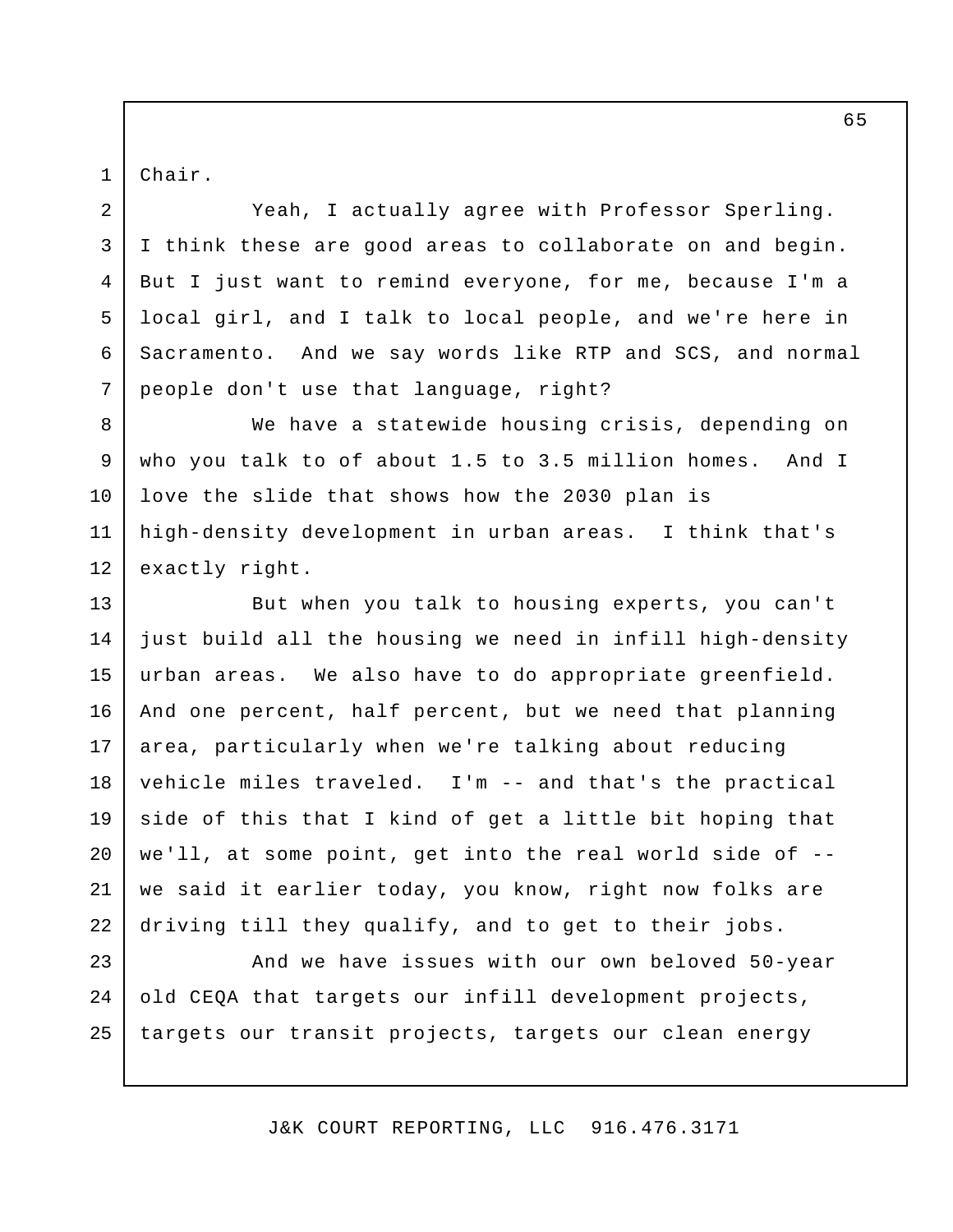projects. There is great synergy to have great power if CTC and CARB could work together and figure out how can we alleviate that burden to get what we all want in reducing vehicle miles traveled, reducing greenhouse gas remission, and making sure we're not sending our Gen Z And Millennials to Texas. 1 2 3 4 5 6

That's my -- again, my local issue in Orange County right now. I'm losing Millennials faster than any region in the United States, except Silver Spring, Maryland. 7 8 9 10

I can't -- we can't sustain an economy that way with our State. And, you know, yet, we all need to comply with our -- and support our climate change goals. We don't want to send our greenhouse gases to other states. We want to be the standard here. And that requires us to think in real-world terms about how are we going to get folks to value transit, as well as get our government, and our local leaders to value housing in the right places. 11 12 13 14 15 16 17 18

And I think that kind of granular level is worth a discussion. And it does come under Susan's list of, you know, SCS's target setting and acceptance process. At the local level, this is probably not politically correct to say, but when you've got a housing crisis this big, and Sustainable Community Strategies has been in business for 10 years, it's a failure. 19 20 21 22 23 24 25

J&K COURT REPORTING, LLC 916.476.3171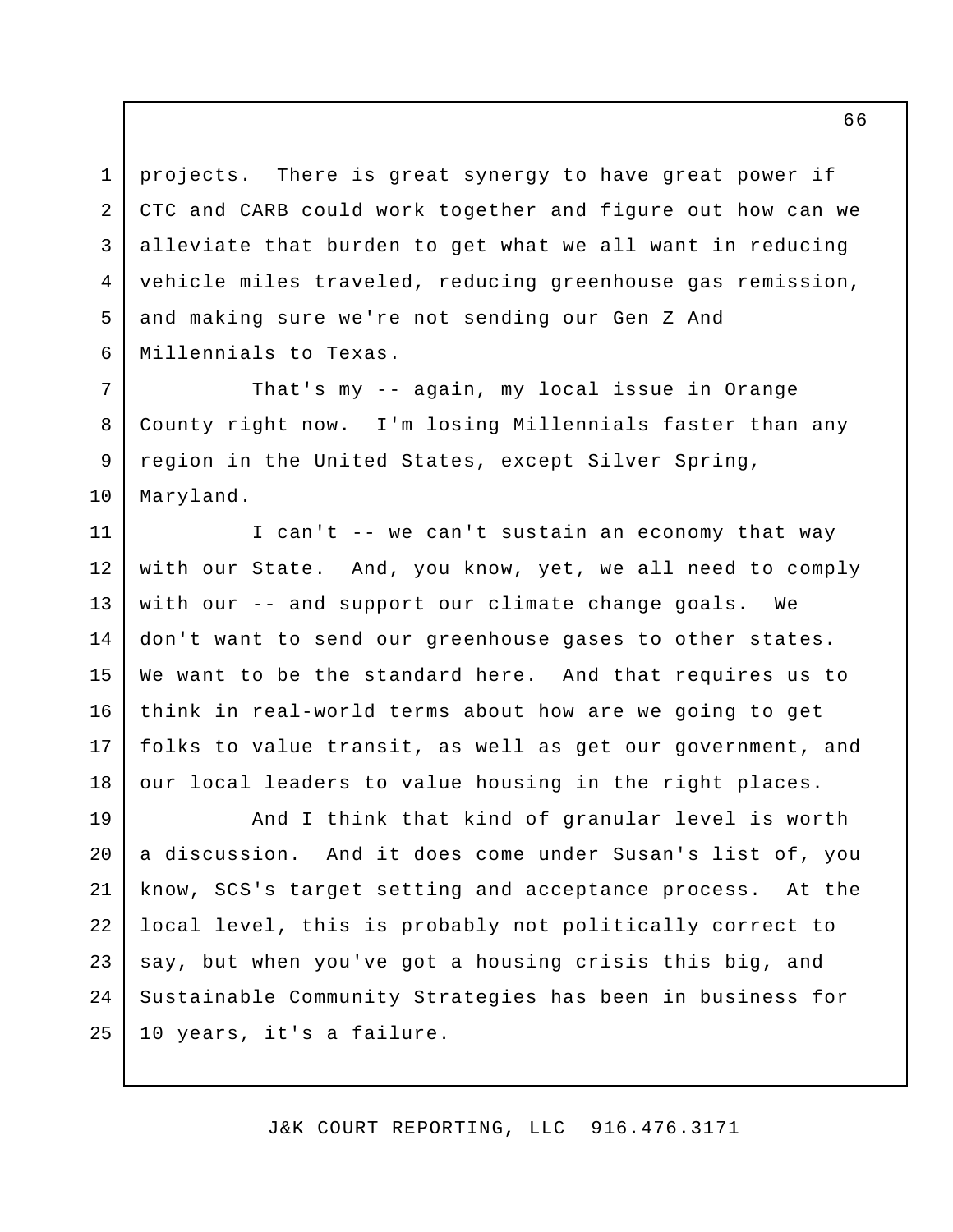I mean, I think you kind of said it, Professor, it's like we're struggling with this. We probably need to do something else and be really creative about it, how we can reach both those goals. So I've talked too much already, but thank you, Mary. ARB CHAIR NICHOLS: Thank you. Anybody else want to jump in here on the discussion? Yes. Mr. Frazier. ASSEMBLY MEMBER FRAZIER: Thank you, Chair Nichols. ARB CHAIR NICHOLS: Another Chair. ASSEMBLY MEMBER FRAZIER: Yes. So one of the things that I'm looking for in the collaboration, and also just through all the State agencies in my term in the legislature is we do no harm. That we look at the public benefit of a regulation, but also reassessing it to see if it works or not. The other alternative is that when we're looking at opportunities, that we're not harming the economy of any one entity. That we look at is a certain amount of attainment okay until it's economically feasible, or technology catches up with an opportunity. Those are the things that I've preached since I've been here. With that thought process, if we impugn 1 2 3 4 5 6 7 8 9 10 11 12 13 14 15 16 17 18 19 20 21 22 23 24 25

J&K COURT REPORTING, LLC 916.476.3171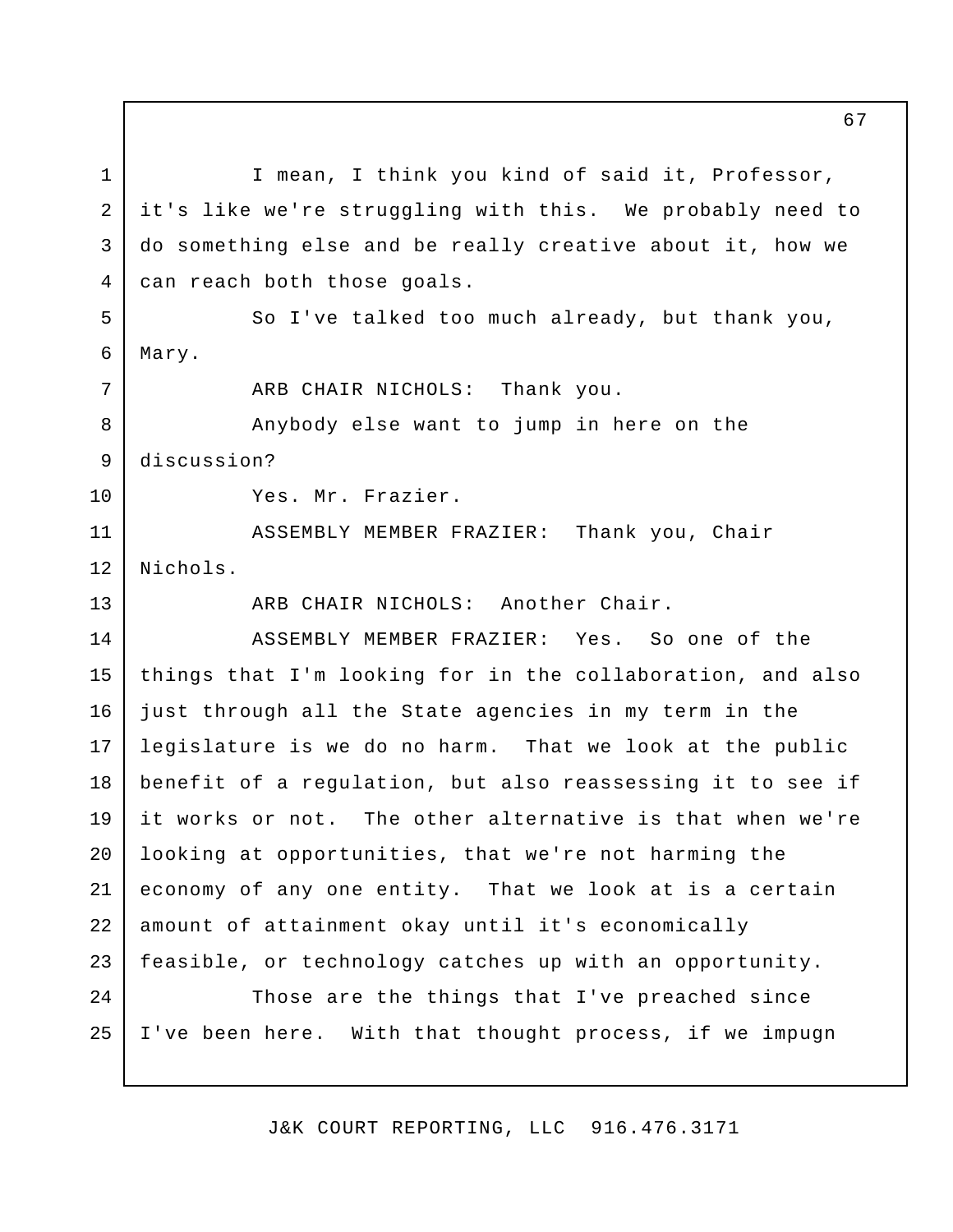our will on an entity, they are going to look to go somewhere else. And that's something that when we look at freight, we haven't been in California a good partner with freight. But there are -- 40 percent of the nation's goods and services that come through our ports.

1

2

3

4

5

And certainly, there's a kind of a stigma that they're demonized. And I don't think that's fair when they're probably a third, if not better, of our economy. And when you look at the potential for the increase of freight through our ports in the next three to five years, because of the expansion of the Panama Canal, and also the larger freighters that are going to be bringing the containers into our ports by three times up to 24,000 TEUs. We need to have -- be able to accommodate mobility and throughput. 6 7 8 9 10 11 12 13 14 15

Okay. So we're looking at reducing vehicle miles traveled, but we also have an economy that we have to consider going forward. My hope is that the CTC and the California Air Resources Board will be able to collaborate about reduction of congestion outside of the gate. We do a real good job of regulating inside the Port's gates. But when it gets to the gate, everybody else is on their own. 16 17 18 19 20 21 22 23

And I think that we need to be considerate of that factor. The ports have been a good partner moving 24 25

J&K COURT REPORTING, LLC 916.476.3171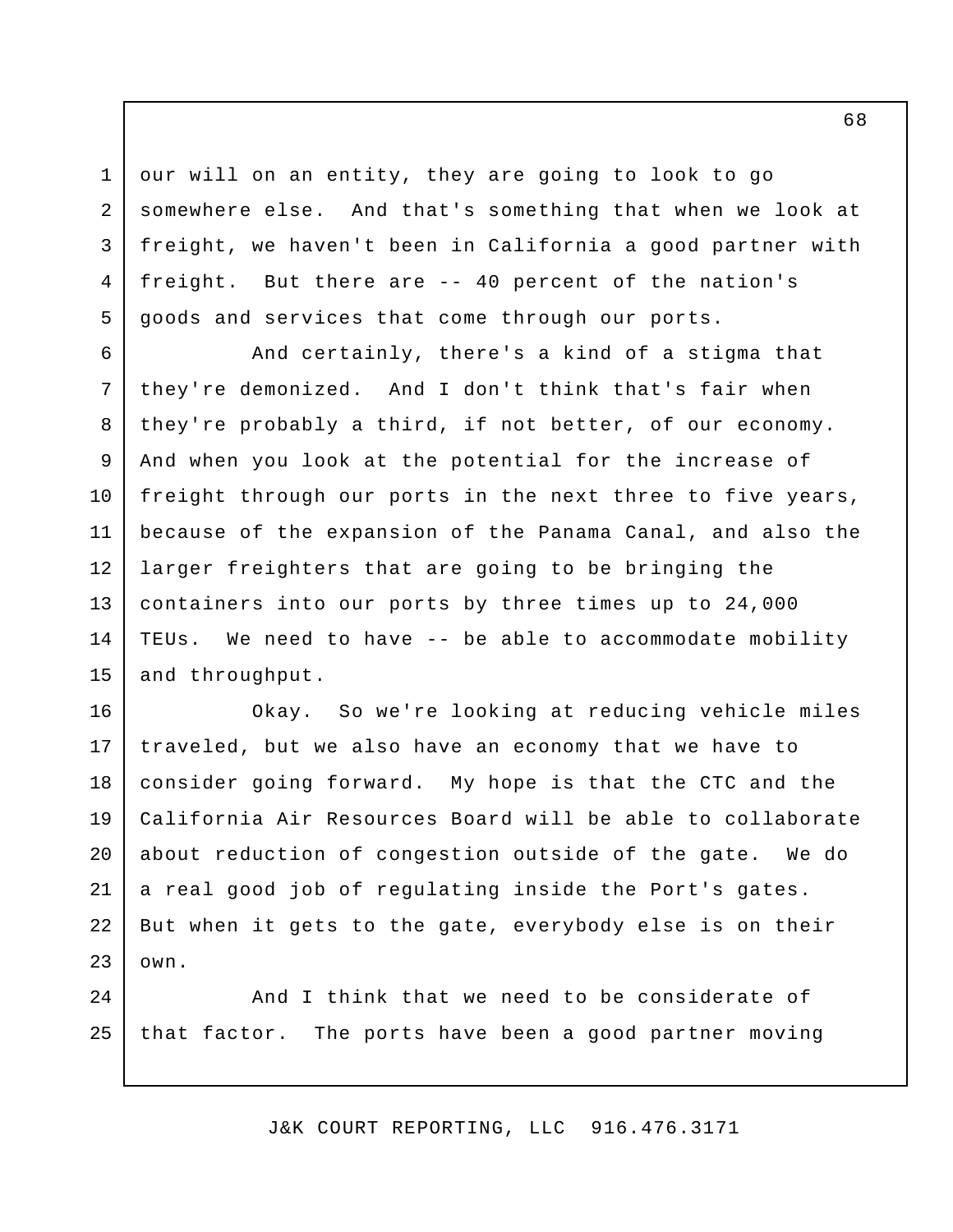towards that direction that CARB has asked them to be, and they have. But when we get to the gate, nothing happens, but ineffectiveness, particulate damage to the communities that are adjacent to the congestion. And my hope is that we can look forward to that low-hanging fruit, go where the goals that are -- that are -- you know, the five million EVs, and all of the things that we want to do. But right, now we have a desperate problem of mobility and throughput through freight, and we need to be able to look at that. 1 2 3 4 5 6 7 8 9 10

And the economy that will bolster will be absolutely phenomenal, because there will be a willingness for people to actually want to be truck drivers again, because they're not making their turns. And the Teamsters will be very, very happy to include those 500,000 trucks -- truck drivers that we need to go forward. 11 12 13 14 15 16

So I'm looking forward to that collaboration, and looking forward that we can be effective on that low-hanging fruit. 17 18 19

Thank you.

20

24

25

ARB CHAIR NICHOLS: Thank you. We have Supervisor Serna, and then Senator Florez, and then Supervisor Gioia. 21 22 23

> ARB BOARD MEMBER SERNA: Thank you. So while I was listening to the staff

> > J&K COURT REPORTING, LLC 916.476.3171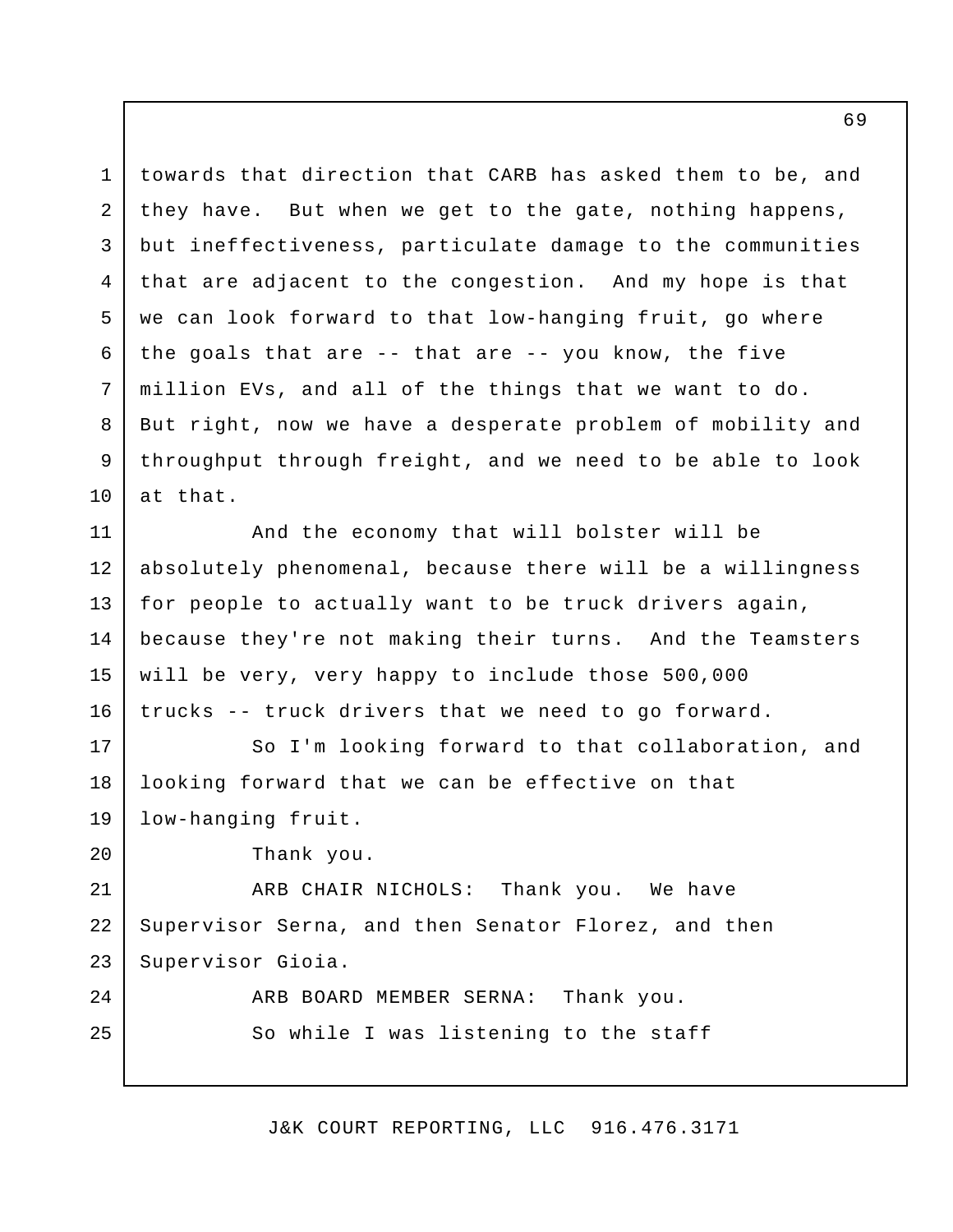presentations, I looked up the notice for the joint meeting today on CARB's website just to read again for myself kind of what the mission statement is for the purpose of the joint meeting outside of the fact that we're here by statute. 1 2 3 4 5

(Laughter.)

6

7

8

ARB BOARD MEMBER SERNA: We have to be here. (Laughter.)

ARB BOARD MEMBER SERNA: But I think -- but I think -- I think some of the -- some of the comments that we've heard thus far, and I certainly appreciate the comments coming from Commissioner Dunn and others as it relates to kind of this tiptoe around kind of the missing leg here to this conversation that I think is going to evolve to be very fruitful, but that is about housing and land use. 9 10 11 12 13 14 15 16

We -- we're here as a transportation rulemaking, and policy making body, and one that focuses on air quality and carbon reduction. But there -- for me, as a planner, not to have at the table those that are responsible for similar program implementation, policy implementation as it relates to housing, in particular, it seems a little -- a little lopsided at first. And I know that this is just our -- you know, the first hour and a half of our first meeting, but I think what I'd like to 17 18 19 20 21 22 23 24 25

J&K COURT REPORTING, LLC 916.476.3171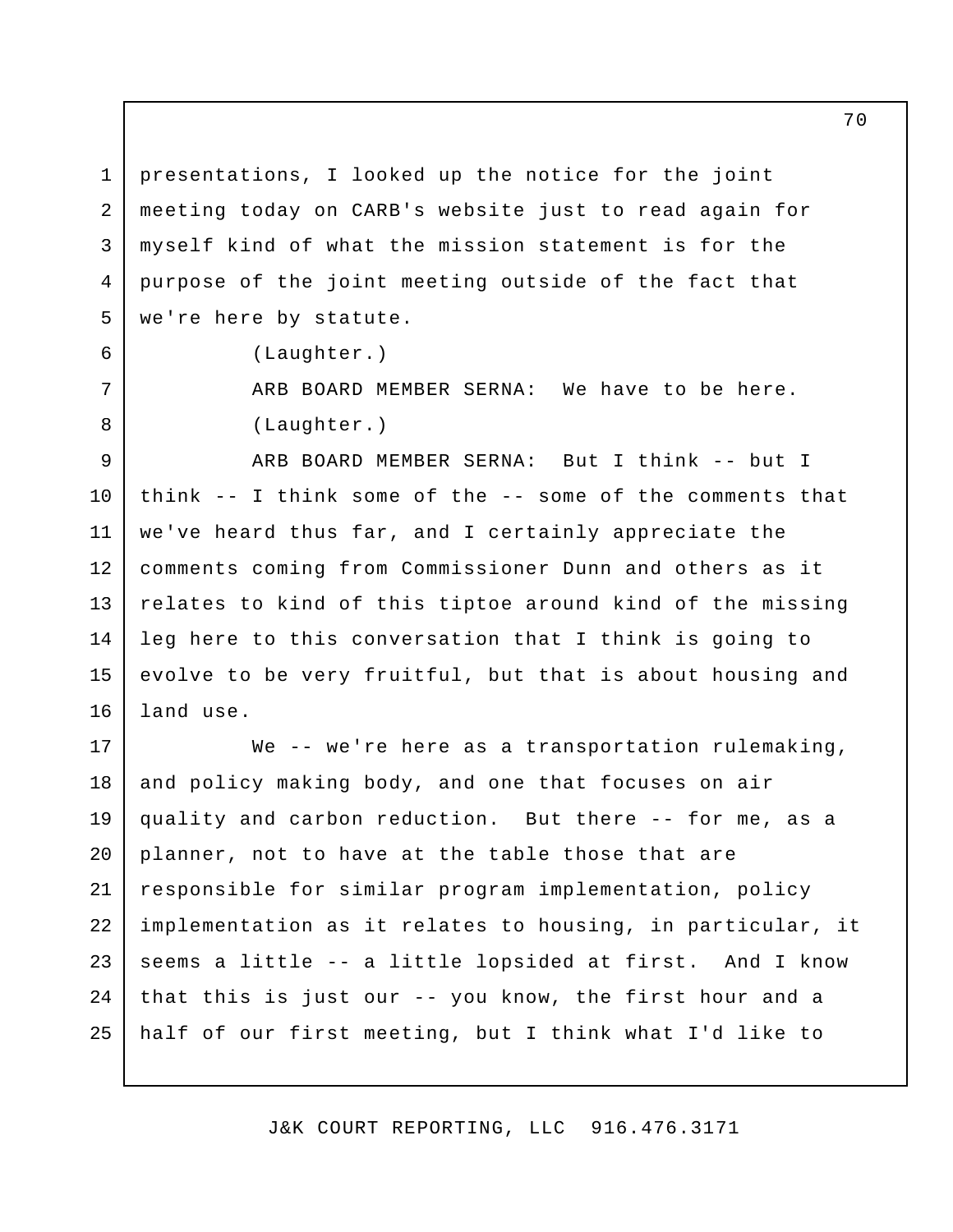propose, and I'm not sure how to do it and maybe it doesn't happen today, but I'd like to propose that we give some thought about who our audience can be in terms of better planning -- suggesting better planning between our two agencies as it relates to jobs/housing balance, for instance. Is it OPR? Does HCD have a role here? 1 2 3 4 5 6

You know, I'm a big tent guy that's -- you know this is -- it's very rewarding to see the kind of interest that is obvious here for this inaugural meeting. I'm not suggesting necessarily we have an even greater dais with more people, but I do think that we have an opportunity to have a very productive new role in front of these -- these two bodies. 7 8 9 10 11 12 13

But I just feel like I have to mention out loud that it just feels like we're missing that third integral part for a state that is no doubt in crisis when it comes to housing. I have my memo from my local MPO here in Sacramento, and most of it is as it relates to housing, you know. And when you look at the monikers again for the two agencies and what our charge is, it's not land use necessarily. It's not housing. But yet, we're trying to, I think, shoe horn a conversation that really begs that third -- that third partnership, if you will. ARB CHAIR NICHOLS: Good point. I would just 14 15 16 17 18 19 20 21 22 23 24

comment, and Fran whispered to me that she actually had 25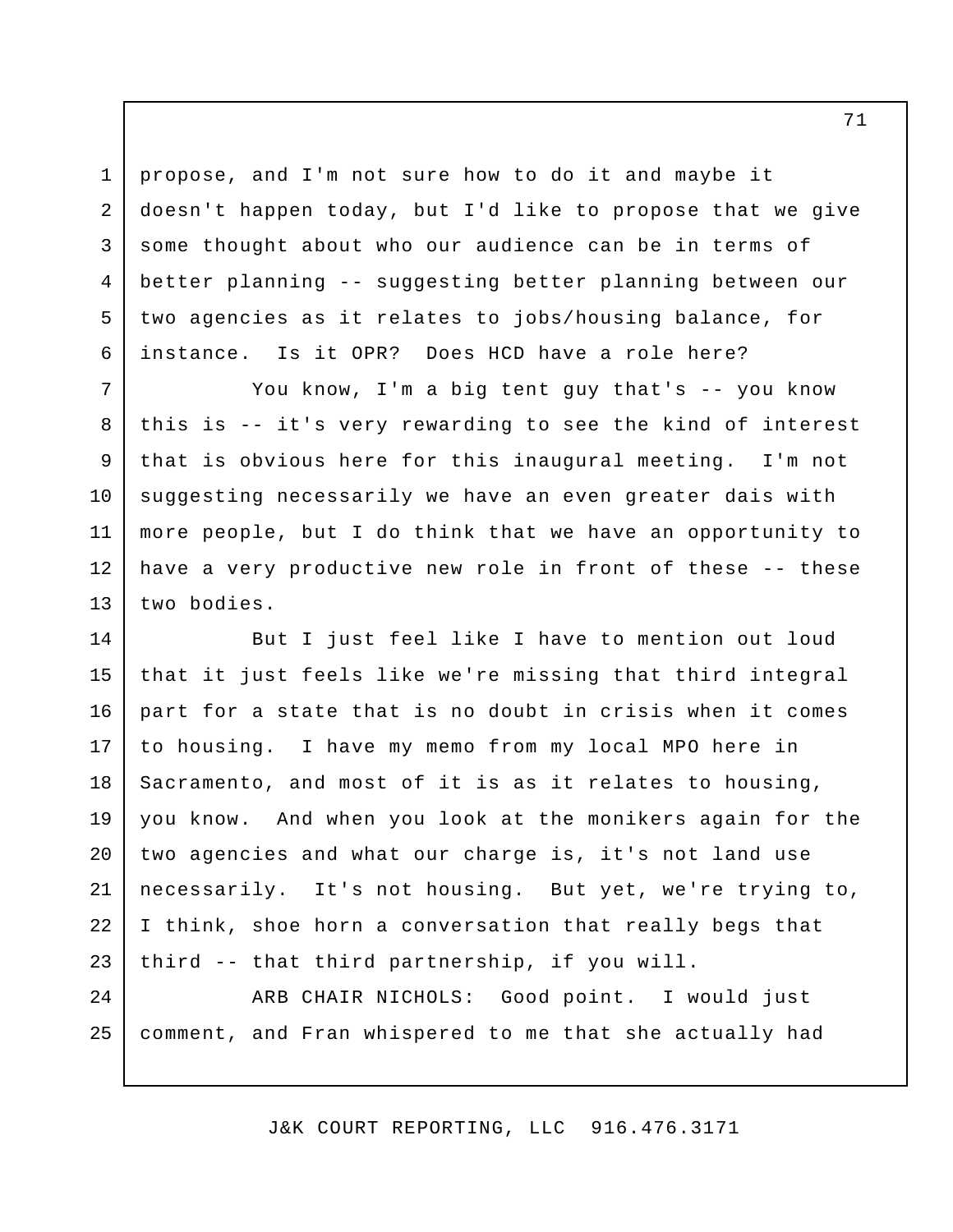1 2

3

4

5

6

7

8

9

10

11

invited them, so --

CTC CHAIR INMAN: We happened to have Ben Metcalf on our agenda this morning for an update, and had a very lengthy discussion. We were almost late to this, I think if I hadn't had my former chair kind of grab the gavel and tell us we had to move on.

But I do think also just job or where -- or houses are where jobs go to sleep at night. So I think we can't lose site of that, not to be contrite with some of our sayings. But I think they really do remind us all of that balance that we need.

And I think you're absolutely right. And so it will be important I think to have not too big a tent. But I, too, have never met a tent that wasn't -- I couldn't fill up. So I think it is important to really try to bring others into the discussion, and talk about it, because otherwise the unintended consequences -- I was just sitting here thinking about the goals to reduce vehicle miles traveled. 12 13 14 15 16 17 18 19

And if 25 percent off 2005. And if our chart was right this morning in terms of the Delta between where we were in 2005, and where we are a today, there's a lot of -- it's more than a 25 percent reduction. I don't know what that number is. You all have probably calculated it. It might be actually 40 percent off of today's number. I 20 21 22 23 24 25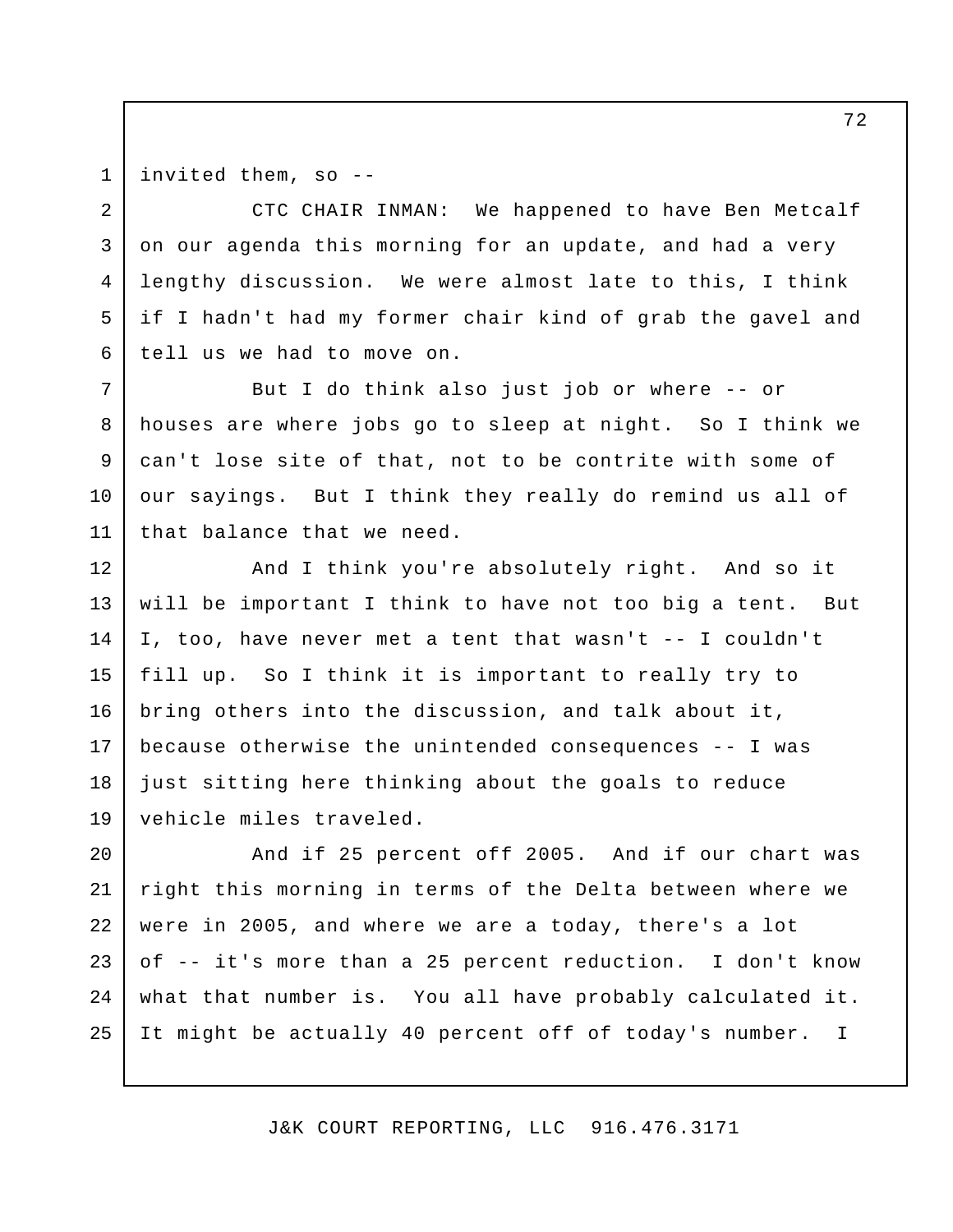1 2

5

6

don't know what the absolute number would be.

But at the same time, eCommerce is, you know, on steroids going wild. And I haven't seen the stats. But intuitively, I feel like we're offering up a lot more vehicle miles traveled on the freight side than ever before by the lifestyle that we have. 3 4

And then also, just down -- I was hoping that you would at least mention some of the research, because I think it is important for all of us really to learn, because we are having changes at lightning speed. Perhaps not fast enough for some folks. But the world of transportation, I would argue, is changing quicker than most times other than that. And which we've all seen of the horses in downtown New York, and 10 years later it's full of automobiles. I still don't know if that was a 10-year move, but -- (Laughter.) CTC CHAIR INMAN: -- you know -- ARB CHAIR NICHOLS: It was pretty fast. CTC CHAIR INMAN: -- it was pretty fast. And so I can only imagine what else, you know, we might see, even while Mary and I are still here -- (Laughter.) CTC CHAIR INMAN: -- trying to figure this out. So thank you. 7 8 9 10 11 12 13 14 15 16 17 18 19 20 21 22 23 24 25

J&K COURT REPORTING, LLC 916.476.3171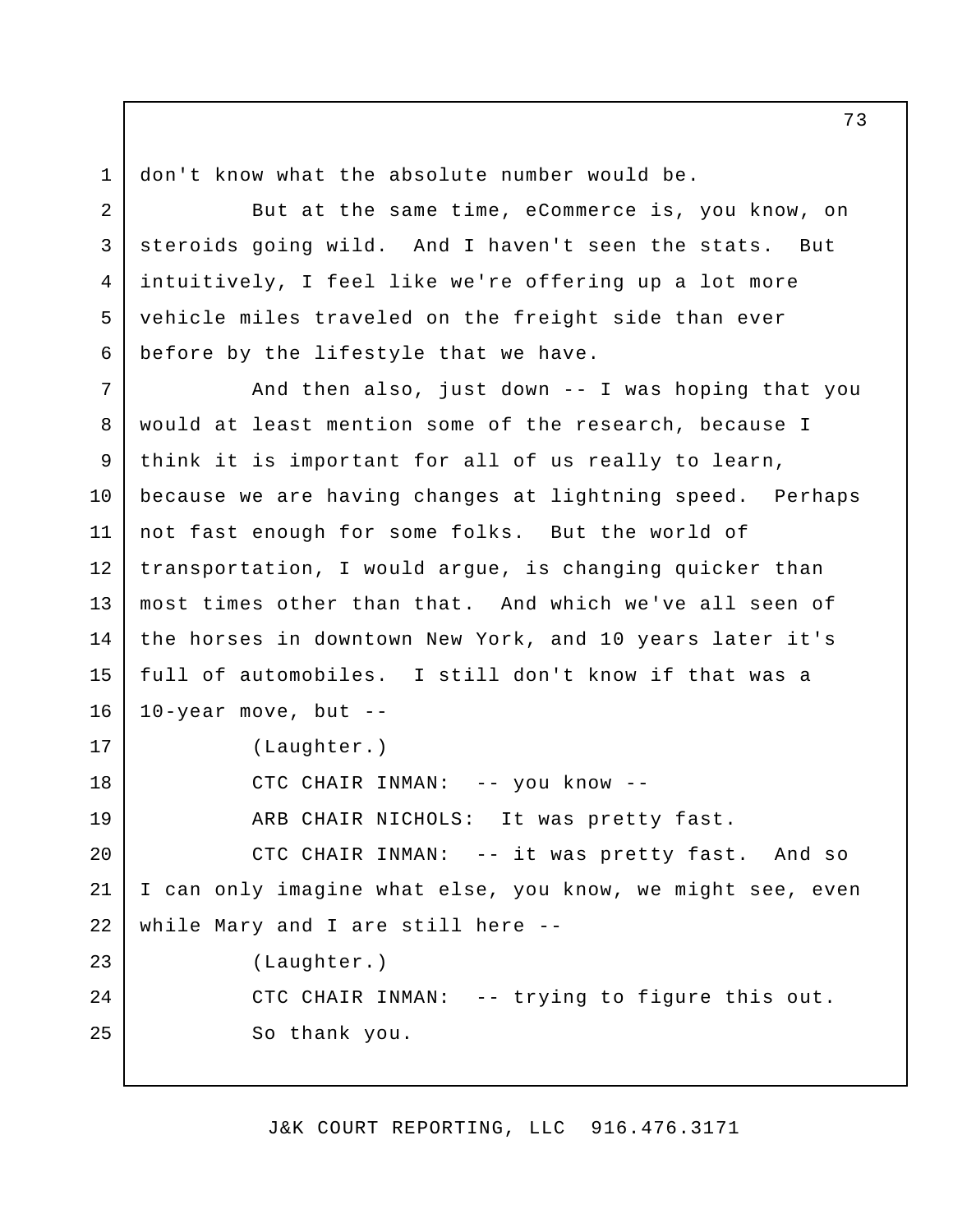ARB CHAIR NICHOLS: Thank you. So before we -- before I let Dean speak, I just wanted to add that although it's true that we don't have everybody here who has a stake in these critical issues, I think it's progress that we have ARB and transportation both recognizing that what we do has a substantial impact on land use, because it wasn't so long ago that that was like a very controversial issue where the transportation planning agencies and the builders didn't even want to accept that that was a critical part of what they did. So with that, I'll turn it over to you first and then we'll add you after John, and then Yvonne. Okay. So we have to start -- how about if you help me out here. Okay. (Laughter.) ARB CHAIR NICHOLS: -- so I don't mess up. Everybody who wanted to speak, would you just put your hand up so we make sure we don't neglect -- CTC CHAIR INMAN: Member Alvarado and Burke. ARB CHAIR NICHOLS: Yes, but we've already got Gioia and FloreZ in the queue first. Okay. BOARD MEMBER FLOREZ: There is a past politician that doesn't know how to use a microphone. (Laughter.) ARB CHAIR NICHOLS: Terrible. Terrible. 1 2 3 4 5 6 7 8 9 10 11 12 13 14 15 16 17 18 19 20 21 22 23 24 25

J&K COURT REPORTING, LLC 916.476.3171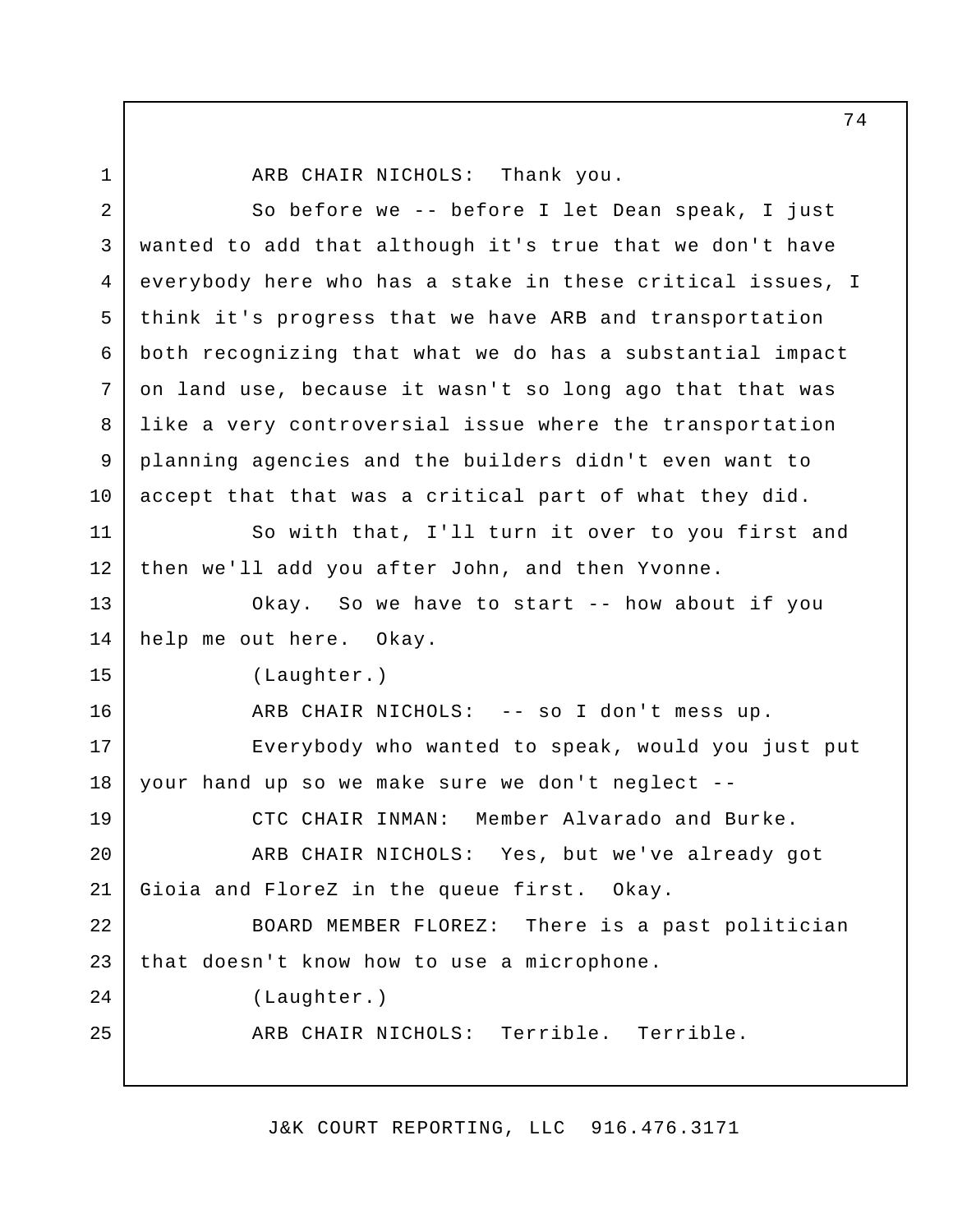BOARD MEMBER FLOREZ: I just want to say -- yeah, there you go. Thank you, Professor.

1

2

3

4

5

6

7

8

9

Just a couple of items, maybe picking up where the Chair left off on land planning, and maybe Chairman Frazier's point about do no harm. I'm very excited about the meeting generally. I guess my issue would be for - at least for this group, let me start with the Central Valley and San Bernardino distribution centers, inland ports or ports generally.

And so as we start to look at the agencies together looking at vehicle miles traveled, let me just point to the ARB's fantastic study, if you've not gone through it enough on sustainable freight, as being a real litmus test. And I think one of the things that we don't do enough, maybe both agencies, is kind of look towards that innovation side of how we get there. 10 11 12 13 14 15 16

So I think the Chairman mentioned, you know, what happens inside the ports. The ARB has many programs for clean air vehicles, et cetera, but I think the issue for the San Bernardinos or the Central Valleys is the fact that these were one places that were in the middle of nowhere, and now they seem to be in the middle of everywhere. 17 18 19 20 21 22 23

So with ports and trucks coming in and leaving in our battles in the Central Valley and some of these very 24 25

J&K COURT REPORTING, LLC 916.476.3171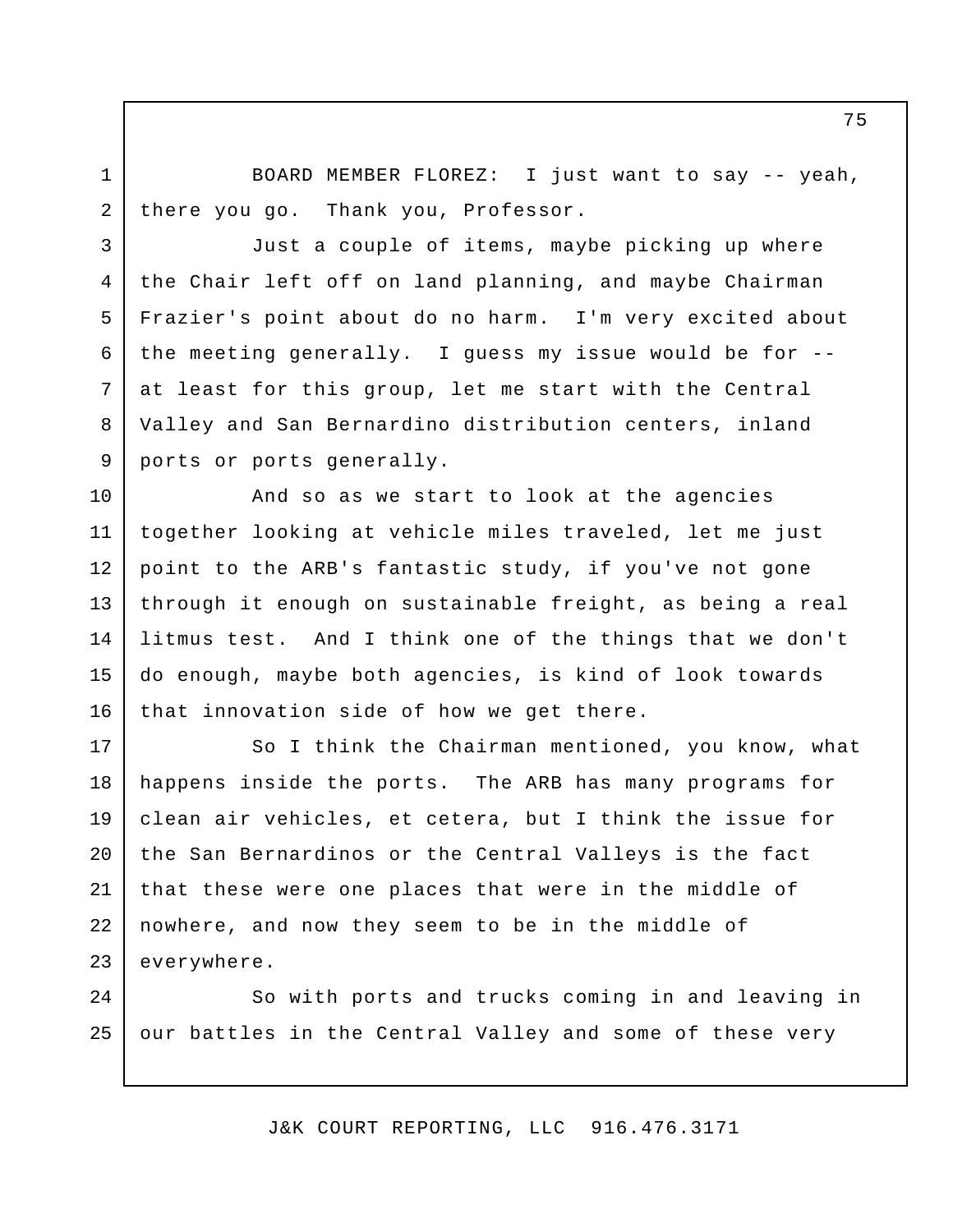challenged areas, I think it's really incumbent upon all of us to figure out how to better disrupt that particular space. It never -- it always amazed me that trucks would come from the port into the Central Valley, or leave the Central Valley with trucks full and come back empty.

1

2

3

4

5

You know, we've got to figure out a better way. And I think that's trucking agencies, I think that's ownership, I think it's companies working together trying to figure out how to share. It amazes me that we have an Uber-ish economy where a car can pick you up and take you somewhere, and get the next person on the same block, but trucks still travel to the port full and come back empty, and spewing, in many cases, a lot of bad stuff, particularly in these areas that we're trying to clean up. 6 7 8 9 10 11 12 13 14

So I would say we should figure out how to get sustainable freight and CTC, and our agencies working together on someway -- maybe the metric is vehicle miles traveled. But I do think trying to innovate that space will be super important. 15 16 17 18 19

And the reason I say that is all of these internal places have changed so much. The Central Valley used to be the home of prisons; then it became, and still is in some part, dairies; and now it's becoming warehouses. And the environmental justice communities particularly are, and rightfully so, worried about that 20 21 22 23 24 25

J&K COURT REPORTING, LLC 916.476.3171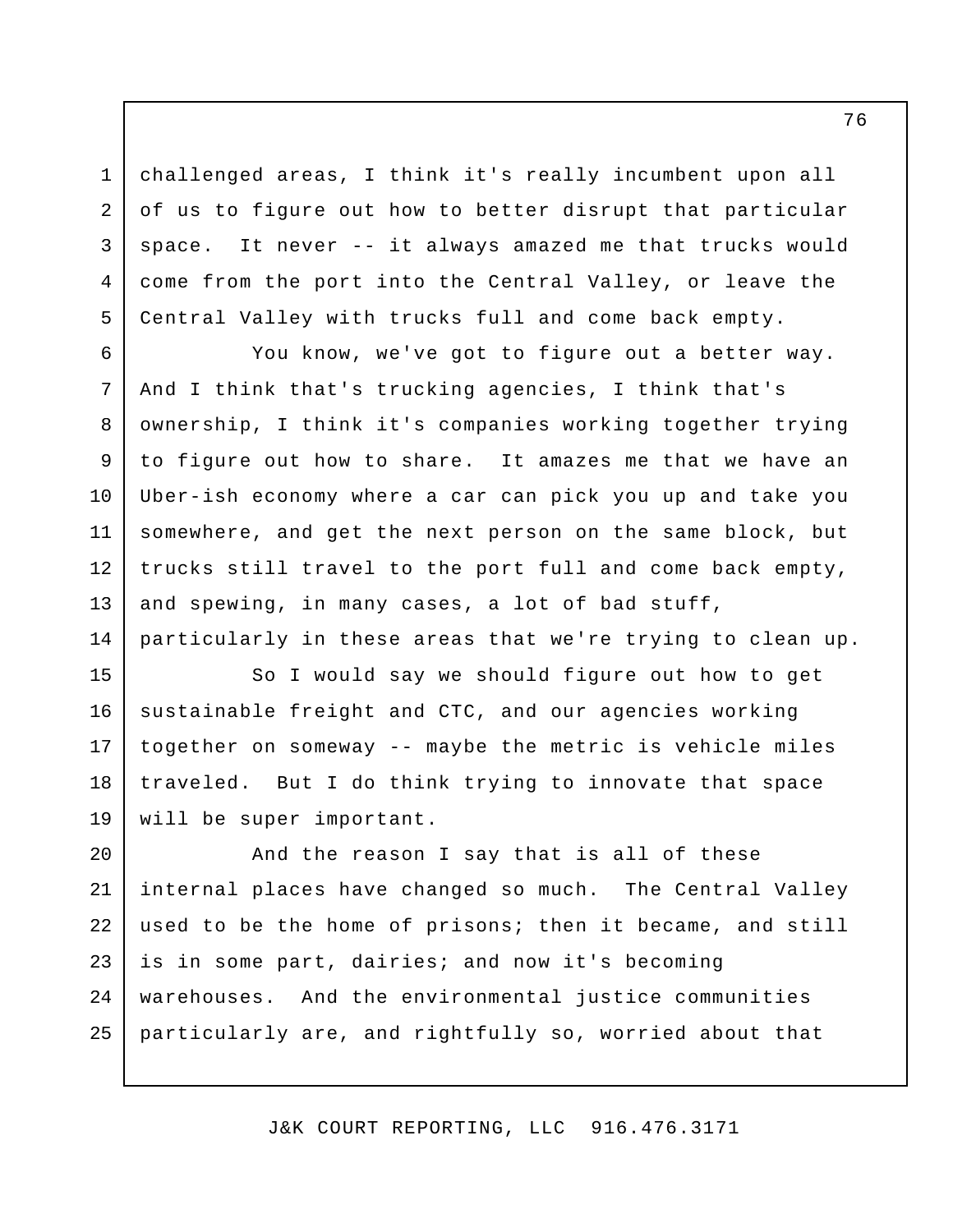1

particular trend.

So as we begin to look at sustainable freight, I think we also -- maybe the CEC needs to be at the table at point in time talking about net zero warehousing facilities that allow some sort of balance. So if you are solarizing, and you are micro-gridding, and you are bringing some of the carbon aspects of this down, then we're starting to equalize not only the travel coming in, but in some sense looking at model distribution facilities that aren't going to be stopped at the legal level, and challenged, but somehow net out to a positive. 2 3 4 5 6 7 8 9 10 11

So I would hope that when we begin to talk about net zero warehousing facilities, and we begin to look at smog and transportation, and all the things that we were talking about today, that we look at these job creators as also being somewhat neutral. 12 13 14 15 16

And I do think we need some planning and general folks in the county level, the city level need to start looking at some of those models as well. 17 18 19

And maybe the last point that I have on this is that -- I'll use my little home town of Shafter, California, which is kind of the nexus between 99 and the I-5. So you have a wonderful industrial park. So there you have Ross, you have FedEx, you have Target, you have Weatherford, you have major employers coming in bringing 20 21 22 23 24 25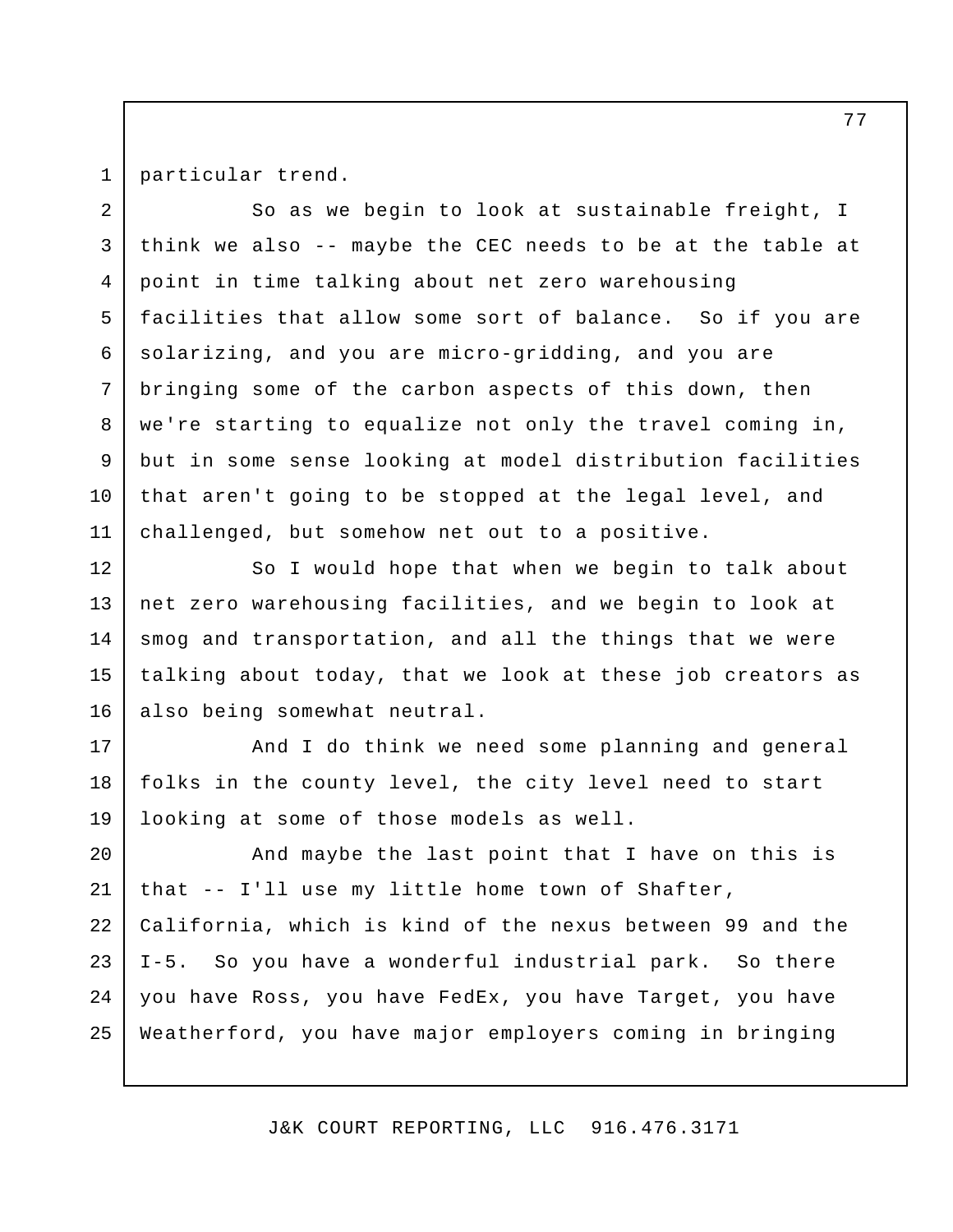jobs to a community that used to be prison jobs, now dairy jobs, and now good jobs, in some sense. But the impact of all of those trucks coming into that particular area is also of detriment.

1

2

3

4

So I think maybe ending where Assembly Member Frazier left off. Do no harm is a good standard. It is the right standard, but I also think being smart, being innovative. You know, I see Carl sitting over there and I'm thinking of all those Silicon Valley companies hopefully -- hopefully trying to figure out how to disrupt an industry that is a sharing industry. Uber is great, but I think cargo with sharing would be greater. I really do. I think if companies get beyond who's in the truck, and what company owns it, and what's on the outside, and they're coming -- going out full and coming back full, that might, you know, in some sense, lower the amount of impact, particularly in these congested areas. 5 6 7 8 9 10 11 12 13 14 15 16 17

And quite frankly, I do see more lawsuits, I think more challenges, of these large inland ports in the future. So I think we have to kind of try to figure out, whether our plan -- the sustainable freight is, I think, the right place to start. And I think the plan that the ARB has put on the table is a very good one. 18 19 20 21 22 23

So at least those are my comments on at least that part of it. 24 25

J&K COURT REPORTING, LLC 916.476.3171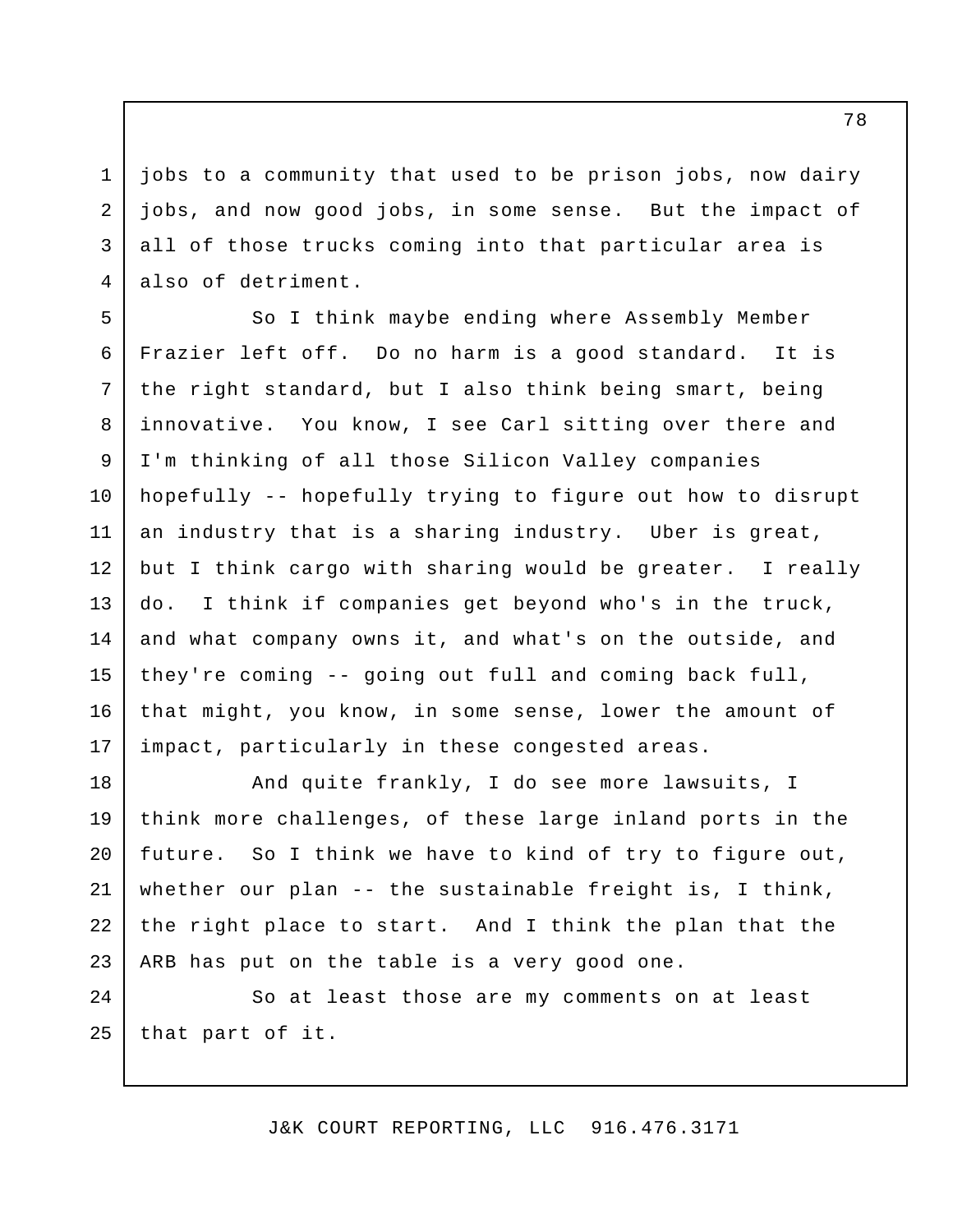1

ARB BOARD MEMBER GIOIA: Thank you.

I'm excited too. And I think there's been a lot of good discussion here. But I think we sort of have a bold opportunity to talk about this in terms of values for people. We've talked a lot about SCS, and we've talked about the RTP. You know, we've talked -- we've talked about, as Professor Sperling indicated, you pulled up a chart that was shown in terms of these various four program areas. 2 3 4 5 6 7 8 9

So while I agree these are important areas, I think those are more sort of the mechanics of that, the mechanics of how you get to what are the values. And so I want to sort of say that I think we have a precedent out there. 10 11 12 13 14

The State's Sustainable Freight Strategy, which was how do we move more freight, at lower cost, faster, and cleaner? And, I mean, not -- no one really disagrees with those four objectives. Those objectives achieve economic value, and equity value, and an environmental value. 15 16 17 18 19 20

So the idea of do no harm, I sort of flip it and say, let's speak positively. Let's say we're achieving economic goals, environmental goals, and equity goals. So isn't what we're trying to achieve is a sustainable transportation system broader than freight, that sort of 21 22 23 24 25

J&K COURT REPORTING, LLC 916.476.3171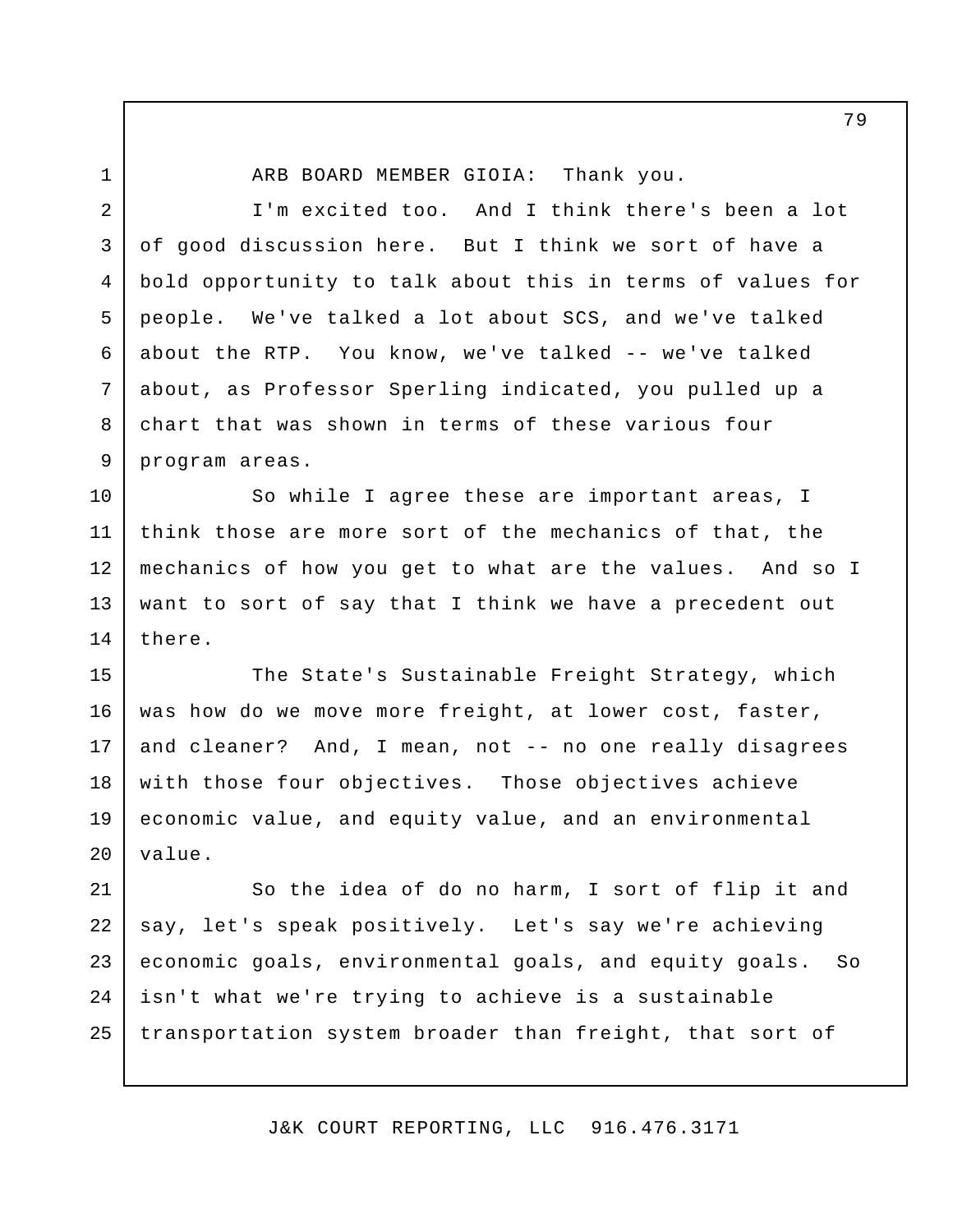has the same components of value? That with our growing population and growing economy, we want to move more people - that's both through cars and transit - we want to move them quicker or reduce congestion, we want to do it affordably, and we want to do it in a way that's cleaner and improves public health. 1 2 3 4 5 6

So we've achieved economic equity, and environmental values. And so I like put up the chart - the key takeaway that CARB -- on the CARB chart, which was -- if you want to put that up -- which was align programs and investments sort of says the same thing maybe in one sentence. Align programs and investments to achieve positive transportation, climate, air quality, and equity outcomes. 7 8 9 10 11 12 13 14

So, I mean, isn't that what we're really trying to do. And all the discussion we're having are the different sort of strategies and mechanics of how we think we're going to get there. And there may be some disagreement sometimes on individual strategies, but I'm not certain, based on what I've heard, and I know the history of these two agencies, that there's disagreement in that first bullet. 15 16 17 18 19 20 21 22

So I'd like us to think about maybe coming out of this meeting in a way that frames what's the goal in terms of values that we're trying to achieve, and then to align 23 24 25

J&K COURT REPORTING, LLC 916.476.3171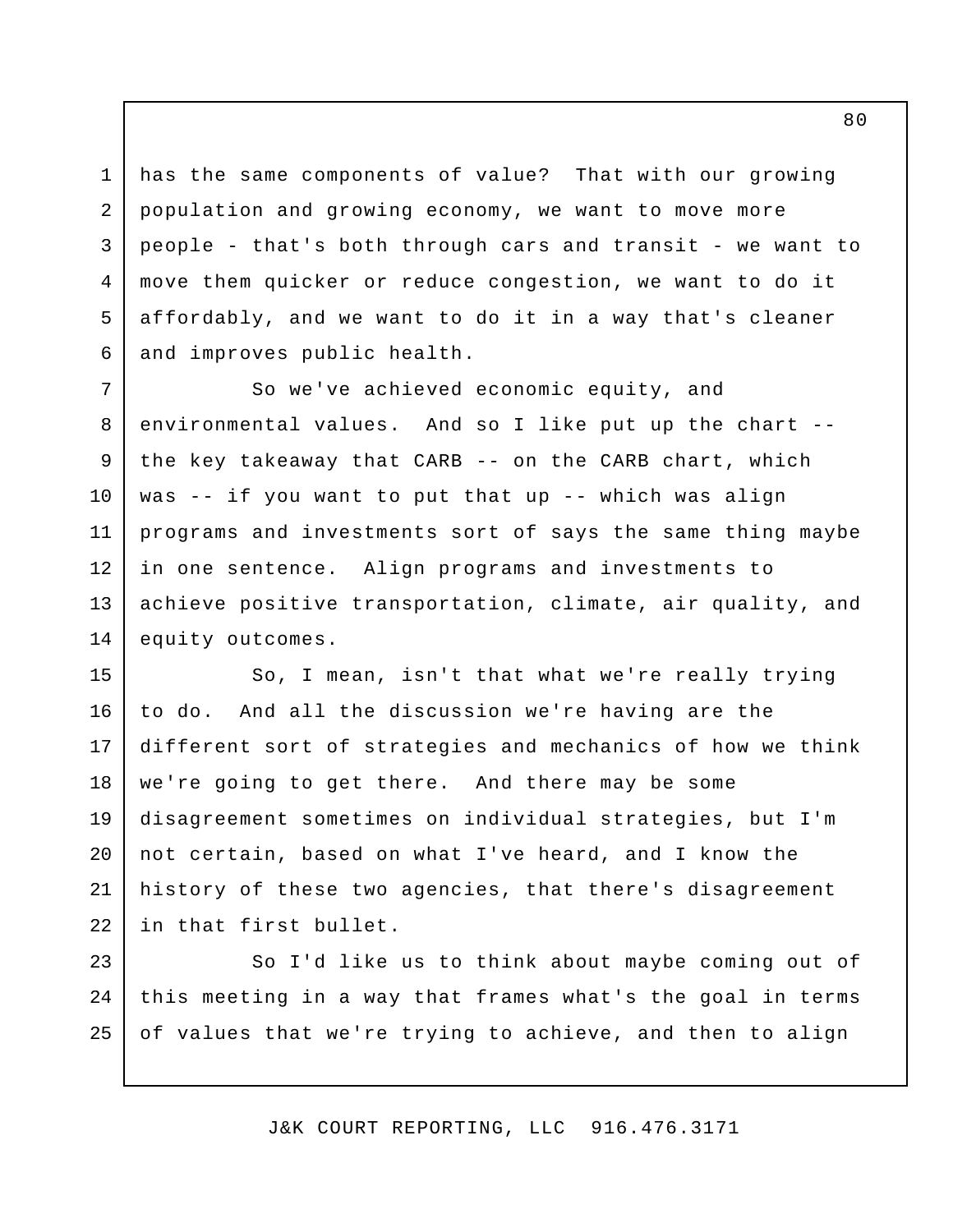the work that we do to achieve these sort of ultimate goals and values? Because that's -- look, I'm in a local elective office as well for the last 30 years. That's what -- that's what folks in communities want to hear. And I represent a community that's also a disadvantaged community. 1 2 3 4 5 6

How are these policies helping me? How is it helping the economy? How is it helping equity? How is it helping the environment? So I think that's just sort of, for me, how I would think about the work we do and then all the detail -- sort of the individual plans that we may be looking at are achieving these objectives. 7 8 9 10 11 12

ARB CHAIR NICHOLS: So focus on what we're trying to do instead of how we do it. I get. 13 14

ARB BOARD MEMBER GIOIA: That's right. The values of what -- what's the goal and the value that we all agree on? And so -- and I think the model out there of a Sustainable Freight Strategy, which is frankly many State agencies working with the stakeholders, working with those who are actually moving freight, and moving with the environmental stakeholders, and they came -- you know, and again, no one disagrees with any of those four goals. And we're just trying to adapt them in a way to a larger transportation system. 15 16 17 18 19 20 21 22 23 24

25

ARB CHAIR NICHOLS: I just want to comment that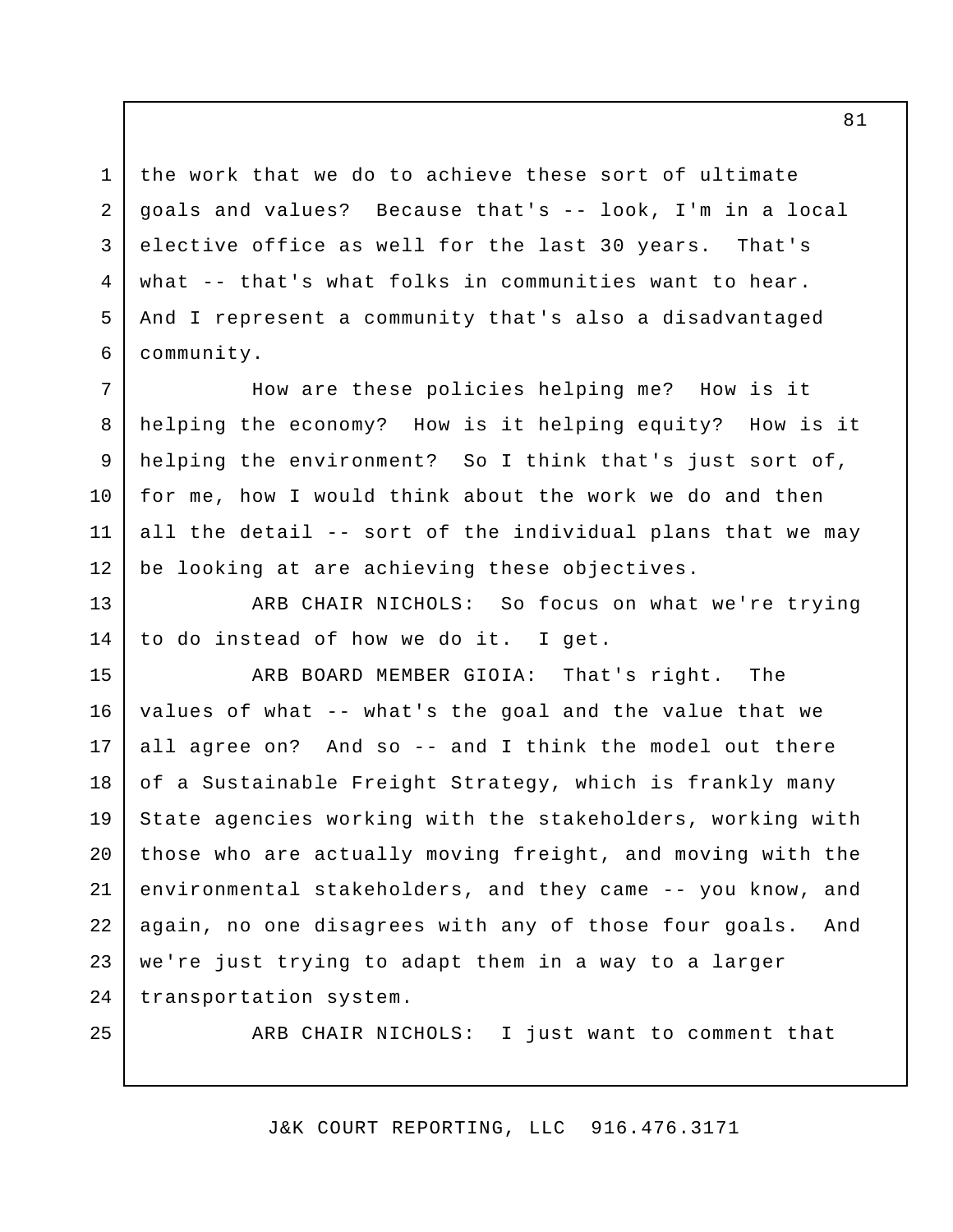we have 24 public commenters who've asked to speak to us today. And even if we cut them back to two minutes instead of three. All right, two and a half. All right, two and half. The point being that we're going to -- it's going to take some time. So I just want to ask the remaining speakers to be succinct. 1 2 3 4 5 6

CTC CHAIR INMAN: Commissioner Madaffer.

7

25

CTC COMMISSIONER MADAFFER: Well, I'll be very brief. I think that -- and you made the Chairman, technology continues to advance faster than frankly even government can keep up. And, you know, I took notes during the CARB presentation, because the statement made was cleaner technology and fuels won't ease congestion. I get that. And more needs to be done to reduce VMT to provide reliable transportation options for everyone. 8 9 10 11 12 13 14 15

And I'm just curious, at some point, and don't need an answer right now, but I'd like to hear what's some of CARB's ideas are on reducing VMT, and how that's going to mesh with the public, and the existing infrastructure that may or may not be there to achieve that goal. 16 17 18 19 20

You know, I hear a lot about the shared economy that's out there. And I do believe shared mobility, first-mile, last-mile options. Again, the private sector coming in is going to probably help fill that gap. 21 22 23 24

And I think, to your point, Fran, you know,

J&K COURT REPORTING, LLC 916.476.3171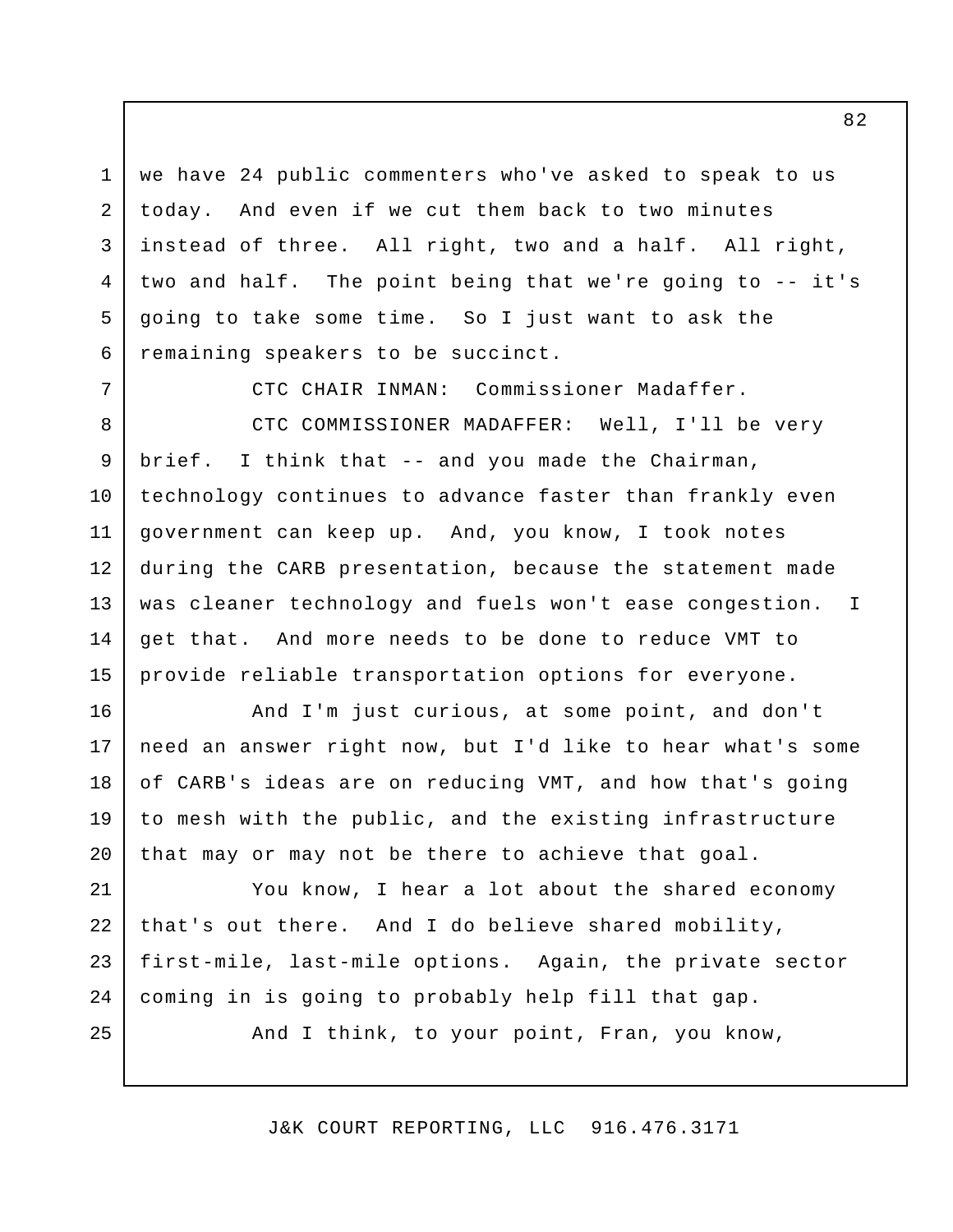what's happening right now in this sea change in transportation is probably much faster than most of us can keep up with, and so people just watching that as it comes along. 1 2 3 4

5 6

Commissioner Alvarado.

CTC CHAIR INMAN: Thank you.

CTC COMMISSIONER ALVARADO: I think, you know, we can share goals and ideas in both of us. Most of the Commission and the Board have been talking about reducing vehicle miles traveled, doing what we can. But I think we also need to share consultants and presenters, because we were having a -- Susan, and help me -- about two months ago, maybe three months ago, we had a presentation from a guy on autonomous vehicles. And they had done a study, and they predicted an increase in vehicle miles traveled of about 10 percent. And that's completely counterproductive from what we've all been trying to do. 7 8 9 10 11 12 13 14 15 16 17

So as we get into the research, I think we need to share the information that's presented to each Board, because that just knocked us on our tails, when we -- when we heard that. And that was -- that was just a one-time increase, and then incremental increases on top of that. 18 19 20 21 22

You know, you're going to have autonomous vehicles delivering people, packages, maybe freight. And, you know, and those are -- those are miles that I think 23 24 25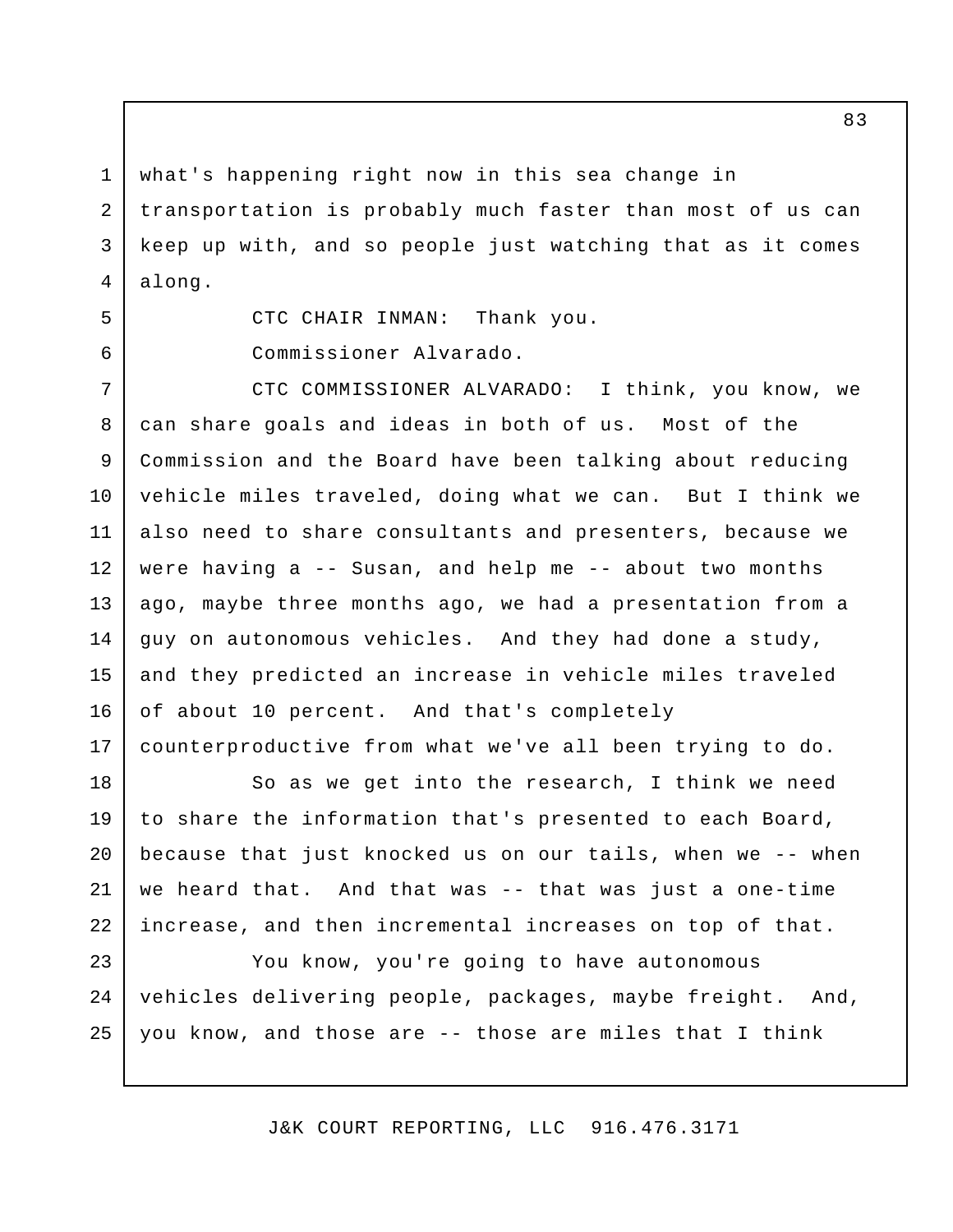we're underestimating. And it's going to be quite an impact both on traffic and the system. 1 2

CTC CHAIR INMAN: Okay. So to adopt the CARB style, this would be Congressional Member, County Supervisor -- what am I missing here -- Assembly Member and Commissioner Burke. 4 5

All of the above.

(Laughter.)

3

6

7

8

9

CTC COMMISSIONER BURKE: I'll be really brief.

When I first heard about the legislation, I wondered why it was being proposed. And I assumed it was to bring us together, and they're tired of us being often on different sides when we all have the same goal. I hope that out of this meeting and future meetings -- of course, the mechanisms have been set up in a very wonderful way, excellent way. But I think that everyone utilizes the fight between us in order to prevent us from achieving our goals. 10 11 12 13 14 15 16 17 18

I would hope that what we come out of here is with a mechanism we can approach legislation, business, and other communities of how we approach any particular problem or legislation. That we aren't used to fight each other in order to achieve someone else's goal. 19 20 21 22 23

So that's why I thought probably they said you're going to have to sit down together. Now, I may be wrong, 24 25

J&K COURT REPORTING, LLC 916.476.3171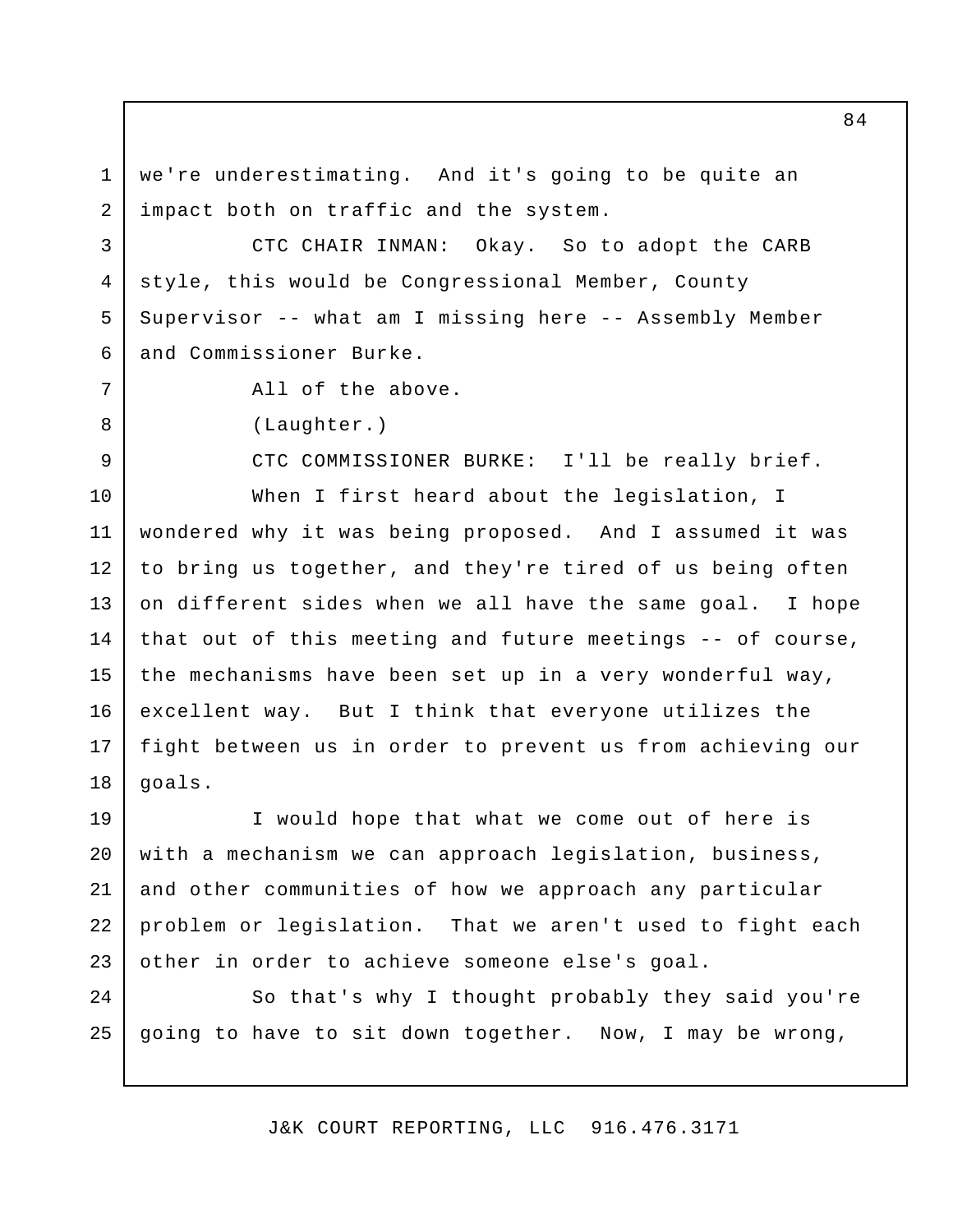but I think it might be very positive, and it might solve a lot of problems, if we weren't brought in with different views on a particular objective. And that we had a mechanism, which we've talked about that I think is a very effective one, to come together as we approach our legislators, as we approach business, and even intellectual community. That's all. Thank you. CTC CHAIR INMAN: Okay. Thank you. I guess I'd have to say Senator Commissioner Kehoe. CTC COMMISSIONER KEHOE: Thank you. And just -- I'll be brief too. First of all, like Yvonne, I kind of wondered what the intent of the bill was when I first heard about it. But clearly, this is a golden opportunity. I mean, this conversation is rich. It's important. It is long overdue, and I don't know how big this conversation should be, how many other parties we should pull into it. But we know housing is essential. The conversation this morning at the CTC said that. And all the other things that are happening with the cost of housing, the long commutes, et cetera. We have -- the CTC gets the message. Every SB 1 project must evaluate its sustainability, its greenhouse gas 1 2 3 4 5 6 7 8 9 10 11 12 13 14 15 16 17 18 19 20 21 22 23 24 25

J&K COURT REPORTING, LLC 916.476.3171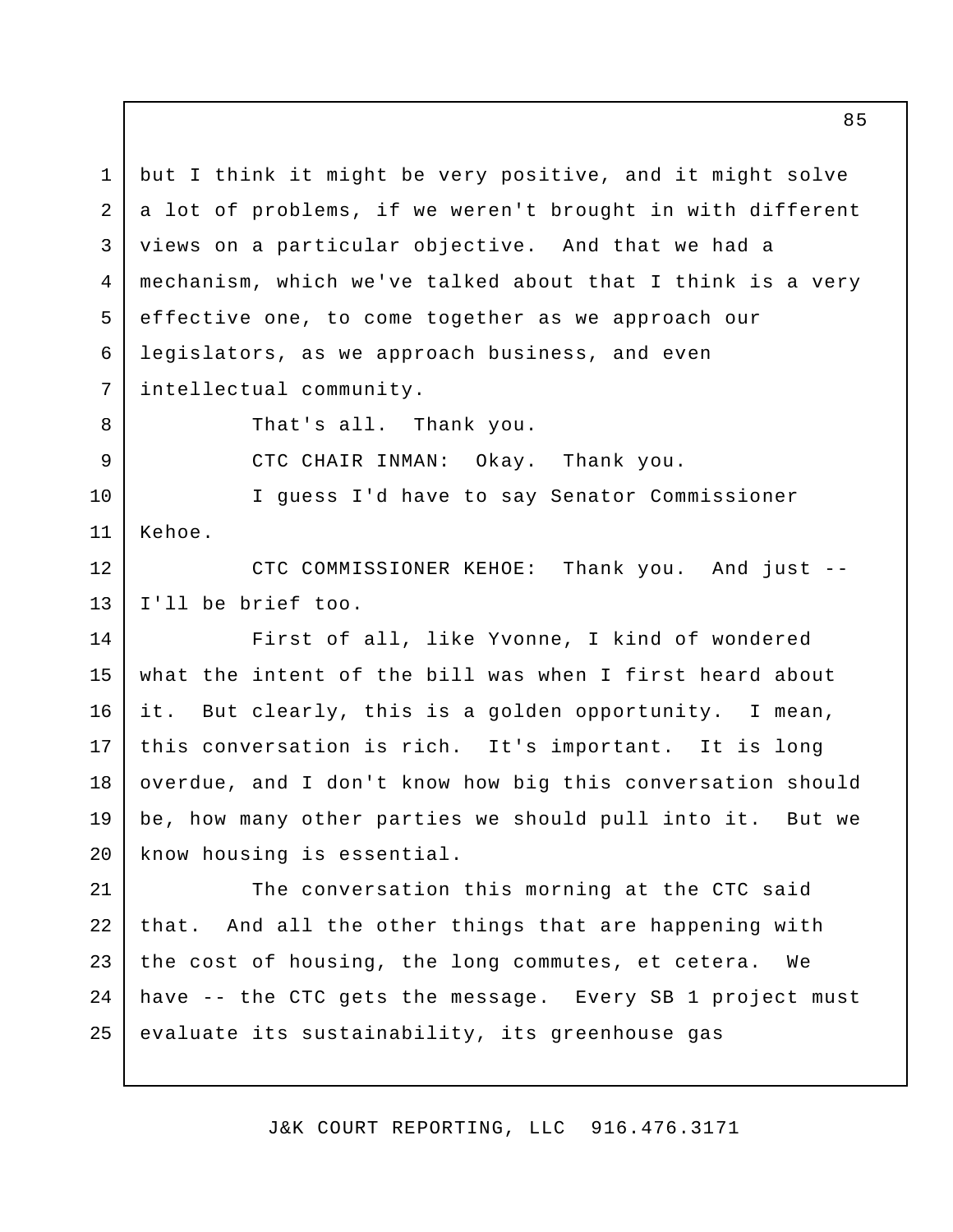reductions, and its benefit to disadvantaged communities. So we -- we get that too. 1 2

We may not always agree with the quantifications between the two agencies, but we are doing it. And then we -- what I would like to leave here today with -- maybe not the specifics, but that the two Chairs and the two Executive Officers understand that staff is going to work on more specifics as we go into the second meeting. 4

You know, are we going to address housing and how? Are we going to address the gap between transportation funding and the trend actually and an ever widening gap with VMTs? 9 10 11 12

We haven't even -- we haven't mentioned the border. CTC and the transportation funding out of SB 1 will add 15 air monitors to the border. It will reduce truck-time idling on the south side of the border significantly. 13 14 15 16 17

I mean, so we have a lot to share and more to do. And I'm very happy we've started this conversation. It was good. 18 19 20

CTC CHAIR INMAN: Dr. Sherriffs. ARB BOARD MEMBER SHERRIFFS: Simple title, huh? (Laughter.) ARB BOARD MEMBER SHERRIFFS: And it's what I want 21 22 23 24

to speak to. 25

3

5

6

7

8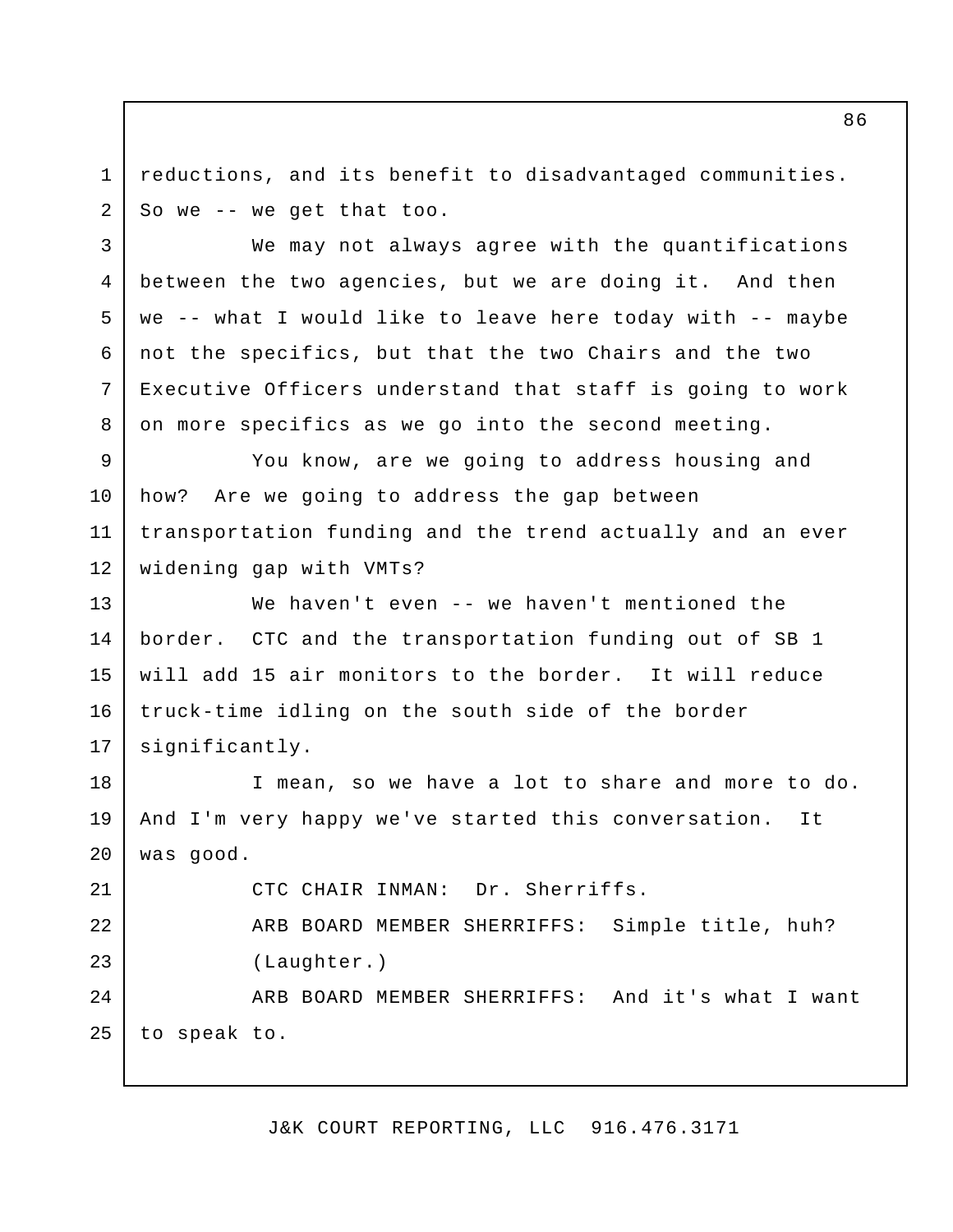You know, much of what I think we're doing here is trying to -- well, there are many things we want -- we do agree on, and -- but we're different cultures. I'm thinking, gee, Commissioners what are those? Why aren't they Board Members? What's wrong with them? Who are these people?

(Laughter.)

1

2

3

4

5

6

7

ARB BOARD MEMBER SHERRIFFS: But, yeah, they're different cultures. But we have much that we agree on. And this is part of bridging those difference in cultures. But the other thing that we really agree on, and is at the heart of ARB, ARB is a Health and Safety Code. That's where we come from. It's all about health. And that is something that I know the Commissioners share a concern about and a priority in. 8 9 10 11 12 13 14 15

But it's another important thing to put out there, because Ms. Dunn's comments about how do we get them to value things? Well, money is one obvious way, but health is an obvious way. And I think it's been very powerful in much of the work that ARB has done in getting -- getting consensus and getting reluctant partners to come forward, make what appear to be sacrifices to achieve our end. 16 17 18 19 20 21 22 23

So it's an important shared value to keep not just in mind, but up front, and being part of project 24 25

J&K COURT REPORTING, LLC 916.476.3171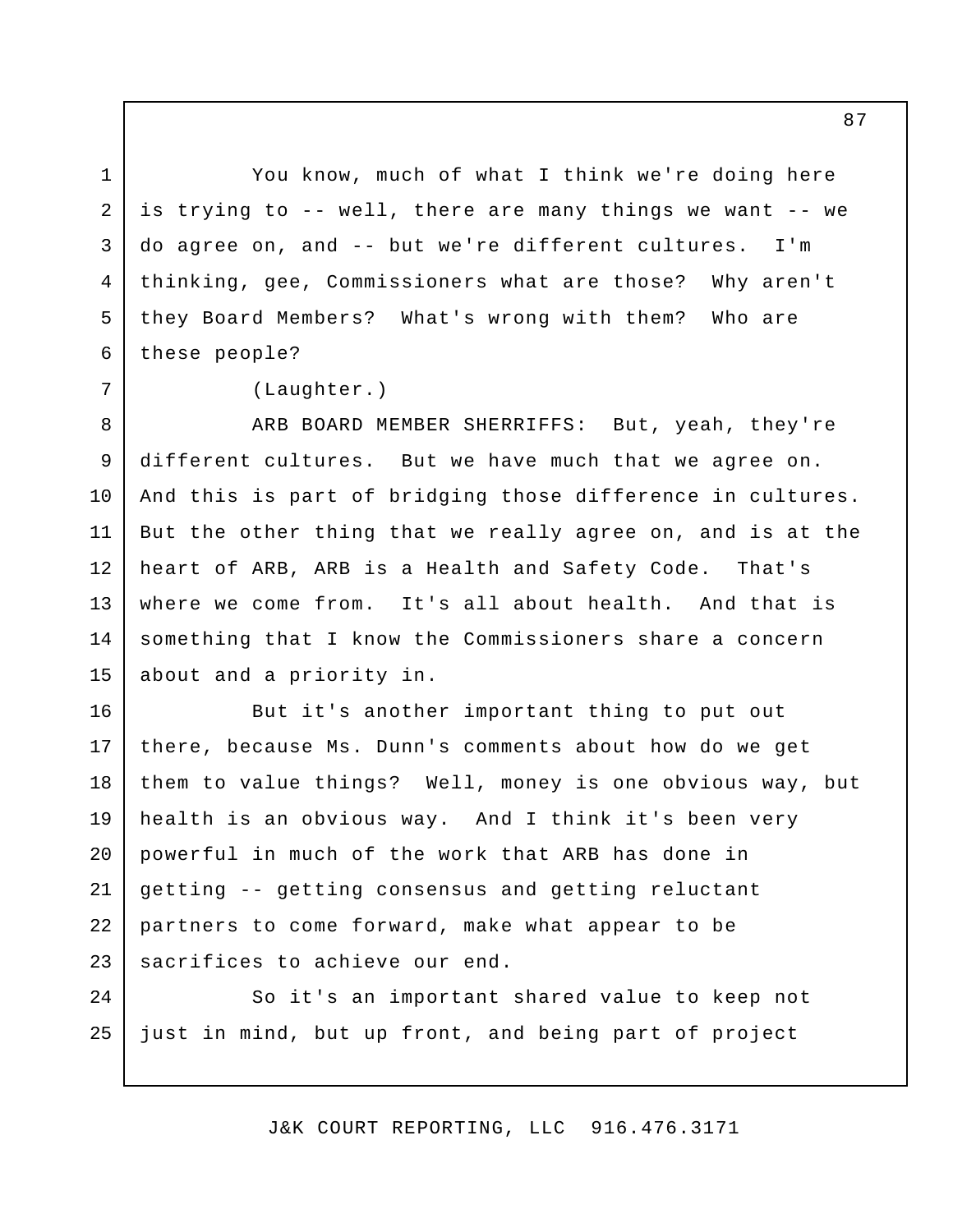assessments and measurements. It's a common language we can speak. 1 2

3

6

7

8

20

ARB CHAIR NICHOLS: Thank you. If I may respond quickly to Chris Kehoe's comment, because coming out of this meeting, I do believe that Chair Inman and I our respective Executive Directors will be meeting to talk about where we go from here certainly to plan for the next meeting, but that's a long way off. 4 5

So I'm going to be asking you now to think, while we're listening to public comment - I'm sure you can listen and think at the same time - about the question of what do you want to do as members of these bodies in between the meetings? Because I do think that we could quite easily assign ourselves some, you know, things that we would gather information about, meet across the two entities to talk about putting together some -- some presentations, some connections along the lines of what Mr. Madaffer said also, so that we could be looking at who we would be hearing from the next time we get together. 9 10 11 12 13 14 15 16 17 18 19

Okay. So shall we call on the pubic.

Okay. One last thing. Yes. Just because you were first, you get to be last. 21 22

ARB BOARD MEMBER SPERLING: You know, it's great to think about the big ambitions and goals and -- but if we're really going to achieve -- we have limited 23 24 25

J&K COURT REPORTING, LLC 916.476.3171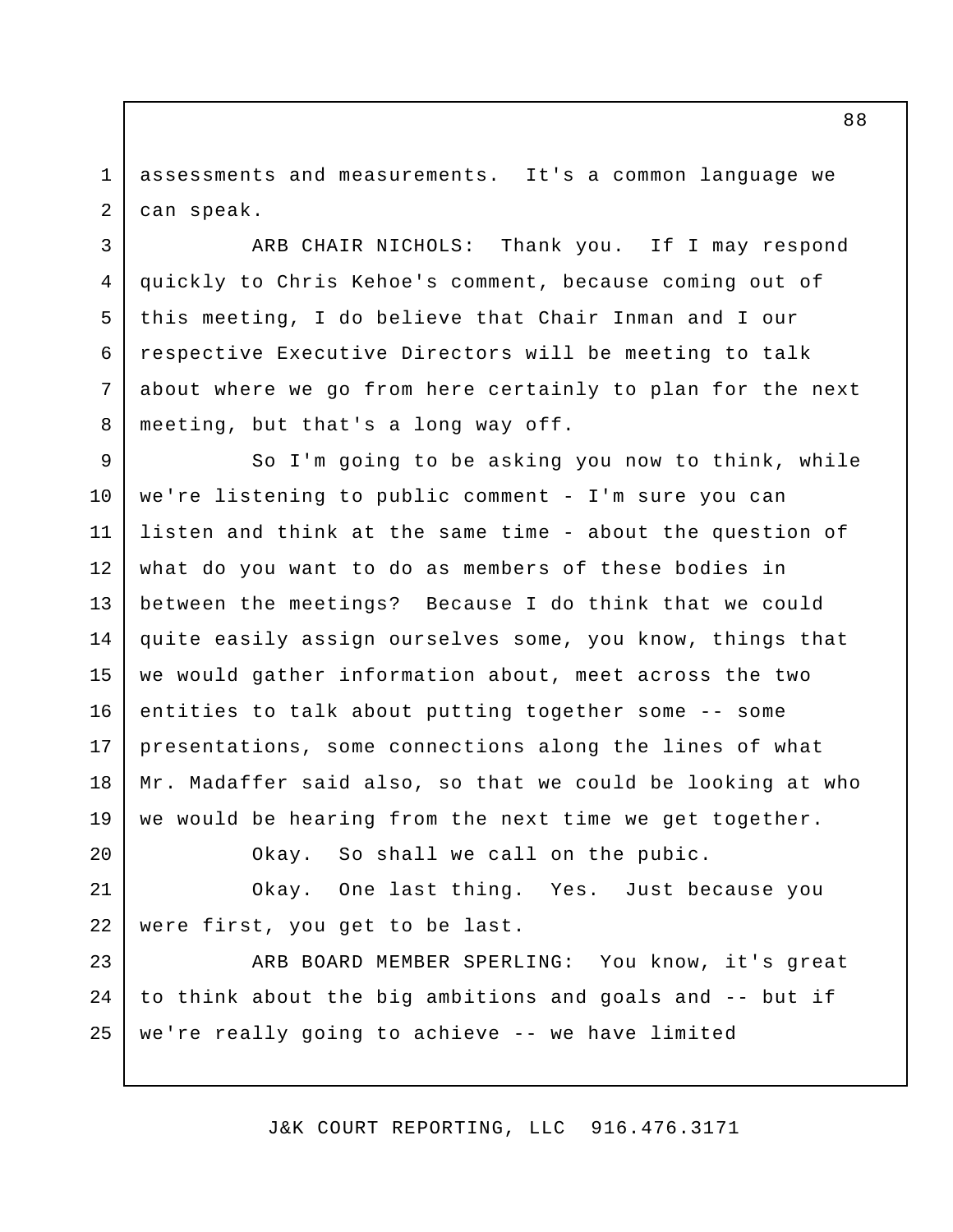jurisdictions each of us, programs that are constrained in various ways. I mean, we'd love to solve all the world's problems, but we have enough prob -- challenges talking to each other here. I would make a plea that we really focus on what are some -- and I'll call them process things - you know, I know John doesn't like, you know, mechanics, but that's how we're going to -- 1 2 3 4 5 6 7

ARB BOARD MEMBER GIOIA: No, how we use the mechanics to achieve our vision. Right. 8 9

ARB BOARD MEMBER SPERLING: Okay. Well, then let's focus on how we use the mechanics to achieve -- I'll use that expression. And -- because I really want to restrain ourselves from being too ambitious here. We'll never get anything done. Step by step, I think, is what I would strongly urge. 10 11 12 13 14 15

Otherwise, I mean -- I'll speak for myself personally -- I don't want to spend a lot of time. I've got lots of other things to do, and everyone around the table does. So let's focus on what is really achievable, and within the boundaries of the authority and jurisdiction of the particular agencies. 16 17 18 19 20 21

ARB CHAIR NICHOLS: Okay. Let's hear from the list of witnesses. There's -- I don't know if they're all here. But there is a place for public commenters to come and speak into the microphone. Is there a chair there? 22 23 24 25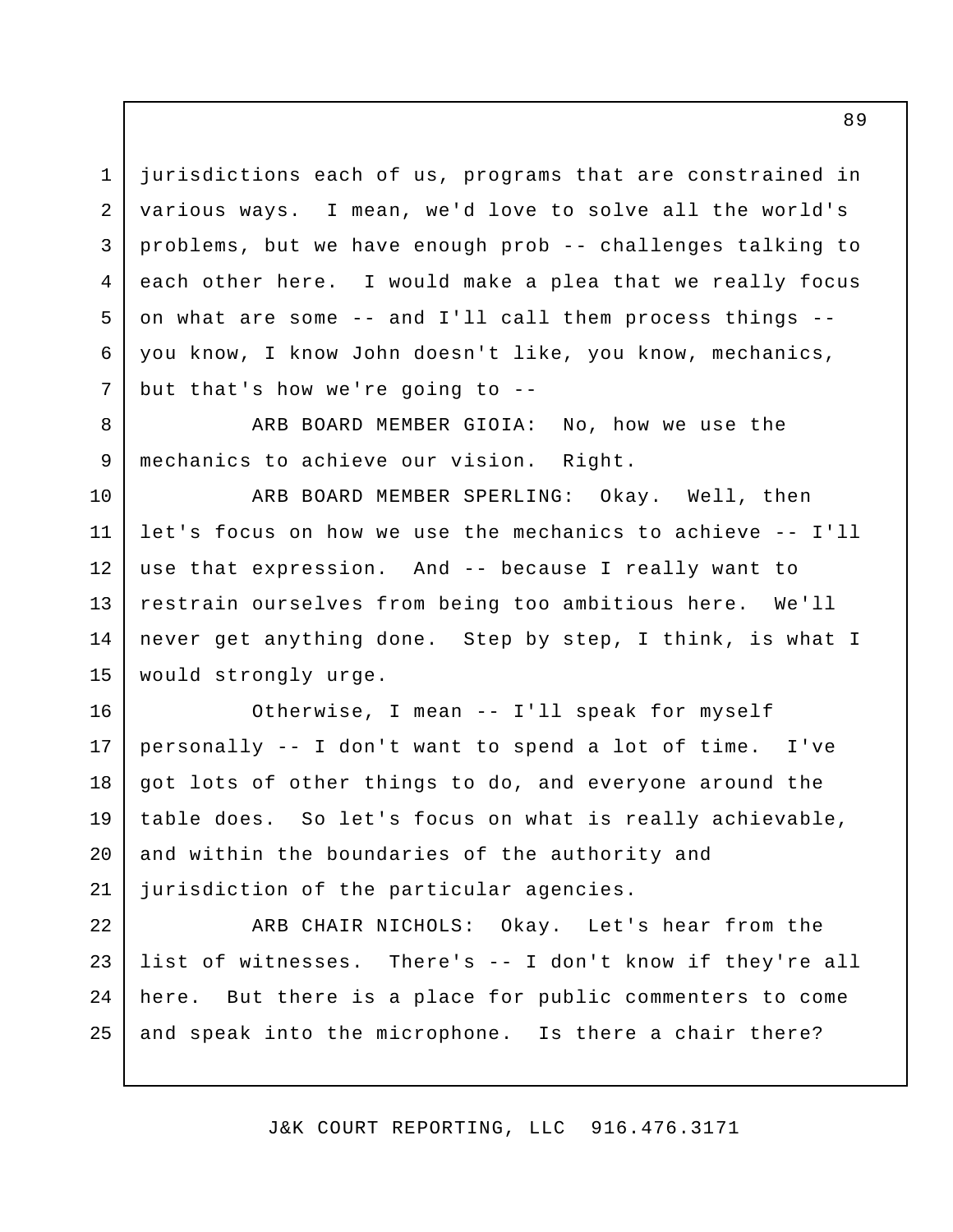2

3

4

5

6

7

8

9

1

It would be a nice thing to do.

Well, the legislature they make them sort of stand up and lineup, and, you know, bend over to the microphone. But I think we could provide a chair.

Come to the table anyway.

MR. PHIPPS: Thank you, Madam Chair and members of the Commission, and the Board. My name is Robert Phillips. I'm the Deputy Director with Fresno Council of Governments.

And I just want to first thank you for coming together like this. One organization who -- that operates typically from kind of a top-down approach, the other from a bottoms-up. As a regional planning agency, and speaking on be half of the regional planning agencies throughout the San Joaquin Valley, we're often between you -- between the two trying to find -- strike that very happy balance between health, the -- you know, the health of our residents and their prosperity. 10 11 12 13 14 15 16 17 18

So certainly, our economy is very important to us, our roads are very important to achieving economic goals. But at the same time, we are fully on Board and working very, very diligently to protect the health, especially of our most vulnerable residents in some of the most impoverished communities in the state. 19 20 21 22 23 24

25

Speaking only for Fresno COG, some of our

J&K COURT REPORTING, LLC 916.476.3171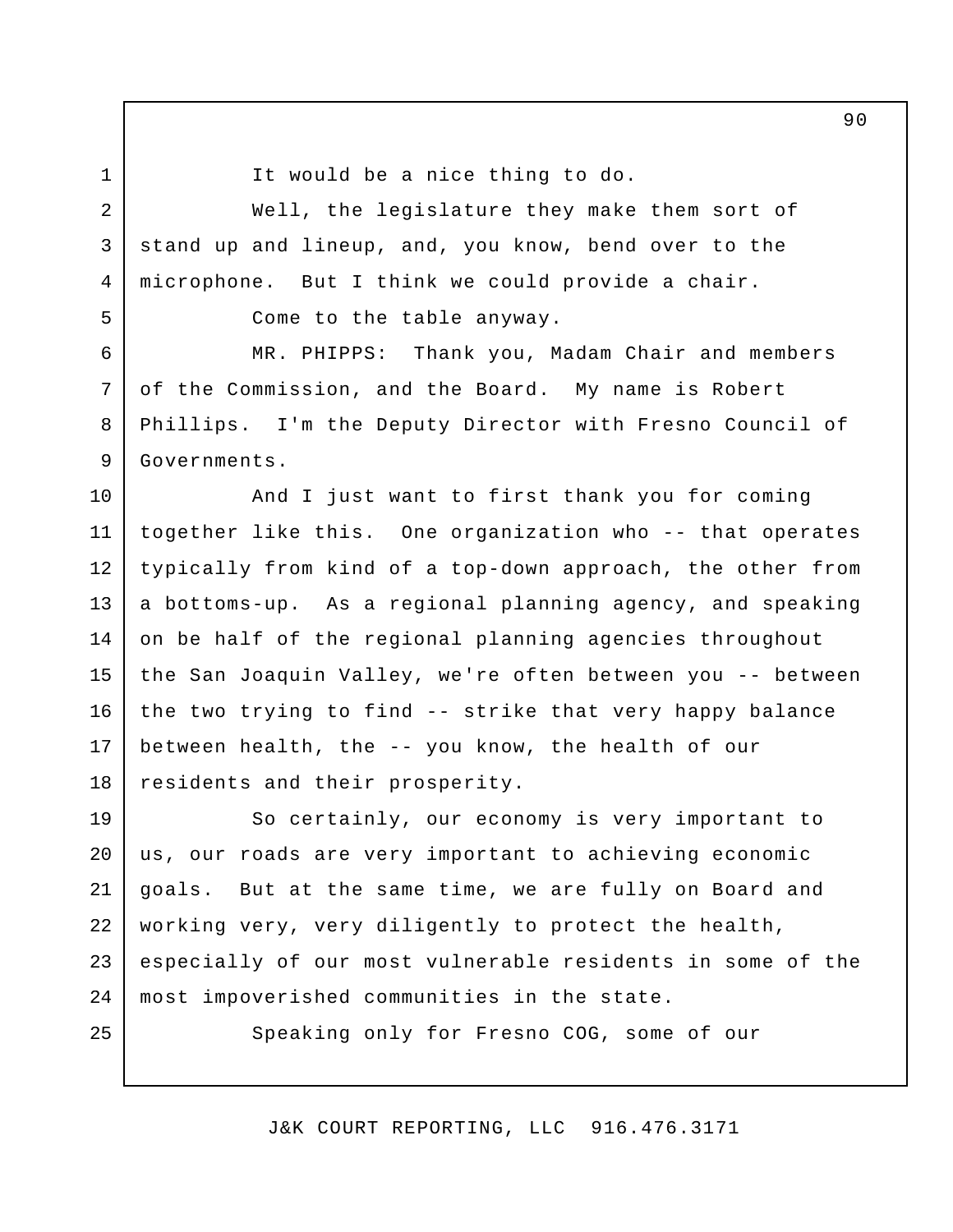examples of that, in developing our most recent transportation plans, reaching out to more than 2,500 of our residents to gather ideas for the kinds of projects that would not only be more sustainable, more health related, bike and pedestrian projects, transit, but also help our -- help grow out economy.

That came out of 16 public workshops, 20 different informational booths throughout the region, 11 different presentations, over 500 online respondents to our surveys, and yielding more than 1,200 different projects in our plans.

And of those, about 17 percent are bike and pedestrian projects of the total 3000 that will eventually make it into our Regional Transportation Plan. So I just want to let you know that your MPOs, and specifically in the San Joaquin Valley, we are your partners. We are glad to see you here. We thank you for being here, and we appreciate your time. 12 13 14 15 16 17 18

19

1

2

3

4

5

6

7

8

9

10

11

Thank you.

MR. MARCANTONIO: Good afternoon, Chair, Commissioners, and Board members. My name is Richard Marcantonio. I'm a managing attorney at Public Advocates, a civil rights law and policy organization in San Francisco, and also a proud member of the Road Charge Technical Advisory Committee that is convened by CTC. And 20 21 22 23 24 25

J&K COURT REPORTING, LLC 916.476.3171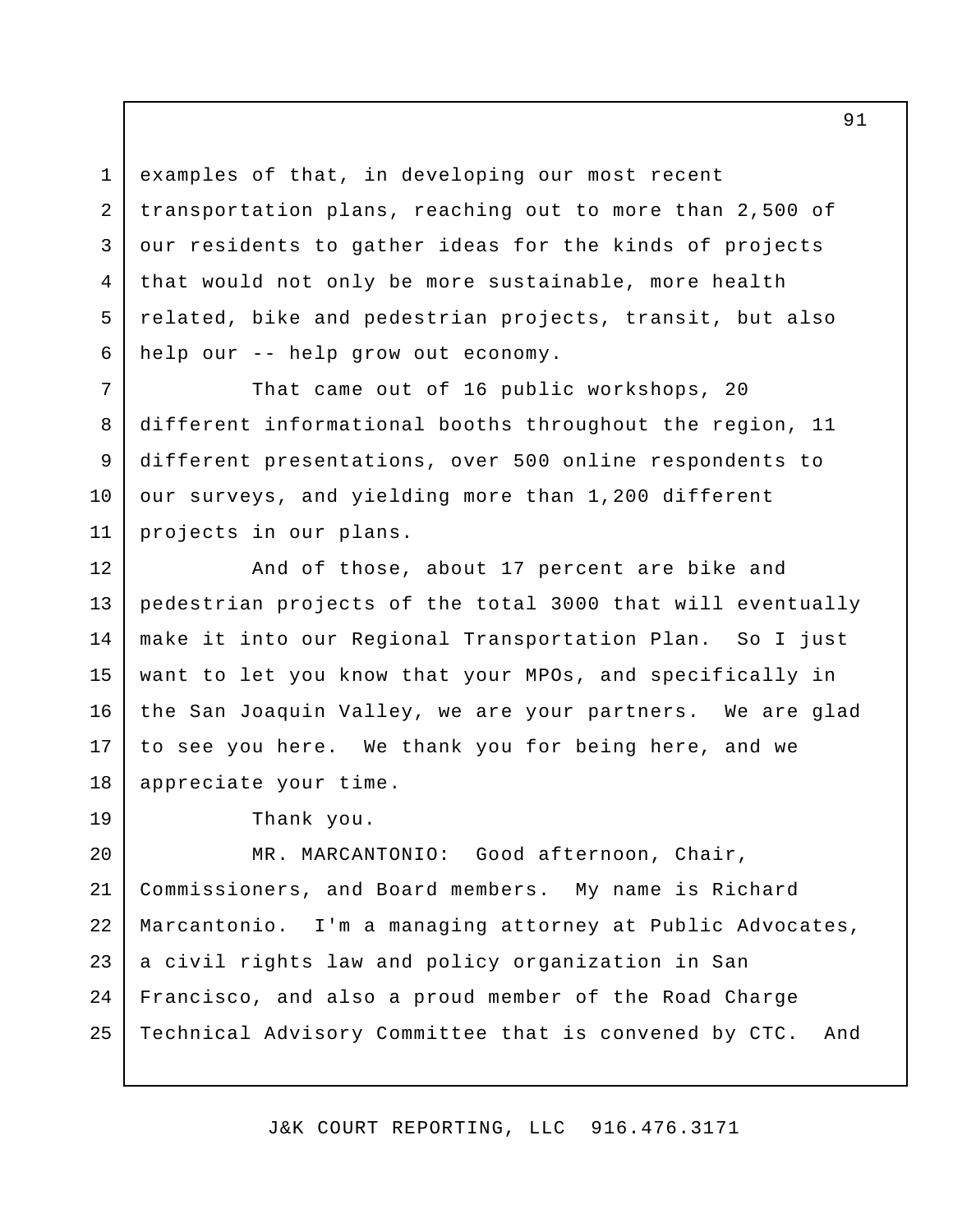I'm very happy to see your two boards meeting here today for the first time. 1 2

You know, I think that you have indirectly, through the advocacy of many of us, many of my colleagues here, been learning from each other for a while. I'll give an example. In the 2017 RTP guidelines that you spoke about, Susan, and that many of us were pleased to participate in that process, some of the learnings from the Air Resources Board's funding guidelines for the GGRF investments in disadvantaged communities have found their way into that document. And I'm very excited about that. 3 4 5 6 7 8 9 10 11

The point I want to make -- and I think maybe we thread a needle here. I hope this will be of interest to you all -- between the mechanics and vision is that I think that there is a challenge that we have in SB 375 that we're placing expectations for GG -- GHG reduction on MPOs that have, I'm going to guess, around three percent of the funding under their control. 12 13 14 15 16 17 18

I want to particularly direct your attention to the role of the county congestion management agencies. And I think this is particularly the case in the larger multi-county MPOs. In my view, the investments that those county agencies -- county-wide agencies make that find their way into the Regional Transportation Plan, are not consistent with the RTP, they are not consistent with SB 19 20 21 22 23 24 25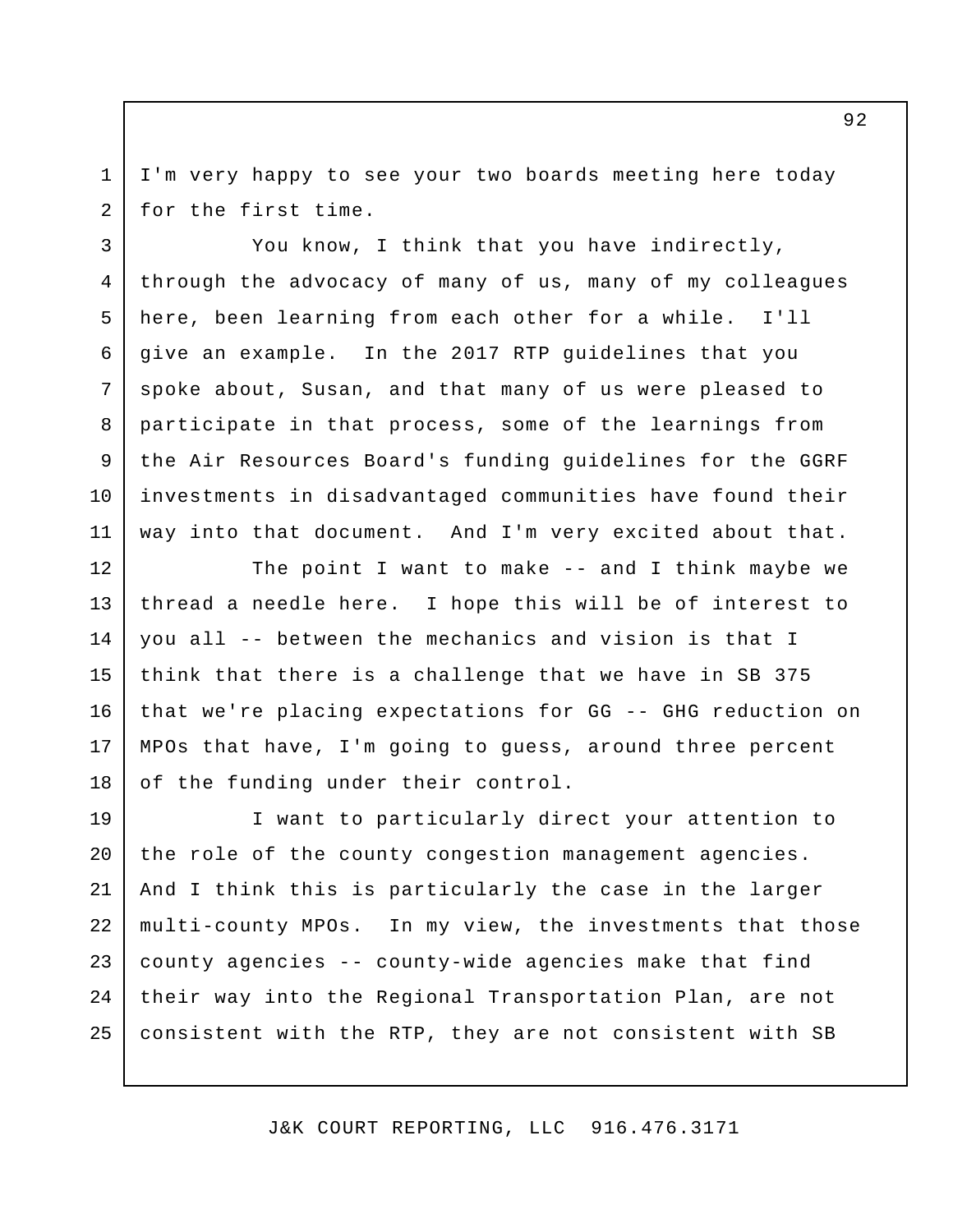1 2 375, if they are increasing VMT and GHG emissions.

My modest proposal for you to consider is that the CTC might adopt guidelines or amend its current guidelines on the -- say the STIP and RTIP programs, which come up bottoms up from those agencies to bring ARB's expertise into decision making about how we decide when those actually are consistent and when they're not. 3 4 5

8

6

7

Thank you very much.

MR. RUBIN: I think that's a great idea. Good afternoon, Commissioners. My name is Carter Rubin. I represent the Natural Resources Defense Council, an organization with over 400,000 members and activists in California. 9 10 11 12 13

Thank you for the opportunity to address this joint meeting on the imperative of ensuring that our transportation investments are supporting and not harming our climate and communities. 14 15 16 17

I think the staff report really crystallized the issue. VMT must be reduced to help us reach our climate goals, but the status quo does not put us on that path. NRDC supports ceasing adding new road capacity to our highway and road system full stop. 18 19 20 21 22

The way we invest our transportation dollars today is hampering our ability to achieve our urgent climate goals. And so we must shift to prioritizing 23 24 25

J&K COURT REPORTING, LLC 916.476.3171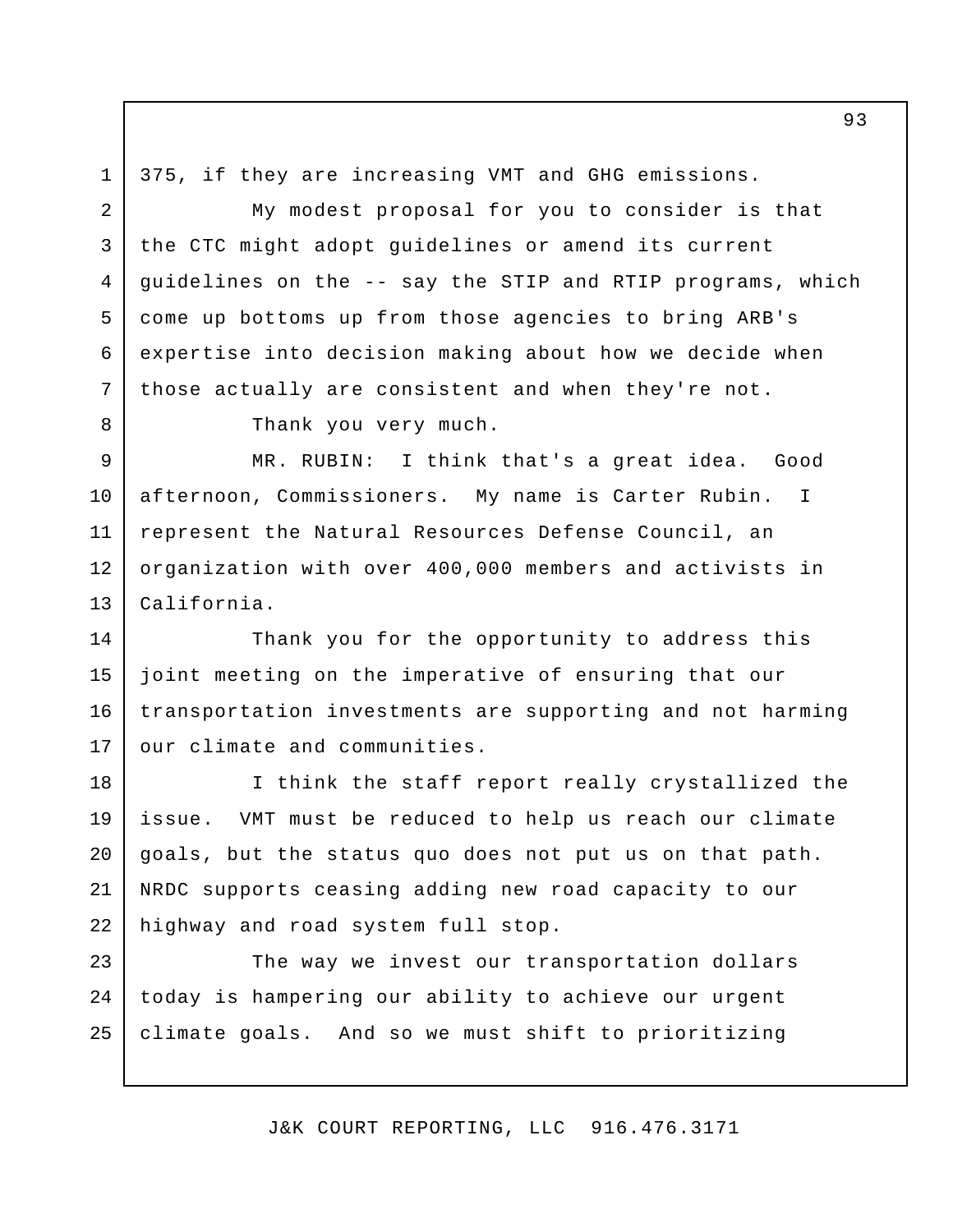investment in sustainability mobility options, and stop the misguided practice of adding road capacity in the false hope of achieving congestion relief.

1

2

3

4

5

6

7

8

9

10

As the Governor's Office of Planning and Research has advised, agency's highway expansion does not relieve congestion nor improve mobility, but merely induces more travel and carbon emissions. Instead, we should be investing in transit, biking, walking, and other shared modes for their environmental, social, and quality of life benefits.

With better informed performance-driven funding decisions, we can better serve Californians, and shift transportation dollars away from inefficient and sprawl-oriented highway expansion projects, and towards sustainable mobility options that the -- the Californians need and expect. 11 12 13 14 15 16

Today's discussion has been an exciting first step. I'm eager to hear your ideas about how we move forward in the interim between those two meetings. NRDC would urge you to have a publicly engaging process that invites stakeholders like us and our allies here today to be a part of that. 17 18 19 20 21 22

And thank you for your time. MR. BIRDLEBOUGH: Thank you, Madam Chair --Chairs and members. I'm Steve Birdlebough with the 23 24 25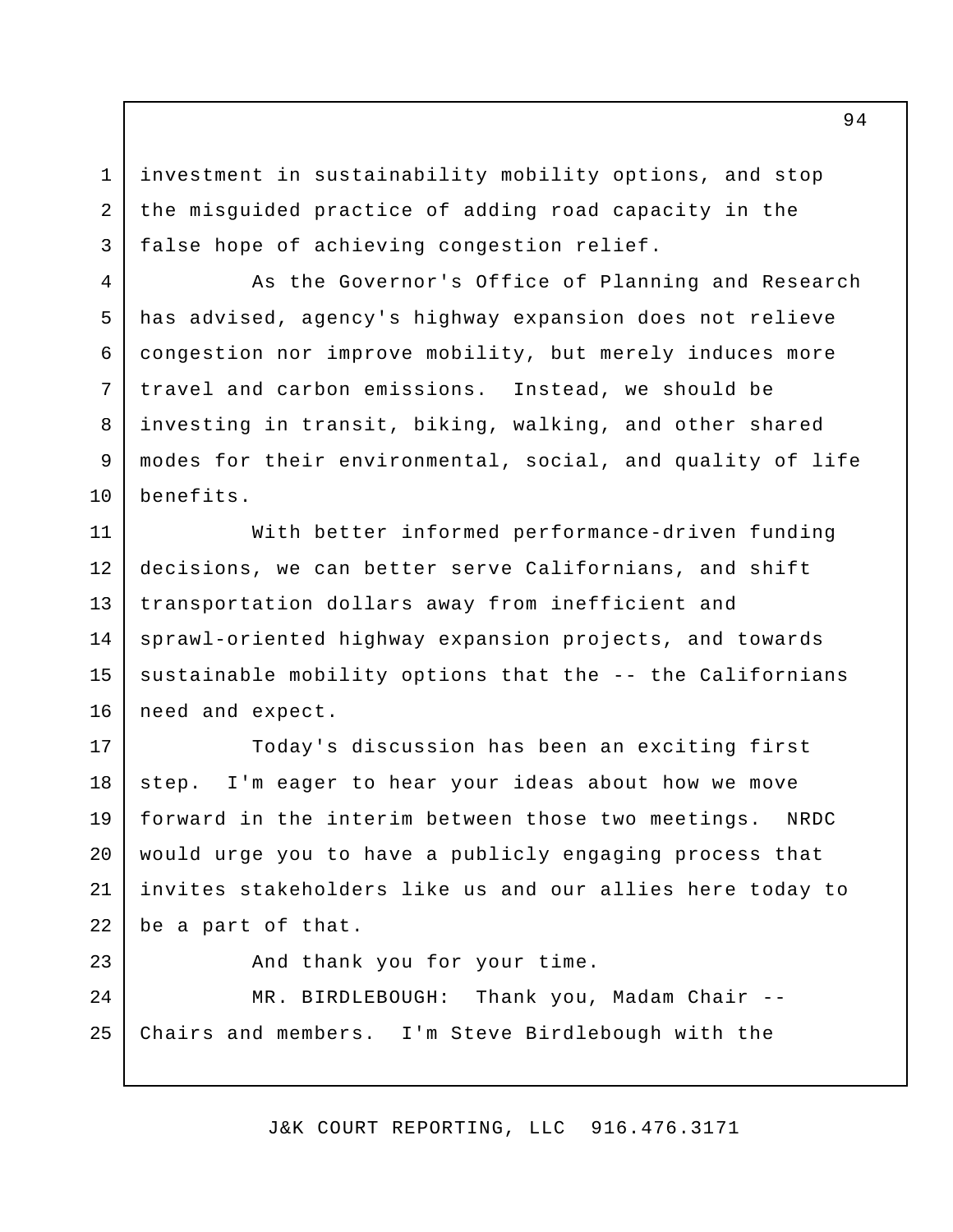Transportation and Land-Use Coalition of Sonoma County.

1

2

3

4

5

6

We have worked hard to get the SMART Train into our county. And we hope that it will be a vehicle, as it were, to concentrate development in the downtown areas. I think what you just heard is very true. Adding lanes only is a prescription for more traffic.

However, anybody who's in one of those lanes, and who looks to one side and the other says there's room for another lane here. If you just add one, I could get to where I want to go more quickly. 7 8 9 10

So you've got a huge leadership issue, and that is to convince the public that adding lanes is not an answer. That we have to find other ways of moving people in lieu of vehicles. 11 12 13 14

And when we talk about vehicle miles traveled, reduced -- reducing vehicles miles traveled, this doesn't mean we're reducing the number of people that travel. We're going to increase our population. That means we've got to get more people into vehicle -- into shared vehicles. And that's a big effort. 15 16 17 18 19 20

But pay attention to what your kids are doing, and what your grandchildren are doing. We visited our granddaughter in Denver. Denver is remaking itself, and she doesn't have a car. She's 35 years old, and she's never owned a car. 21 22 23 24 25

J&K COURT REPORTING, LLC 916.476.3171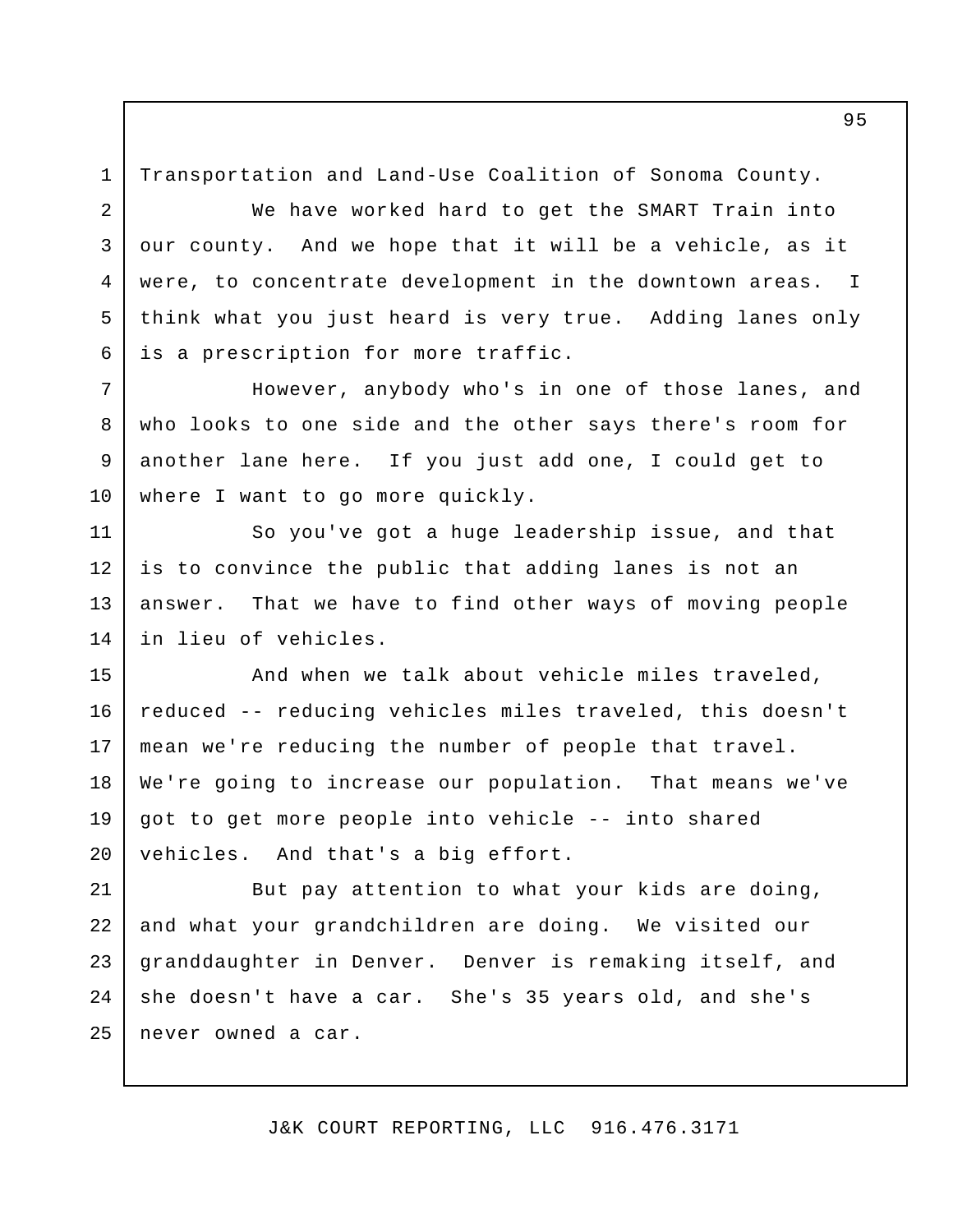Now, there are more and more people who are doing that. So there is light at the end of the tunnel, but it's going to take a lot of leadership. Thank you. ARB CHAIR NICHOLS: Thank you. I would like to ask people to take a look at the list and to make sure that you come up when it's your turn. Thank you. MS. LINDBLAD: Thank you. Bryn Lindblad, Associate Director of Climate Resolve based in Los Angeles. I appreciate having the opportunity to address this esteemed room today. I would like to support my colleague's comments about the need to shift transportation investments away from urban highway expansion. And I'd like to also draw your attention to we passed out a framing document that we developed in the lead up to today's meeting. So I hope you all have a copy. If you don't you can come to me. But -- and we've done an analysis on urban highway expansion, which is -- which is the type of highway expansion that really does have that elasticity of one-to-one and doesn't -- doesn't relieve congestion. And we found that in the four year period of 2012 to 2016, the most recent data we could get, there was a 1 2 3 4 5 6 7 8 9 10 11 12 13 14 15 16 17 18 19 20 21 22 23 24 25

J&K COURT REPORTING, LLC 916.476.3171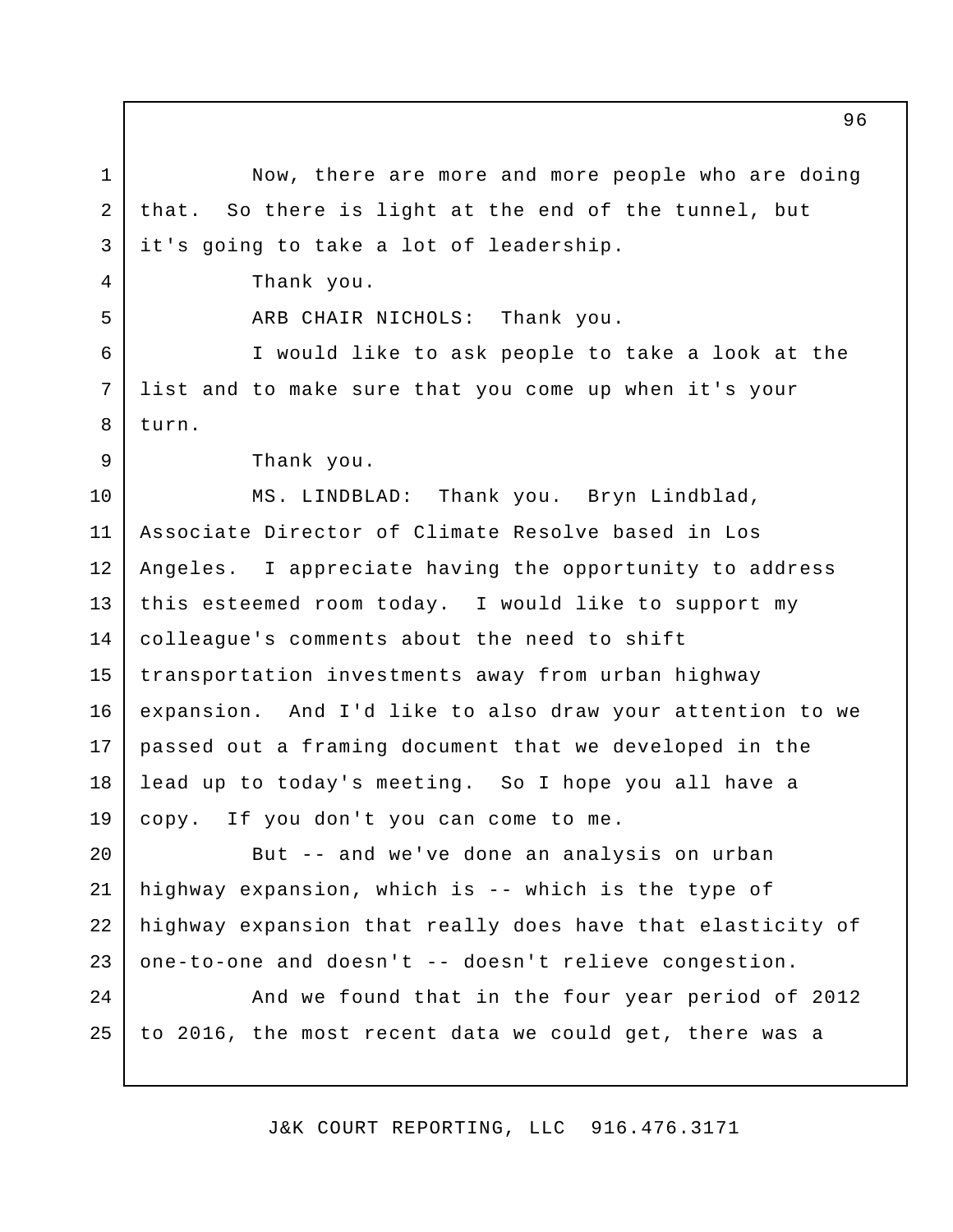10.2 percent increase in lane miles, and of those urban highway -- highway. So it -- it is happening. And it's not an enduring mobility improving strategy.

1

2

3

4

5

6

7

8

9

10

So I think there's a real opportunity there to shift those dollars towards supporting sustainable modes of transportation. And then we'd like to encourage you that as we -- as we make those investments in transit and active transportation, that we also need to proactively address displacement pressures that can accompany -- that do accompany those improvements to an area's livability.

If we don't, if displacement continues to the extent that it is now, our future will be one of increased segregation. We'll increase those barriers to accessing opportunity, and there will be more cars trying to use our already congested roads. That's because we know low-income households make up the base of our core transit ridership, and they take transit -- low-income households take transit at much greater rates than higher income households. 11 12 13 14 15 16 17 18 19

And so when we force those low-income households out of those transit-accessible areas, we see a decline in ridership and more congestion. 20 21 22

But -- so it's happening, and we need to address it head on. We see a lag in equitable infill development. And that's -- and that's really something we need to 23 24 25

J&K COURT REPORTING, LLC 916.476.3171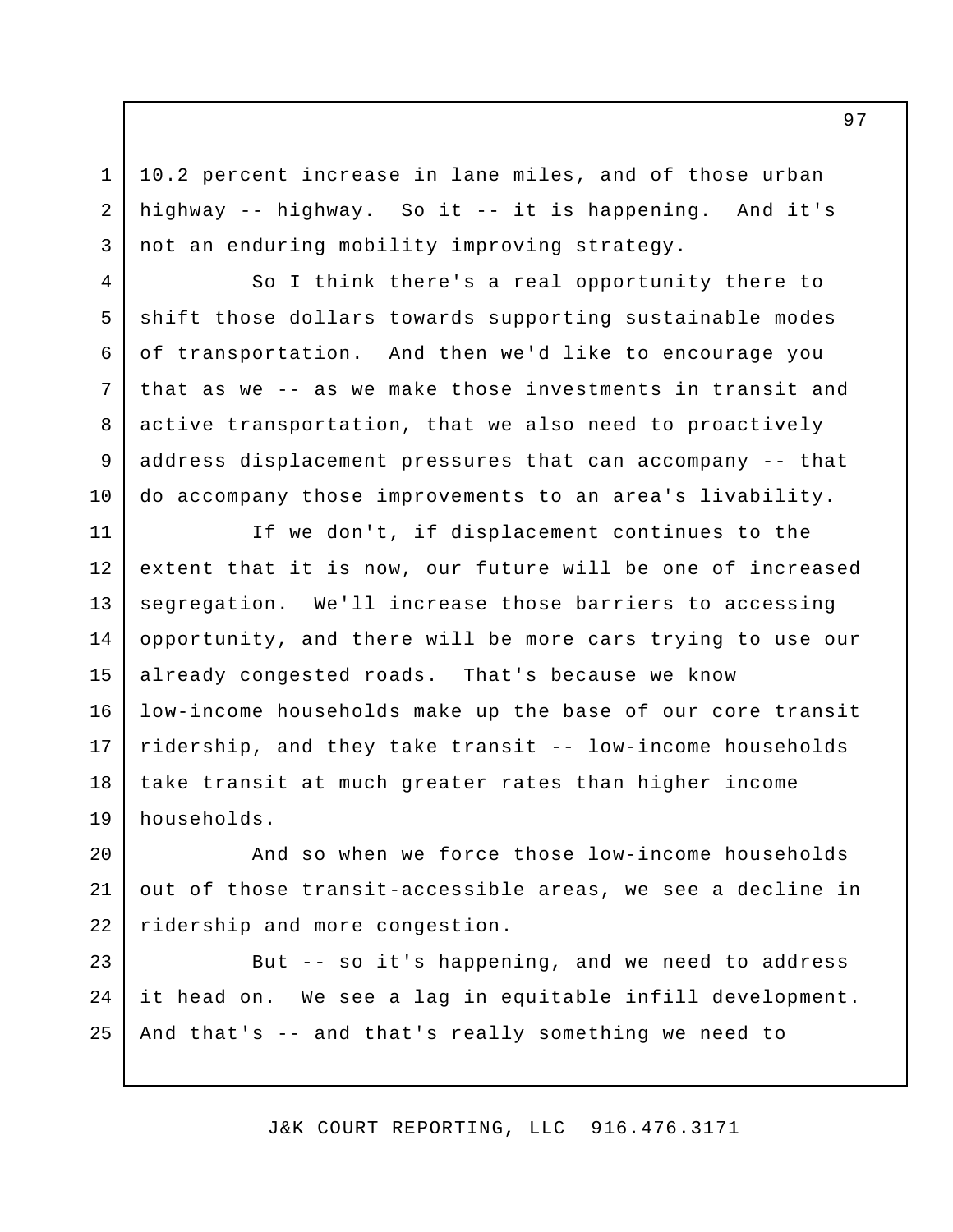address alongside those sustainable transportation investments. 1 2

So, you know, would like the -- like for these strategies to go hand-in-hand. You'll be hearing from other partners about the importance of addressing transportation justice and electrifying medium- and heavy-duty. But really I think that it's not -- it's a pick or choose strategy kind of situation, but we need to -- we need to be addressing them all in an integrated way. 4

And just briefly to Commission Madaffer's point about ways to reduce VMT. I'd like to highlight scoping plan appendix C, there's a bunch of great strategies in there, something we'd be please to dig into in an action plan. 11 12 13 14

Thank you.

3

5

6

7

8

9

10

15

25

MR. HIGGINS: Good after -- good afternoon. Bill Higgins with the California Association of Councils of Governments. And we perhaps have a unique sit -- or unique perspective on this meeting between you, because among our membership is the 18 Metropolitan Planning Organizations who have -- who perhaps, more than any other group, speak both CTC and ARB. 16 17 18 19 20 21 22

So I'm here to offer our interpretation services for you as you go on through this process. 23 24

(Laughter.)

J&K COURT REPORTING, LLC 916.476.3171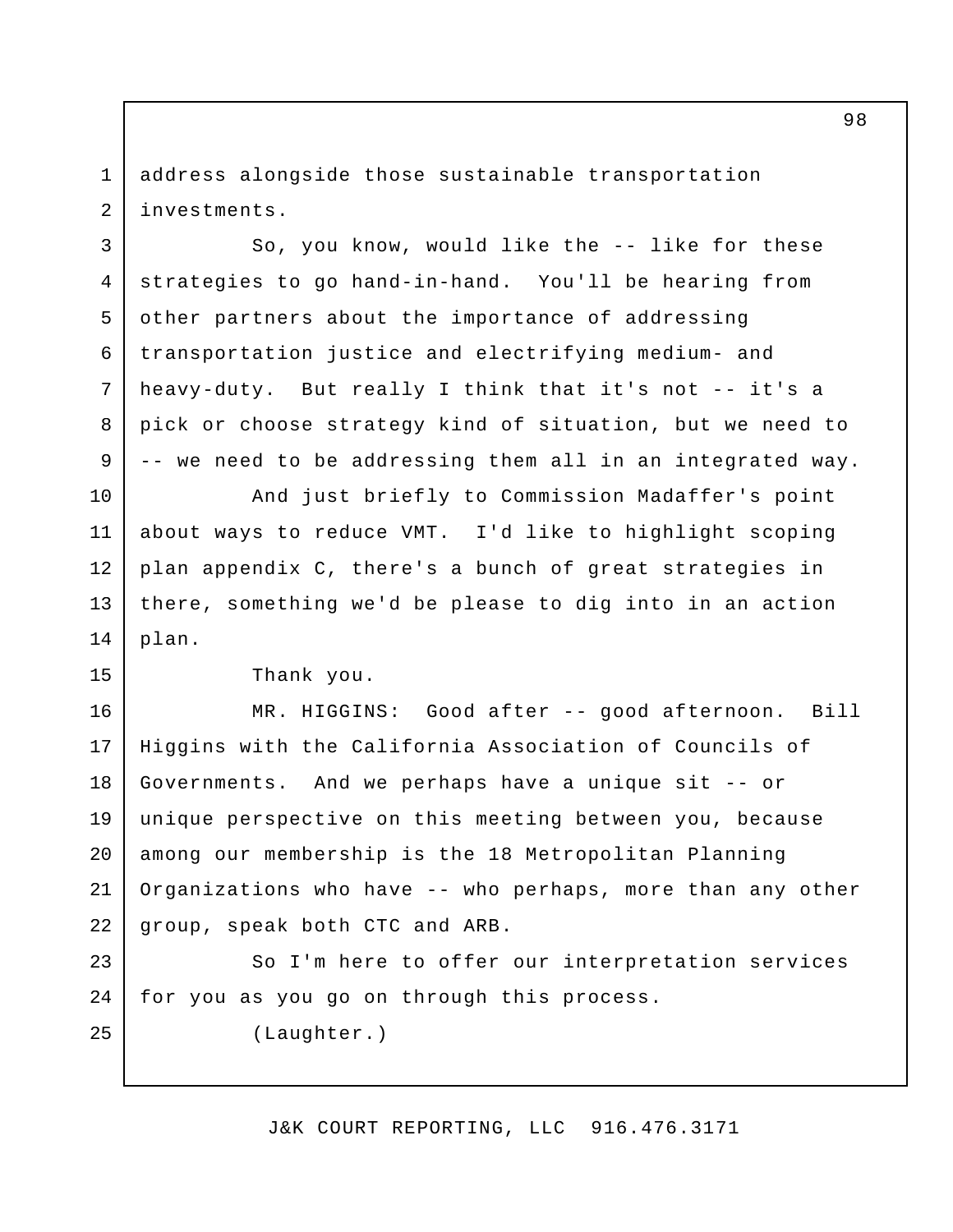MR. HIGGINS: I say that half jokingly, but we do interact with both of you, and we are very encouraged to see both boards together, because sometimes there have been instances where trying to meet both objectives didn't align perfectly. 1 2 3 4 5

We're also very encouraged to hear the conversation about housing. We think that that is an - as the entities who also distribute the regional housing needs assessment and think about where housing is going to go in the community, we see the balance among them, and we also -- as agencies that are made up of local agency members, city -- boards of supervisors and city council members, we understand the value of local input into our processes. And these are all very, very difficult things to balance. 6 7 8 9 10 11 12 13 14 15

So I'm encouraged that Board Member Sperling used a term that my members are all familiar with when he used the phrase ambitious and achievable in the same sentence, when he talked about your -- the -- what you should have on your agenda before you. 16 17 18 19 20

For those of you who don't know CTC, that's code for what the targets are supposed to be for us, both ambitious and achievable, are we're supposed to break a sweat to get to the target. And it's pushing us to get better results in our community. So we're very pleased to 21 22 23 24 25

J&K COURT REPORTING, LLC 916.476.3171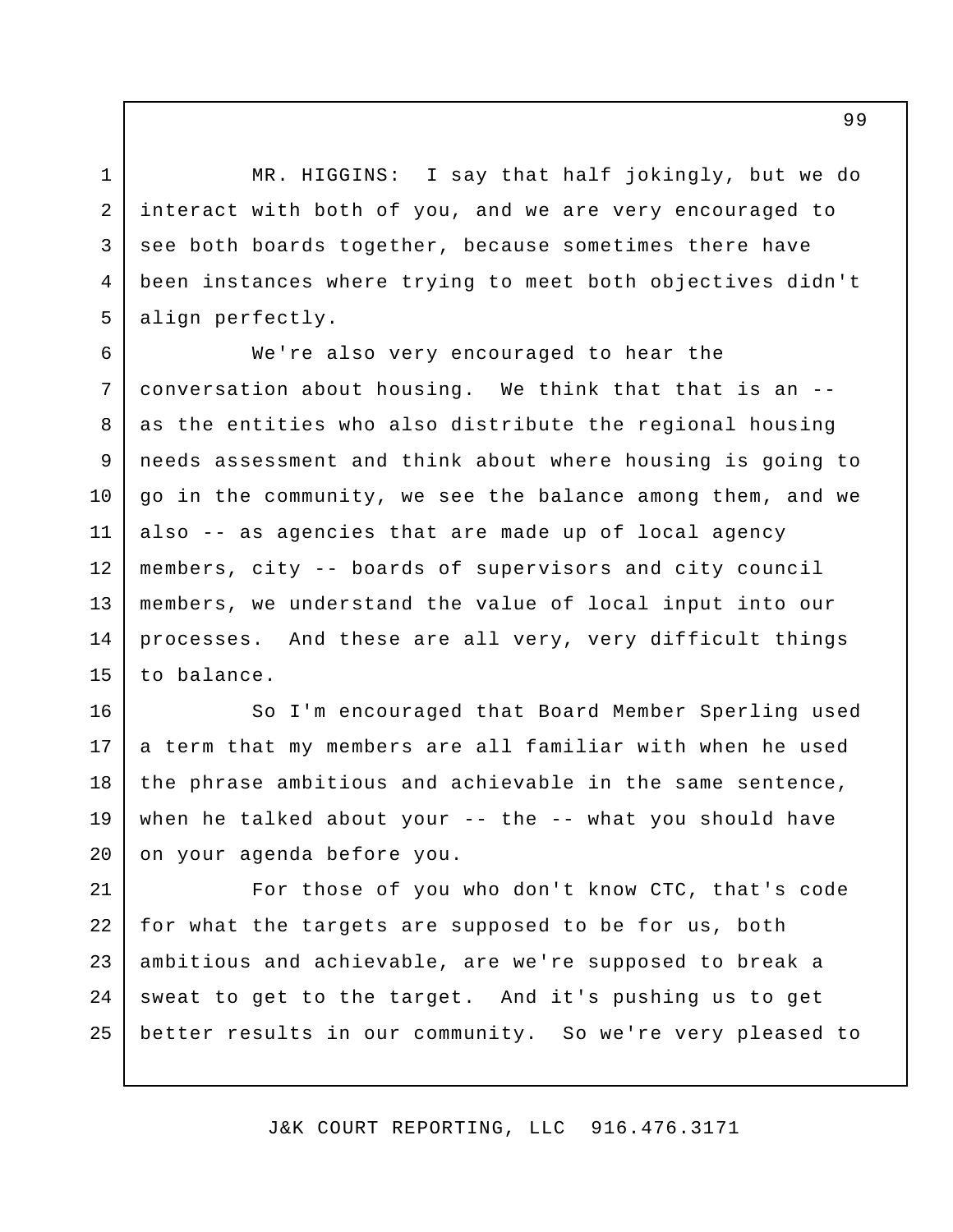see this on the state level. 1

I would also remind you with that -- with an ambitious achievable, I will say that taking local perspectives into consideration is very important. We have a statewide initiative that's going to challenge a lot of the funds that you saw before you today. And how we implement that, we have a Public Trust that we have to account for with the voters. And we have to balance their health, their safety, their economy, everything. And we're balancers. And we're glad to see that you are balanced too. So we offer any help to this process that you will call on us. Thank you. MR. BARRETT: If no one wants Bill's phone, he can take it. MR. HIGGINS: Oh, thank you. (Laughter.) MR. BARRETT: That's all right. Bill and I are neighbors so we can trade it later. MR. HIGGINS: It says don't listen to Will. (Laughter.) MR. BARRETT: Yeah. Hi. Will Barrett with the American Lung Association, and Bill Higgins' neighbor. (Laughter.) 2 3 4 5 6 7 8 9 10 11 12 13 14 15 16 17 18 19 20 21 22 23 24 25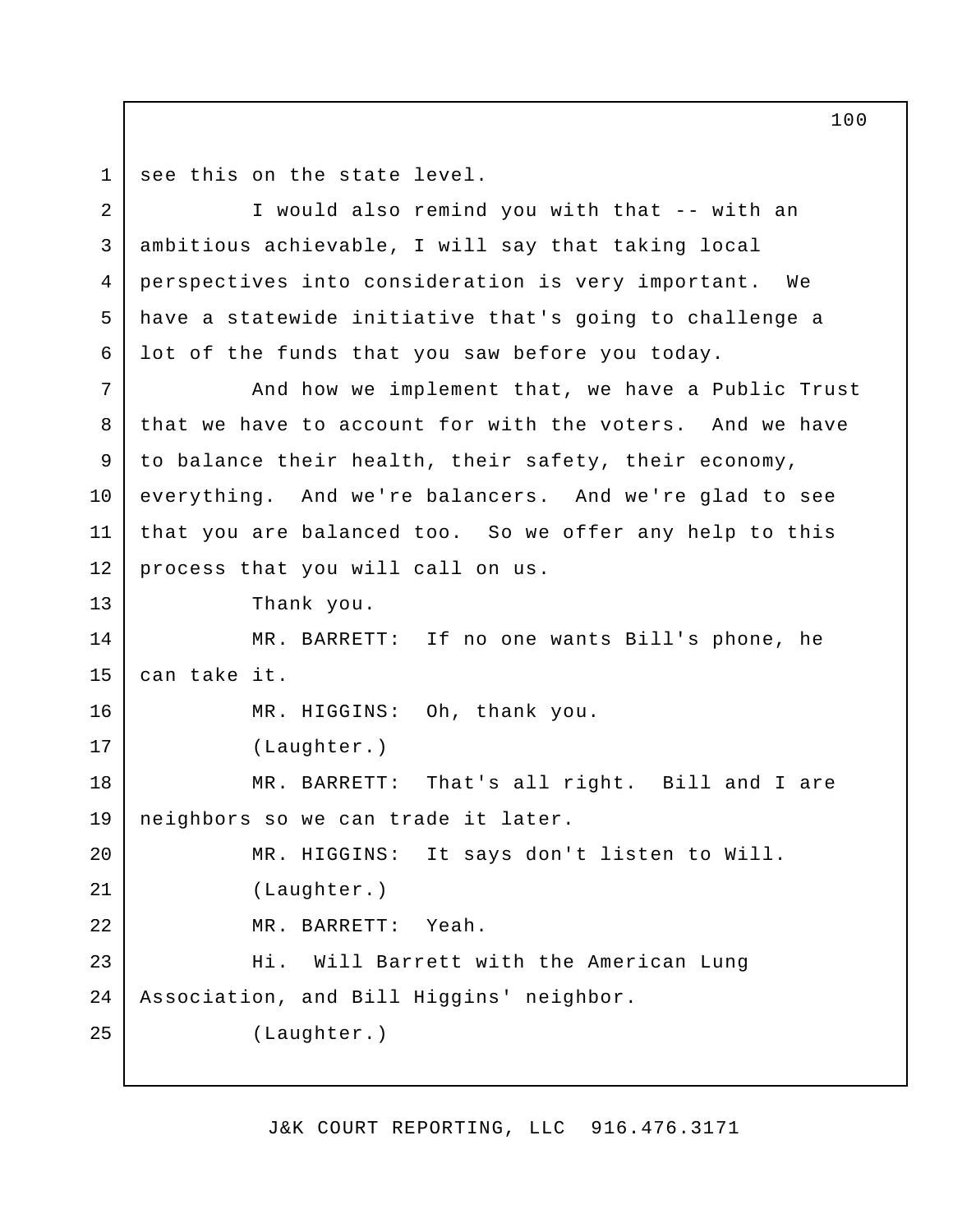MR. BARRETT: Thank you for the robust discussion today. The American Lung Association views this as crucial to moving forward with more effective air quality programs. I know the presentations this morning or this -- earlier today, showed the real strong progress that's been made by ARB programs, local programs. And we think that this discussion is just another step towards achieving clean air for everybody. 1 2 3 4 5 6 7 8

To Supervisor Gioia's point about setting values, I think this is a discussion of -- it's a public health discussion is what it comes down to, our transportation choices, our health choices. And so we're happy to be here and echo that -- that call for a strong value statement. 9 10 11 12 13 14

As the transportation sector is the leading source of harmful air and climate pollution, we need all of our agencies to be working together to achieve a healthier California. This is especially true for our disadvantaged communities that bear the greatest burdens from transportation pollution sources. 15 16 17 18 19 20

To Ms. Bransen's point, your slide on recommended collaboration points, I think focusing on VMT reduction and on the policies that ARB puts in place around zero-emission technologies, heavy-duty electrification, and sustainable freight are spot on. And I think that's 21 22 23 24 25

J&K COURT REPORTING, LLC 916.476.3171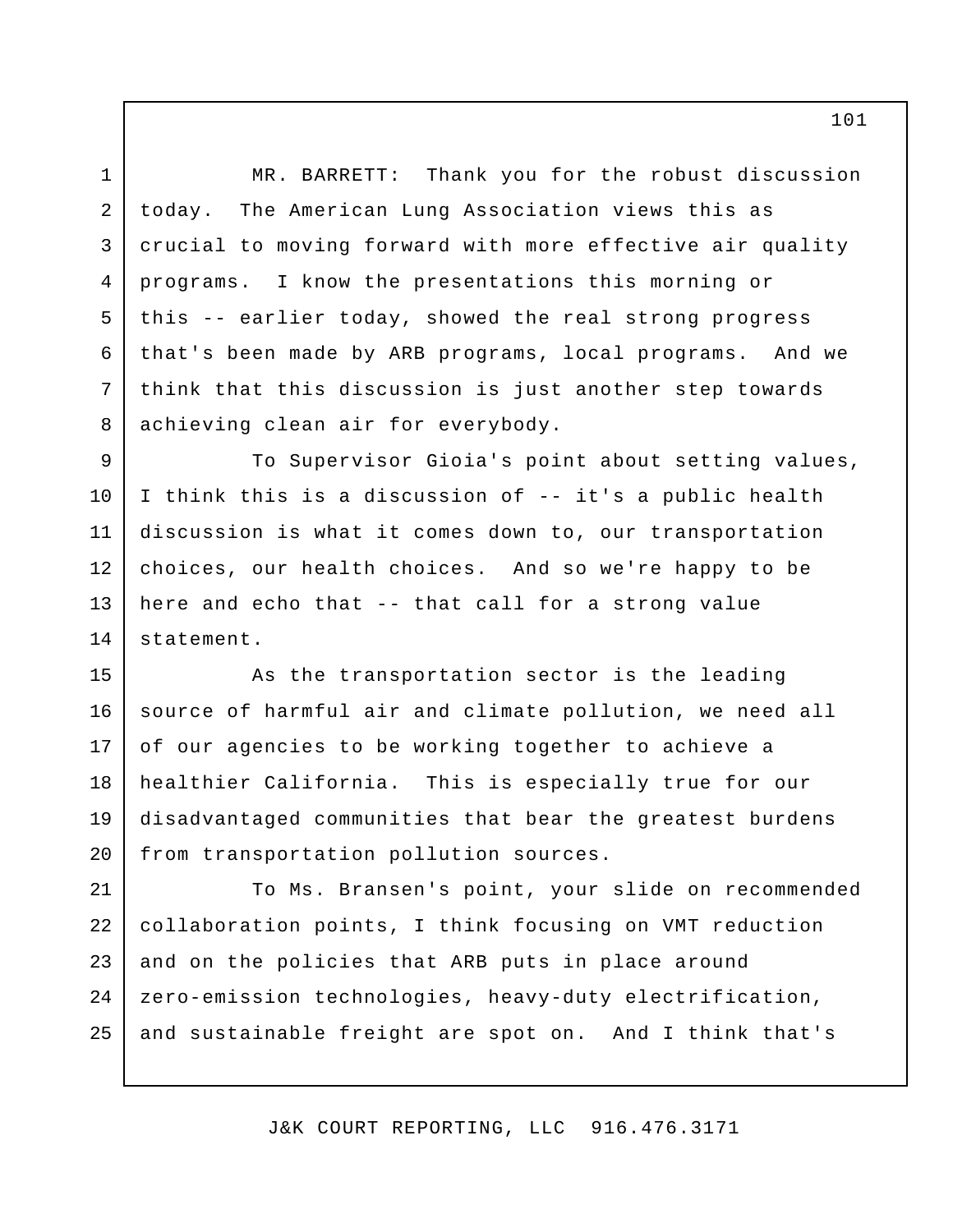where this committee can have a really strong focus going forward. 1 2

We think the dialogue here can really help to achieve some of those scoping plan programs to reduce VMT, increase active transportation that improves public health, while reducing our air pollution challenges. 4

I wanted to also say that on the air quality and technology side, I think these agencies are working together well and can continue to work together well to really make sure that our infrastructure investments through SB 1 the Volkswagen settlement, SB 350 really do align to make sure that the heavy-duty sector, the sustainable freight work all are aligned and making forward rapid progress to the electrification in the transportation sector. 7 8 9 10 11 12 13 14 15

So just to say that on both fronts, the VMT side of things, and the electrification and sustainable freight side of things, this dialogue can really help to align the -- the investment opportunities with our public health goals, and those values of achieving healthier Californians for all California communities. 16 17 18 19 20 21

So I look forward to the next discussion and look forward to working with all of you. 22 23

Thank you.

3

5

6

 $2.4$ 

25

And Bill Higgins is on his phone, I bet, not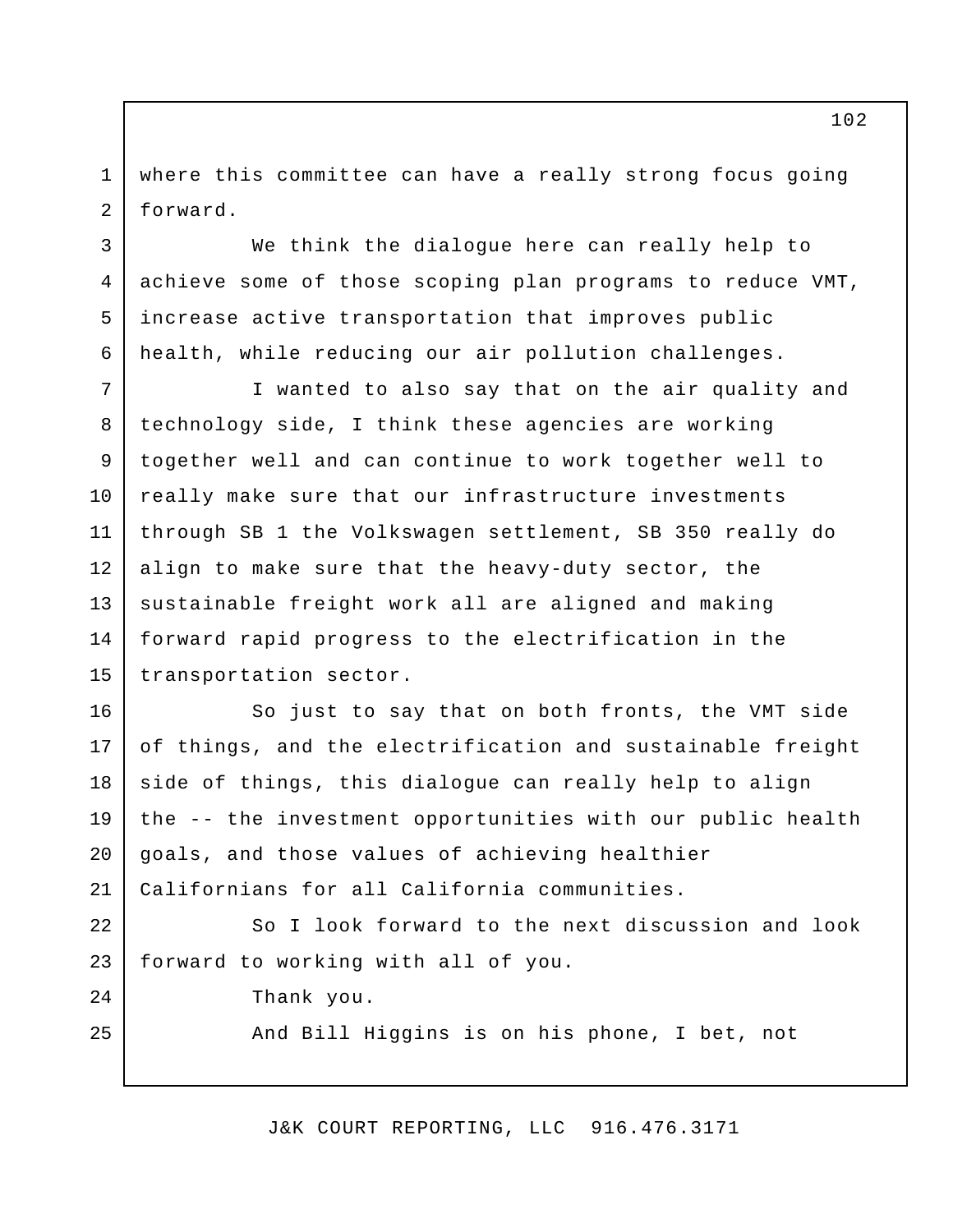listening. 1

2

3

4

5

6

(Laughter.)

MR. SAINT: Well, good afternoon, Commissioners and Board members. It seems like there's a common theme going here, so I'll skip right to about the second page of what I was going to talk about.

My name is Michael Saint. I'm with Campaign for Sensible Transportation from Santa Cruz, retired airline pilot with about 41 years of service. I retired three years ago. 7 8 9 10

And basically, what we've learned about VMT and not widening highways is that we also submit that the old and futile wails of trying to reduce congestion need to make way for what works. And our understanding is that charging a price for the use of the roads. 11 12 13 14 15

What we Californians can't afford to do is use highway toll revenues to expand new highway capacity for HOV or HOT lanes. The high cost of highway expansion will take the lion's share of toll revenues, leaving little, if anything, for public transit. The outcome would be truly regressive towards the working people. 16 17 18 19 20 21

I'll jump right to the summary. If we are serious about reducing traffic congestion, we need to bundle the strategy of converting existing highway lanes to HOT lanes - and I emphasize existing highway lanes - 22 23 24 25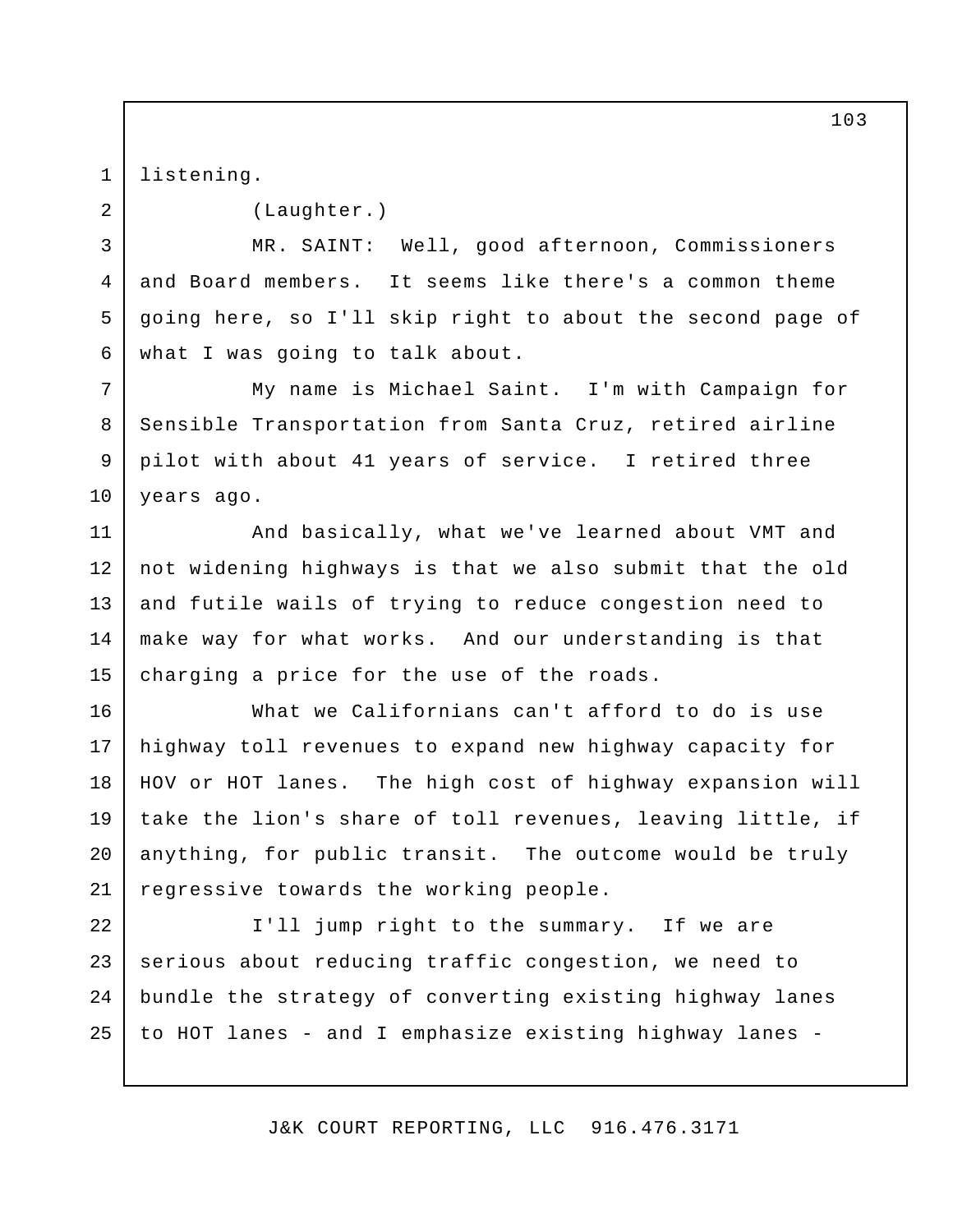with the revenue going to support effective transit alternatives. If we do that, we'll see our vehicle miles traveled drop, and with that our greenhouse gases.

1

2

3

4

5

6

7

8

A personal request here. In closing, we ask your guidance to the Santa Cruz County Regional Transportation Commission. The Commission plans to expand Highway 1 for four miles of aux lanes, and plans on asking the CTC for funding.

Guidelines for grants under the Congested Corridors Program, include funding auxiliary lanes. However, those guidelines also state that the purpose of those lanes be for improving safety. 9 10 11 12

The Caltrans Draft EIR on Highway 1 project that includes the aux lanes, concludes that there would be no safety benefit from the project. Even if we did a no-build, it would be identical. 13 14 15 16

Could you please ask your staff to advise our RTC that their grant application to the Congested Corridors Program would be stronger if instead of aux lanes, it included one or more other options currently understudied -- or being understudied by the RTC's Unified Corridor Study. 17 18 19 20 21 22

Number one would be bus on shoulder of Highway 1, transit on the abandoned rail corridor, and enhanced bus service on Soquel Freedom Corridor. 23 24 25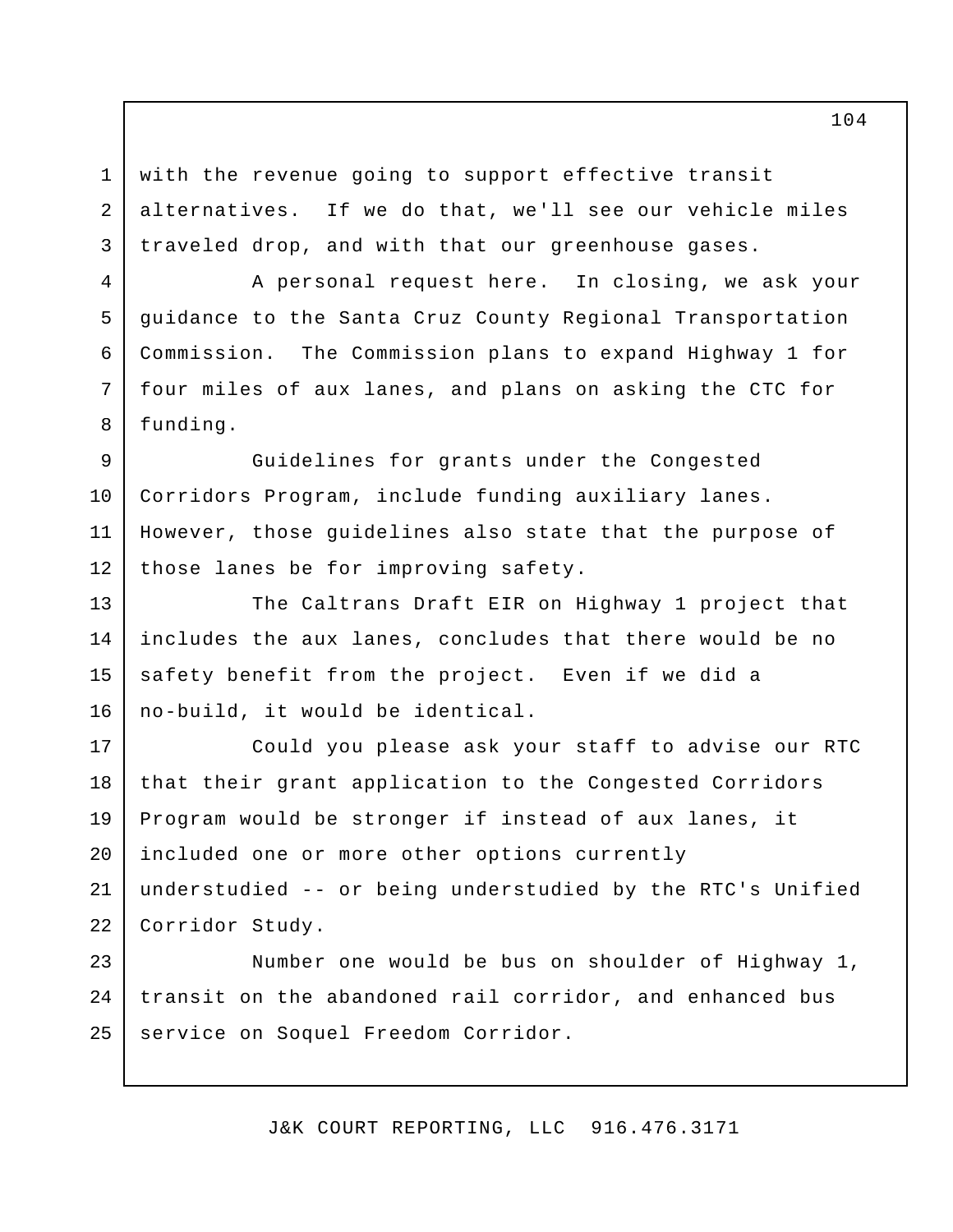1

Thank you.

MR. LONGINOTTI: Good afternoon, Commissioners. My name is Rick Longinotti. I'm part of the crew from Santa Cruz. I wanted to bring your attention to something that occurred to us when we checked out the Sustainable Communities Strategy for our region which is AMBAG, Association of Monterey Bay Area Governments. 2 3 4 5 6 7

It's a deep flaw that I think if it's statewide, it could really mean that SB 375 is not being implemented. The flaw is that according to the EIR on the SCS, vehicle miles traveled by 2040 will increase by 24 percent. That's bad, right? 8 9 10 11 12

But according to the EIR, greenhouse gases by 2040 would drop by 22 percent. So how does that happen? How do you get VMT increasing and GHGs dropping? 13 14 15

Well, it might vehicle efficiency, right? Well, they're not supposed to count vehicle efficiency. SB 375 is about land use and transportation, not supposed to count statewide mandates on vehicle efficiency. So how do -- how in the world do you increase VMT and get reduced greenhouse gases. 16 17 18 19 20 21

Somehow, the model is spitting out something that cannot be explained in real life. Okay. So that's a problem. And if that's a problem for us, it's a probably a problem for you region too. 22 23 24 25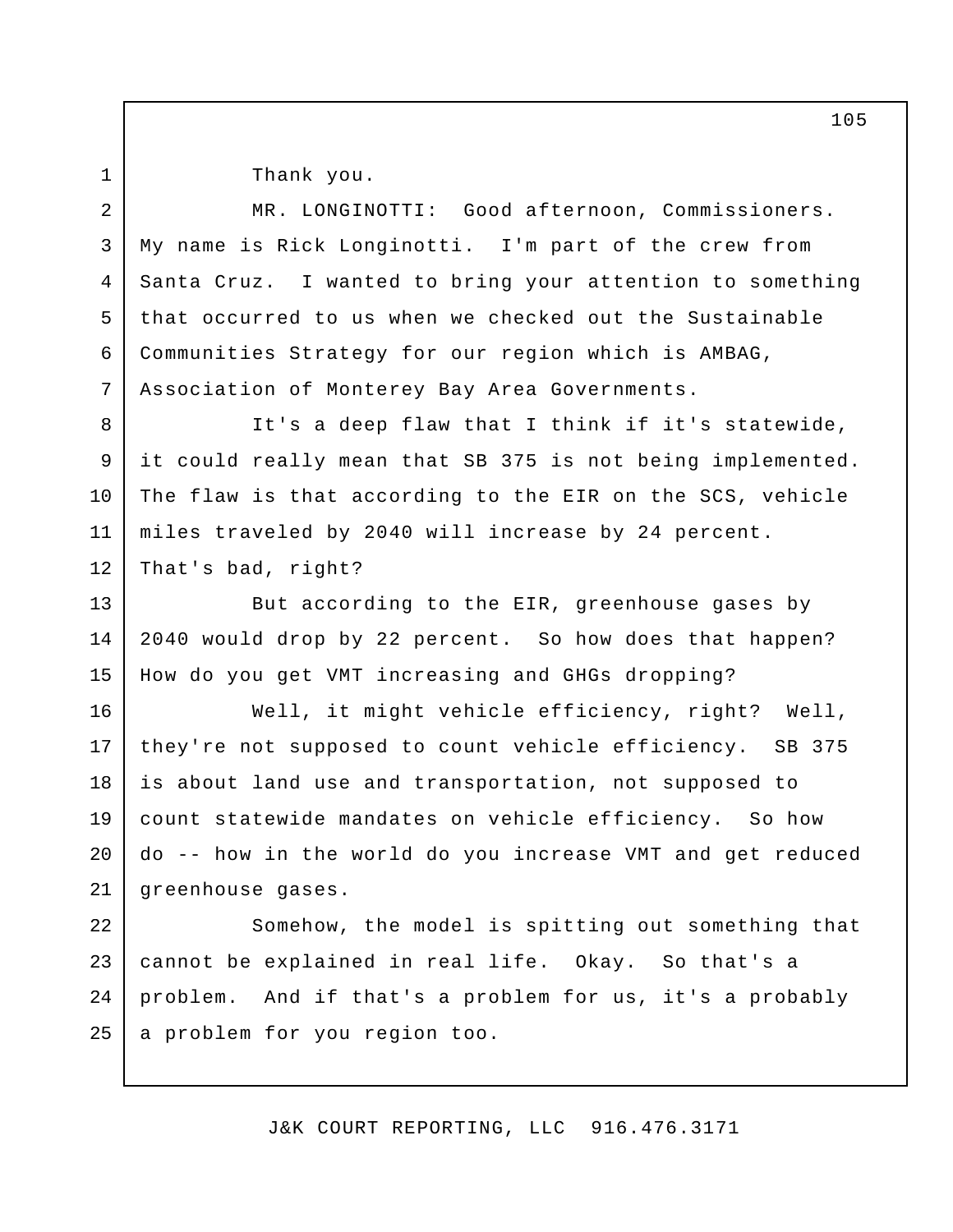What happens is, is in our AMBAG is that according to the EIR, the Sustainable Communities Strategy results in this great drop in greenhouse gas emissions, whether or not you do a Sustainable Communities Strategy.

1

2

3

4

5

6

7

8

9

10

11

12

13

14

15

In other words, the no-project alternative is virtually identical in terms of its greenhouse gases outcome, as if you have the plan. So all the hours, and all the time people spend working on a plan, and it's meaningless. So that's a serious problem.

So I just wanted to add to what Mike Saint just said, which is our organization invited Susan Handy, a professor a UC Davis, down to Santa Cruz. And she spoke about induced travel. And we all though that, you know, when you add lanes to a highway, you get induced travel, the highways fill back up again.

What I didn't know, what really turned my ahead round is that if you add a transit on our abandoned rail corridor, which parallels the highway, the highway will temporarily lose traffic, but you'll get that induced travel back again, so whether it's a highway expansion or transit, you'll get more congestion. 16 17 18 19 20 21

So that suggests that the goal of SB 1, which is congestion and relief, we need to question, do we really want congestion relief? If we do, it's toll roads. And if don't want a regressive tax, we need to turn that 22 23 24 25

J&K COURT REPORTING, LLC 916.476.3171

106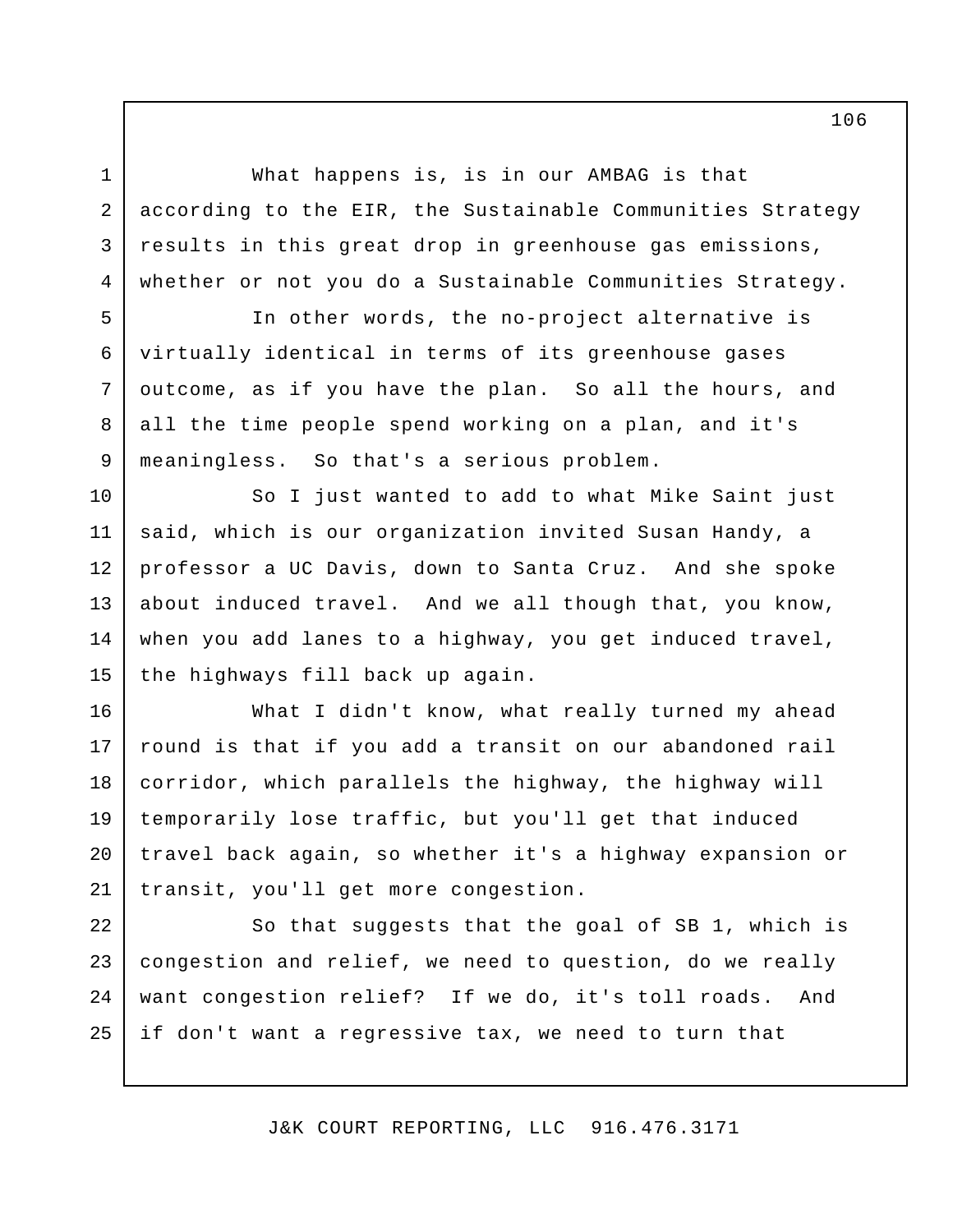around, so that the tolls benefit transit. 1

2

3

4

5

6

7

8

9

If people can get on a bus and give up one car per household, that's an enormous progressive measure and not -- no longer regressive. Thank you.

MR. GARRET: Good afternoon. I'm Brett Garret from Santa Cruz. Thank you for holding this meeting. Transportation is very closely interlinked with air quality and climate. And we can and must improve all of the above, transportation, air quality and climate.

I see a contradiction in my local governments in Santa Cruz supporting transit demand management on the one hand, while the county wants to build highway lanes, and the city wants to build parking lots. 10 11 12 13

I believe building new automobile infrastructure is basically the opposite of transportation demand management. To meet both goals, transportation and clean air, we need to support transit. In particular, I think we need to support new forms of transit, such as solar powered personal rapid transit or PRT. I'm very impressed with some of the innovative PRT systems that are being developed here in California. 14 15 16 17 18 19 20 21

For example, skyTran in Mountain View, very small pod cars suspended from an elevated monorail. There's CyberTran in Richmond, which is more of a group rapid transit, larger vehicles on rails with solar panels 22 23 24 25

J&K COURT REPORTING, LLC 916.476.3171

107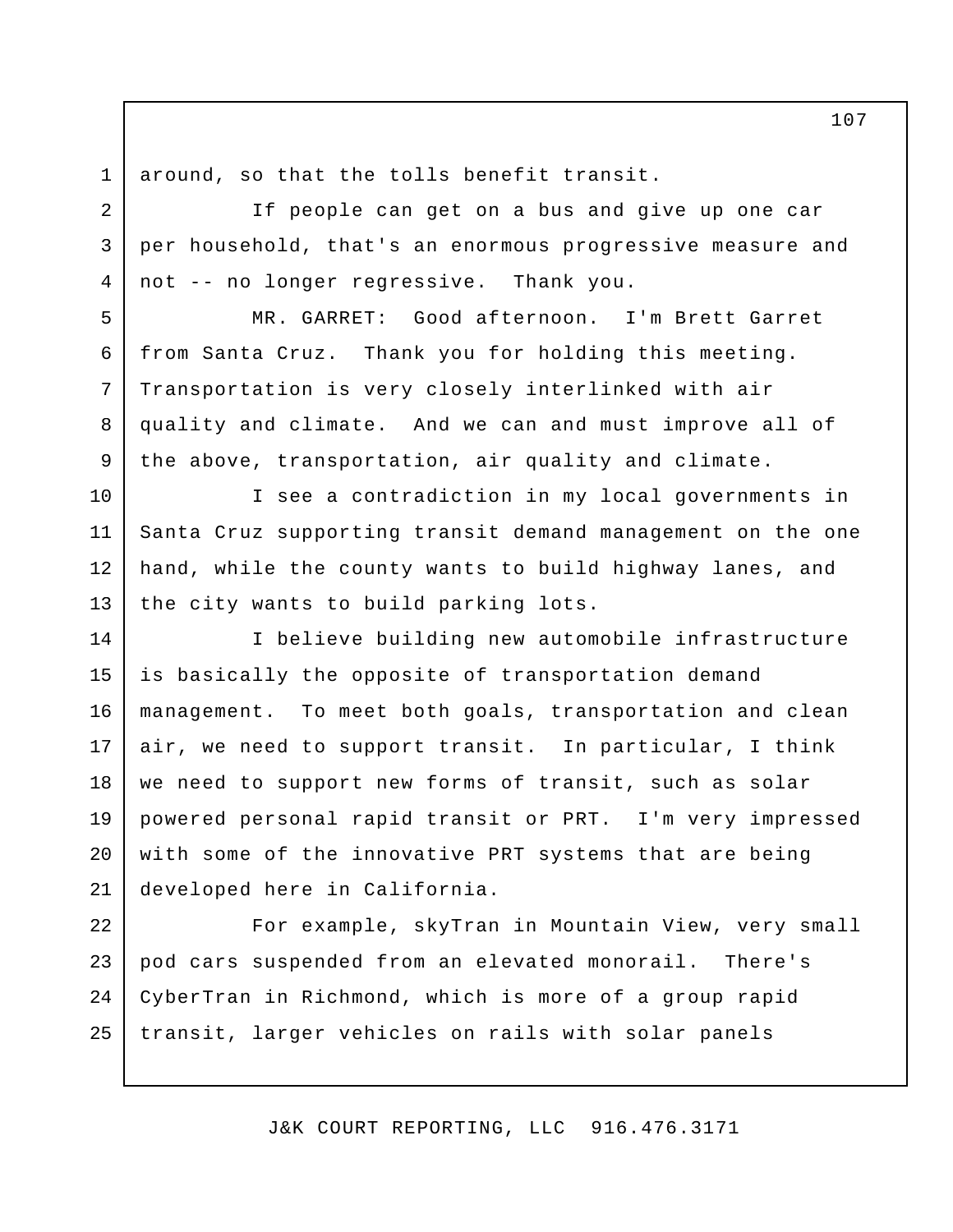overhead powering the whole system, and Spartan Superway being developed at San Jose State University. 1 2

I advocate funding pilot programs using these technologies, so that people can see the potential of a modern personal rapid transit system. These systems are efficient, because pod cars are lightweight, and the system allows going from point to point without stopping. Also, fewer empty seats in motions. I think a train or a bus is pretty efficient when it's full. But what happens we have so many empty vehicles going up and down in the middle of the day that overall it becomes not very efficient. 3 4 5 6 7 8 9 10 11 12

Whereas, pod cars are there when they're needed, and you don't need to run a lot of empty pod cars all over the system in order to provide the service. 13 14 15

Elevated transit is safe, because it can -- it can't run over pedestrians. It's above them, and it's fast because its flies over the congested traffic. And it's a small footprint on the ground. Very good land use. It's a very robust form of transportation with low operating costs. 16 17 18 19 20 21

There's a system Morgantown, West Virginia that has solved a lot of their traffic issues since the 1970s. It was a Richard Nixon project. Just think what a modern system could do. 22 23 24 25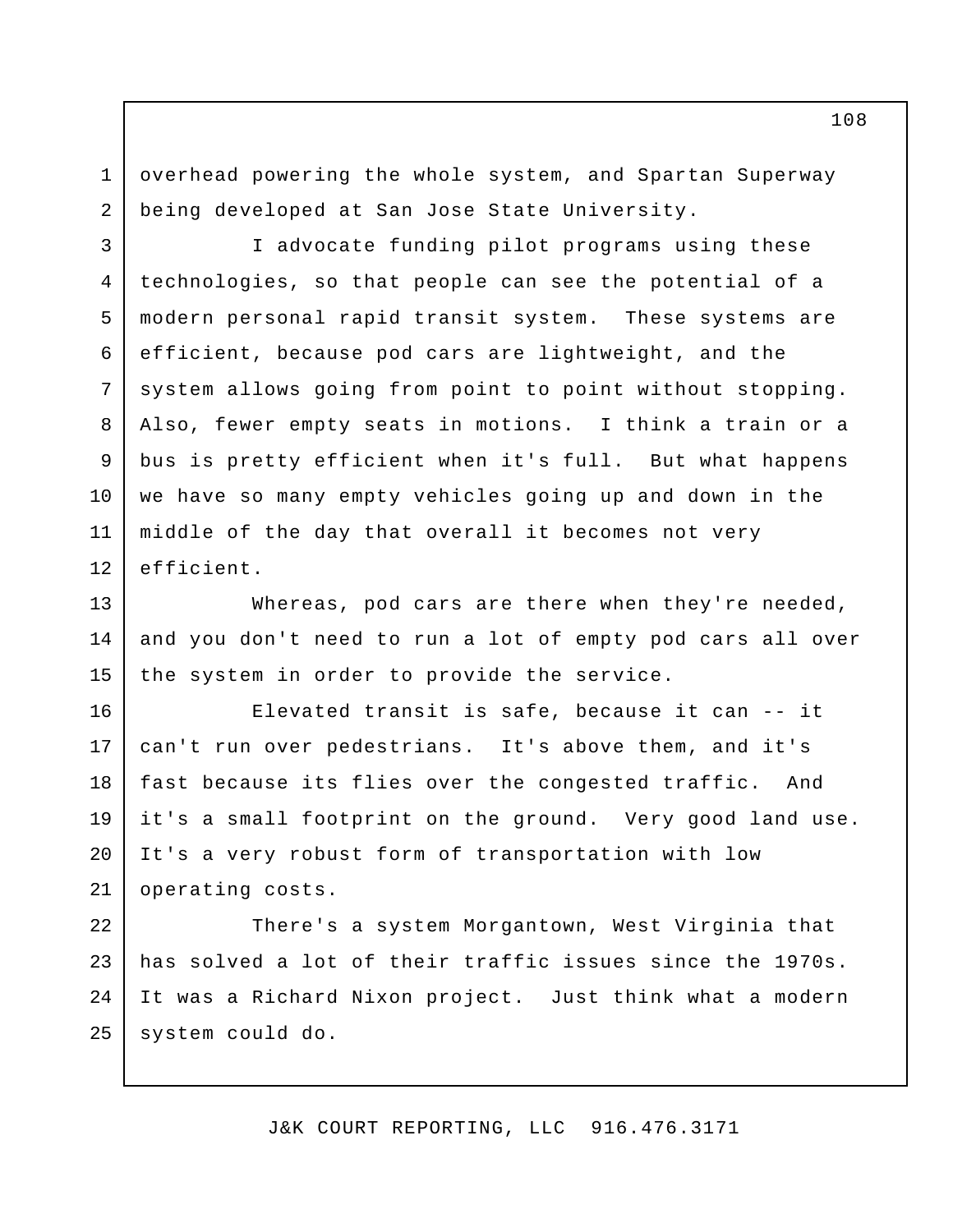Please prioritize transit projects over automobile projects. And, in particular, plus support innovative projects that provide new carbon-free alternatives to being stuck in traffic.

Thank you.

1

2

3

4

5

MR. JORDAN: Okay. Two and a half. Thanks, folks, for everything you're doing. And thanks to all the other people here who have been participating in this meeting. My name is Joe Jordan from the west side of Santa Cruz. You may wonder how many -- how we all got here. We all got here in one box, one solar electric vehicle. My Chevy Bolt, B as in Baker. No fossil fuels involved. 6 7 8 9 10 11 12 13

The only thing that would have been more sustainable -- in fact, we picked up Professor Dan Sperling on the way. He just left the door though, so he's missing this party. But anyway, the only thing that would have been more sustainable would be had we taken the bus and train, but we couldn't quite work out the timing on that one. But anyway, I am going to have enough miles to get back to the west coast. 14 15 16 17 18 19 20 21

I couldn't have said it better than all of my co-conspirators here from Santa -- the Peoples Republic of Santa Cruz. But I want to kind of concentrate on what Mike Saint said, because we have had this gargantuan 22 23 24 25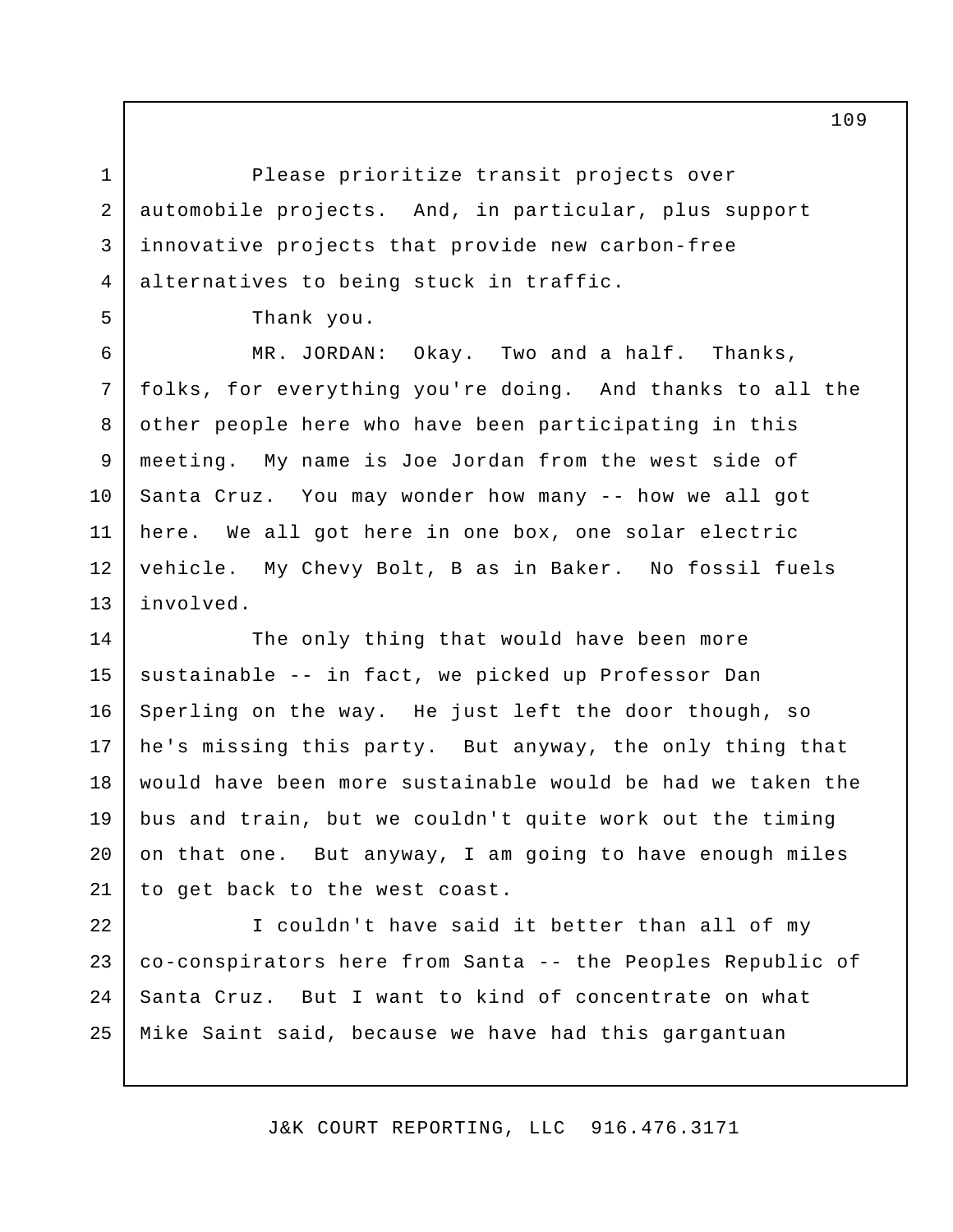battle there amongst people who are all into sustainability at loggerheads on money for really cool sustainable transportation projects, and then money for widening this damn freeway, Highway 1, in rush hour. I don't know if you al have ever experienced that parking lot.

1

2

3

4

5

6

7

9

10

And there are better ways to do it. And we need to find those better ways. There's kind of a deal that was made, where money has been allocated. But the RTC, Regional Transportation Commission is going to come crying to you folks asking for money, expecting to get money to build those auxiliary lanes. And there is no good justification for the reasons that Mike Saint just cited. 8 11 12 13

The only possible justification is that it's supposed to increase safety, but it won't. So there are a whole host -- and one of which hasn't been mentioned yet, but we got JUMP bikes just like you folks do here now. We're apparently the only four cities in the country that have this. The electric bikes that are shared. 14 15 16 17 18 19

I used to say for a tenth of the cost of the eighth of a billion dollars you want to spend widening the freeway, you could just buy everybody electric bikes. Well, they've essentially done that. And it's a lot more manageable, because those people don't own them. They're not responsible for the bikes. The company is, and it's 20 21 22 23 24 25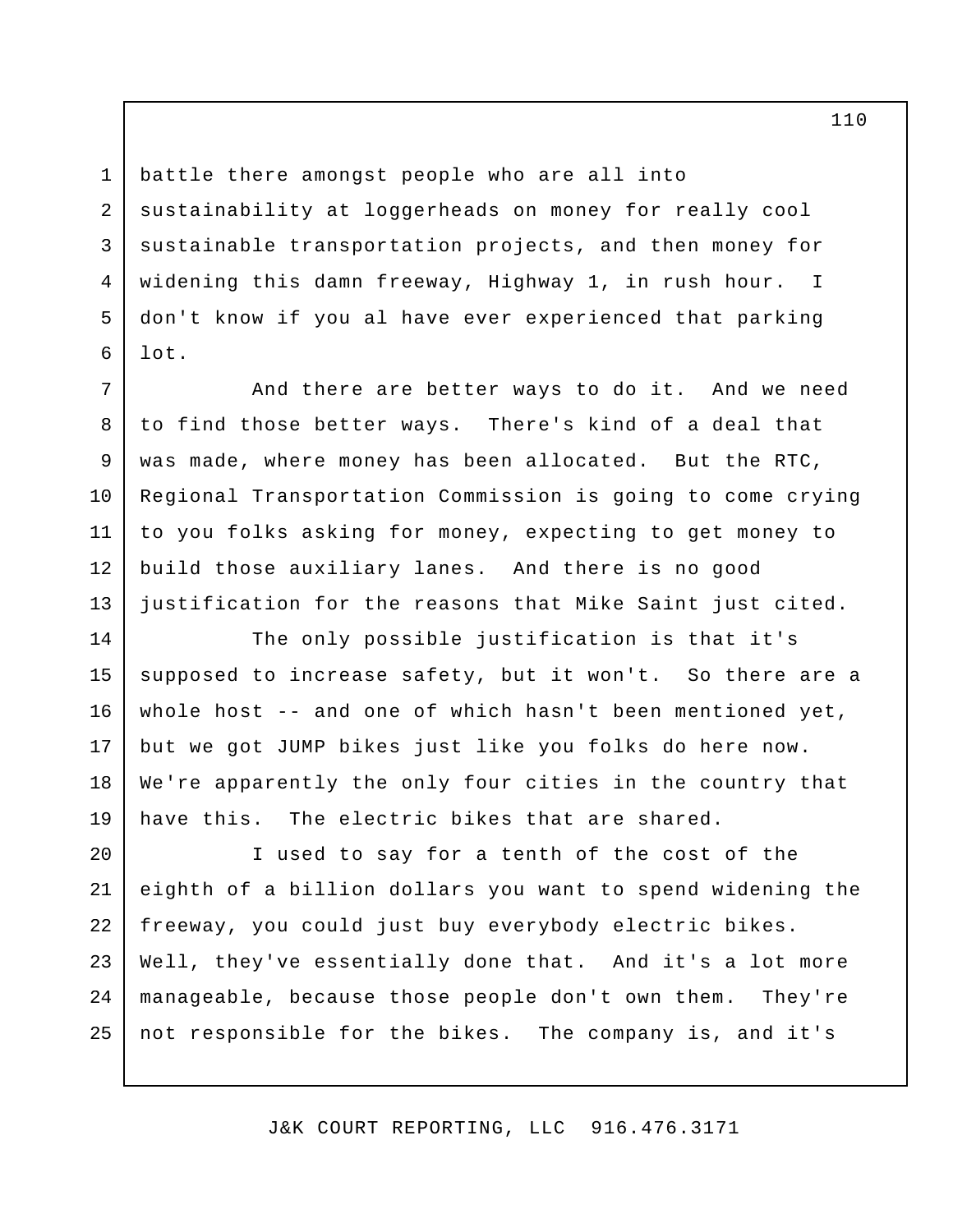working wonderfully. Thousands of people are using them. Each bike gets many rides per day. We need to expand that county-wide and all over the state. 1 2 3

And with innovative solutions like that, and the PRT, which I was into long before even Brett was. I kind of helped bring him into that. But anyway, go PRT, solar powered PRT. That's future stuff. Maybe not quite so far away as you might think it.

But anyway, I think my time is up. But thanks a lot for everything and have at it. 9 10

(Laughter.)

MS. WISE: Good afternoon. My name is Ella Wise, the State Policy Associate from Climate Plan, a network of more than 50 organizations statewide working on creating more healthy, sustainable, and equitable communities. 12 13 14 15

We're really excited by the opportunity provided today, bringing together two powerful bodies in what I think is the fifth largest economy in the world, or something like that recently. 16 17 18 19

One is managing billions of dollars for our transportation system, and the other is leading the world in climate policy. And I'm so excited by the discussion today, prioritizing VMT reduction, and the need for land use and housing change. 20 21 22 23 24

25

4

5

6

7

8

11

As staff presented, the State -- the State's goal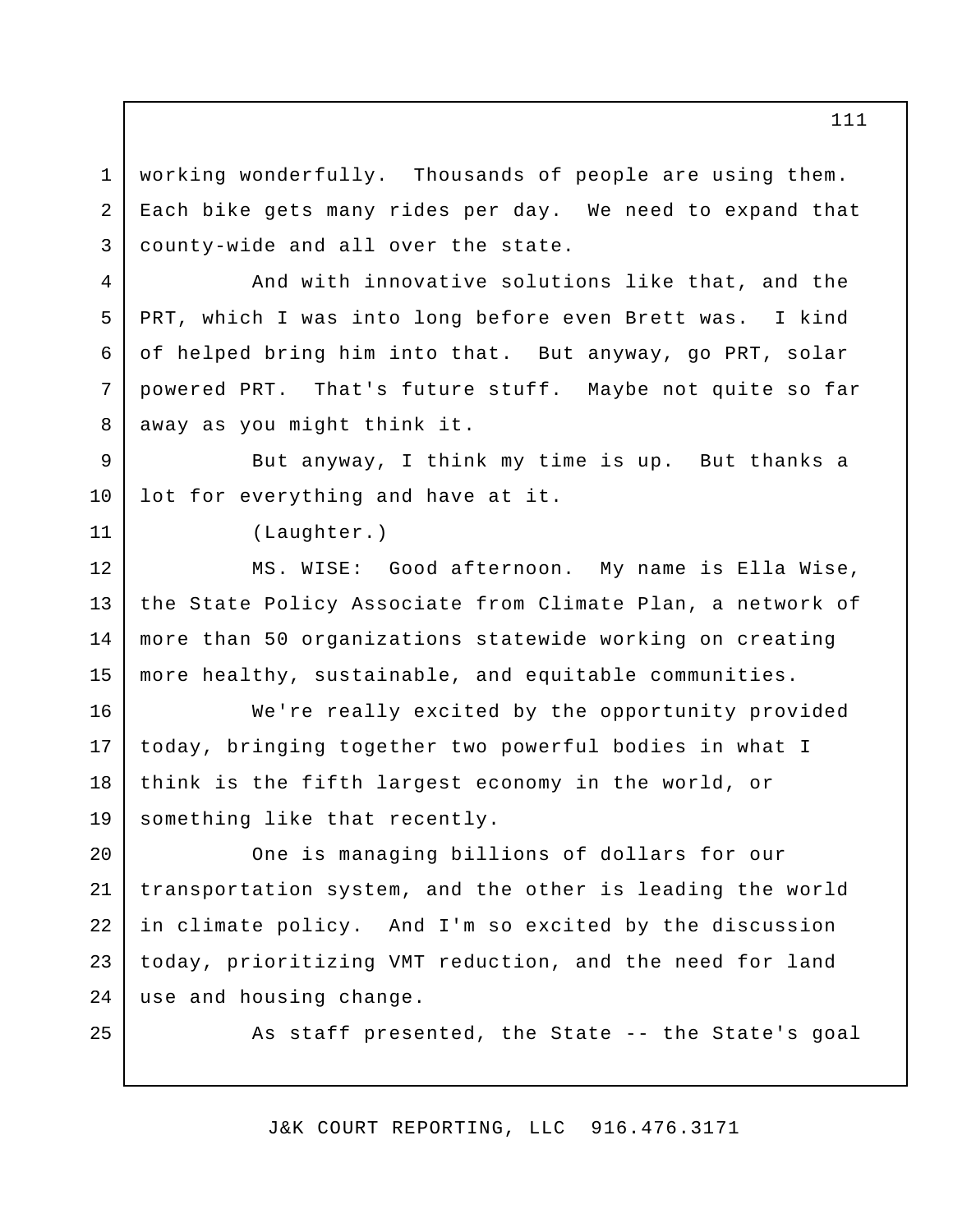is clear, we need to reduce transportation emissions. And the scoping plan lays out the path to get there. As already said, in addition to ambitious adoption of alternative vehicles and fuels, we also need ambitious VMT reduction. It's our job to invest in a transportation system that makes it easy and affordable for all Californians to live a healthy and sustainable life.

1

2

3

4

5

6

7

8

9

10

Already, ARB, CTC, and the regions have made progress towards this goal. But as we've discussed, it's not nearly enough. And we've distributed a fact sheet on transportation spending that shows our decisions, and the policies that govern those decisions, perpetuate business as usual. 11 12 13

And today, I feel the energy in the room that we're ready for change. In the past, we invested in a transportation system that required everyone to own a car. In the past, we invested in a transportation system based on Californians driving long distances, whenever you needed to get somewhere. In the past, the needs of low-income families and communities of color were ignored. In the past, we let freight pollute our communities. 14 15 16 17 18 19 20 21

No longer. It's time to shift dollars away from highway expansion, which, as my colleagues have already said, just subsidized driving to invest in transit, biking, walking. And to make those sustainable 22 23 24 25

J&K COURT REPORTING, LLC 916.476.3171

112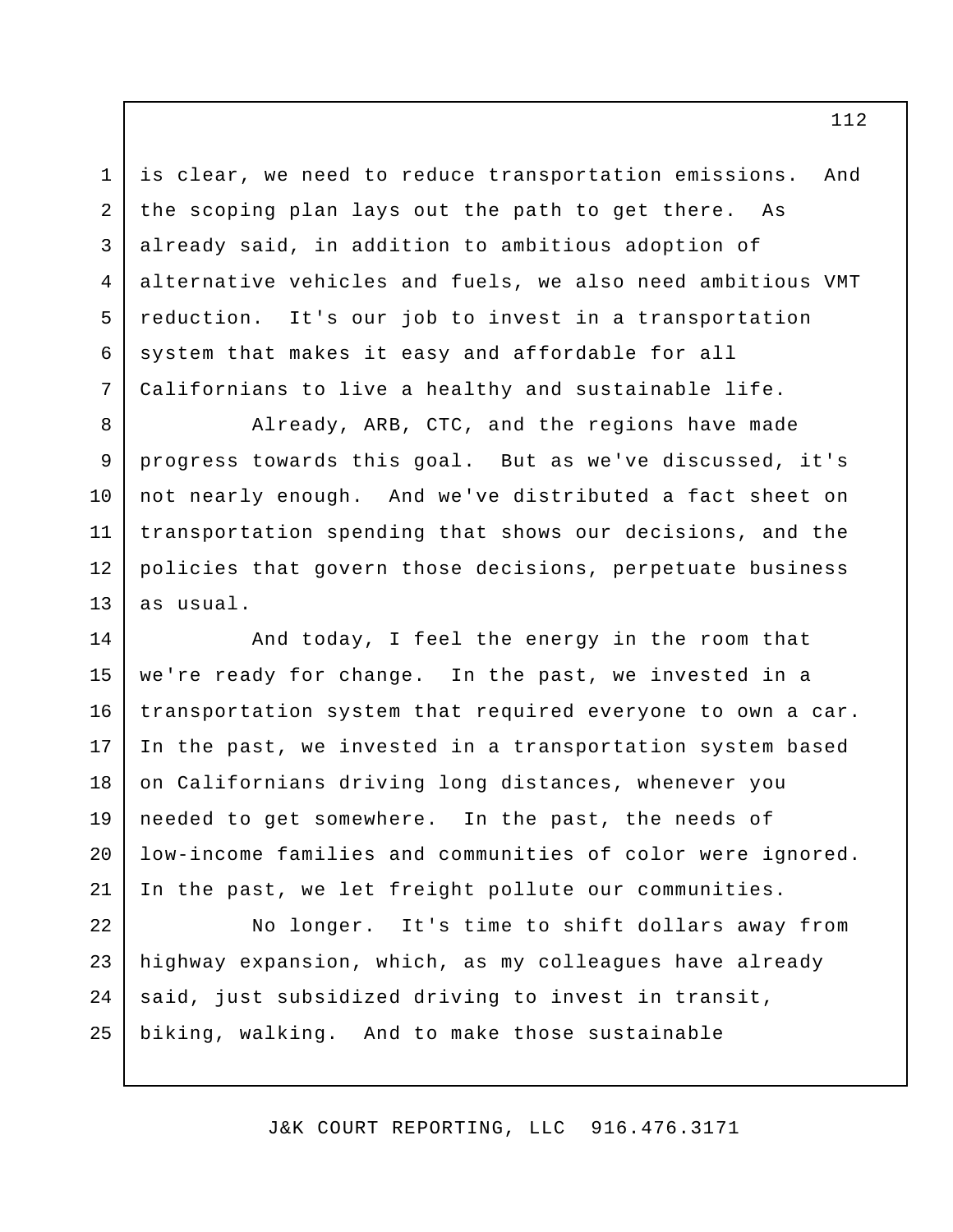transportation options an attractive option, and to pair those investments with strong anti-displacement policies. 1 2

This requires examining and shifting both our investments, and the regulations that guide the investments. Recent research from UC Davis supports the findings in this fact sheet.

And I just want to join with colleagues that we are asking for an interagency work group to continue the momentum from this meeting to talk about productive policy decisions that can lead up and be prepared for the December meeting. 7 8 9 10 11

12

3

4

5

6

Thanks very much.

MR. SANCHEZ: Hello. My name is Jared Sanchez. I'm with the California Bicycle Coalition, also known as CalBike. 13 14 15

I think, like Dr. Sperling, I have been anticipating this meeting quite a bit. I've been on the job for about a year and a half. And I think early on I quickly saw that disconnect and I'm really happy about the conversations that have been happening today. 16 17 18 19 20

I think they're going in a really positive direction. Thank you for ARB and CTC staff for being able to organize this conversation. Although, it's already been noted that it's mandated. But I'm glad that we're all getting on the same page, and really fulfilling some 21 22 23  $2.4$ 25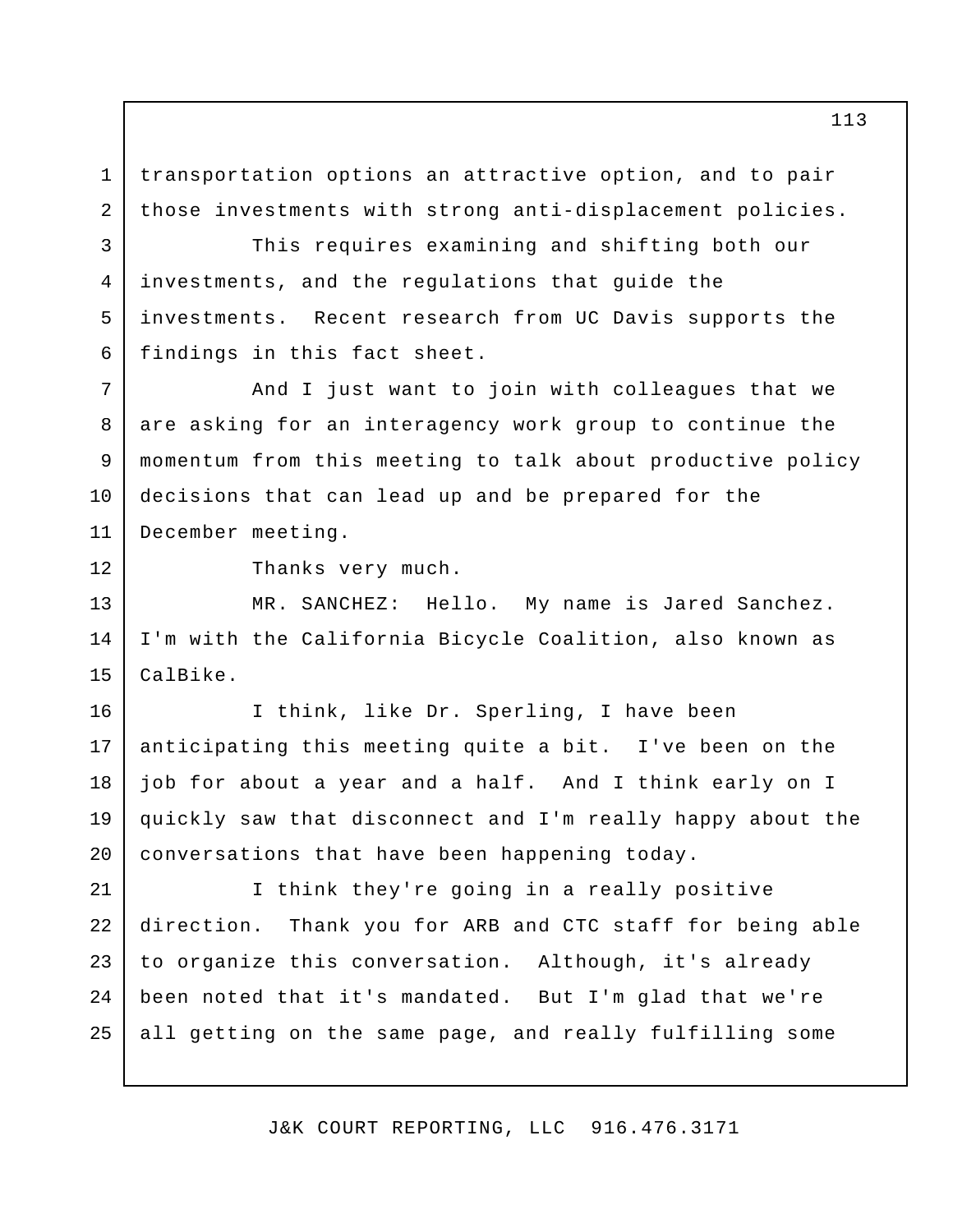1 2

3

4

5

6

7

8

of those goals that we've all talked about.

I just want to take a minute to talk about a letter that CalBike and other organizations submitted to the docket and sent on to around transportation justice. You may ask what transportation justice is. I think it's really set out clearly in the letter, so hopefully you were briefed on that. And if you weren't, just take some time to read that.

In the document, we provide some definition of that, and what it means, I guess, in terms of what environmental justice is, and what ARB has already well established into their agency, including the two appointed seats for EJ representation, which has been nothing but a positive step in that. 9 10 11 12 13 14

So we submitted the letter. We're also going to be submitting some principles, and some very specific action steps around what transportation justice is. Just to basically lay it out, there's certainly benefits and burdens to the transportation system, which includes, of course, the air pollution, GHG, and all the other burdens that are disproportionately placed on low-income communities, communities of color. 15 16 17 18 19 20 21 22

There's certainly plenty of benefits that are being implemented as well, including -- which is exactly the access and mobility questions. So it's really taking 23 24 25

J&K COURT REPORTING, LLC 916.476.3171

114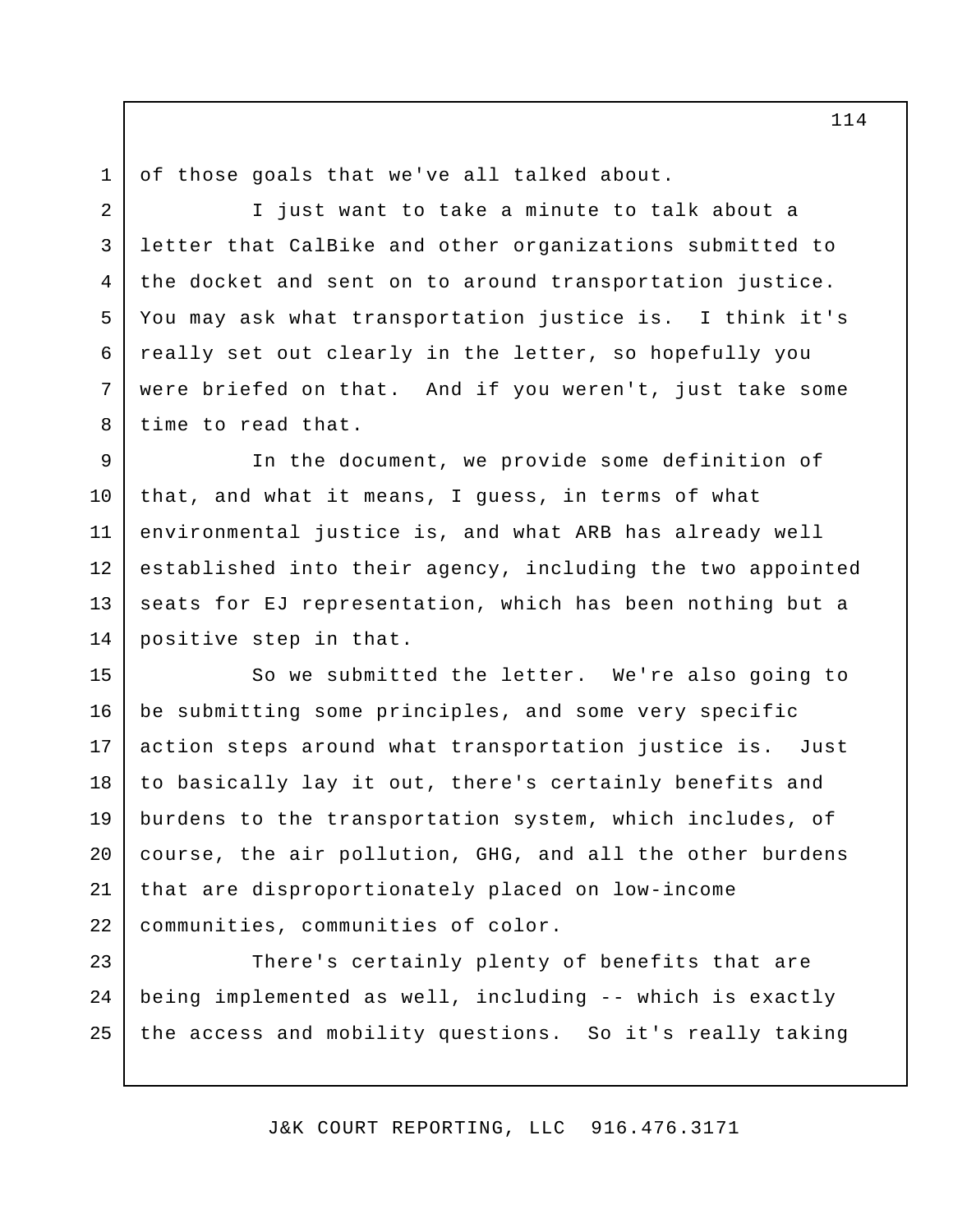two sides of the equation and not just focusing on the burdened side, but, of course, focusing on access and mobility and -- just as an important piece of the puzzle there. 1 2 3 4

5

6

7

8

9

10

11

Just to end up, of course, we are in full support of all the talks around VMT reduction, GHG reduction, zero-emissions freight with certainly alignment with those discussions. And as we see it, transportation justice really underlies all of that, as you can see in the document that we submitted and also the forthcoming principles, which hopefully will be helpful to you all.

Just to point out two specific things, as I wrap-up, about some further coordination is, one, real quick is the Low-Income Barriers Study for Clean Transportation, which was led by ARN and just finalized this year. It is a great document that assigns roles and responsibilities to both agencies, including others. And as just mentioned by Ella, this idea around interagency work group would be a great start and to include public members like ourselves and others to that table for future coordination. So thank you. 12 13 14 15 16 17 18 19 20 21

MS. RINCON: Good afternoon. Erika Rincon on behalf of Policy Link. We are also very excited to see the CTC and ARB come together in these joint meetings. We do believe that they represent an important opportunity to 22 23 24 25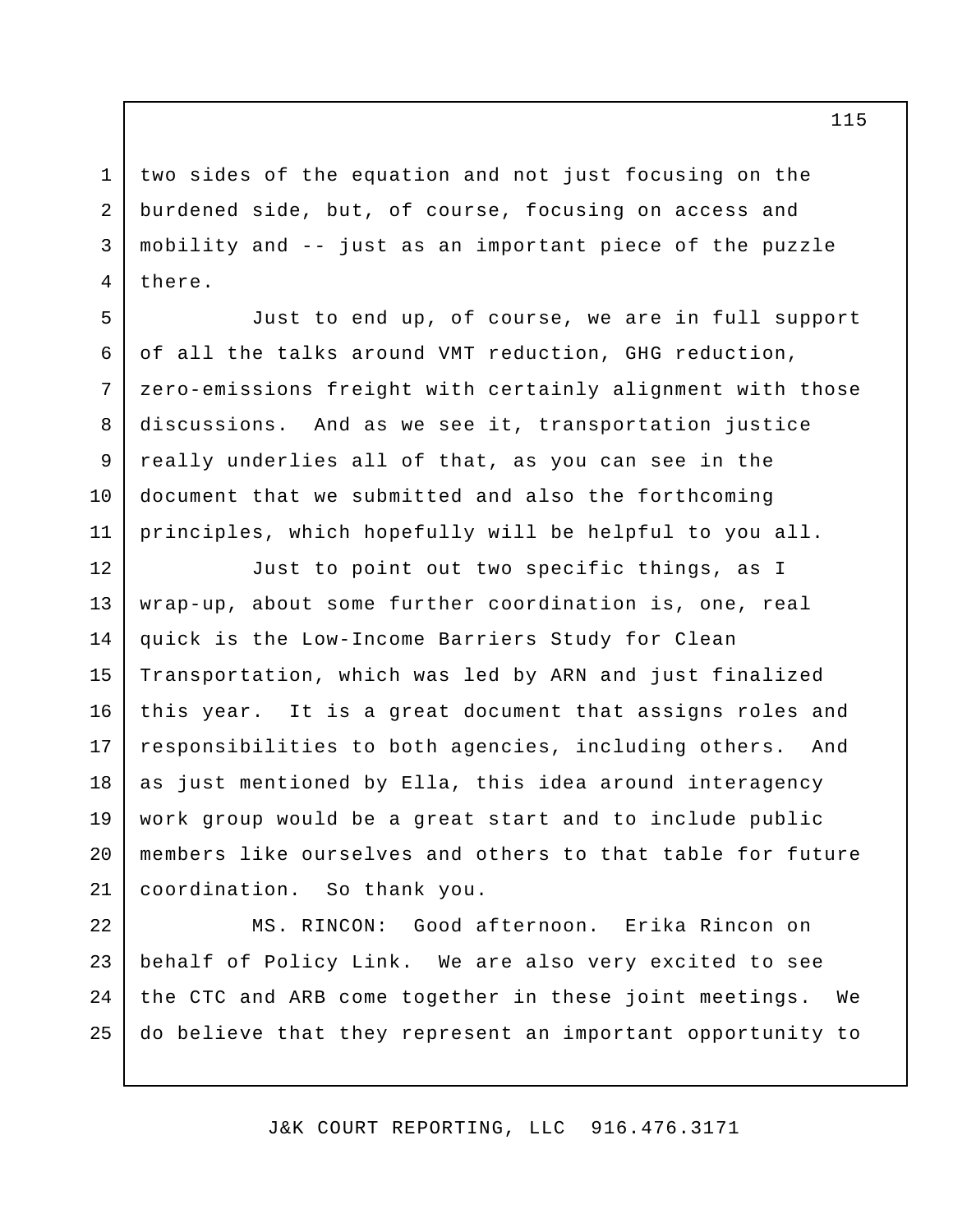really discuss and act on how the State can better address our climate, mobility, and equity goals through strengthening the administrative practices that you lead in both of your agencies and also implementing policies that can really support action and funding toward these goals. 3 4 5

1

2

6

We were also one of the undersigned organizations on the transportation justice letter. And I also wanted to express our support for the recommendations outlined in the VMT reduction letter submitted by Climate Resolve and Climate Plan, and the zero-emissions freight infrastructure letter submitted by Center for Community Action and Environmental Justice. 7 8 9 10 11 12 13

The focus of our work and interest really lie in all the different priorities that were laid out in the transportation justice letter and I just wanted lift up a coupe pieces of that. 14 15 16 17

One area is that we hope that through these - that through this joint coordination, we can really have a deeper conversation and figure out a way to advance policies that strengthen the public participation process for marginalized communities, so that they can better engage in the decision-making processes with regard to transportation investments that are impacting their communities. As we see far too often, their voice is very 18 19 20 21 22 23 24 25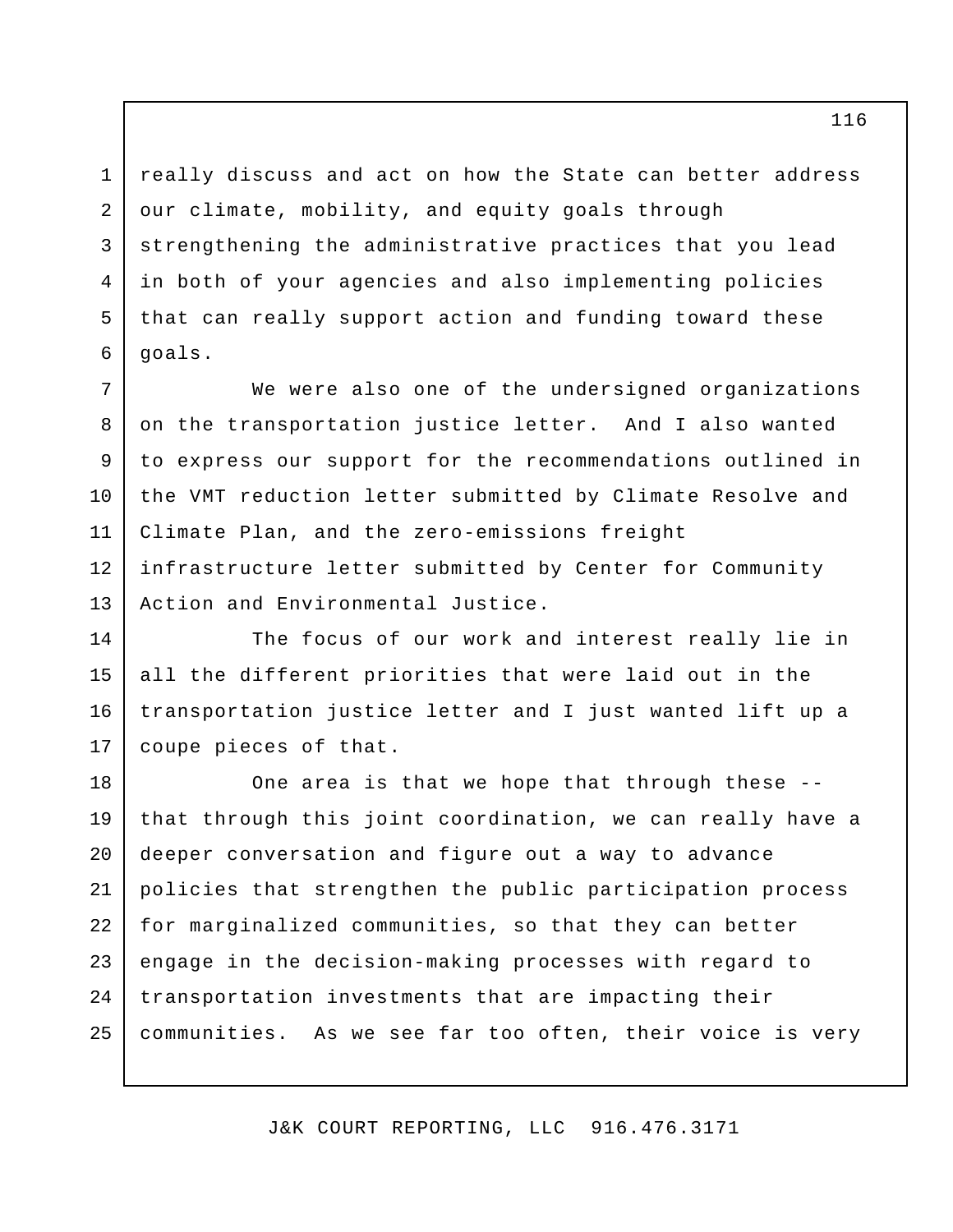much absent from the conversations and the decision-making processes. 1 2

We also support discussing and advancing strategies that not only make our transportation system more equitable at the State level, but that figure out how to do that at the regional level, and we do believe that the State should take a stronger role in this regard.

And lastly, I just wanted to mention that we welcome the opportunity to also discuss how we can better increase access to economic opportunity through targeting all the different transportation jobs and careers that are created within the sector to our communities that are experiencing the highest rates of unemployment and poverty. 8 9 10 11 12 13 14

Thank you so much for these joint meetings, and we look forward to working with you in the months ahead. 15 16

MR. HAMILTON: A little public service message. Move the mic back. In the other room over there, when people are talking it sounds like an attack. 17 18 19

(Laughter.)

3

4

5

6

7

20

25

MR. HAMILTON: It's coming out so garbled at times. So hopefully this spot will get you what you need. We've been dealing with it for, you know, an hour and a half now, so -- two hours. 21 22 23 24

(Laughter.)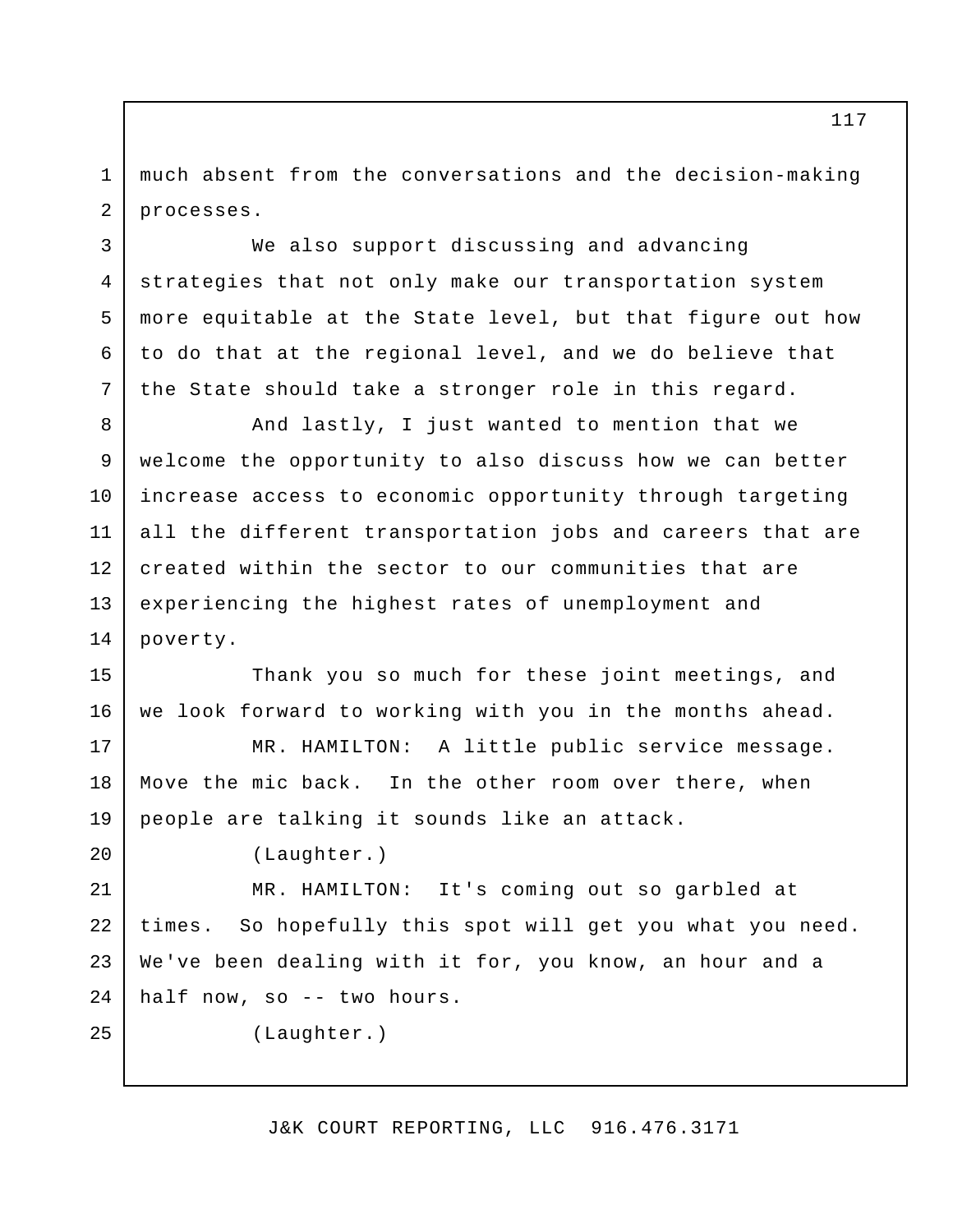MR. HAMILTON: So that's eating up my time. Anyway. My name is Kevin Hamilton. I'm the Executive Director of Central California Asthma Collaborative. I too am thrilled by this huge support of AB 179. Anything that brings the agencies together more constructively is going to be win from my perspective. You're asking about tangible things that you could do. I think short-term you could form a committee with membership from the CEC, from the CTC, and from ARB. And certainly the big tent the supervisor recommended would bring the housing folks into that. 1 2 3 4 5 6 7 8 9 10 11

I think the first thing you should do is take a look at a little something called the Greenhouse Gas Scoping Plan. And through that lens and the lens of the State Transportation Plan, and CEC's strategic plan, lay those documents out side by side with staff and really need some members from these Commissions and Boards to be on that same committee to show, you know, that level of commitment and interest, and to see where they align it, more importantly where they don't, and how we resolve those places where they don't, and help them both fit together more strategically, and more strategically utilize the really limited assets that we have available in the state to solve this huge problem that we have around transportation, housing, climate equity, and just 12 13 14 15 16 17 18 19 20 21 22 23 24 25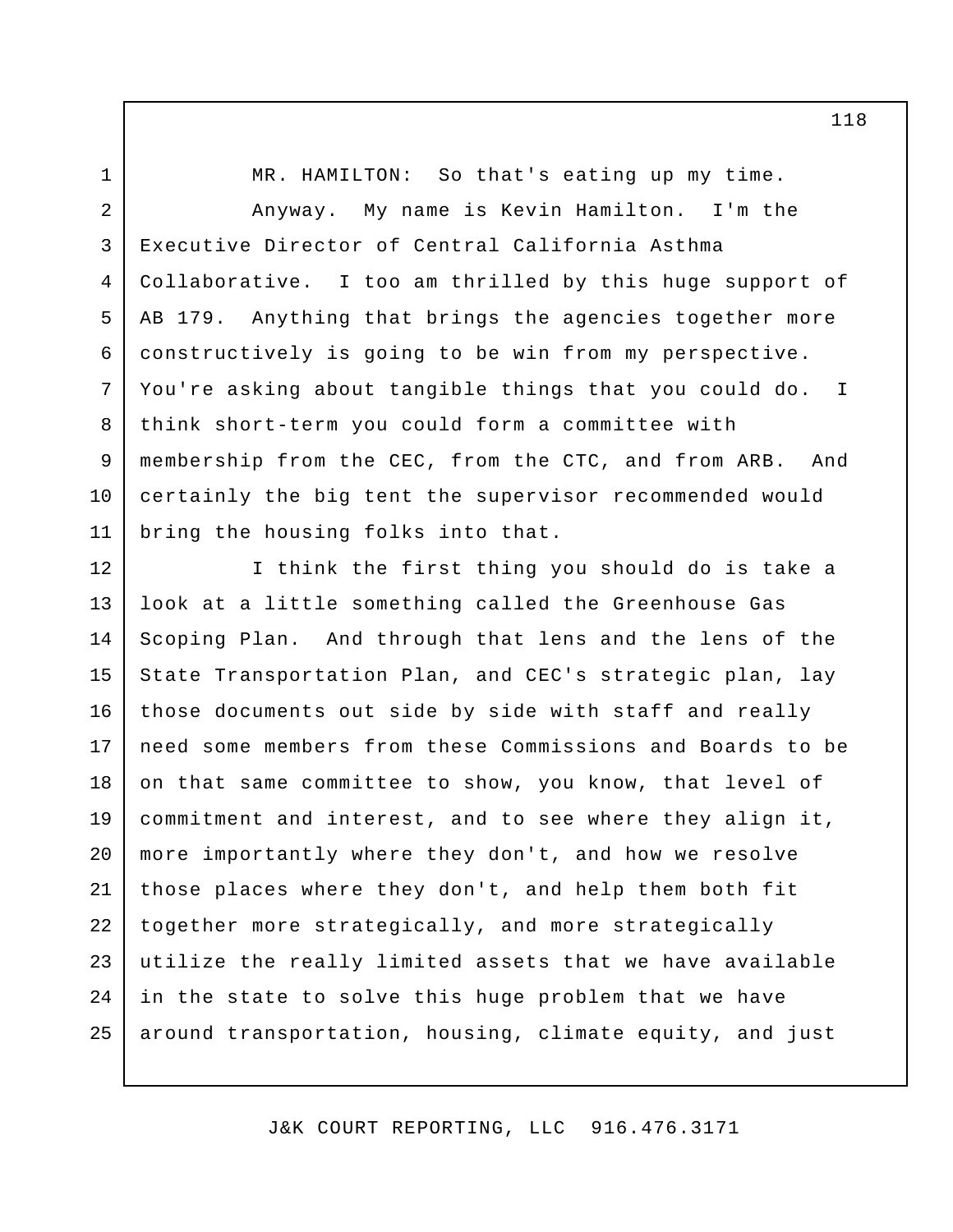1

18

fix this once and for all.

Because as long as these plans sit as outliers in their various silos, you're working to that plan. Your staff is working to those plans. So regardless of what happens here, and everybody comes together, feels great about it. I do, certainly. Not being facetious. But if something is going to get done, it has to get done through the lens of the plans you've committed to being the backbone of your work in this state. 2 3 4 5 6 7 8 9

So that's a substantive thing that you could do in the next year, I would say, if you were to sit down and get after it, develop a report from that with some recommendations about some reconciliation there. 10 11 12 13

The energy folks have SB 350. ARB has -- the list goes on, right? 375, 1550, 197, I mean, 617, 398. I don't know. I could just start at 1 and work my way up. 14 15 16 17

(Laughter.)

MR. HAMILTON: You folks also from transportation side have SB 1 now. That guides how you have to spend those investments. 19 20 21

Again, you're going to have to work through these plans that you've already been mandated to use. You've approved. Your commissions and boards have approved them. Let's take those, distill them, and come up with a single 22 23 24 25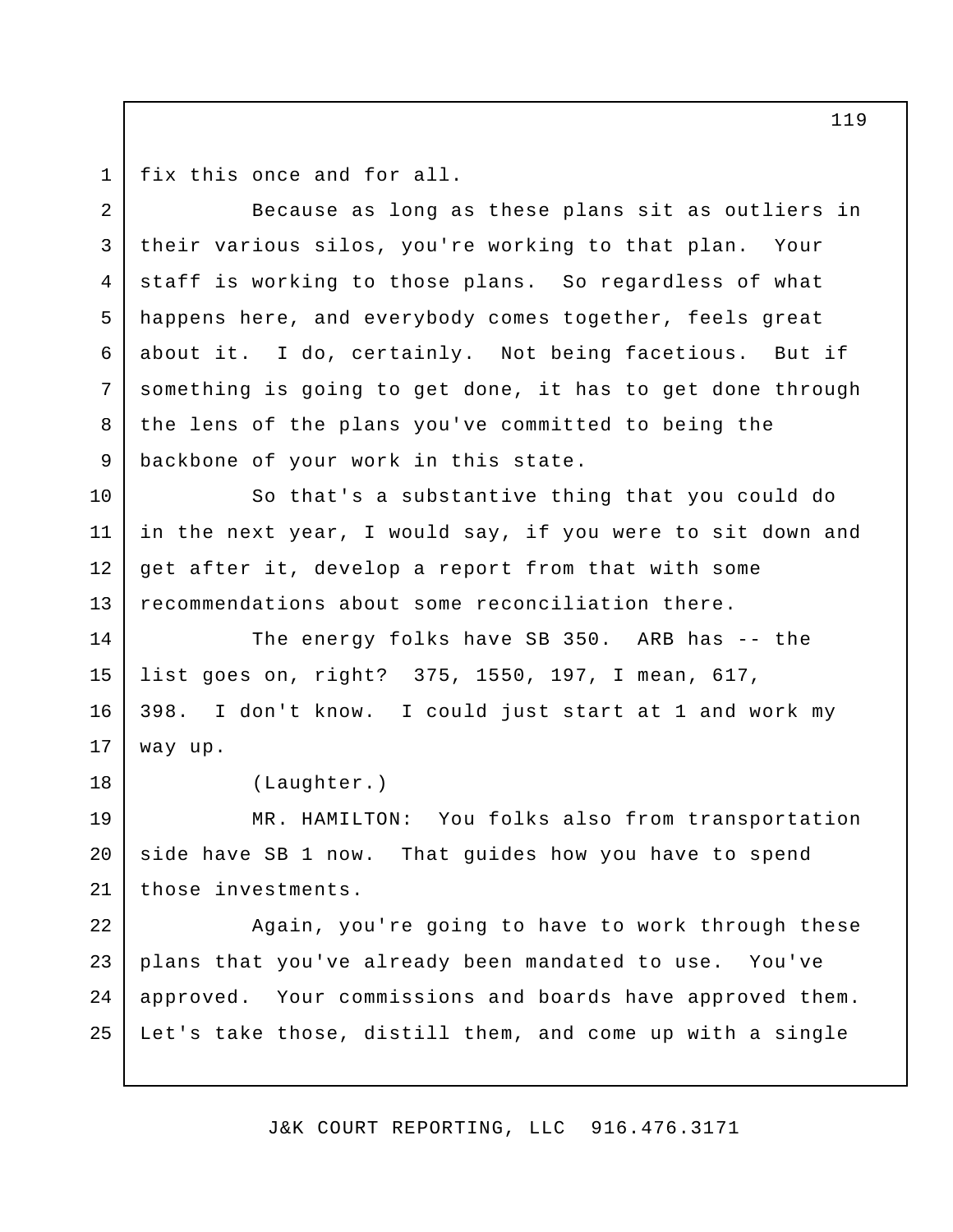plan that works for all Californians. Thank you. 1

2

3

4

5

6

7

8

9

MR. HALL: Good afternoon, Chairs Nichols and Inman, Board members and Commissioners.

I brought three items before you today, but the latter two apply only to the ARB, and I entrust them to Chair Nichols to follow up please.

And I'll just read this quickly. My name is Kevin Hall. I'm from Fresno. I'm with Valley Climate. And I'm just going to read to keep it sweet.

Both bodies here today are quite familiar with the human health risks associated with close proximity to major roadways. And while neither agency has direct land-use authority over adjacent uses, Caltrans does regularly sell remnant parcels created by new freeway construction and existing freeway expansion. 10 11 12 13 14 15

The comprehensive review of scientific literature cited in the ARB's guiding document, the May 2017 technical advisory, strategies to reduce air pollution exposure near high-volume roadways, includes 236 specific citations. Unfortunately, the Fresno-based work of ARB Board Member Dr. Balmes and his colleagues, titled *Ambient Air Pollution Impacts Regulatory T Cell Function in Asthma*, did not find its way into the advisory, at least not directly. It was published in 2010. And the lead author is Dr. Kari Nadeau at the Stanford University 16 17 18 19 20 21 22 23 24 25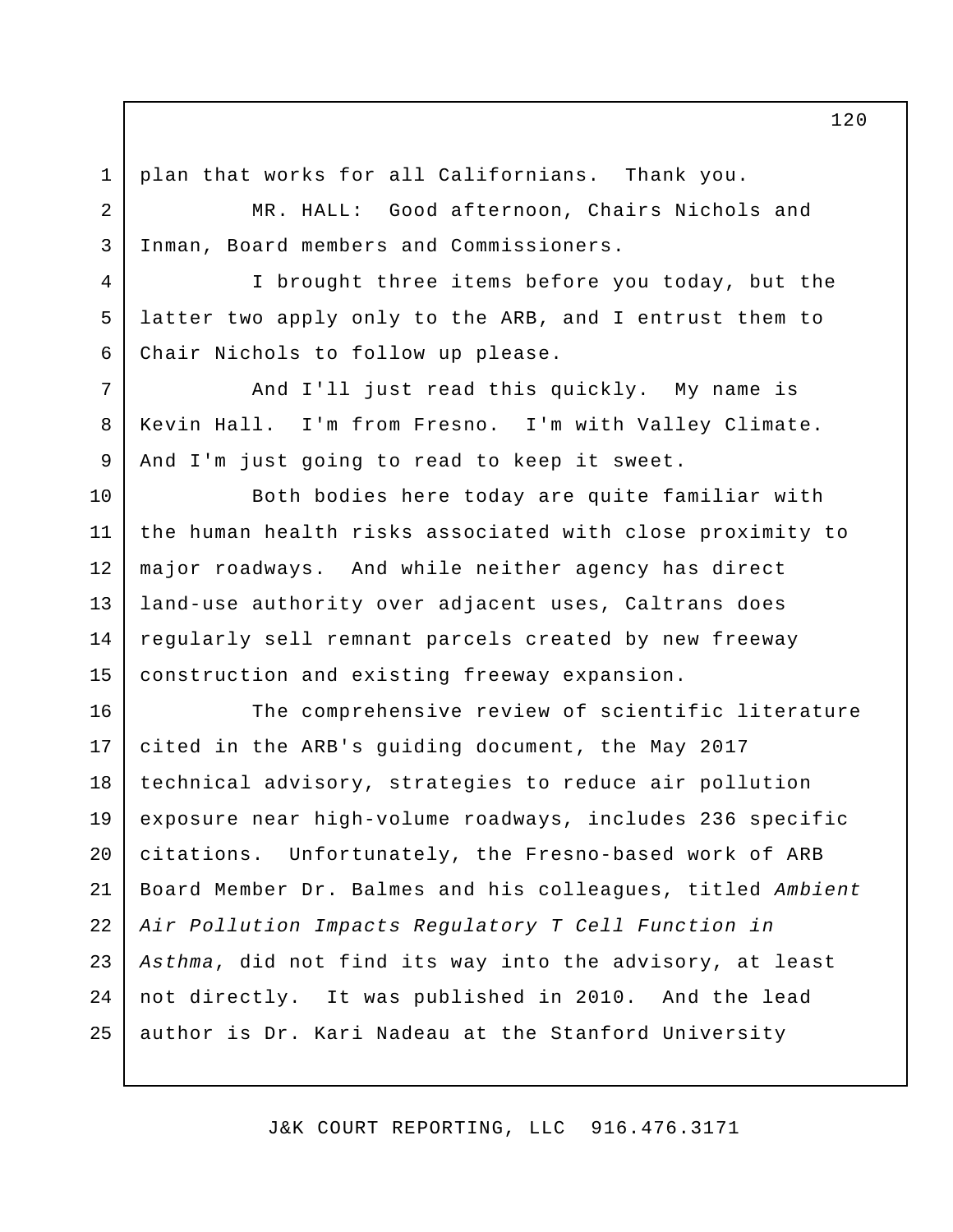1

20

School of Medicine.

A unique meteorological feature of Fresno and much of the San Joaquin Valley is our stagnant air pattern. The diurnal patterns that disperse pollution in other air basins are much weaker in our region during much of the summer, fall, and winter months. This leads to many more hours of exposure, and associated increased health risks than in other parts of the state. This joint meeting of both bodies and the 2 3 4 5 6 7 8 9

presence of ARB Board Members Dr. Balmes and Dr. Sherriffs offers CTC Commissioners a great opportunity to learn more from the experts, and ideally would lead the Commission to direct staff to further research the issue, and return with a policy recommendation regarding the sale of remnant parcels. 10 11 12 13 14 15

Specifically, Caltrans should consider attaching restrictive covenants to the parcels it sells, which would forbid the placement of parks, senior living centers, and other uses that house or attract sensitive receptors. 16 17 18 19

Thank you very much for your time.

MS. YOLANDA PARK: Hello. My name is Yolanda Park. And I am the environmental justice program at Catholic Charities of the Diocese of Stockton. And I thank you very much for this opportunity to speak to you all today. It's hot outside, so I'm glad to be inside. 21 22 23 24 25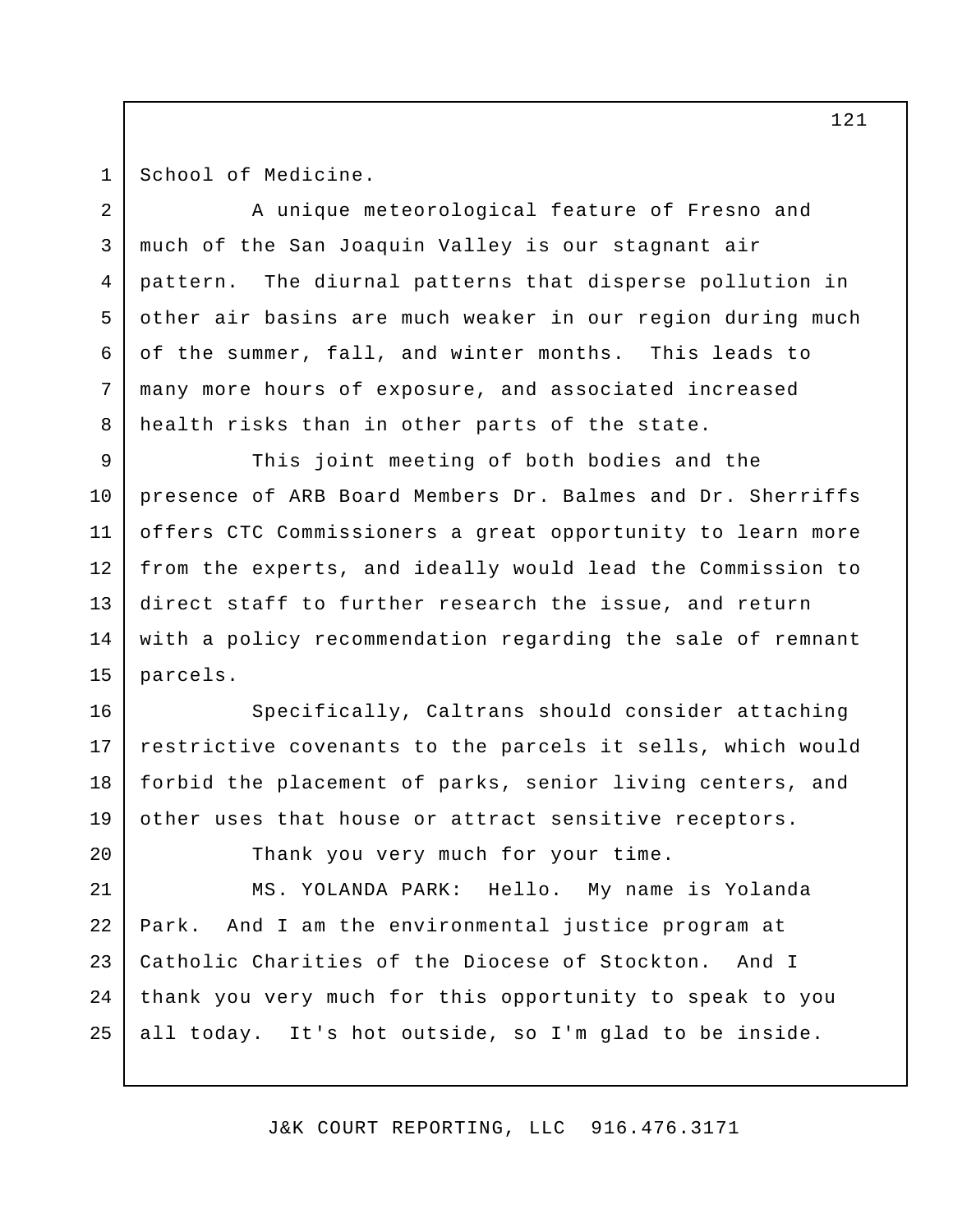I think these joint meetings are a great opportunity. And it's very exciting that we can all come together on these issues of equity, health, and air quality, and transportation, especially for our most vulnerable communities. I appreciate that the CTC and ARB understand that adding road capacity is not the answer to reducing air pollution or VMT. However, this message really needs to be made loud and clear at the local and regional level. 1 2 3 4 5 6 7 8 9

Unfortunately, there are COG staff and Board members in the valley who do not share the same concerns regarding VMT, and do not consider VMT reduction as coinciding with GHG reduction, or being a part of it. This also in -- tends to include city council as well. 10 11 12 13 14

The RTP SCS does not have any teeth for enforcement. Often, our biggest argument that advocates can make is how a good RTP SCS has a better shot at getting funding. We hope that this will be addressed. 15 16 17 18

Displacement is another issue. Therefore, we hope to see investments in sustainable mobility modes accompanied by robust strategies to minimize these displacement pressures. I invite you to consider the framing document titled *More Choices Less Traffic: Achieving Greater Efficiency and Equity from California's Transportation Investments*, and the fact sheet, Assessing 19 20 21 22 23 24 25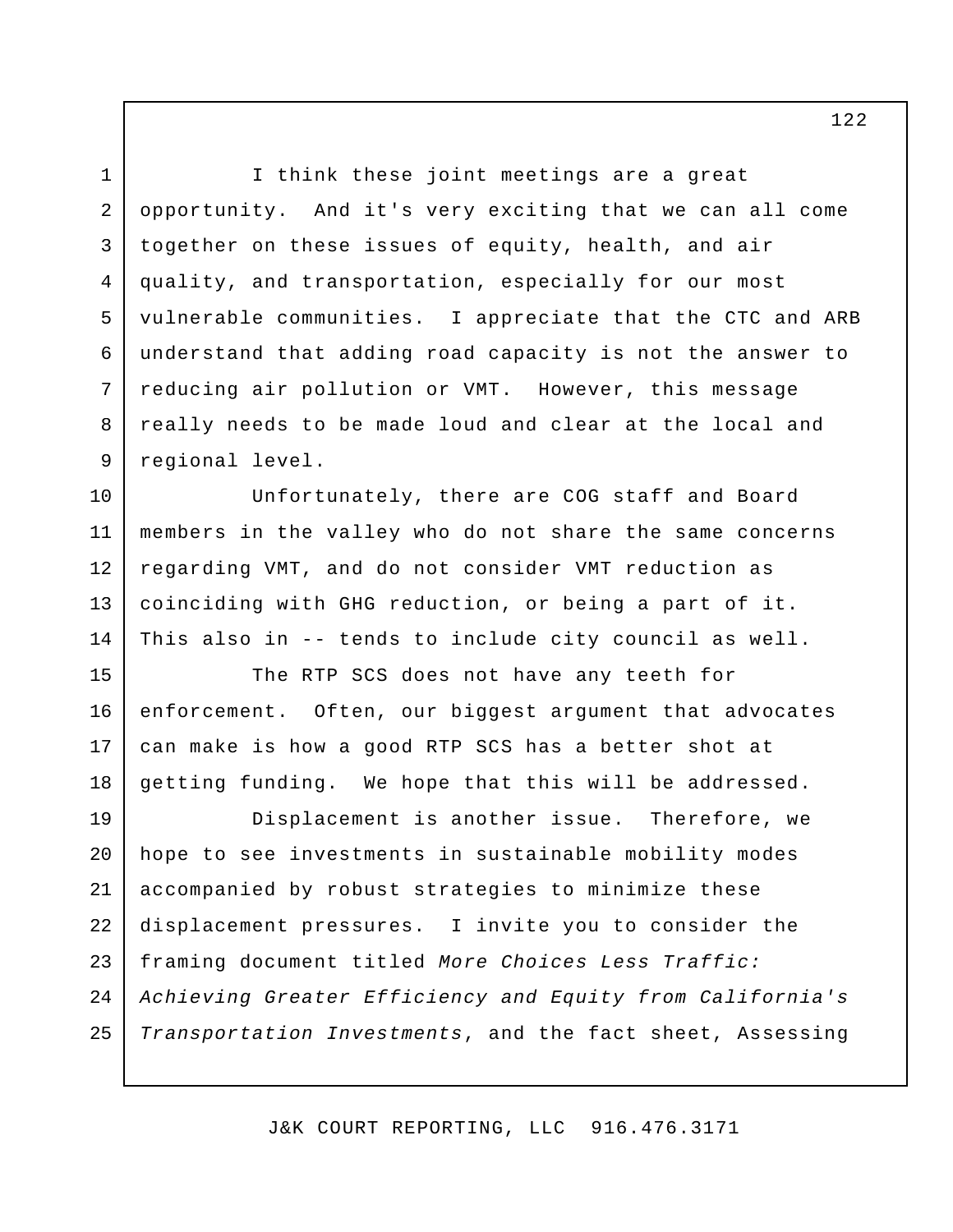California's Transportation Spending titled *New Goals, Old Thinking California's Climate Goals and Transportation Dollars*. 1 2 3

4

5

6

7

We hope to see the establishing of an interagency work group or advisory committee to continue working on these issues in the interim between these joint meetings inclusive of public stakeholders.

Please don't hesitate to reach out to us. We always welcome the opportunity to work with you. Thank you. 8 9 10

MR. ESPINO: Good afternoon. Thanks for the opportunity to address this joint meeting. My name is Joel Espino. I'm environmental equity legal counsel with the Greenlining Institute. We've been advocating for racial and economic justice in California for 25 years. 11 12 13 14 15

I'll open with quoting social justice activist and poet Audre Lorde, "There is no such thing as a single-issue struggle, because we do not live single-issue lives". 16 17 18 19

I open with this, because I want to emphasize a theme many have commented on today. These two bodies collectively are charged with addressing many entrenched and complex problems. And so increasingly, we need agencies to implement interdisciplinary strategies and actions that promote happy, health, and proper -- 20 21 22 23 24 25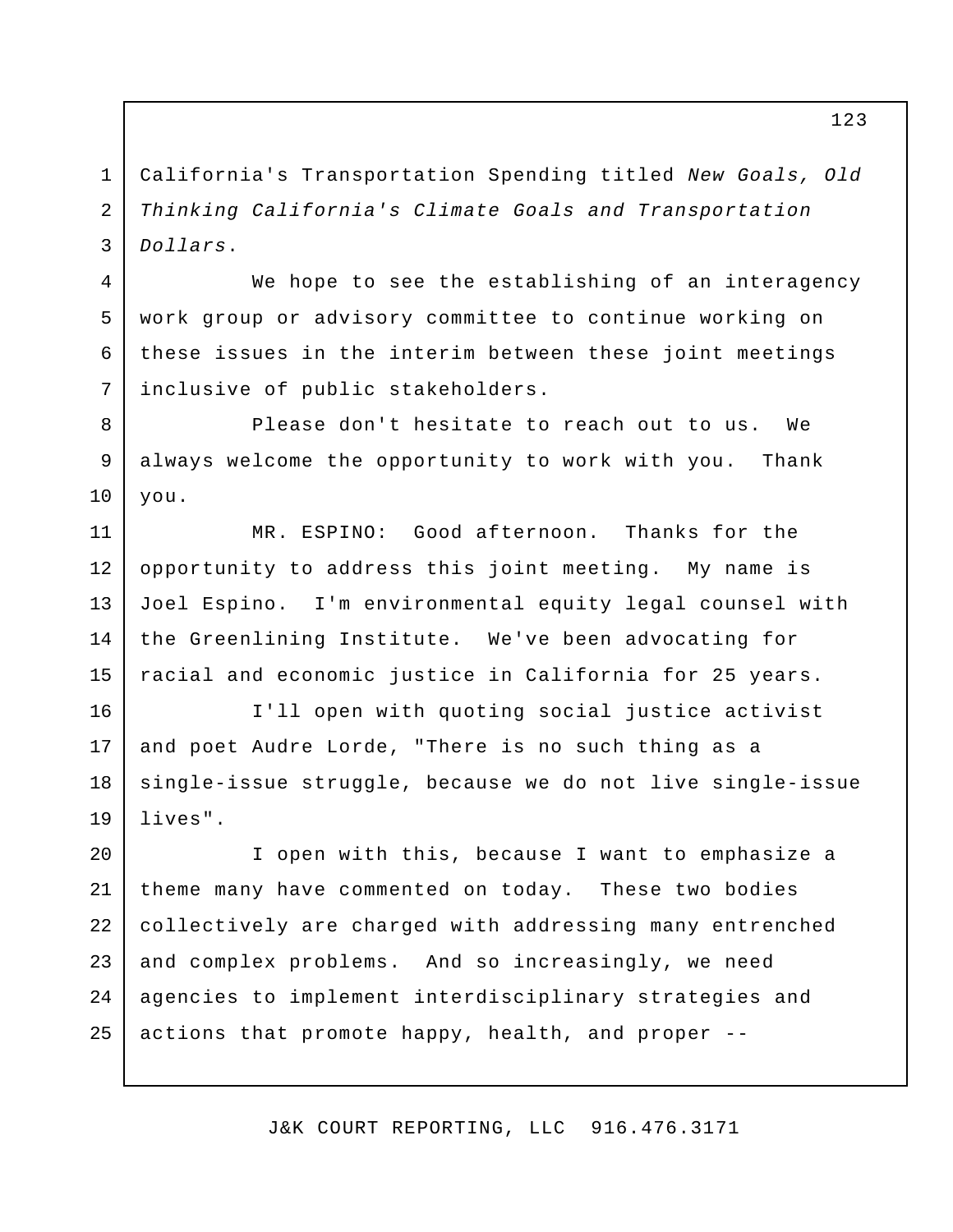prosperous lives for all, regardless of race or income. 1

An easy way to do this is to leverage the spending power of both of these agencies to promote inclusive and equitable economic opportunities. People will build and maintain infrastructure in technologies and projects will need materials and services.

To ensure these two bodies help fight California's affordability crisis, we need to make sure our most vulnerable people and most diverse businesses can benefit most from these economic opportunities. I know both bodies are doing work around these topics and we commend that. And at the same time, there's a great opportunity to do more. 7 8 9 10 11 12 13

Greenlining looks forward to working with the California Air Resources Board and California Transportation Commission, and with our partners here to reform our transportation sector to make sure it is more fair and just. 14 15 16 17 18

19

2

3

4

5

6

Thank you for your time.

MR. BAKER: Good afternoon. Matthew Baker with Planning and Conservation League. Happy to be here. 20 21

At the risk of sounding redundant, I would like to emphasize a few points that came out of the Climate Resolve framing document that was provided to you, and have certainly been talked a lot about today, points 22 23 24 25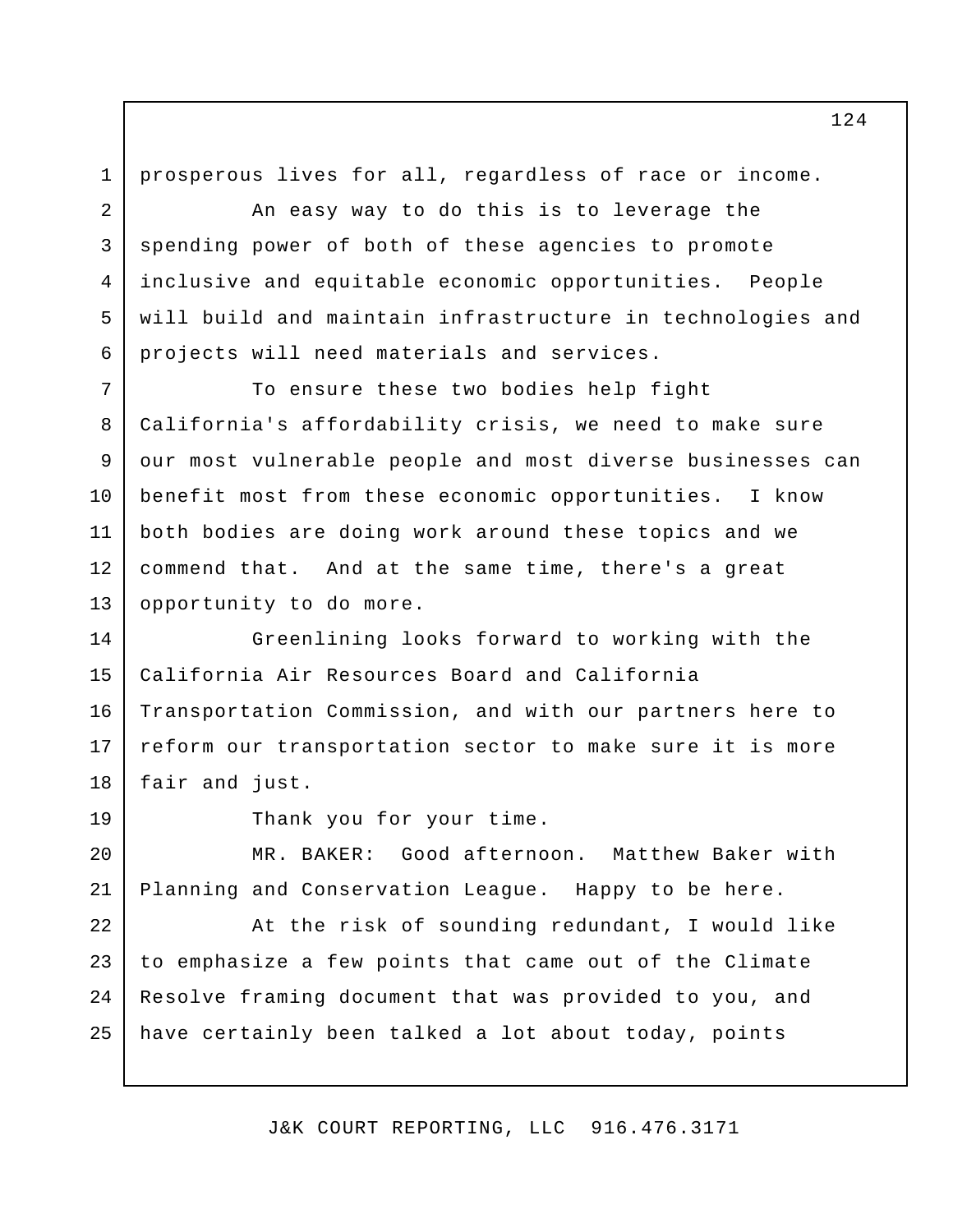speaking to the question of why VMT reduction is so important. 1 2

3

5

6

7

I think it is important to be repetitive on these points, that -- even though it may be redundant for this group, it's -- many of the venues that I operate in it is not at all redundant, and I think it needs to be better expressed. 4

VMT reduction is certainly at the nexus between transportation planning and land-use planning. It has not only become the primary metric for gauging greenhouse gas emission reductions from better land use, more compact, smarter land use, and providing more transportation choice, but it has also become a very good proxy metric for all of the co-benefits that -- to public health and social equity and natural resource conservation, that that improved land-use and transit -- transportation choice provides. 8 9 10 11 12 13 14 15 16 17

But on the climate question, in particular, you know it is -- as extremely important as zero-emission vehicles and clean energy are to reaching our climate goals, as ARB staff has found in their scoping plan and reported earlier, electrification of vehicles and clean energy are not alone going to meet our climate goals. We still need significant amounts of VMT reduction from improved land use and transportation choice. 18 19 20 21 22 23 24 25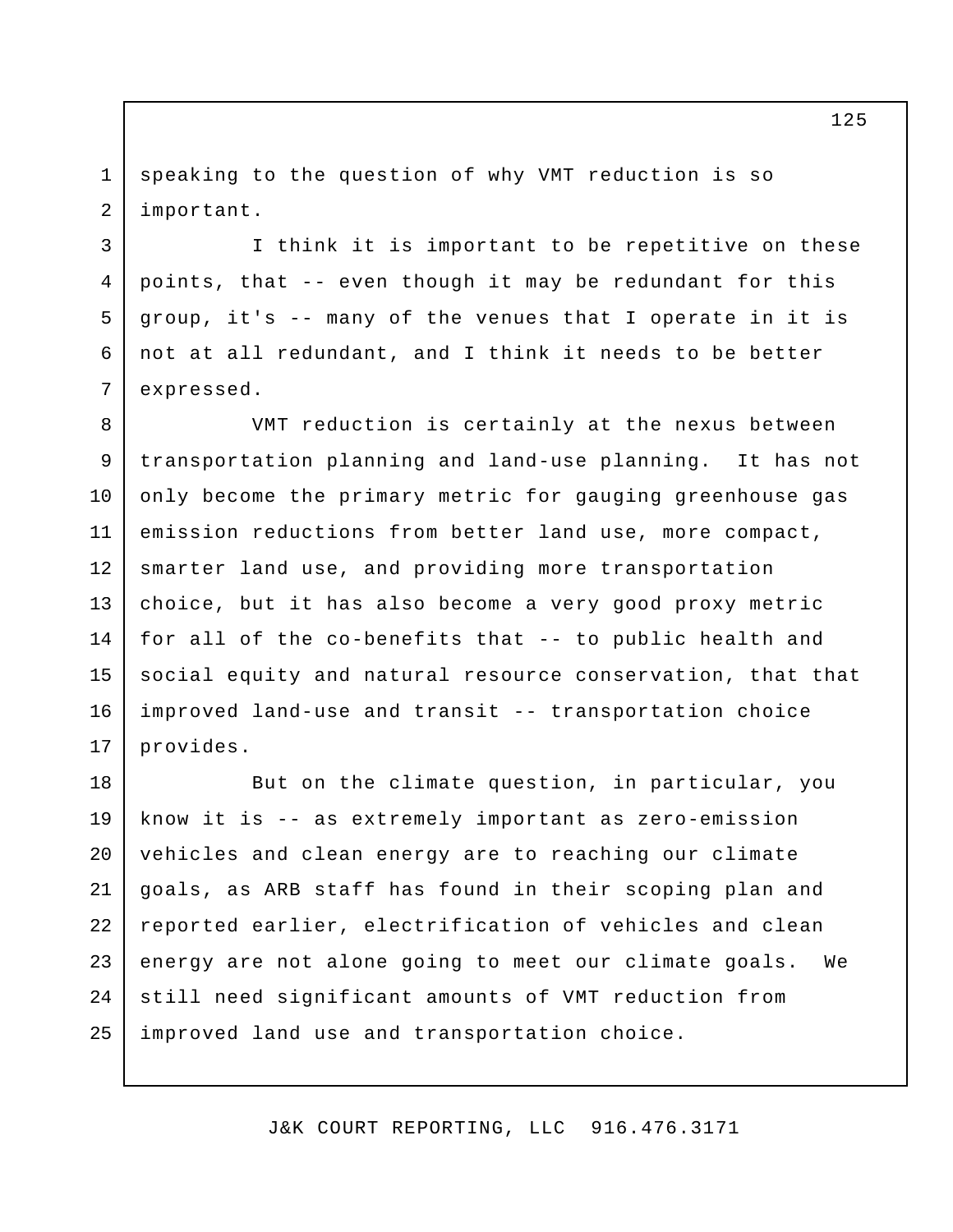Tailoring our transportation investments to achieve this VMT reduction, I think is really one of the central challenges before us right now. And we are very excited to see this cross-agency meeting begin to address these challenges. And we look forward very much to working with you in the coming months and years to help find some of these solutions. 1 2 3 4 5 6 7

Thank you.

8

MS. POSTIGLIONE: Good afternoon, Board members and Commissioners. Esther Postiglione with California Walks. I just want to start off by thanking you all for your time and being here. I know we're here because we have to be, but it's great to see everyone in the room. I also really appreciate all the effort that went in by staff at ARB and at CTC with preparing the presentations and framing the dialogue for today. 9 10 11 12 13 14 15 16

Something that I'm really hopeful and glad to hear from today's meeting was this interest in alignment of programs and investments for positive transportation, climate, air quality, and equity outcomes. And I think that's really great. I think echoing what some of our partners have said already, this is something we'd love to move towards with a particular interest in diving more into mobility justice, as our partners at CalBike and Policy Link said, as well as zero-emission goods 17 18 19 20 21 22 23 24 25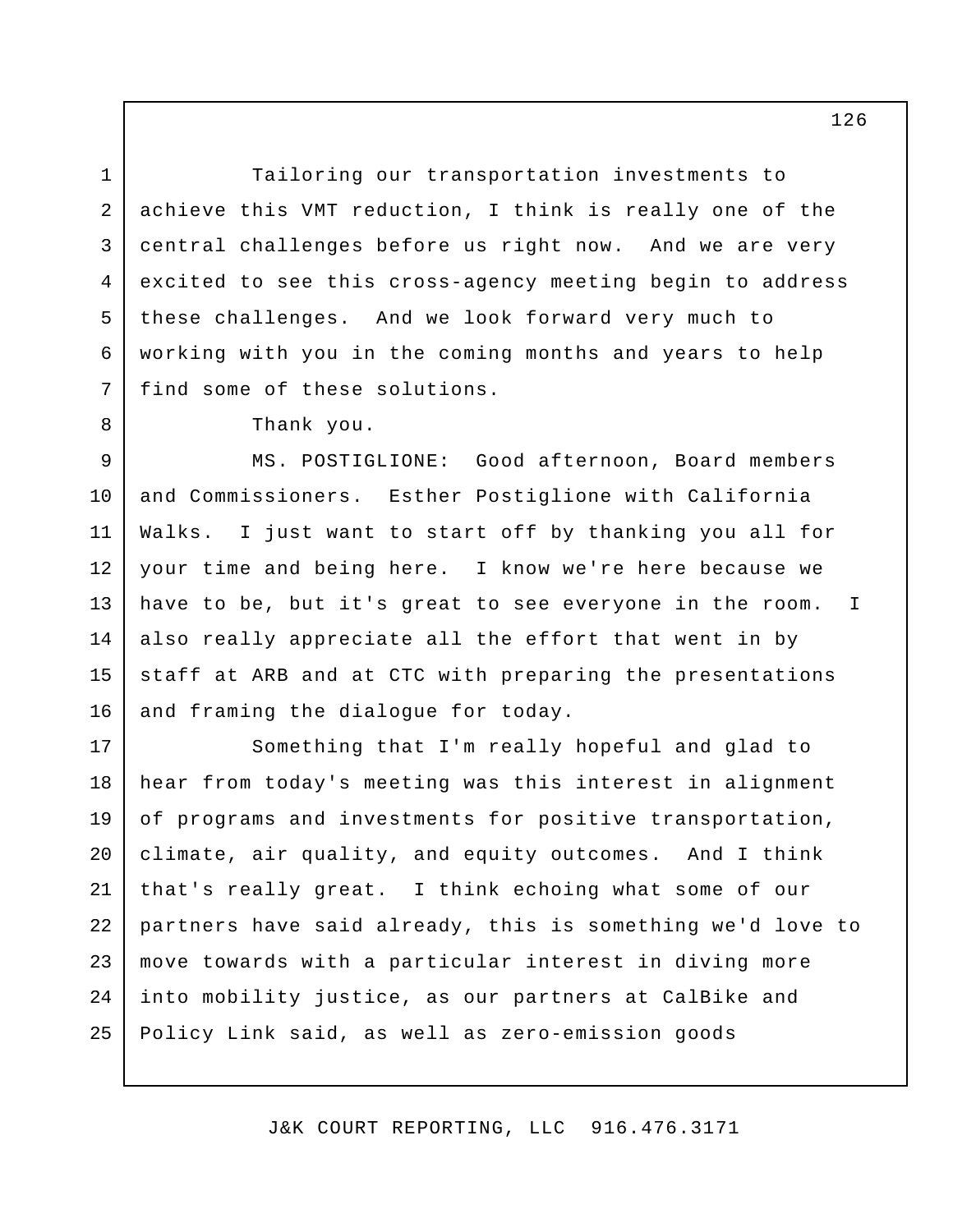transport, and, of course, VMT reduction, as Cal Walks, with an emphasis, of course, in active transportation. We'd love to see that shift in modes.

1

2

3

4

5

6

7

25

And I think that all of these things together will help us reach our State goals. So I'm really hopeful in hearing some of that dialogue today that we can get there together.

I think another that I'll echo from our partners is just the benefit that we see not just this these joint meetings, but also in hopefully creating a space where we have an interagency work group that's open to some of our public stakeholders and members to be a part of this processes. Especially given the six months till the next joint meeting, it would be great to have a lot of the partners here in the room at the table to help inform and share information that we have. 8 9 10 11 12 13 14 15 16

You know, of course, here, you've heard a lot of comments from experts on VMT reduction, on mobility justice, and on, you know, zero-emission good transport. And I think it would be great to have these people in the room to help talk about those issues in advance of the December meeting. 17 18 19 20 21 22

So again, thank you so much of your time, and for allowing this time for public comment. 23 24

Thank you so much.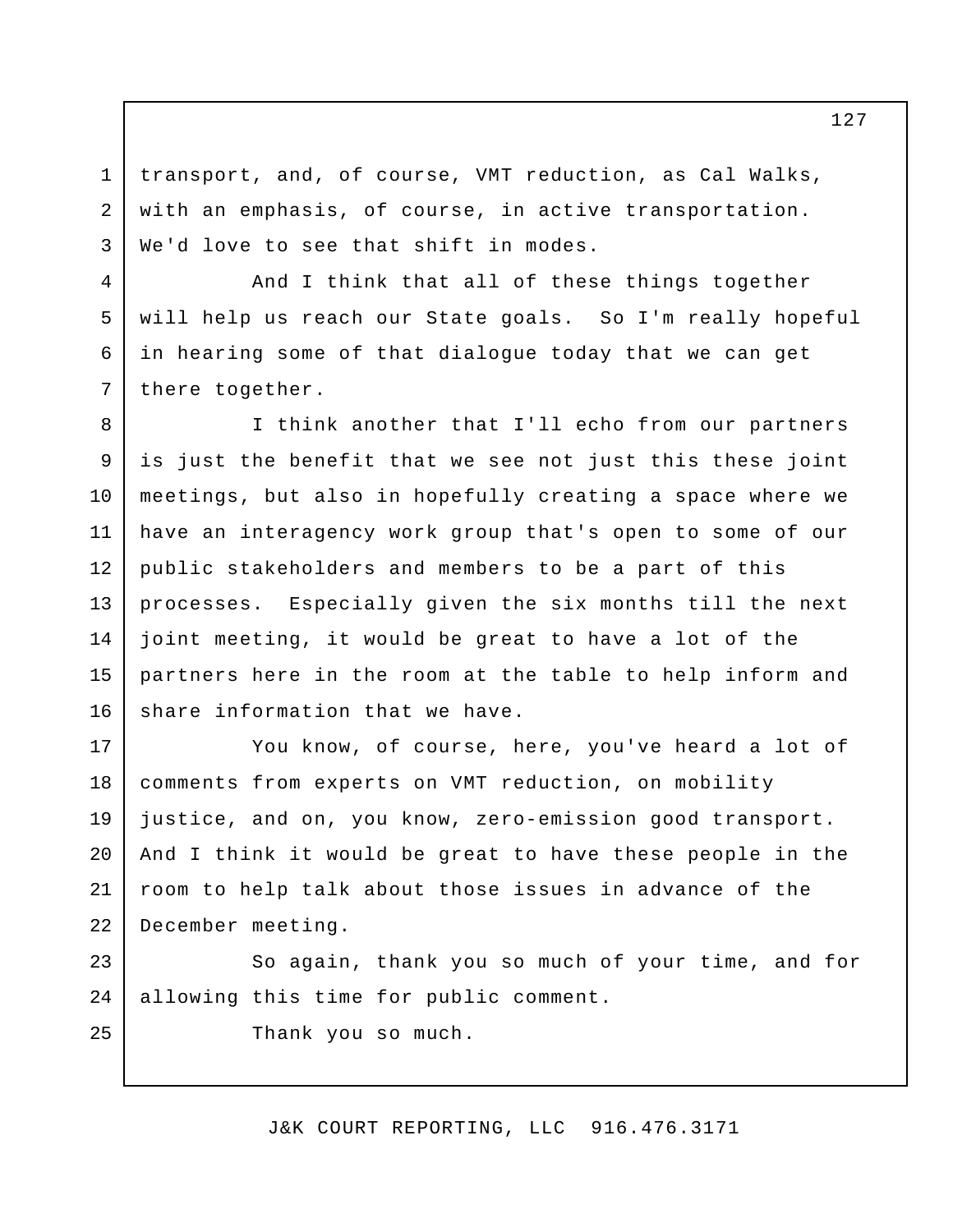1 2

3

4

5

6

7

8

MS. FLETCHER: Okay. Hopefully this is not an attack to people in the overflow room.

So my name is Chanell Fletcher, and I am the director of Climate Plan. As Ella noted, we are a network of over 50 non-profit organizations working together to advance healthy, sustainable, and equitable communities. I heard a couple of commissioners kind of share their confusion at the intent of this bill.

As a co-sponsor, I just want to read to you a quote that sparked this idea for us a couple of years ago. And this quote is actually from the 2014 State Smart Transportation Initiative, which was actually commissioned by the California State Transportation Agency. And it says, "Nor is Caltrans or for that matter the State Transportation Agency or the CTC a major player in ensuring the regions are moving towards lower VMT development as envision in SB 375, even though much of the work done in the region is funded through State STIP monies". 9 10 11 12 13 14 15 16 17 18 19

So again, this is not a report that we did. This is actually a report that was commissioned by the State Transportation Agency. And when we read that in 2014, we weren't thinking as an attack on the CTC. It wasn't an attack on the regions. It wasn't an attack on Caltrans. I think I worked with all folks at those 20 21 22 23 24 25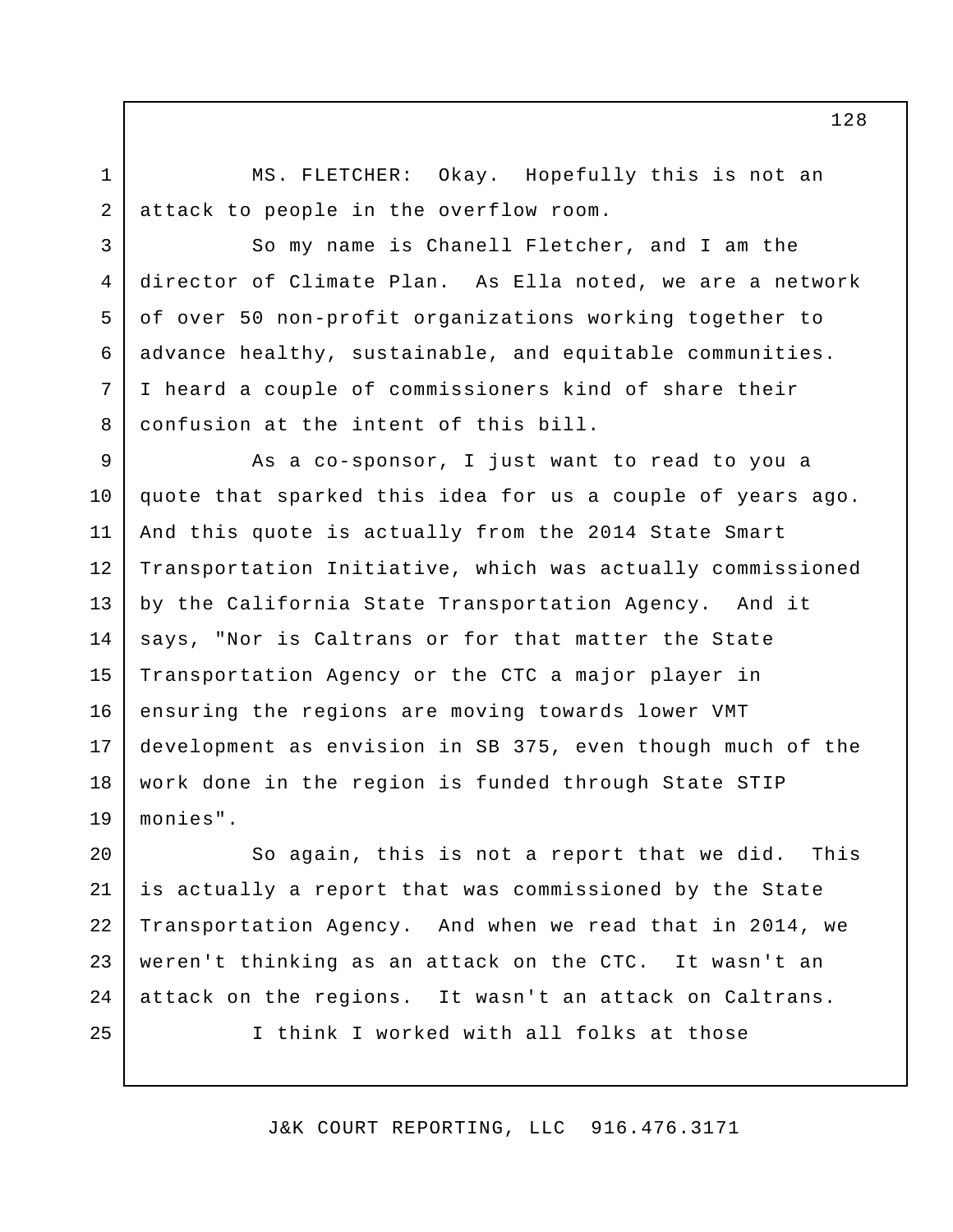agencies, and I have a ton of respect for what they do. We saw it as it could either be, A, a challenge, or B, an opportunity. We think it's a huge opportunity. And one the reasons why we co-sponsored this bill was because we thought it would be a great chance for ARB and CTC to come together to learn from one another, build strong relationships and start thinking about what we need to do to achieve our climate goals, our transportation goals, while improving the quality of life for all Californians. 1 2 3 4 5 6 7 8 9

We are excited about this first meeting, and future meetings, and real excited to start thinking about what can we do, and how do we need to do it to get to both our transportation goals and to our climate goals. 10 11 12 13

We stand in strong support with our fellow advocates that you've heard talking about VMT reduction, and transportation justice. And we would love to continue to be a partner with you through the interagency work group, if possible. If not, we are happy to continue meeting with CTC staff, ARB staff, and also ARB Board Members and CTC Commissioners. 14 15 16 17 18 19 20

21 22 Thank you so much.

MR. MAGAVERN: Good afternoon. I'm Bill Magavern with the Coalition for Clean Air. And I agree with the comments many of my colleagues have made about VMT reduction and transportation justice. So I will not 23 24 25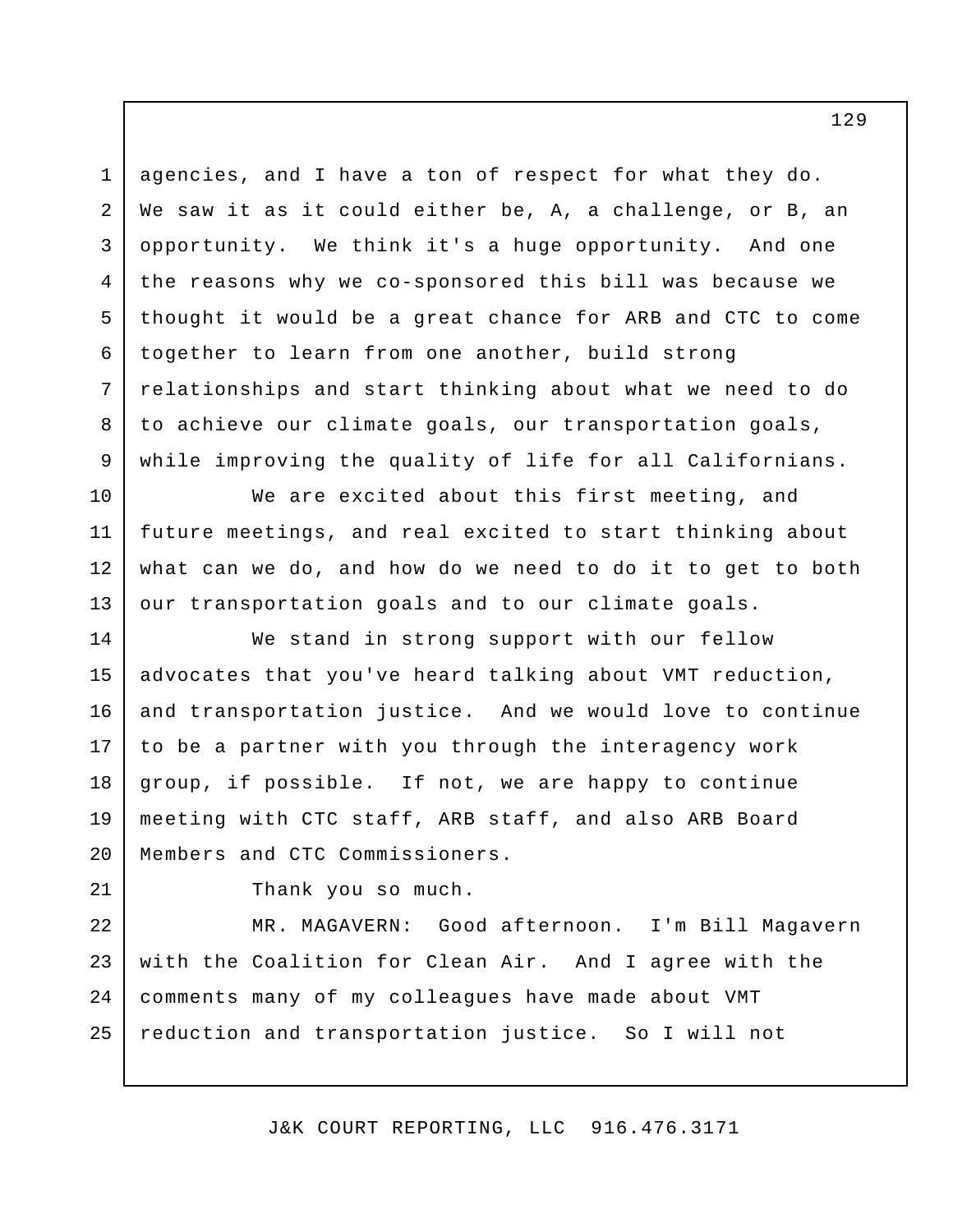1 2

7

8

9

10

repeat those.

I did notice there was a white paper that came out earlier this year from the National Center for Sustainable Transportation called *Aligning California's Transportation Funding with its Climate Policies*. 3 4 5

And they say in this paper, "This exploration reveals that the State framework for funding transportation is largely disconnected from its transportation related climate goals, and that its ambitious climate objectives are not fully reflected in its practices for allocating transportation revenue". 6 11

So I really hope that that's something that all of you here can fix, probably along with the Governor and the legislature. 12 13 14

I can remember a time when people were saying that SB 375 was going to fix that, and it really has not. And it really, as a law, it just does not have the strength to do that. And so I appreciated it Professor Sperling's comment earlier, I agree, the SCSs have been too weak to accomplish what we need to accomplish. 15 16 17 18 19 20

And so I think we need -- we do need higher targets in SB 375, but we also need stronger tools period than that tools period than that tool. 21 22 23

And also, this paper that I quoted from talks about climate. But it is equally important to align our  $2.4$ 25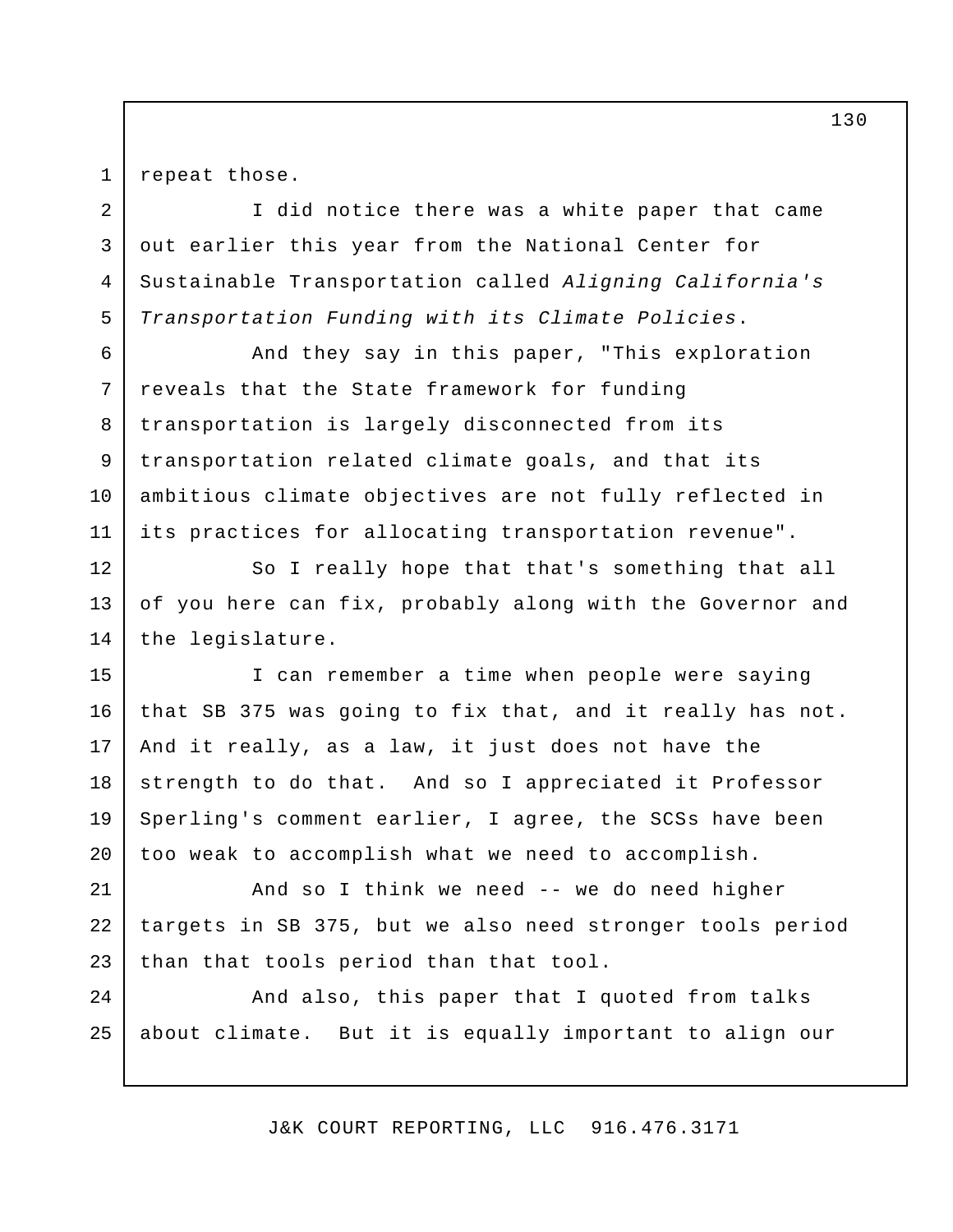air quality standards with transportation funding. And I remind you that our air quality standards under the federal Clean Air Act subject us to obligations to come into attainment. And one of the punishments, if we do not attain clean air, is to lose federal transportation dollars. So something that we all need to do is to make sure that transportation projects are contributing to making our air cleaner and not dirtier. 3 4 5

And I think one model for that is the multi-agency Sustainable Freight Action Plan, and that all transportation projects should follow the guiding principles of that plan. 9 10 11 12

I also appreciated Commissioner Alvarado's comments about the potential for automation to drive up vehicle miles traveled. I'm very concerned that in the absence of shared mobility, that will happen, and it will also, in the absence of electrification, will also lead to increased emissions. 13 14 15 16 17 18

And finally, I just wanted to say I know that as State officials, you are constrained in what you can say about ballot measures, but I'm not. So I will say that we need to make sure that we're not going backward. And the Coalition for Clean Air opposes the ballot measure which would repeal the revenues associated with SB 1. 19 20 21 22 23 24

Thank you.

1

2

6

7

8

25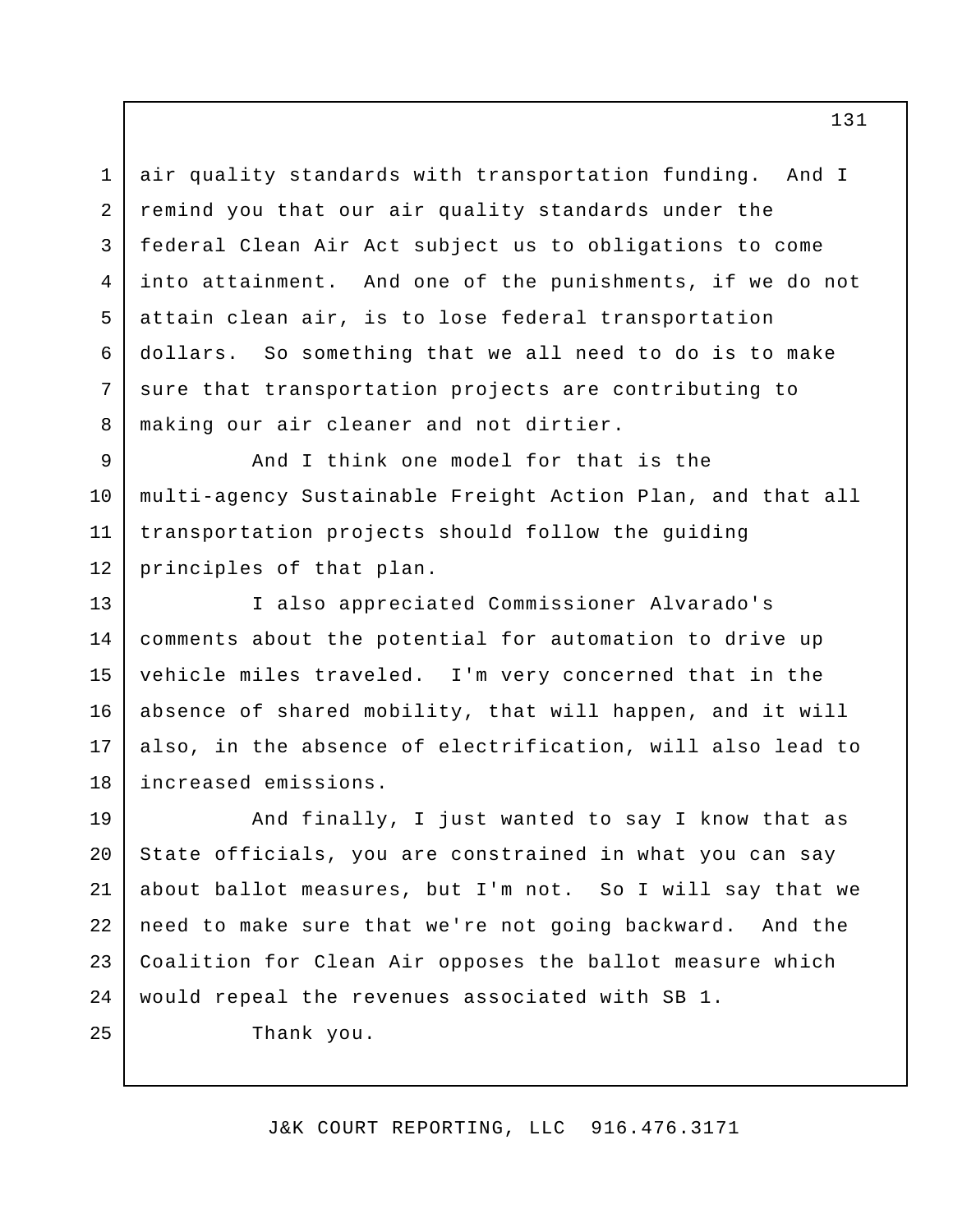MS. KHAMOUSHIAN: Good afternoon. Linda Khamoushian with the California Bicycle Coalition.

I want to appreciate everyone's time, effort, and energy for bringing this meeting together. I want to echo the voices of my colleagues and the suggestions that has been presented today. We do like to see that in the short-term to get us to the December meeting to have this work group, where we can be involved in the process of highlighting our priorities. 3 4 5 6

I want to appreciate -- I want to, you know, give appreciation for the level of sophistication that this conversation has brought up in a way that I really haven't seen before honestly. And so thank you for your acknowledgement of the issues, and also effort towards reaching a quality of life that we really need to see. I want to recognize that we've all been sitting here for three hours. And I want you to feel what it feels like in your body, and compound that by ailments, and stresses, and children that your worried about. And that's what people have to go through every day, day in and out when they're getting to and from work wherever they're going. 10 11 12 13 14 15 16 17 18 19 20 21

We've really -- these crises that we talk about, they weren't -- they didn't happen overnight, you know. They were -- they're decisions made piece by piece, meeting by meeting that really compound over time. And so 22 23 24 25

J&K COURT REPORTING, LLC 916.476.3171

2

7

8

9

1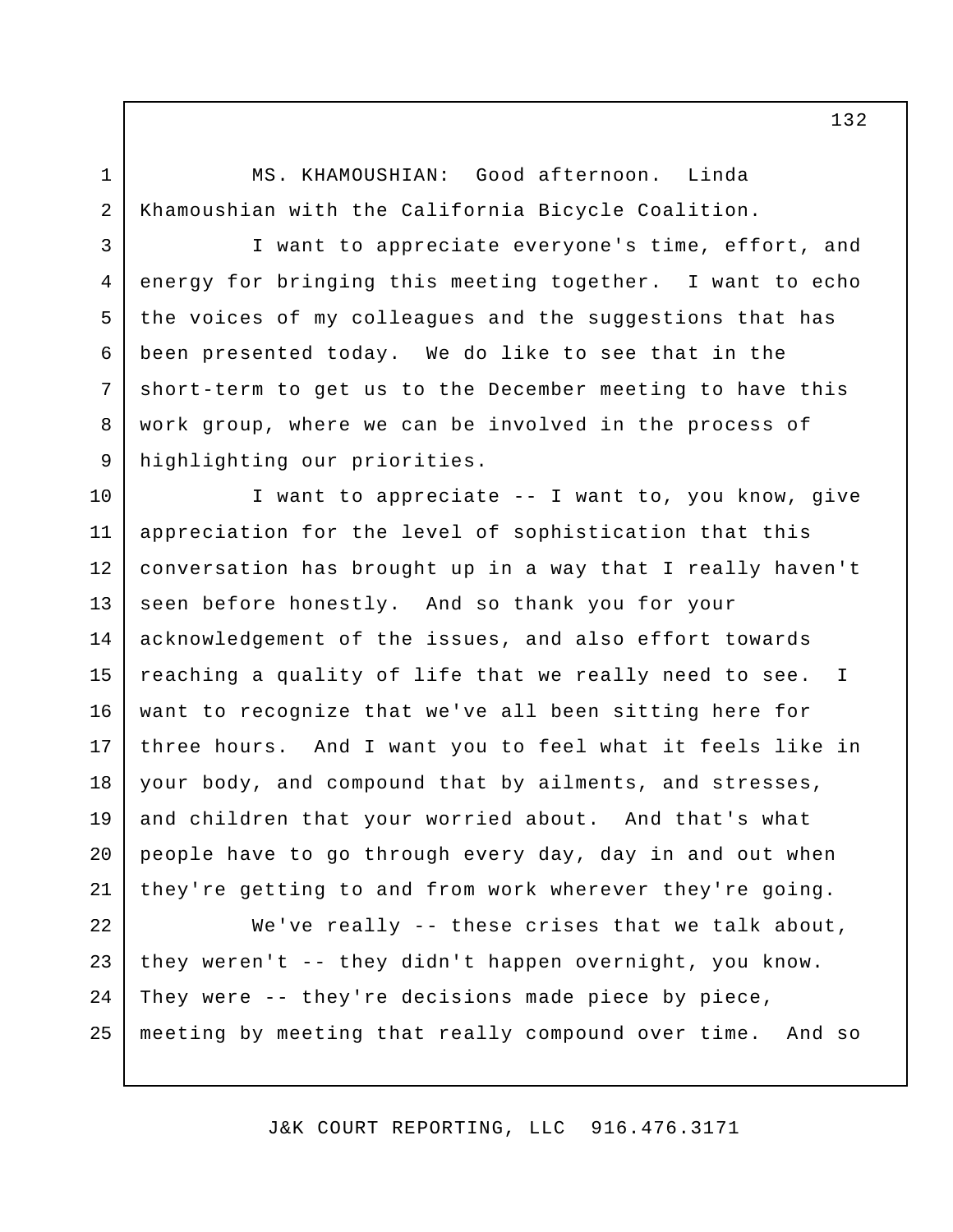how can we be more deliberate? How can we be more intentional, and how do we bring in the expertise that we all have to really show that we care, not just for the economy, which is important, and we know that we need to uphold that, but also for the well-being of everyone in California, and for their day-to-day experience.

1

2

3

4

5

6

7

8

And so that they can get behind such efforts when it becomes critical. Thank you.

MR. GRIESENBECK: Good afternoon. My name is Bruce Griesenbeck. I'm from the Sacramento Area Council of Governments. And I want to thank Assembly Member Cervantes and others for getting us to this point. I also want to thank Chair Nichols and Director Bransen for your work and your staff's work in assembling a great program for today. 9 10 11 12 13 14 15

And thanks to the assembled Commissioners and Board Members for just your engagement in the conversation today. It was really inspiring. 16 17 18

The word golden opportunity came up several times. And we do think that this process is a golden opportunity to get better alignment between the longer range plans, and the shorter range programs, and the investments that are being made transportation to leverage that and get better outcomes in terms of all the things that we want to accomplish in terms of the economic 19 20 21 22 23 24 25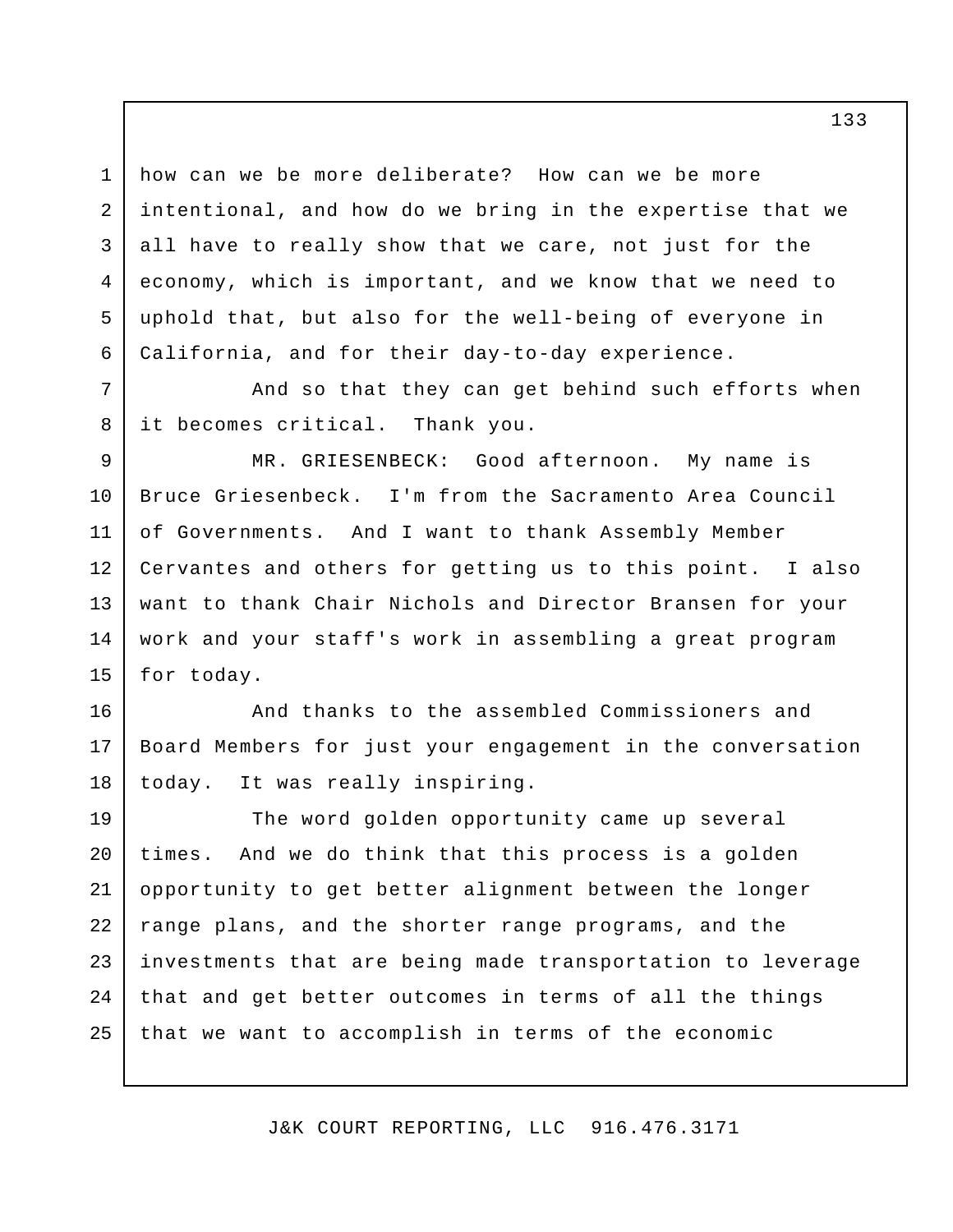prosperity, reducing congestion, producing greenhouse gases, and getting a more equitable and prosperous world for all of us. So definitely want to echo that. Really appreciate the emphasis. 3 4

1

2

I wanted to give a little bit of a heads up. In our next SCS, a big priority for our region will be how do you -- how do we leverage our transportation investments to get more economic development and more economic prosperity. And at the same time address some of the equity issues that are present in our region. So appreciate those comments from the Commissioners and Board Members here. 5 6 7 8 9 10 11 12

Housing affordability came up in many different ways. And in our region, we have a lot more in common on the housing -- on the cost to developing and the difficulty of developing housing with the coastal communities, but we have incomes more, and an economy that's more in common with the Central Valley. So we have low housing production, and high cost burden especially in lower income households. We do want to find a way to leverage our SCS to solve that problem and we'd appreciate this collected group's help in doing that. 13 14 15 16 17 18 19 20 21 22

And then finally, I wanted to say something about innovation. I really appreciate the comments that -- on housing, particularly Commissioner Dunn and Board Member 23 24 25

J&K COURT REPORTING, LLC 916.476.3171

134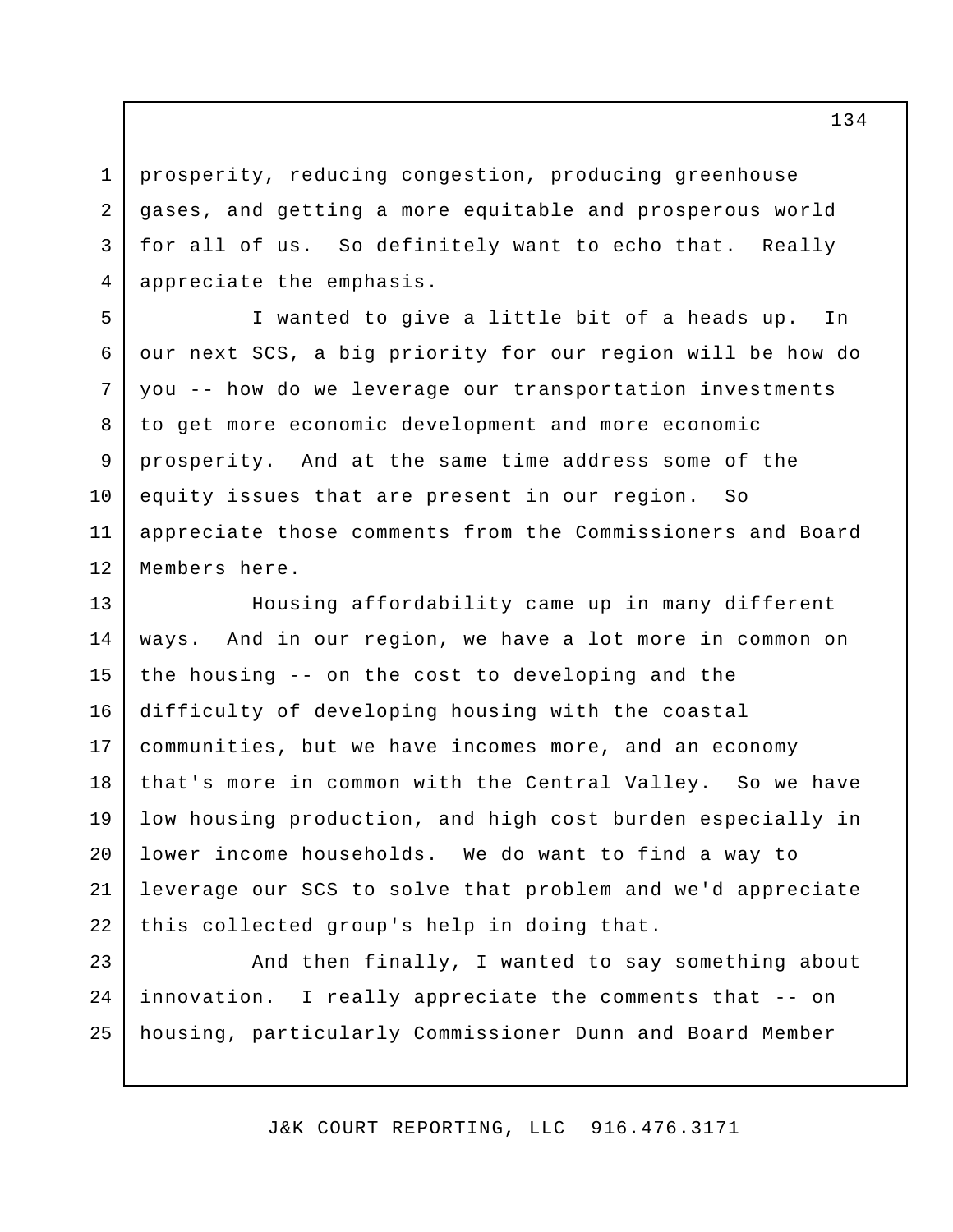Serna, appreciate your comments on some of the obstacles that there are to housing productions. 1 2

On innovation, I definitely wanted to thank Board Member Sperling and Commissioner Guardino an others for their comments on the need for innovation. Transportation is innovating very, very quickly. And I think our planning and our funding processes are probably not innovating as quickly.

My Executive Director James Corless was before the CTC to talk about one of our innovation programs Civic Lab. Stay tuned, there's more to come on that. But we can't get in the way of innovation as we do this. 9 10 11 12

Thank you.

3

4

5

6

7

8

13

MS. ELENES: Good afternoon, Board Members and Commissioners. My name is Grecia Elenes. I work for the Leadership Counsel for Justice and Accountability, a local non-profit based in the Central Valley and the Eastern Coachella Valley, working directly with low-income communities in disadvantaged areas to ensure that their priorities are elevated at the local, regional, and statewide levels. 14 15 16 17 18 19 20 21

And, you know, working on a host of issues including transportation and climate goals, which brings me here today. And, you know, we have a really great opportunity to unite and collaborate, not just between 22 23 24 25

J&K COURT REPORTING, LLC 916.476.3171

135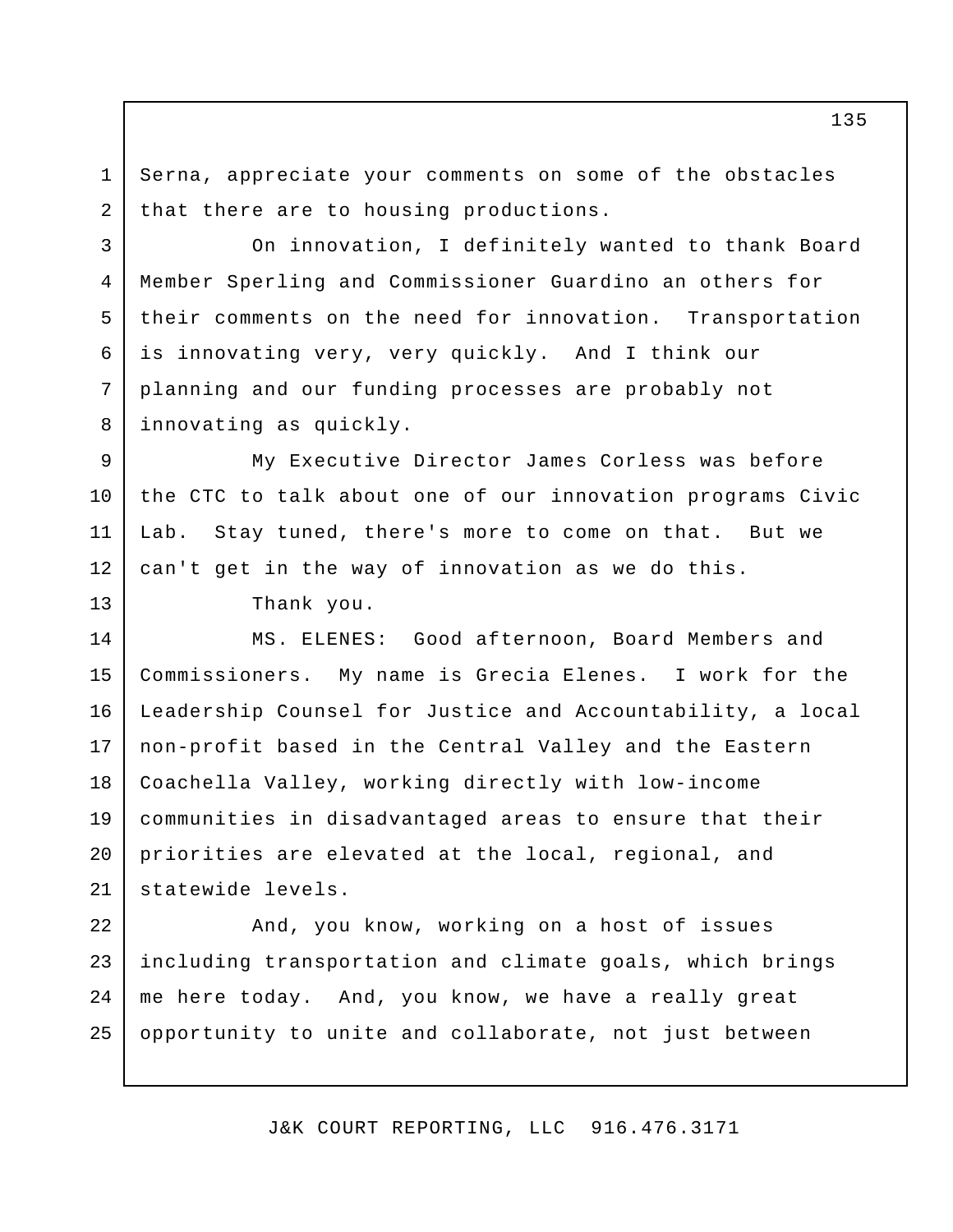these two instrumental agencies, but especially with our environmental justice communities, who are often an afterthought whenever we're having these conversations?

1

2

3

4

5

6

7

8

9

10

11

12

You know, we must all work together to achieve California's ambitious climate goals, and improve our community's environment, health, and transportation access. We're also used to working in these silos, but it's finally time to break down these walls and be more intentional about really working together, and including all these, you know, agencies, organizations, and especially community members and meeting them where they're at.

We have this opportunity to improve these existing programs and target existing funding sources, so is that they work for everyone, and again, especially for those who need it most. These programs must be improved, so that they're inclusive and reflective of community priorities and their concerns. And the solutions oftentimes are best when they come out of community ideas and they're the ones driving these solutions. 13 14 15 16 17 18 19 20

So if we're like really serious about achieving our goals and improving our communities, we must meet with them where they're at. We must be able to go to the Central Valley, the Eastern Coachella Valley, L.A., the Bay Area everywhere to ensure that everyone is being part 21 22 23 24 25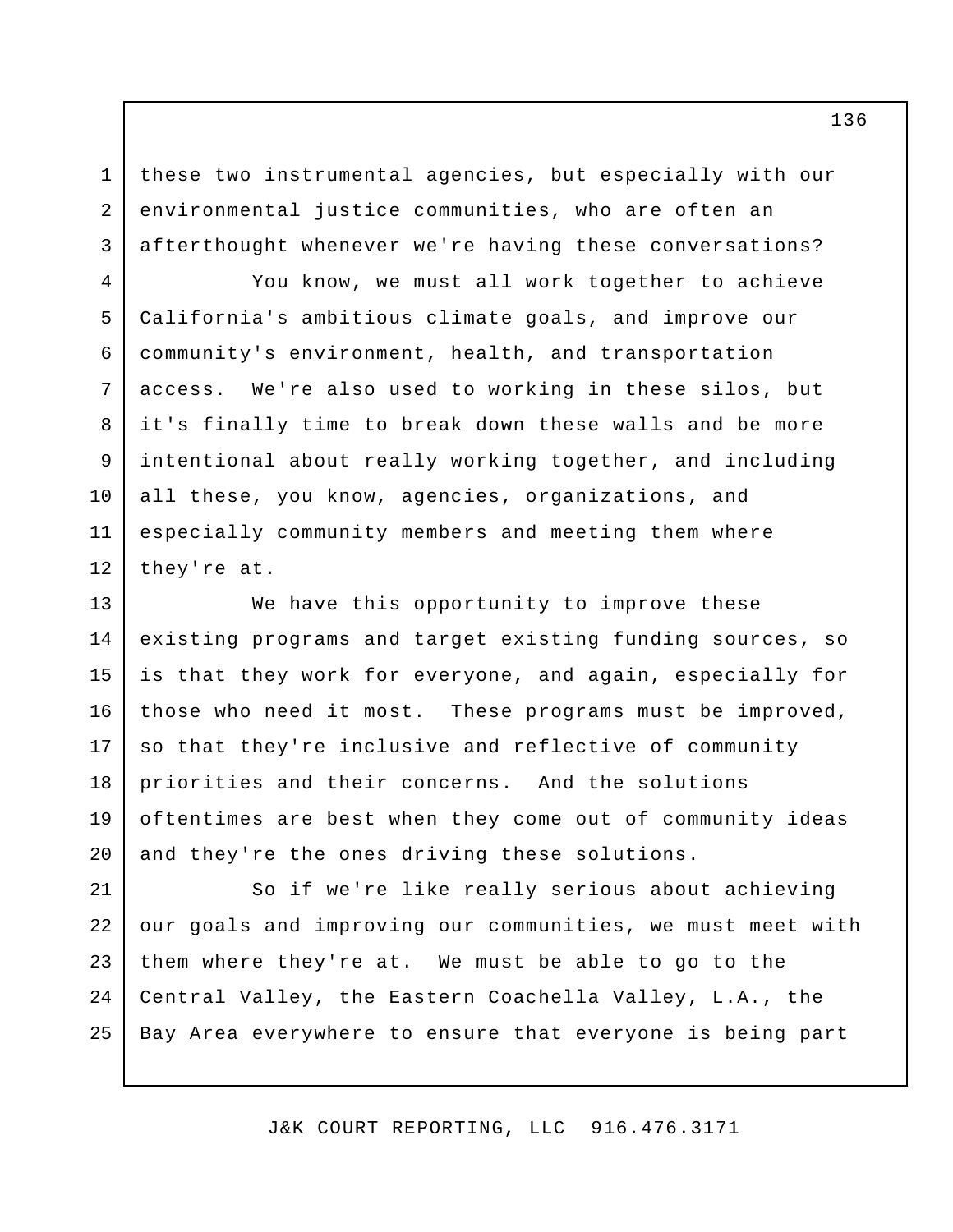2

1

3

4

5

6

7

8

of this conversation and we're not excluding anyone.

Yeah. Thank you. Appreciate it.

MR. KENNY: Good afternoon. I'm Ryan Kenny with Clean Energy. We are the nation's largest provider of renewable natural gas transportation fuel. And we have been early and aggressive supporters of many of the programs at ARB including the LCFS and sustainable freight.

Our fuel -- renewable natural gas can be up to negative 270 CI, our engines, low-NOx engines, are 99 percent cleaner than diesel, and, of course, our industry does contribute to the reduction of short-lived climate pollutants. 9 10 11 12 13

I'm here to just remind everyone the value of low NOx vehicles and renewable natural gas in relation to short-term and long-term strategy on air quality and climate goals. 14 15 16 17

Bill Magavern mentioned earlier federal attainment goals. And ARB's mobile source strategy document did call for 900,000 low NOx vehicles by the year 2031. And we do believe that the industry has a role to play in meeting the federal attainment goals of 2023 and 2031. 18 19 20 21 22 23

I'll also mention too that as the strategies are considered, we do ask that you consider the cost  $2.4$ 25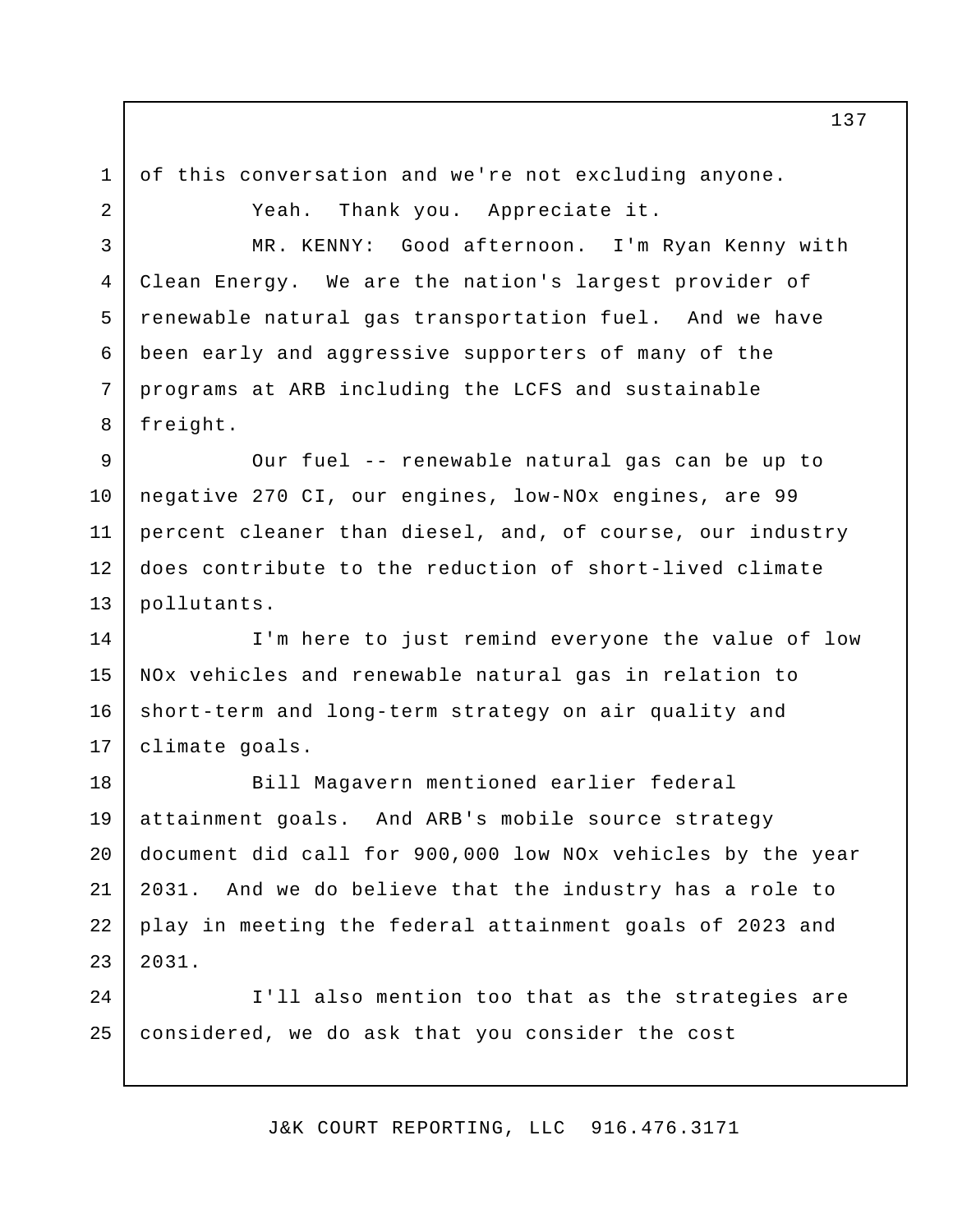effectiveness of the vehicles as well. Electrification does have its place. But in the heavy duty space, it is taken far -- longer to come along. And there -- low NOx vehicles are a fifth to a tenth keeper than electrified systems. 1 2 3 4 5

We also ask that you consider all technologies, not picking winners and losers, and let all fuels compete to meet the respective goals.

Thank you.

6

7

8

9

MS. ROSA PARK: Good afternoon. I'm Rosa De León Park with the Stanislaus Council of Governments. Thank you for the opportunity to speak Madam Chair and Commissioners, and Board members. I just wanted to bring up to your attention also something that, you know, we're hearing all these comments about. And Bill Higgins I think spoke for the CalCOG as we all -- he represents most of the Councils of Government. And I am a Metropolitan Planning Organization, and also the regional transportation planning for the State mandates. 10 11 12 13 14 15 16 17 18 19

But when we're talking about roads, when we're developing our regional transportation plans, a good road is necessary for -- and especially in our area, where we're more of an agricultural area. Not all the regions are the same, so we have to take in perspective what is in our regions. 20 21 22 23  $2.4$ 25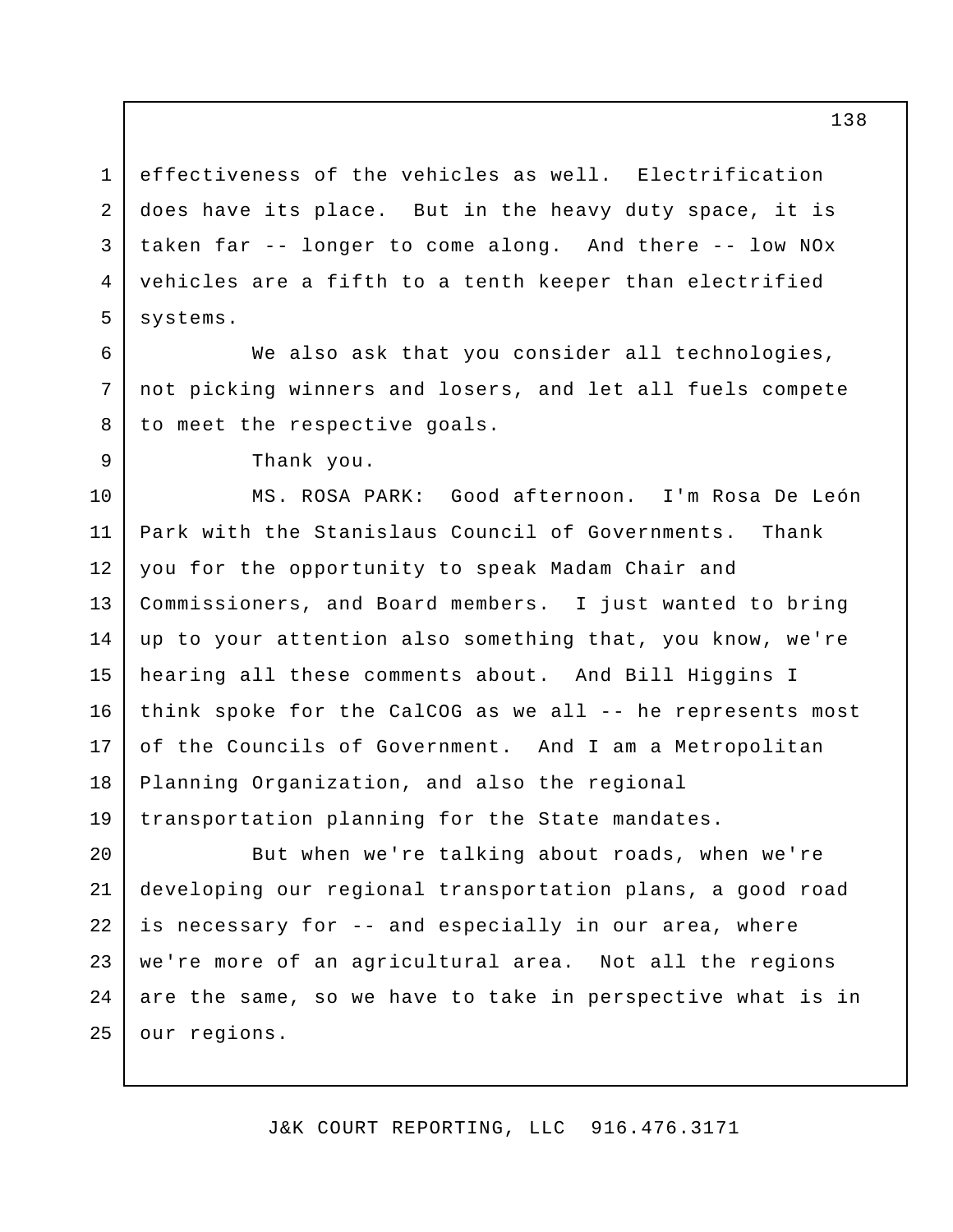First of all, we're a mix of a herbal -- rural and urban area. So our roads are important, having saved -- you know, not having good interchanges that are safe for our goods and our -- for the people that are living and driving in those areas are also very critical.

1

2

3

4

5

Health is important, air quality is important in our area. We take all of those things into account. We work with all of our local agencies in our communities. We also have developed other committees in our area to engage the health community to be part of our planning processes as we are developing our Regional Transportation Programs. 6 7 8 9 10 11 12

We've have -- we're talking about the economy and prosperity of our region. We just passed a half cent sales tax in our community, and we heard loud and clear of our -- the residents that they wanted to improve their roads. So that's one thing. 13 14 15 16 17

But they also wanted to have transit in other areas. So we have a pilot program that -- thanks to UC Davis that is supporting us on that program. It's also to help the disadvantaged communities to get to where they need to get, because transit is always not available on the rural areas of our region. 18 19 20 21 22 23

So we are working with what we can trying to make a balance. But it is important that we have improvement 24 25

J&K COURT REPORTING, LLC 916.476.3171

139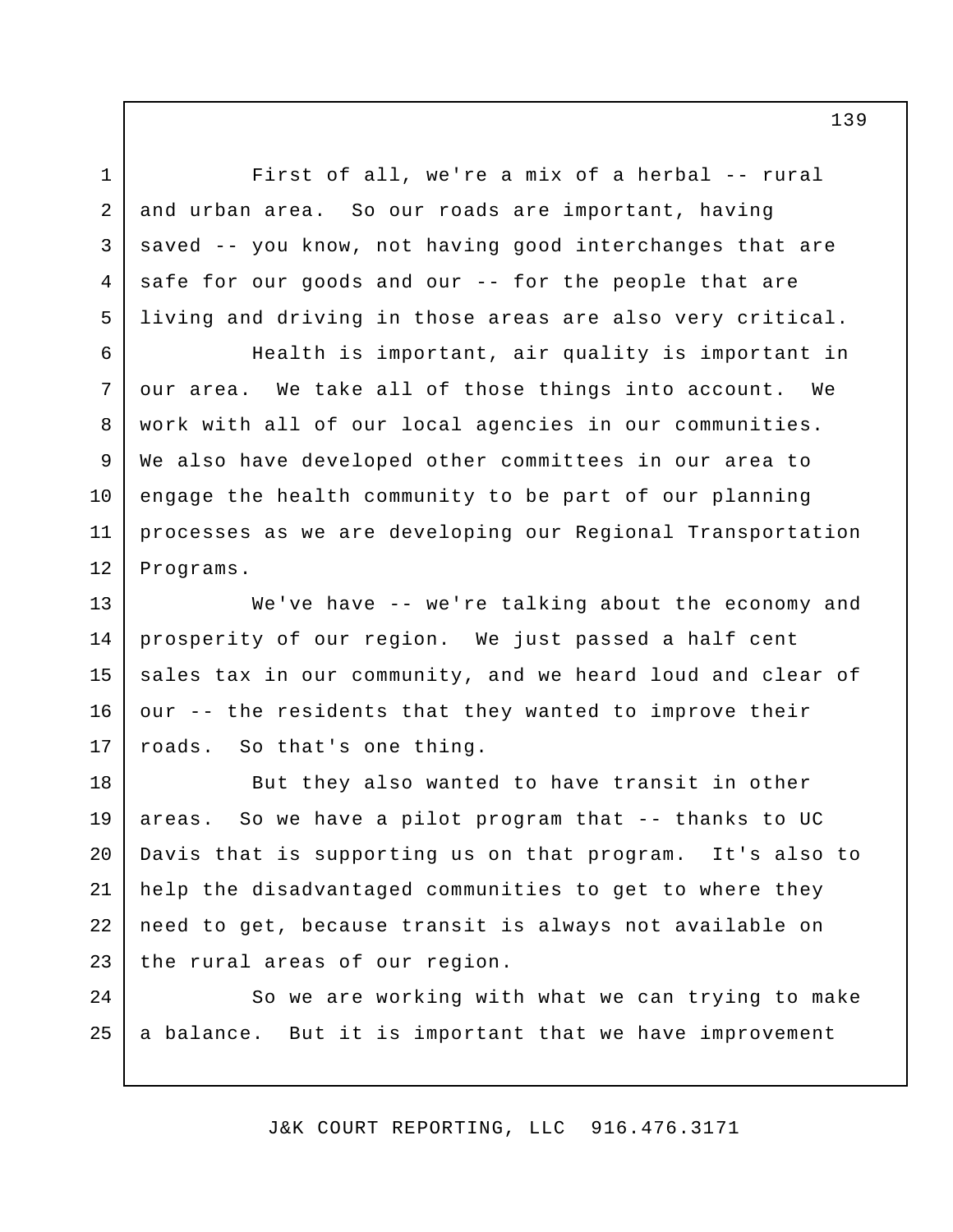in our region and at all levels. And health is something that we take into consideration. ARB CHAIR NICHOLS: We've gotten through the list of public speakers, which is great. We have as many people who came to speak to us as we have people here. (Laughter.) ARB CHAIR NICHOLS: So we've heard a lot. And it's all been positive and much appreciated. We do need, I think, to wrap-up this meeting with a little bit of a sense of what happens next. And before we do that, I'd like to ask everybody to take like one minute to stand up and stretch, because I think we do need to do that. It's been a long time. (Off record: 4:15 p.m.) (Thereupon a recess was taken.) (On record: 4:16 p.m.) ARB CHAIR NICHOLS: All right. That's enough. I could stretch some more too. Okay. Let's just get back together briefly, and then we can break up and socialize or whatever. Is there anybody among the group of Board Members, Commissioners, if I may, get you back into your places again. Almost. We're close. Very close indeed. I always have to call on at least one person. Okay. 1 2 3 4 5 6 7 8 9 10 11 12 13 14 15 16 17 18 19 20 21 22 23  $2.4$ 25

J&K COURT REPORTING, LLC 916.476.3171

140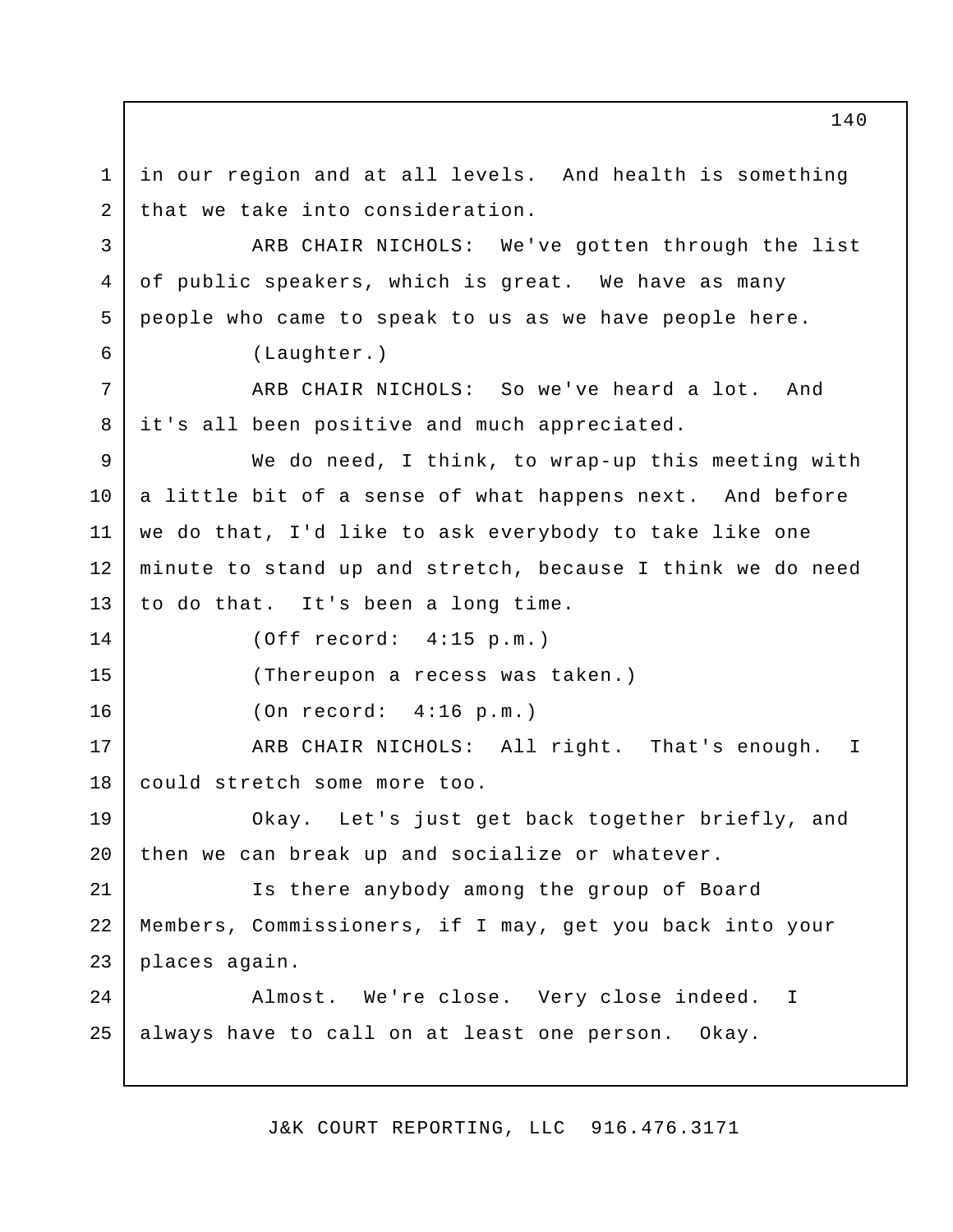1 2 Quiet. This is great.

I believe we did not hear from every member of the Boards or Commissions who wanted to speak. I know you mentioned that we saw Mr. Van Konynenburg. 3 4

5

6

CTC CHAIR INMAN: Konynenburg.

ARB CHAIR NICHOLS: Konynenburg, sorry.

CTC COMMISSIONER VAN KONYNENBURG: So thank you. And thank you for everyone who spoke today. 7 8

For staff, as you prepare for the next meeting, I have two questions. And please don't take these questions as judgmental. They are without judgment. They are honest. We heard a lot of talk today about making a big push to reduce VMT. And Joe Jordan, I appreciated his comments. He came today in a solar powered Chevy Volt. 9 10 11 12 13 14

So if everyone was Joe Jordan would reductions - and had a zero-emission vehicle, give me the break down of how that wouldn't  $-$  how we would  $-$  that would not meet -- help us meet our greenhouse gas goals? So walk me through that one a little bit more in detail, because I'd like some more information on that. 15 16 17 18 19 20

The second thing is we had a lot of speakers who talked about that they didn't want to see any new capacity projects at all. And I don't know if they meant anywhere in the State, or in their specific geographic location. That was not clear to me. 21 22 23 24 25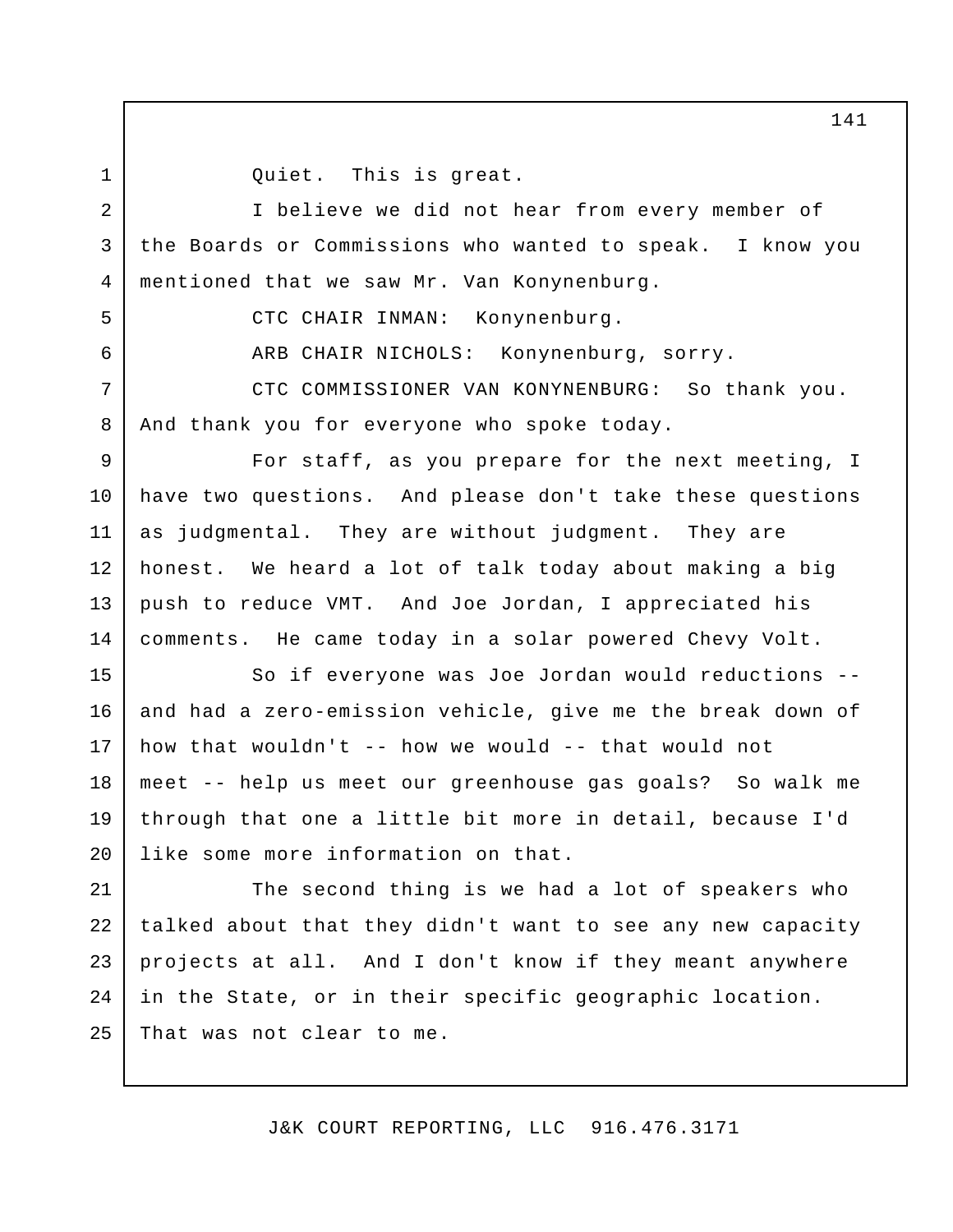But you've heard also a lot of areas of the state rely on goods movement as an integral part of their economy. And when their economy is more -- has more vitality, there's an increase in goods movement.

1

2

3

4

5

6

7

8

You also heard -- I also know that many areas are working on comprehensive corridor plans. And part of their comprehensive corridor plans is multi-modal, but it always calls for capacity increases.

Also, there are many self-help counties that have passed revenue measures that the voters have, by more than two-thirds of the voters, because that's how those type of revenue measures must pass, call for specific capacity-increasing projects. And SB 1 has capacity-increasing projects. 9 10 11 12 13 14

So what I'd like to hear specifically is, is there agreement on the staff level over that -- that going forward capacity increases are going to be a part of it or is -- is there a notion that we are looking to, in certain areas, put brakes on capacity projects, or in general capacity projects. I want to hear some real clarity on that, because obviously there were a lot of comments on that today. And I think -- I'd like to hear some clarity from -- before our next meeting on that. Okay? Thanks. Thank you again. ARB CHAIR NICHOLS: There's an important to-do 15 16 17 18 19 20 21 22 23  $2.4$ 25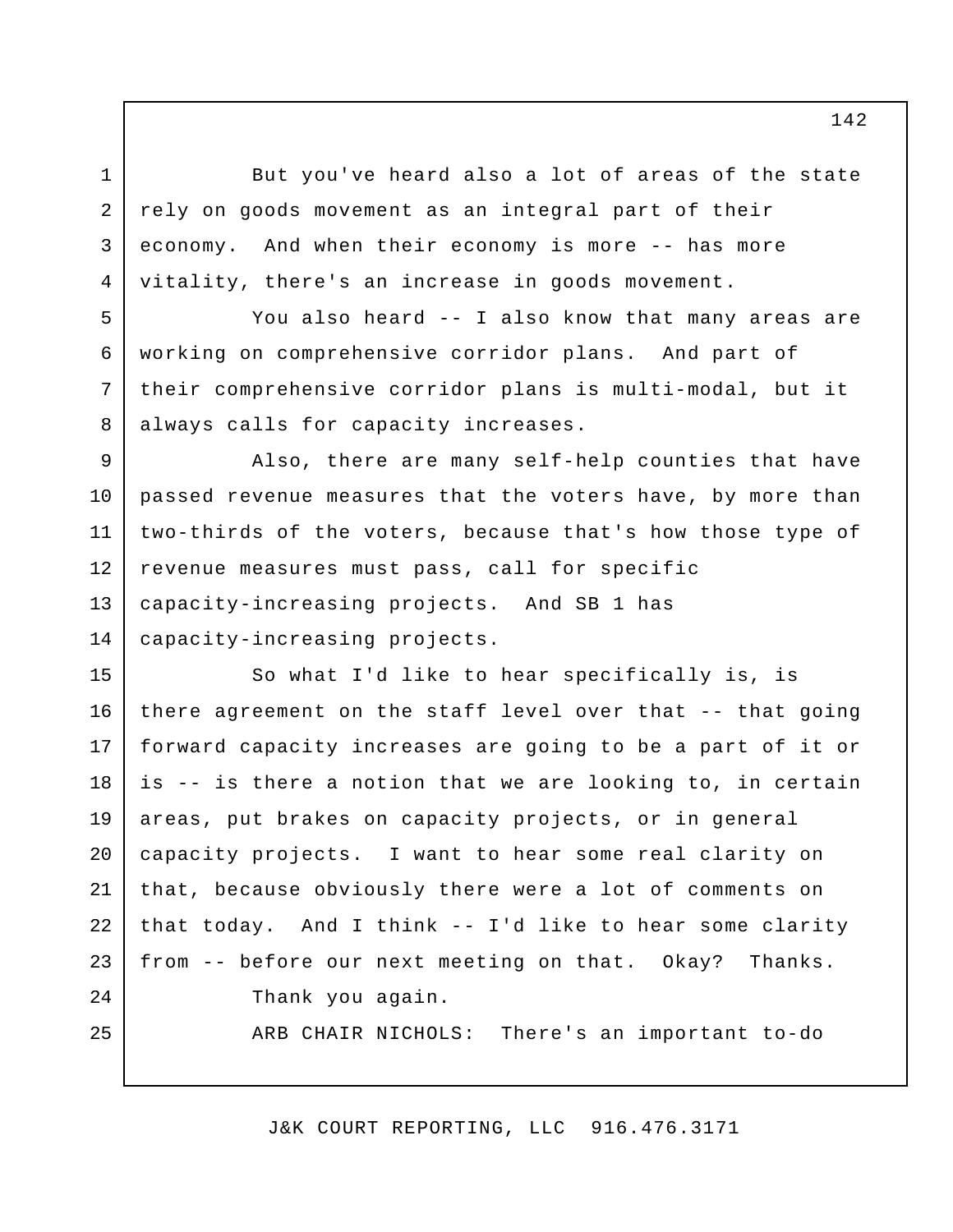list. And I can commit to ARB staff, because they know they've worked on a lot of these issues. I can't speak for CTC staff, but I think we could do a draft of something, and make sure at least they have an opportunity to see if we are in agreement, and if not, to highlight where the disagreements are. CTC CHAIR INMAN: We have a small but mighty staff, so -- (Laughter.) ARB CHAIR NICHOLS: Well, maybe that speaks to the next step, which is I heard a suggestion made early on that -- oh, sorry. CTC CHAIR INMAN: Sorry, Chair Nichols, we have another. ARB CHAIR NICHOLS: Excuse me. Excuse me. I looked in the wrong direction. CTC CHAIR INMAN: Commissioner Earp. CTC VICE CHAIR EARP: I am in complete agreement with the comments, particularly that identify the value of this initial conversation, which was good, but the important and the necessity of us taking the next meeting to a place where we can identify specific goals. When we start talking about housing, we can talk about housing all day. But if we're going to really talk about how we can really encourage a better nexus between housing, jobs, and 1 2 3 4 5 6 7 8 9 10 11 12 13 14 15 16 17 18 19 20 21 22 23 24 25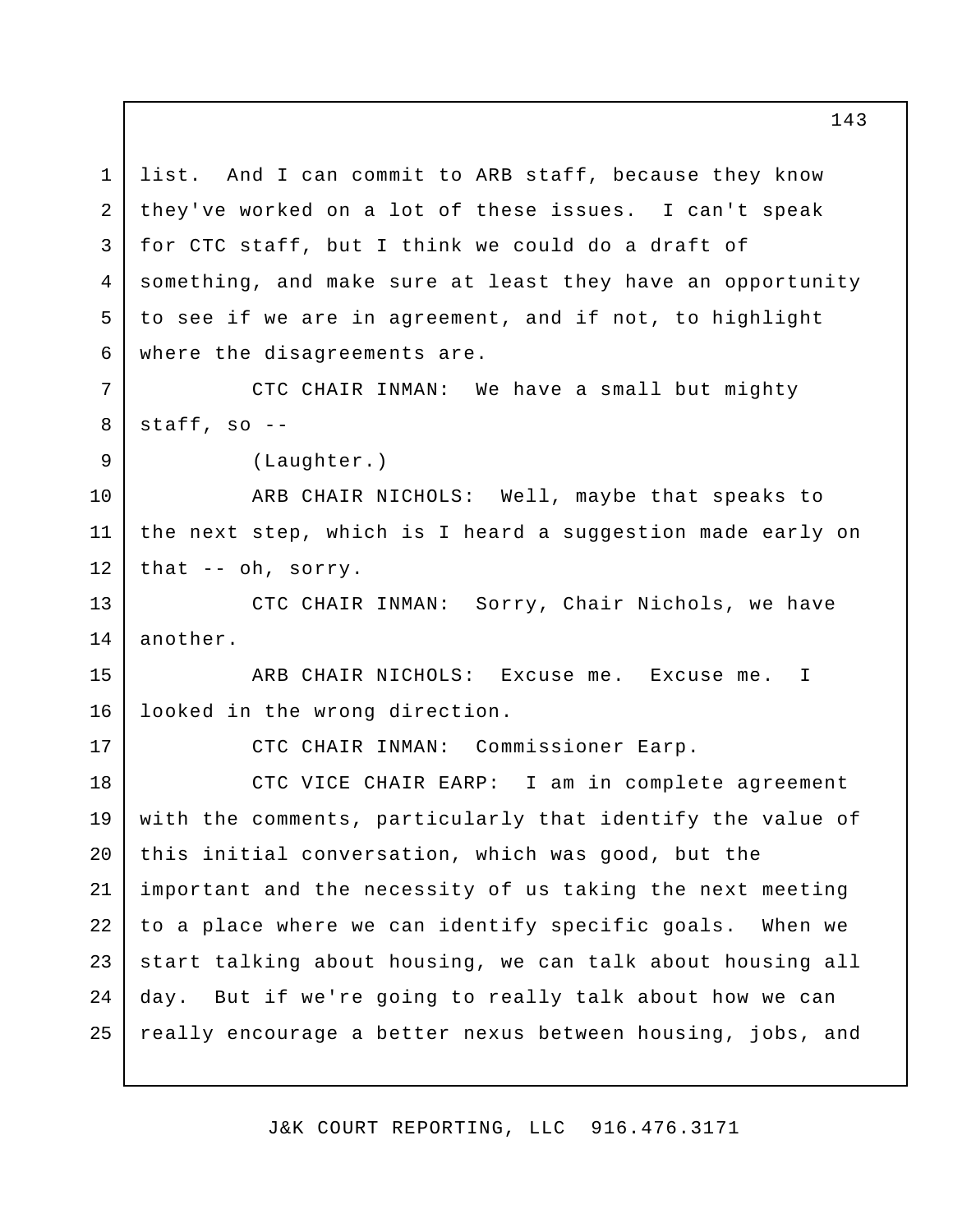transportation, we're going to be treading on some controversial ground that everybody knows that we've - you know, it becomes political. 1 2 3

And so we're going to have to -- to do, as Mr. Sperling says, and that is figure out what are attainable goals that we, within our charged jurisdictions, can do specifically. We're not going to change the world, but we could do some things that are pretty historic when it comes to agencies working together on very important issues, transportation, housing, jobs, environment, health. It doesn't get more important than that. So I think that there are things that we can do that will begin to at least approach those. 4 5 6 7 8 9 10 11 12 13

And finally, my last thought is we heard a lot of feedback today from the environmental community, from the environmental justice, from alternative transportation advocates. And I commend them for being here and sitting through three hours. And I think that is important. 14 15 16 17 18

We heard nothing really from the business community. We heard nothing. We need to hear more from business, from labor, from those that are part of that. And I think we should probably find out why. We should probably do a little bit more outreach. 19 20 21 22 23

 $2.4$ 

25

I'm not the Chair, but --

ARB CHAIR NICHOLS: That's right. We had Mr.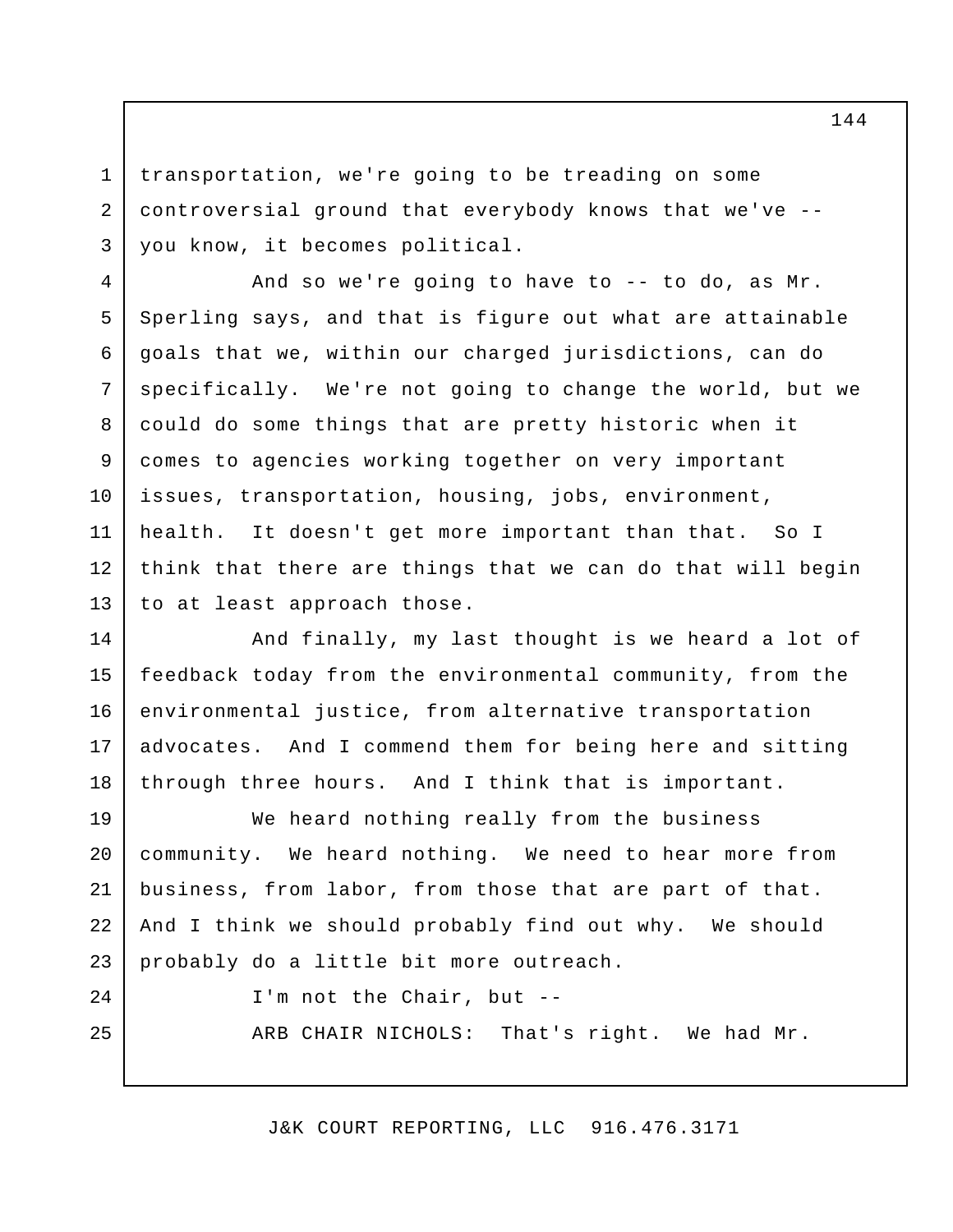Ghielmetti and then Mr. De La Torre. 1

2

3

4

25

CTC COMMISSIONER GHIELMETTI: I think I'm the only home builder in the room. And obviously housing is in a crisis situation in the State of California.

I want to applaud everyone who came to this meeting, and all the speakers. I agree business needs to be more involved. I'd like to see more home builders involved so you really understand the problems that we're faced with in terms of getting entitlements in the right places to put the houses where we need the houses. And we've built transportation transit systems in the Bay Area where we have municipalities that will refuse to open up their properties for development. And that's where the housing should go, where we can put it on existing transit systems that we've already paid for. 5 6 7 8 9 10 11 12 13 14 15

Caltrain is one of them. We had the fellow from Santa Rosa, the SMART Train we just invested in, as well as BART in the East Bay. So I would like to see housing become more involved in this group, so we can talk about it, because if we don't put all those pieces of the puzzle together, we'll never solve the problems that we've been talking about today. Thank you. ARB CHAIR NICHOLS: Hector. 16 17 18 19 20 21 22 23  $2.4$ 

There you go.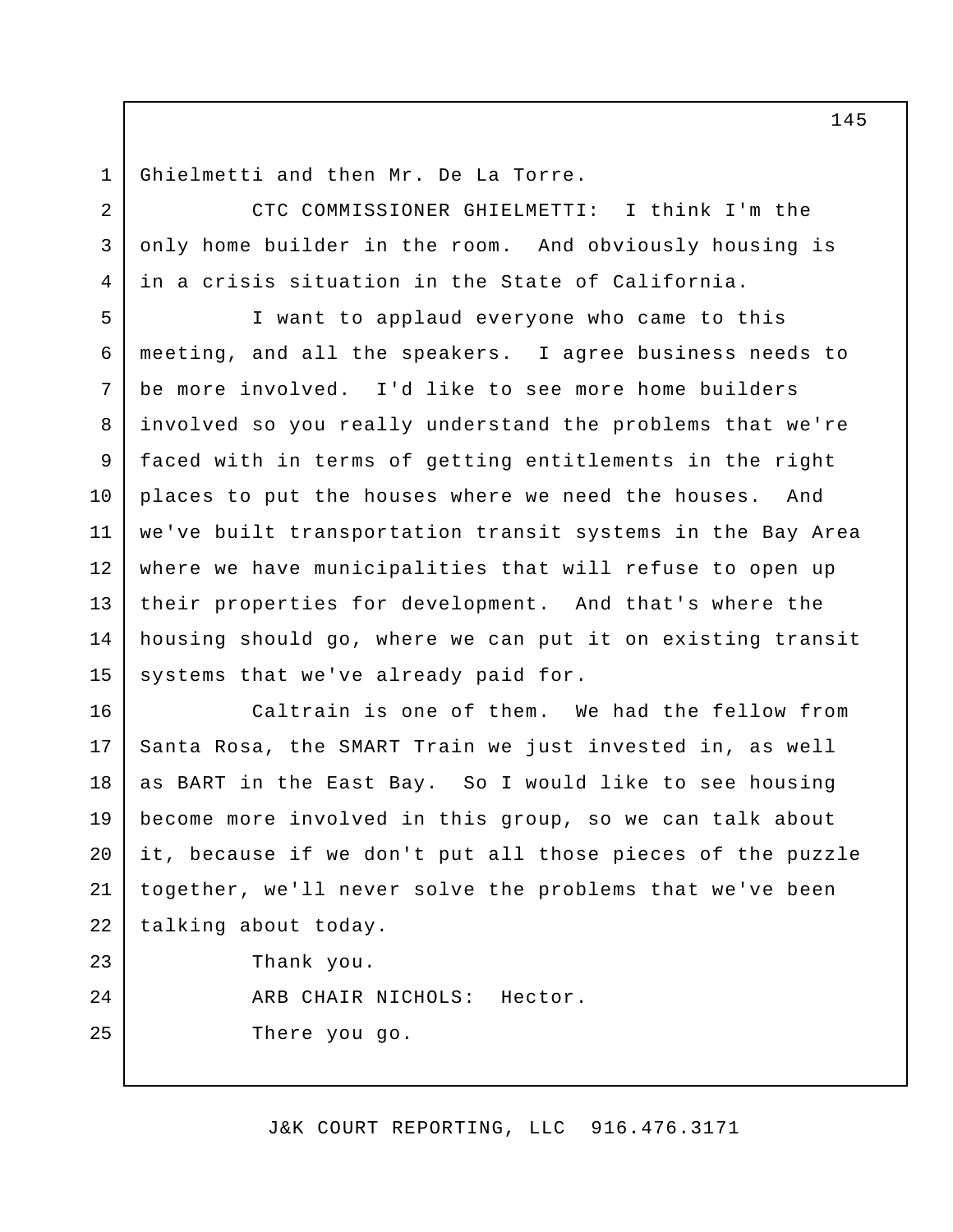ARB BOARD MEMBER DE LA TORRE: That's really a good place for it. 1 2

(Laughter.)

3

11

12

13

ARB BOARD MEMBER DE LA TORRE: So goods movement, the Sustainable Freight Strategy. We both were part of that process. It just makes sense to pick up where that left off, and work together, whatever our next steps are. It just makes sense to pick up where that left off and see where we can come up with some collaborative efforts there. 4 5 6 7 8 9 10

Thank you.

ARB CHAIR NICHOLS: Thank you.

Yes, Judy.

ARB BOARD MEMBER MITCHELL: I think that a lot of the speakers that came forward made references to forming an interagency subcommittee group, which I think is a smart idea. And there's so much to work on. I know everybody is busy. I don't know who has time to do this, but I think it makes some sense. Since our meetings are twice a year and spread out, that perhaps an interagency subgroup could take on the task of working out some details of the topics that we choose we want to work on together. 14 15 16 17 18 19 20 21 22 23

So one thing we heard a lot about was VMT reduction. That's a big topic, but -- and I'm suggesting 24 25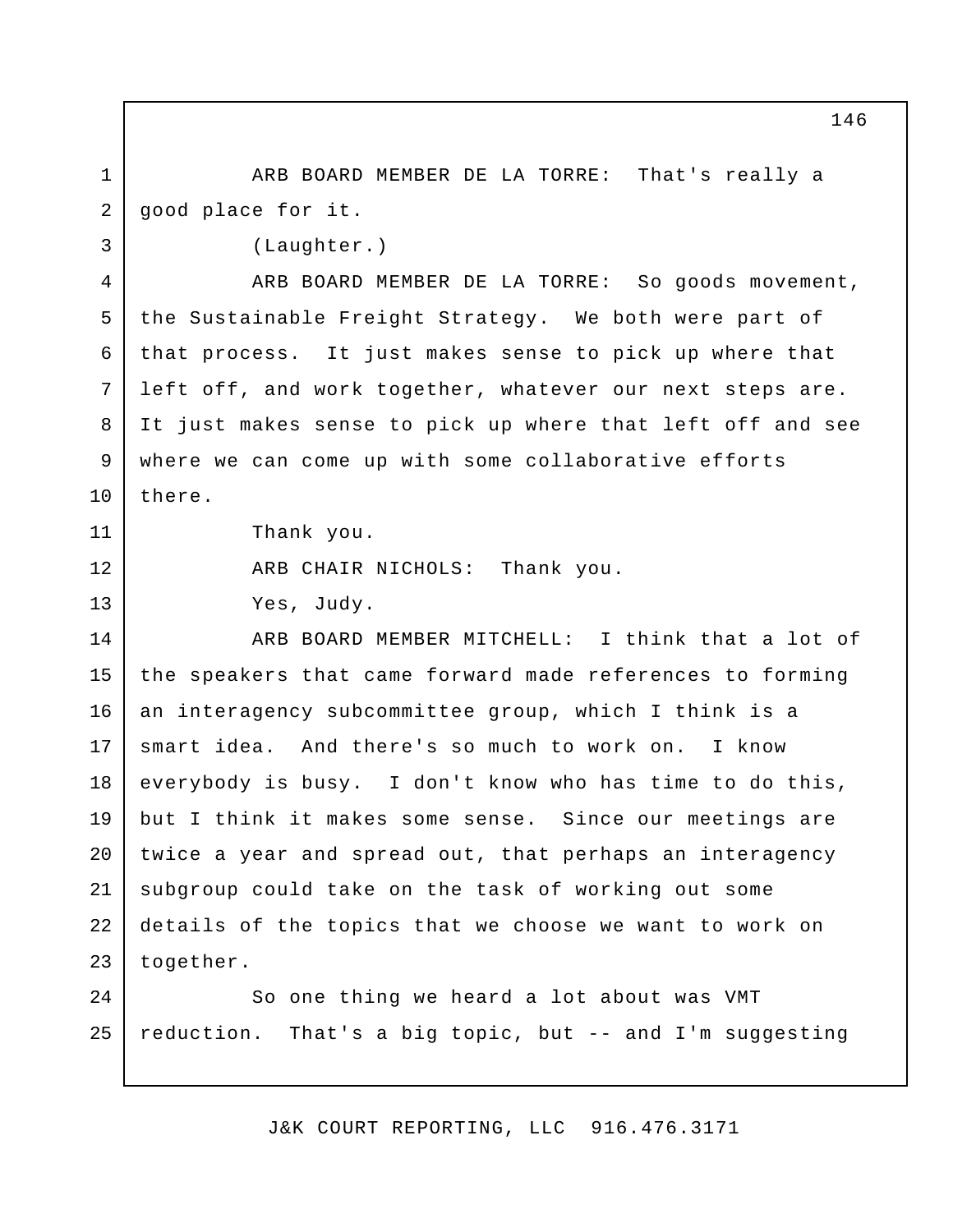it's a topic that we might consider taking on, because it encompasses a lot of different areas that cross across - go across the borders of what we both work on, transportation and air quality. 3 4

We mentioned that autonomous vehicles are the up and coming thing. And there's a concern, as Mr. Alvarado said, about that increasing VMT. I think that's a true concern, but I think there are -- there are innovative ways to deal with that. And it's something I think is right on the horizon that we probably ought to start looking at and develop some -- some sort of policies around before it gets away from us.

So that's another area that I think is really important, and it also -- and fits into that envelope of VMT reduction. So those are some initial thoughts I have about what we heard today. 13 14 15 16

17

1

2

5

6

7

8

9

10

11

12

ARB CHAIR NICHOLS: Anybody else?

Okay. Seeing no more hands up, suggestion for what to do next, which is each of us have staff who can speak to the individual Board Members and canvas them following this meeting. We've got notes taken as well as a transcript, so we can distill a lot of what we heard. But I think it's important that we regroup through our Executive Officers, and as Chairs, and get back to you with a proposal or proposals about what to do next, not 18 19 20 21 22 23 24 25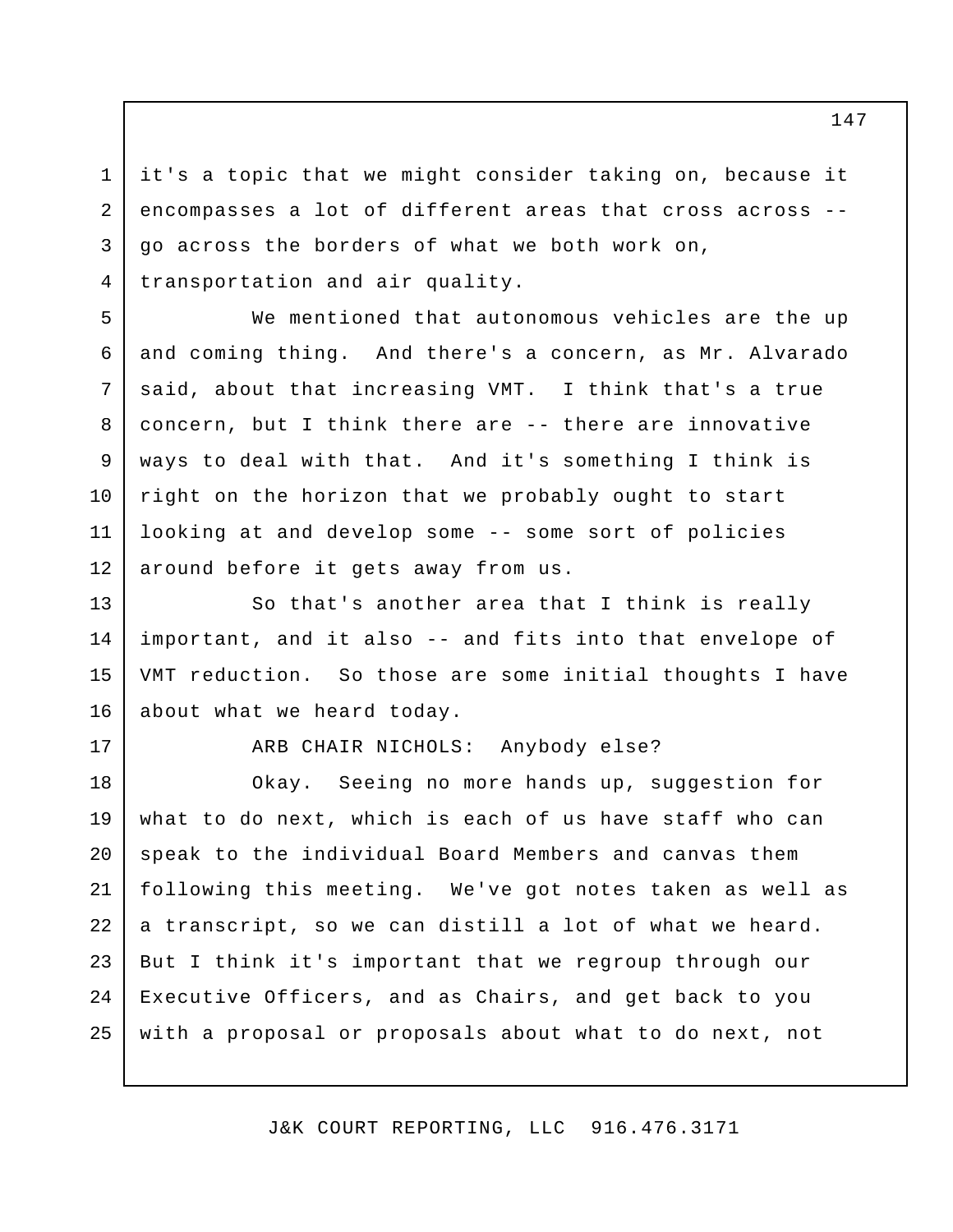just in terms of an agenda for a meeting, but also of what could be done between now and the next meeting to engage those members of the two Boards and Commissions that are able and willing to throw themselves into this a little bit further. 1 2 3 4 5

I heard a number of people who seemed like they were willing to volunteer for some further work. So I certainly don't want to -- not take advantage of that. But is that acceptable from your perspective.

6

7

8

9

CTC CHAIR INMAN: Yeah, I mean, I think that's a good step. I think there was so much dialogue here, and I really appreciate everybody participating. I think to Commission Earp's position, there are also a lot of folks that weren't here, and we could grow the tent way beyond whatever, but still realistically to Commissioner Ghielmetti's and other's thoughts, you know, we need to. 10 11 12 13 14 15 16

I think also to Board Member De La Torre's mention of the model, the three-legged stool we have for sustainable freight, I think it's a good framework for all of us. 17 18 19 20

I don't believe we'll ever finish that, because I think the freight sector is so dynamic, and -- but we get -- we have to keep going, and we all know collectively. I may be the only person that serves on advisory boards -- or advisory committees on all three 21 22 23 24 25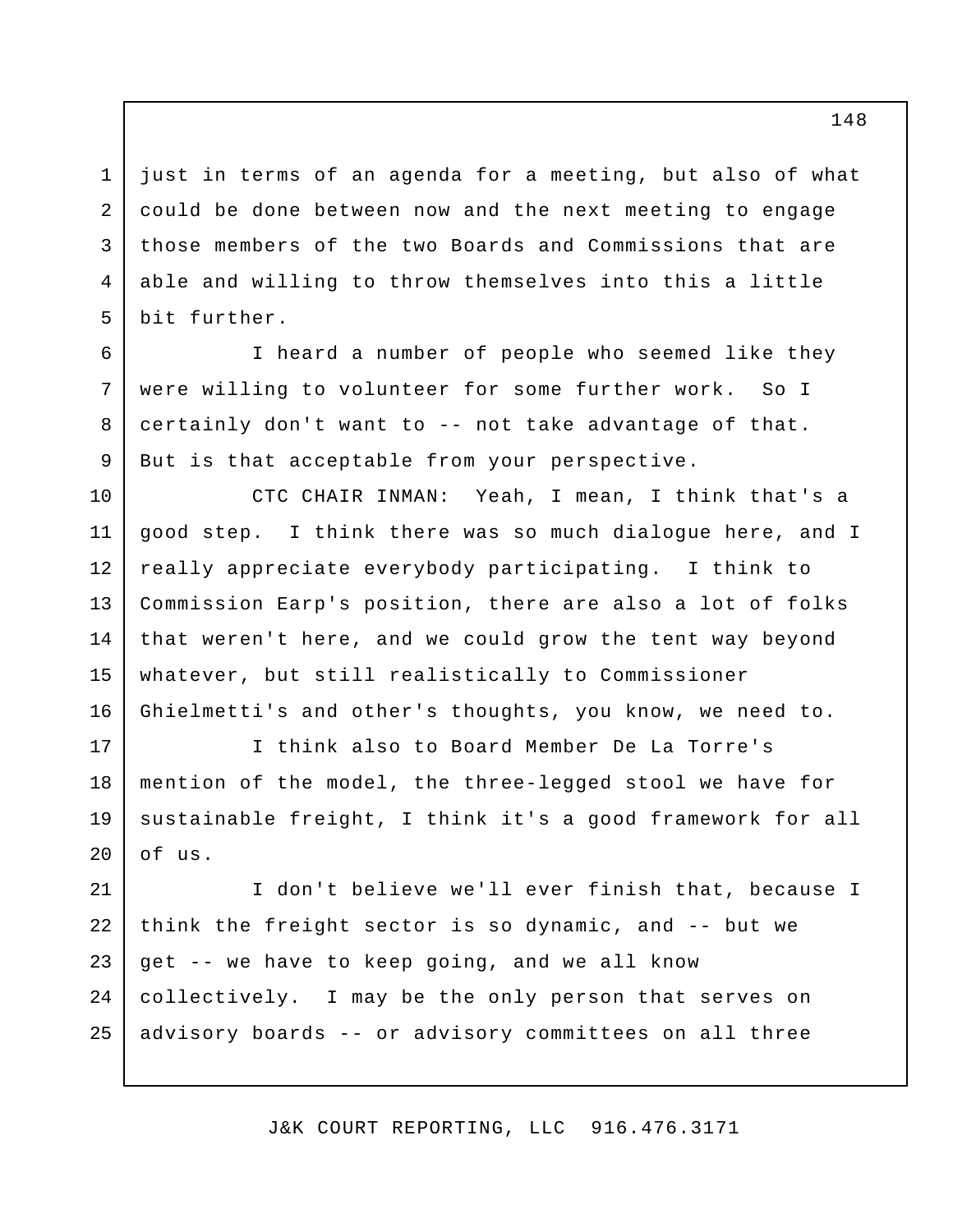legs, but happy to do that. And I think that it is an important topic for all of us. Because while we look at the vehicle miles traveled, clearly our freight sector plays a role in that, and can maybe -- you know, I think planning early and often is going to be important to how we address that. 1 2 3 4 5 6

So I would just -- the only suggestion I would make Chair Nichols is that maybe we include our Vice Chairs, just -- you know, and our Executive Director and our Chair and Vice Chair -- 7 8 9 10

11

ARB CHAIR NICHOLS: Um-hmm.

CTC CHAIR INMAN: -- just because, you know, there's -- it seems to me a lot of work to be done. 12 13

ARB CHAIR NICHOLS: A little help. We could use the help. 14 15

16

CTC CHAIR INMAN: Yeah.

ARB CHAIR NICHOLS: Vice Chair Berg is often volunteered by me for the really tough assignments, so that would be great. 17 18 19

CTC CHAIR INMAN: Okay. Then we just delegate and you and I will go the pool. 20 21

ARB CHAIR NICHOLS: Exactly. (Laughter.) ARB CHAIR NICHOLS: Yeah, I think that's right. 22 23 24

I would just comment on one thing, because I heard a lot 25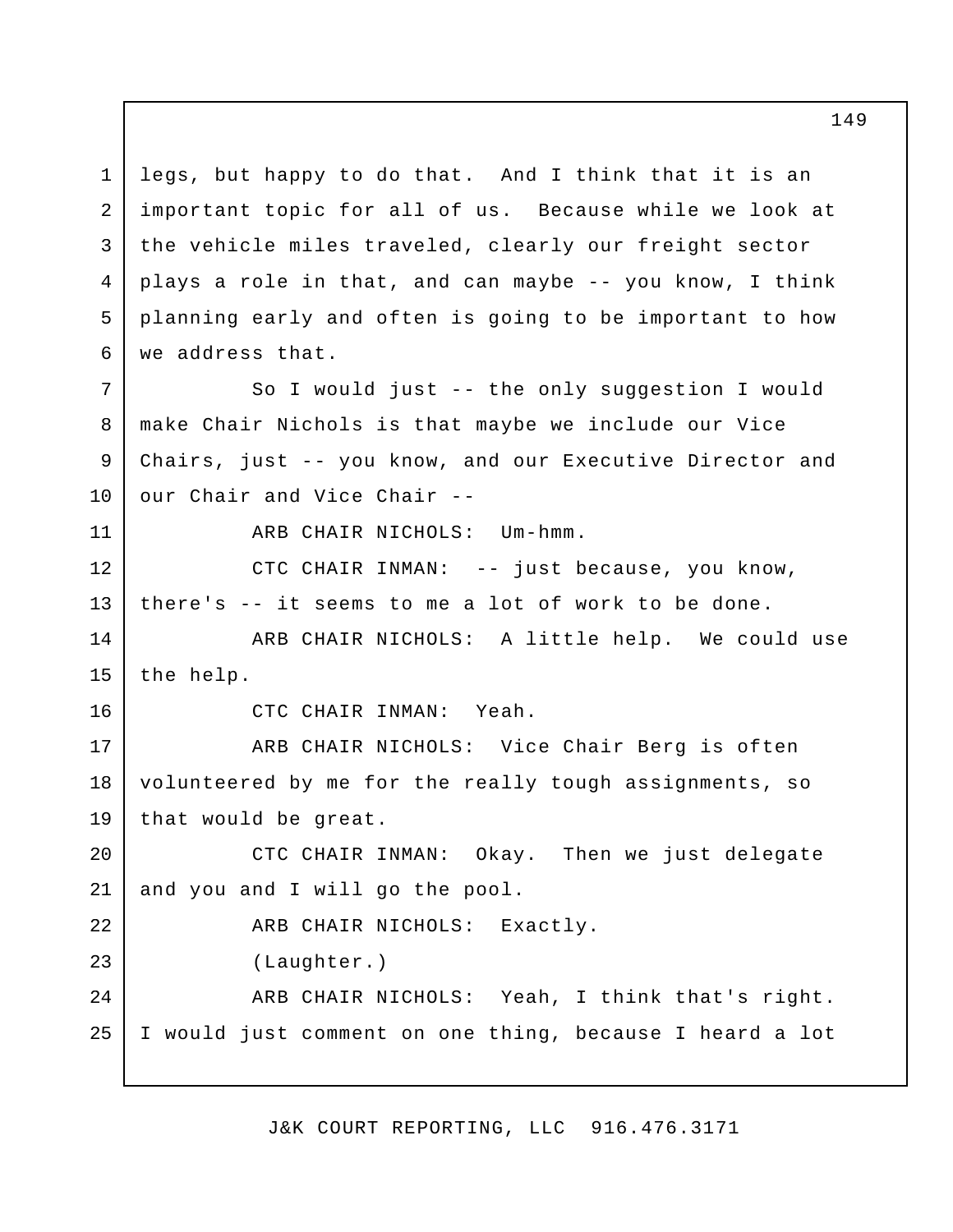of interest on the part of the people who were here today from the public in being more involved in some way or another in this new joint process. And I think it's important -- we certainly today I think have modeled, you know, how we do a good public meeting. But if we really were going to start to get involved in developing, let's say, action plans or documents, we probably are going to be then subject to all of the requirements for the Open Meetings Act for those bodies too. 1 2 3 4 5 6 7 8 9

So we just need to think about what we're really taking, because as was pointed out, not everybody who's interested in this issue was here, so -- but there may be some workshop kinds of things that we can do that would be a little more informal and still allow for people to want to be involved to get involved. 10 11 12 13 14 15

Any other business to come before this body today? CTC CHAIR INMAN: Okay. Thank you, everybody. 16 17 18

ARB CHAIR NICHOLS: Thank you.

19

 $2.4$ 

25

CTC CHAIR INMAN: And we -- we'll have our first adjournment. So here we go. 20 21

ARB CHAIR NICHOLS: All right. We are adjourned. Thanks, everybody. Good work. 22 23

(Thereupon the California Air Resources Board and California Transportation Commission meeting